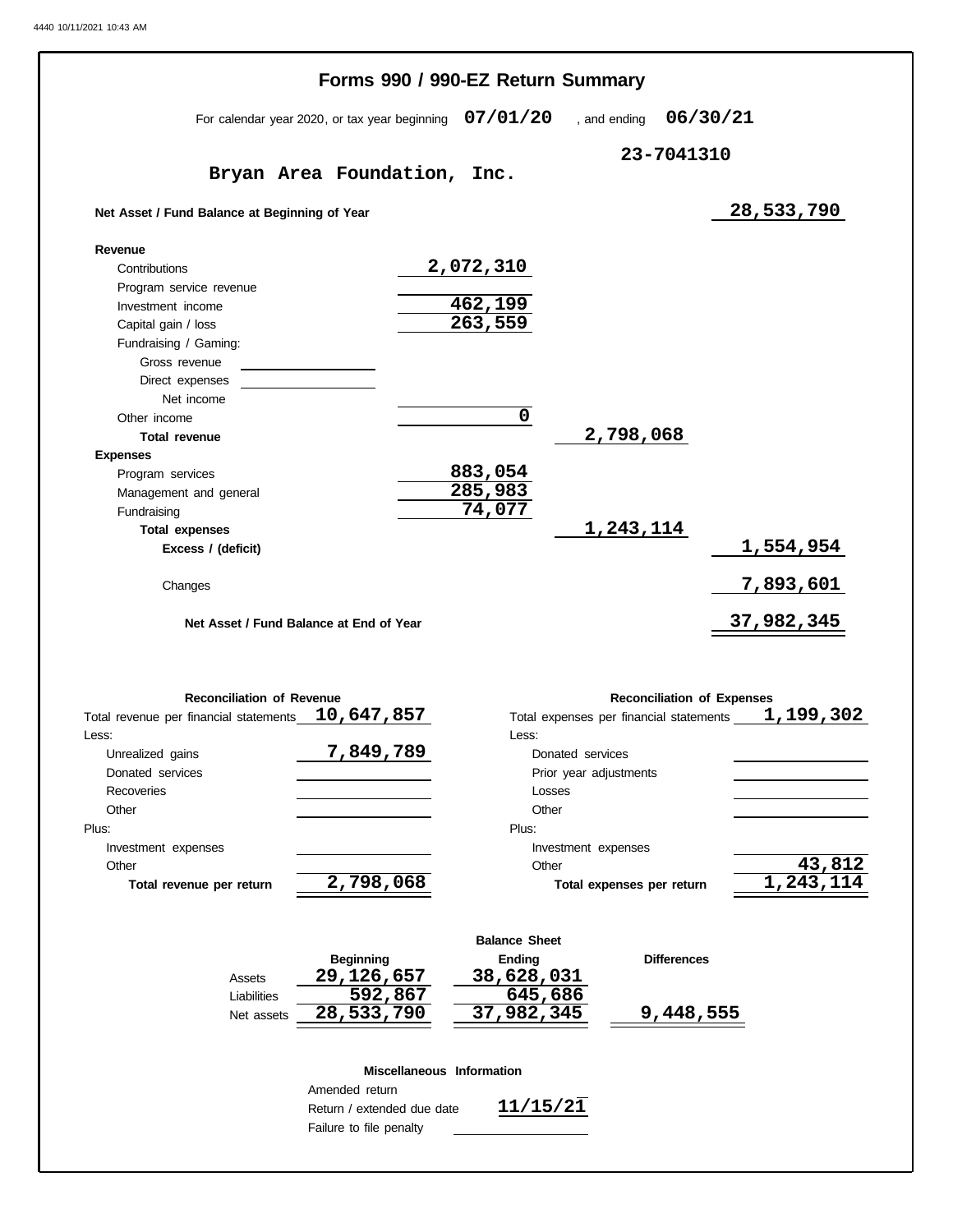| Form 8879-EO                                                                                              |                                         | <b>IRS</b> e-file Signature Authorization<br>for an Exempt Organization                                                                                                                                                                                                                                                                                                                                                                                                                                                                                                                                                                                                                                                                                                                                                                                                                                                                                                                                                                                                                                                                                                                                                                                                                                                                                                                                                                                                                                                                                                                                                                                                                                                                                                                                                                                                                                              |           |                    |                                                            | OMB No. 1545-0047                                  |
|-----------------------------------------------------------------------------------------------------------|-----------------------------------------|----------------------------------------------------------------------------------------------------------------------------------------------------------------------------------------------------------------------------------------------------------------------------------------------------------------------------------------------------------------------------------------------------------------------------------------------------------------------------------------------------------------------------------------------------------------------------------------------------------------------------------------------------------------------------------------------------------------------------------------------------------------------------------------------------------------------------------------------------------------------------------------------------------------------------------------------------------------------------------------------------------------------------------------------------------------------------------------------------------------------------------------------------------------------------------------------------------------------------------------------------------------------------------------------------------------------------------------------------------------------------------------------------------------------------------------------------------------------------------------------------------------------------------------------------------------------------------------------------------------------------------------------------------------------------------------------------------------------------------------------------------------------------------------------------------------------------------------------------------------------------------------------------------------------|-----------|--------------------|------------------------------------------------------------|----------------------------------------------------|
| Department of the Treasury<br>Internal Revenue Service                                                    |                                         | For calendar year 2020, or fiscal year beginning<br>u Do not send to the IRS. Keep for your records.<br>u Go to www.irs.gov/Form8879EO for the latest information.                                                                                                                                                                                                                                                                                                                                                                                                                                                                                                                                                                                                                                                                                                                                                                                                                                                                                                                                                                                                                                                                                                                                                                                                                                                                                                                                                                                                                                                                                                                                                                                                                                                                                                                                                   | 7/01      | , 2020, and ending | $6/30_{20}$ 21                                             | <b>2020</b>                                        |
| Name of exempt organization or person subject to tax                                                      |                                         |                                                                                                                                                                                                                                                                                                                                                                                                                                                                                                                                                                                                                                                                                                                                                                                                                                                                                                                                                                                                                                                                                                                                                                                                                                                                                                                                                                                                                                                                                                                                                                                                                                                                                                                                                                                                                                                                                                                      |           |                    | Taxpayer identification number                             |                                                    |
|                                                                                                           |                                         | Bryan Area Foundation, Inc.                                                                                                                                                                                                                                                                                                                                                                                                                                                                                                                                                                                                                                                                                                                                                                                                                                                                                                                                                                                                                                                                                                                                                                                                                                                                                                                                                                                                                                                                                                                                                                                                                                                                                                                                                                                                                                                                                          |           |                    | 23-7041310                                                 |                                                    |
| Name and title of officer or person subject to tax                                                        |                                         | Amy Miller                                                                                                                                                                                                                                                                                                                                                                                                                                                                                                                                                                                                                                                                                                                                                                                                                                                                                                                                                                                                                                                                                                                                                                                                                                                                                                                                                                                                                                                                                                                                                                                                                                                                                                                                                                                                                                                                                                           |           |                    |                                                            |                                                    |
|                                                                                                           |                                         | President/CEO                                                                                                                                                                                                                                                                                                                                                                                                                                                                                                                                                                                                                                                                                                                                                                                                                                                                                                                                                                                                                                                                                                                                                                                                                                                                                                                                                                                                                                                                                                                                                                                                                                                                                                                                                                                                                                                                                                        |           |                    |                                                            |                                                    |
| Part I                                                                                                    |                                         | Type of Return and Return Information (Whole Dollars Only)                                                                                                                                                                                                                                                                                                                                                                                                                                                                                                                                                                                                                                                                                                                                                                                                                                                                                                                                                                                                                                                                                                                                                                                                                                                                                                                                                                                                                                                                                                                                                                                                                                                                                                                                                                                                                                                           |           |                    |                                                            |                                                    |
|                                                                                                           |                                         | Check the box for the return for which you are using this Form 8879-EO and enter the applicable amount, if any, from the return. If you                                                                                                                                                                                                                                                                                                                                                                                                                                                                                                                                                                                                                                                                                                                                                                                                                                                                                                                                                                                                                                                                                                                                                                                                                                                                                                                                                                                                                                                                                                                                                                                                                                                                                                                                                                              |           |                    |                                                            |                                                    |
|                                                                                                           |                                         | check the box on line 1a, 2a, 3a, 4a, 5a, 6a, or 7a below, and the amount on that line for the return being filed with this form was                                                                                                                                                                                                                                                                                                                                                                                                                                                                                                                                                                                                                                                                                                                                                                                                                                                                                                                                                                                                                                                                                                                                                                                                                                                                                                                                                                                                                                                                                                                                                                                                                                                                                                                                                                                 |           |                    |                                                            |                                                    |
|                                                                                                           |                                         | blank, then leave line 1b, 2b, 3b, 4b, 5b, 6b, or 7b, whichever is applicable, blank (do not enter -0-). But, if you entered -0- on the                                                                                                                                                                                                                                                                                                                                                                                                                                                                                                                                                                                                                                                                                                                                                                                                                                                                                                                                                                                                                                                                                                                                                                                                                                                                                                                                                                                                                                                                                                                                                                                                                                                                                                                                                                              |           |                    |                                                            |                                                    |
|                                                                                                           |                                         | return, then enter -0- on the applicable line below. Do not complete more than one line in Part I.                                                                                                                                                                                                                                                                                                                                                                                                                                                                                                                                                                                                                                                                                                                                                                                                                                                                                                                                                                                                                                                                                                                                                                                                                                                                                                                                                                                                                                                                                                                                                                                                                                                                                                                                                                                                                   |           |                    |                                                            |                                                    |
| 1a Form 990 check here $\blacktriangleright$                                                              |                                         | $X_{b}$ Total revenue, if any (Form 990, Part VIII, column (A), line 12) $\ldots$                                                                                                                                                                                                                                                                                                                                                                                                                                                                                                                                                                                                                                                                                                                                                                                                                                                                                                                                                                                                                                                                                                                                                                                                                                                                                                                                                                                                                                                                                                                                                                                                                                                                                                                                                                                                                                    |           |                    |                                                            | $1b$ 2,798,068                                     |
| 2a Form 990-EZ check here                                                                                 |                                         | <b>b</b> Total revenue, if any (Form 990-EZ, line 9) $\ldots$ $\ldots$ $\ldots$ $\ldots$ $\ldots$ $\ldots$                                                                                                                                                                                                                                                                                                                                                                                                                                                                                                                                                                                                                                                                                                                                                                                                                                                                                                                                                                                                                                                                                                                                                                                                                                                                                                                                                                                                                                                                                                                                                                                                                                                                                                                                                                                                           |           |                    | 2b                                                         |                                                    |
| 3a Form 1120-POL check here                                                                               |                                         |                                                                                                                                                                                                                                                                                                                                                                                                                                                                                                                                                                                                                                                                                                                                                                                                                                                                                                                                                                                                                                                                                                                                                                                                                                                                                                                                                                                                                                                                                                                                                                                                                                                                                                                                                                                                                                                                                                                      |           |                    | 3b                                                         |                                                    |
| 4a Form 990-PF check here >                                                                               |                                         | <b>b</b> Tax based on investment income (Form 990-PF, Part VI, line 5)                                                                                                                                                                                                                                                                                                                                                                                                                                                                                                                                                                                                                                                                                                                                                                                                                                                                                                                                                                                                                                                                                                                                                                                                                                                                                                                                                                                                                                                                                                                                                                                                                                                                                                                                                                                                                                               |           |                    | 4b                                                         |                                                    |
| 5a Form 8868 check here $\blacktriangleright$                                                             |                                         |                                                                                                                                                                                                                                                                                                                                                                                                                                                                                                                                                                                                                                                                                                                                                                                                                                                                                                                                                                                                                                                                                                                                                                                                                                                                                                                                                                                                                                                                                                                                                                                                                                                                                                                                                                                                                                                                                                                      |           |                    | 5b                                                         |                                                    |
| 6a Form 990-T check here                                                                                  |                                         |                                                                                                                                                                                                                                                                                                                                                                                                                                                                                                                                                                                                                                                                                                                                                                                                                                                                                                                                                                                                                                                                                                                                                                                                                                                                                                                                                                                                                                                                                                                                                                                                                                                                                                                                                                                                                                                                                                                      |           |                    | 6b                                                         |                                                    |
| 7a Form 4720 check here $\blacktriangleright$<br><b>Part II</b>                                           |                                         | Declaration and Signature Authorization of Officer or Person Subject to Tax                                                                                                                                                                                                                                                                                                                                                                                                                                                                                                                                                                                                                                                                                                                                                                                                                                                                                                                                                                                                                                                                                                                                                                                                                                                                                                                                                                                                                                                                                                                                                                                                                                                                                                                                                                                                                                          |           |                    |                                                            |                                                    |
|                                                                                                           |                                         | Under penalties of perjury, I declare that $ X $ I am an officer of the above organization or $\Box$ I am a person subject to tax with respect to                                                                                                                                                                                                                                                                                                                                                                                                                                                                                                                                                                                                                                                                                                                                                                                                                                                                                                                                                                                                                                                                                                                                                                                                                                                                                                                                                                                                                                                                                                                                                                                                                                                                                                                                                                    |           |                    |                                                            |                                                    |
| (name of organization)<br>PIN: check one box only<br> X<br>PIN on the return's disclosure consent screen. |                                         | of the 2020 electronic return and accompanying schedules and statements, and, to the best of my knowledge and belief, they are<br>true, correct, and complete. I further declare that the amount in Part I above is the amount shown on the copy of the electronic return.<br>I consent to allow my intermediate service provider, transmitter, or electronic return originator (ERO) to send the return to the IRS and<br>to receive from the IRS (a) an acknowledgement of receipt or reason for rejection of the transmission, (b) the reason for any delay in<br>processing the return or refund, and (c) the date of any refund. If applicable, I authorize the U.S. Treasury and its designated Financial<br>Agent to initiate an electronic funds withdrawal (direct debit) entry to the financial institution account indicated in the tax preparation<br>software for payment of the federal taxes owed on this return, and the financial institution to debit the entry to this account. To revoke<br>a payment, I must contact the U.S. Treasury Financial Agent at 1-888-353-4537 no later than 2 business days prior to the payment<br>(settlement) date. I also authorize the financial institutions involved in the processing of the electronic payment of taxes to receive<br>confidential information necessary to answer inquiries and resolve issues related to the payment. I have selected a personal<br>identification number (PIN) as my signature for the electronic return and, if applicable, the consent to electronic funds withdrawal.<br>I authorize Shultz Huber & Associates, Inc.<br>ERO firm name<br>on the tax year 2020 electronically filed return. If I have indicated within this return that a copy of the return is being filed with a<br>state agency(ies) regulating charities as part of the IRS Fed/State program, I also authorize the aforementioned ERO to enter my | , $(EIN)$ | to enter my PIN    | 04440<br>Enter five numbers, but<br>do not enter all zeros | and that I have examined a copy<br>as my signature |
|                                                                                                           |                                         | As an officer or person subject to tax with respect to the organization, I will enter my PIN as my signature on the tax year 2020<br>electronically filed return. If I have indicated within this return that a copy of the return is being filed with a state agency(ies)<br>regulating charities as part of the IRS Fed/State program, I will enter my PIN on the return's disclosure consent screen.                                                                                                                                                                                                                                                                                                                                                                                                                                                                                                                                                                                                                                                                                                                                                                                                                                                                                                                                                                                                                                                                                                                                                                                                                                                                                                                                                                                                                                                                                                              |           |                    |                                                            |                                                    |
| Signature of officer or person subject to tax $\}$                                                        |                                         |                                                                                                                                                                                                                                                                                                                                                                                                                                                                                                                                                                                                                                                                                                                                                                                                                                                                                                                                                                                                                                                                                                                                                                                                                                                                                                                                                                                                                                                                                                                                                                                                                                                                                                                                                                                                                                                                                                                      |           | Date               | 10/06/21                                                   |                                                    |
| Part III                                                                                                  | <b>Certification and Authentication</b> |                                                                                                                                                                                                                                                                                                                                                                                                                                                                                                                                                                                                                                                                                                                                                                                                                                                                                                                                                                                                                                                                                                                                                                                                                                                                                                                                                                                                                                                                                                                                                                                                                                                                                                                                                                                                                                                                                                                      |           |                    |                                                            |                                                    |
| <b>ERO's EFIN/PIN.</b> Enter your six-digit electronic filing identification                              |                                         |                                                                                                                                                                                                                                                                                                                                                                                                                                                                                                                                                                                                                                                                                                                                                                                                                                                                                                                                                                                                                                                                                                                                                                                                                                                                                                                                                                                                                                                                                                                                                                                                                                                                                                                                                                                                                                                                                                                      |           |                    |                                                            |                                                    |
| number (EFIN) followed by your five-digit self-selected PIN.                                              |                                         |                                                                                                                                                                                                                                                                                                                                                                                                                                                                                                                                                                                                                                                                                                                                                                                                                                                                                                                                                                                                                                                                                                                                                                                                                                                                                                                                                                                                                                                                                                                                                                                                                                                                                                                                                                                                                                                                                                                      |           |                    |                                                            | 34860543512<br>Do not enter all zeros              |
| IRS e-file Providers for Business Returns.                                                                |                                         | I certify that the above numeric entry is my PIN, which is my signature on the 2020 electronically filed return indicated above. I confirm<br>that I am submitting this return in accordance with the requirements of Pub. 4163, Modernized e-File (MeF) Information for Authorized                                                                                                                                                                                                                                                                                                                                                                                                                                                                                                                                                                                                                                                                                                                                                                                                                                                                                                                                                                                                                                                                                                                                                                                                                                                                                                                                                                                                                                                                                                                                                                                                                                  |           |                    |                                                            |                                                    |
| ERO's signature                                                                                           | Tyson L. Stuckey, CPA                   |                                                                                                                                                                                                                                                                                                                                                                                                                                                                                                                                                                                                                                                                                                                                                                                                                                                                                                                                                                                                                                                                                                                                                                                                                                                                                                                                                                                                                                                                                                                                                                                                                                                                                                                                                                                                                                                                                                                      |           | Date               | 10/06/21                                                   |                                                    |
|                                                                                                           |                                         |                                                                                                                                                                                                                                                                                                                                                                                                                                                                                                                                                                                                                                                                                                                                                                                                                                                                                                                                                                                                                                                                                                                                                                                                                                                                                                                                                                                                                                                                                                                                                                                                                                                                                                                                                                                                                                                                                                                      |           |                    |                                                            |                                                    |
|                                                                                                           |                                         | <b>ERO Must Retain This Form - See Instructions</b><br>Do Not Submit This Form to the IRS Unless Requested To Do So                                                                                                                                                                                                                                                                                                                                                                                                                                                                                                                                                                                                                                                                                                                                                                                                                                                                                                                                                                                                                                                                                                                                                                                                                                                                                                                                                                                                                                                                                                                                                                                                                                                                                                                                                                                                  |           |                    |                                                            |                                                    |

**For Paperwork Reduction Act Notice, see back of form.**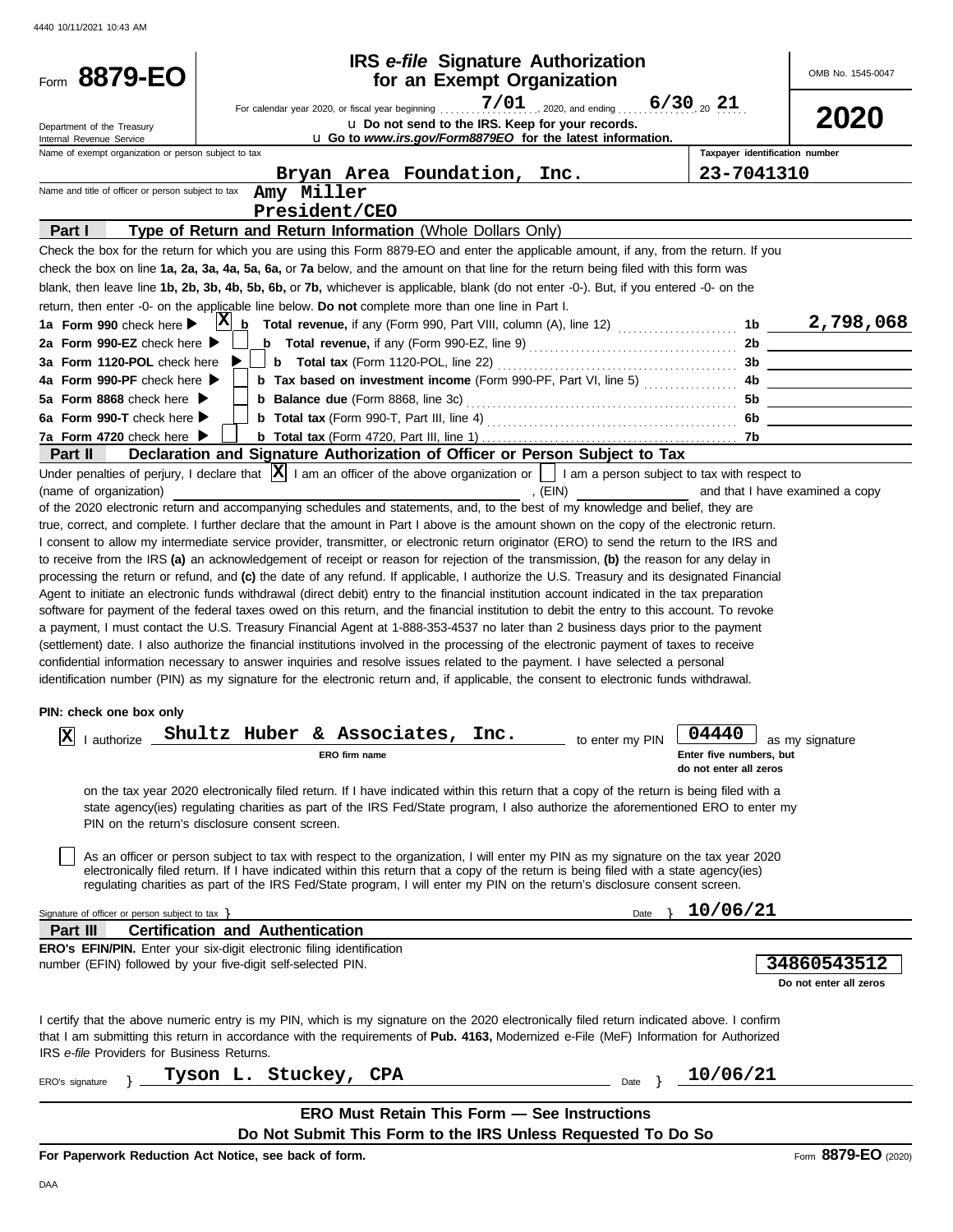Form

Department of the Treasury

 $\bf{u}$  Do not enter social security numbers on this form as it may be made public. **990 2020 2010 2020 2020 2020 2020 2020 2020 2020 2020 2020 2020 2020 2020 2020** 

OMB No. 1545-0047

| ZUZU                  |  |  |  |  |  |  |  |  |  |
|-----------------------|--|--|--|--|--|--|--|--|--|
| <b>Open to Public</b> |  |  |  |  |  |  |  |  |  |
| Insnection            |  |  |  |  |  |  |  |  |  |

|                                                       | un unu          | Internal Revenue Service                                                                                                                                                                                                                                  |                                                      |           |                                                                                                                                                                      |                      | <b>u</b> Go to www.irs.gov/Form990 for instructions and the latest information. |     |                |                                                 |                                          |                     | <b>Inspection</b>                |
|-------------------------------------------------------|-----------------|-----------------------------------------------------------------------------------------------------------------------------------------------------------------------------------------------------------------------------------------------------------|------------------------------------------------------|-----------|----------------------------------------------------------------------------------------------------------------------------------------------------------------------|----------------------|---------------------------------------------------------------------------------|-----|----------------|-------------------------------------------------|------------------------------------------|---------------------|----------------------------------|
|                                                       |                 | For the 2020 calendar year, or tax year beginning 07/01/20, and ending 06/30/21                                                                                                                                                                           |                                                      |           |                                                                                                                                                                      |                      |                                                                                 |     |                |                                                 |                                          |                     |                                  |
| в                                                     |                 | Check if applicable:                                                                                                                                                                                                                                      | C Name of organization                               |           |                                                                                                                                                                      |                      |                                                                                 |     |                |                                                 |                                          |                     | D Employer identification number |
|                                                       | Address change  |                                                                                                                                                                                                                                                           |                                                      |           |                                                                                                                                                                      |                      | Bryan Area Foundation, Inc.                                                     |     |                |                                                 |                                          |                     |                                  |
|                                                       |                 |                                                                                                                                                                                                                                                           | Doing business as                                    |           |                                                                                                                                                                      |                      |                                                                                 |     |                |                                                 |                                          | 23-7041310          |                                  |
|                                                       | Name change     |                                                                                                                                                                                                                                                           |                                                      |           | Number and street (or P.O. box if mail is not delivered to street address)                                                                                           |                      |                                                                                 |     |                | Room/suite                                      |                                          | E Telephone number  |                                  |
|                                                       | Initial return  |                                                                                                                                                                                                                                                           | P.O. Box 651                                         |           |                                                                                                                                                                      |                      |                                                                                 |     |                |                                                 |                                          |                     | 419-633-1156                     |
|                                                       | Final return/   |                                                                                                                                                                                                                                                           |                                                      |           | City or town, state or province, country, and ZIP or foreign postal code                                                                                             |                      |                                                                                 |     |                |                                                 |                                          |                     |                                  |
|                                                       | terminated      | Bryan                                                                                                                                                                                                                                                     |                                                      |           |                                                                                                                                                                      | OH 43506             |                                                                                 |     |                |                                                 |                                          | G Gross receipts \$ | 10,492,679                       |
|                                                       | Amended return  |                                                                                                                                                                                                                                                           | F Name and address of principal officer:             |           |                                                                                                                                                                      |                      |                                                                                 |     |                |                                                 |                                          |                     |                                  |
|                                                       |                 | Application pending                                                                                                                                                                                                                                       | Amy Miller                                           |           |                                                                                                                                                                      |                      |                                                                                 |     |                | $H(a)$ Is this a group return for subordinates? |                                          |                     | X No<br>Yes                      |
| P.O. Box 651<br>H(b) Are all subordinates included?   |                 |                                                                                                                                                                                                                                                           |                                                      |           |                                                                                                                                                                      |                      |                                                                                 |     |                |                                                 |                                          | No<br>Yes           |                                  |
|                                                       |                 |                                                                                                                                                                                                                                                           | Bryan                                                |           |                                                                                                                                                                      |                      | OH 43506                                                                        |     |                |                                                 | If "No," attach a list. See instructions |                     |                                  |
|                                                       |                 |                                                                                                                                                                                                                                                           |                                                      |           |                                                                                                                                                                      |                      |                                                                                 |     |                |                                                 |                                          |                     |                                  |
|                                                       |                 | Tax-exempt status:                                                                                                                                                                                                                                        | $ \mathbf{X} $ 501(c)(3)                             |           | 501(c) $($ $)$ $($ $)$ $($ insert no.)                                                                                                                               |                      | 4947(a)(1) or                                                                   | 527 |                |                                                 |                                          |                     |                                  |
|                                                       | Website: U      |                                                                                                                                                                                                                                                           |                                                      |           | www.bryanareafoundation.org                                                                                                                                          |                      |                                                                                 |     |                | H(c) Group exemption number U                   |                                          |                     |                                  |
| κ                                                     |                 | Form of organization:                                                                                                                                                                                                                                     | $ \mathbf{X} $ Corporation                           | Trust     | Association                                                                                                                                                          | Other <b>u</b>       |                                                                                 |     |                | L Year of formation: 1969                       |                                          |                     | M State of legal domicile: OH    |
|                                                       | Part I          | <b>Summary</b>                                                                                                                                                                                                                                            |                                                      |           |                                                                                                                                                                      |                      |                                                                                 |     |                |                                                 |                                          |                     |                                  |
|                                                       |                 | 1 Briefly describe the organization's mission or most significant activities:                                                                                                                                                                             |                                                      |           |                                                                                                                                                                      |                      |                                                                                 |     |                |                                                 |                                          |                     |                                  |
|                                                       |                 |                                                                                                                                                                                                                                                           |                                                      |           |                                                                                                                                                                      |                      | To support charitable organizations in the Williams County, Ohio area.          |     |                |                                                 |                                          |                     |                                  |
|                                                       |                 |                                                                                                                                                                                                                                                           |                                                      |           |                                                                                                                                                                      |                      |                                                                                 |     |                |                                                 |                                          |                     |                                  |
| Governance                                            |                 |                                                                                                                                                                                                                                                           |                                                      |           |                                                                                                                                                                      |                      |                                                                                 |     |                |                                                 |                                          |                     |                                  |
|                                                       |                 | 2 Check this box $\mathbf{u}$   if the organization discontinued its operations or disposed of more than 25% of its net assets.                                                                                                                           |                                                      |           |                                                                                                                                                                      |                      |                                                                                 |     |                |                                                 |                                          |                     |                                  |
|                                                       |                 |                                                                                                                                                                                                                                                           |                                                      |           |                                                                                                                                                                      |                      |                                                                                 |     |                |                                                 | 3                                        | 14                  |                                  |
| න්                                                    |                 |                                                                                                                                                                                                                                                           |                                                      |           |                                                                                                                                                                      |                      |                                                                                 |     |                |                                                 |                                          | 14                  |                                  |
| Activities                                            |                 |                                                                                                                                                                                                                                                           |                                                      |           |                                                                                                                                                                      |                      |                                                                                 |     |                |                                                 | 5                                        |                     |                                  |
|                                                       |                 |                                                                                                                                                                                                                                                           |                                                      |           |                                                                                                                                                                      |                      |                                                                                 |     |                |                                                 |                                          | 5                   |                                  |
|                                                       |                 |                                                                                                                                                                                                                                                           | 6 Total number of volunteers (estimate if necessary) |           |                                                                                                                                                                      |                      |                                                                                 |     |                |                                                 |                                          | 55<br>6             |                                  |
|                                                       |                 |                                                                                                                                                                                                                                                           |                                                      |           |                                                                                                                                                                      |                      |                                                                                 |     |                |                                                 | 7a                                       |                     | 0                                |
|                                                       |                 |                                                                                                                                                                                                                                                           |                                                      |           |                                                                                                                                                                      |                      |                                                                                 |     |                |                                                 |                                          | 7b                  | 0                                |
|                                                       |                 |                                                                                                                                                                                                                                                           |                                                      |           |                                                                                                                                                                      |                      |                                                                                 |     |                | Prior Year                                      |                                          |                     | Current Year                     |
|                                                       |                 |                                                                                                                                                                                                                                                           |                                                      |           |                                                                                                                                                                      |                      |                                                                                 |     |                |                                                 | 2,588,161                                |                     | 2,072,310                        |
| Revenue                                               | 9               |                                                                                                                                                                                                                                                           | Program service revenue (Part VIII, line 2g)         |           |                                                                                                                                                                      |                      |                                                                                 |     |                |                                                 |                                          |                     |                                  |
|                                                       |                 | 10 Investment income (Part VIII, column (A), lines 3, 4, and 7d) [                                                                                                                                                                                        |                                                      |           |                                                                                                                                                                      |                      |                                                                                 |     |                |                                                 | 1,057,679                                |                     | 725,758                          |
|                                                       |                 |                                                                                                                                                                                                                                                           |                                                      |           |                                                                                                                                                                      |                      |                                                                                 |     |                |                                                 |                                          |                     |                                  |
|                                                       |                 |                                                                                                                                                                                                                                                           |                                                      |           | 11 Other revenue (Part VIII, column (A), lines 5, 6d, 8c, 9c, 10c, and 11e)<br>12 Total revenue - add lines 8 through 11 (must equal Part VIII, column (A), line 12) |                      |                                                                                 |     |                |                                                 | 3,645,840                                |                     | 2,798,068                        |
|                                                       |                 | 13 Grants and similar amounts paid (Part IX, column (A), lines 1-3)                                                                                                                                                                                       |                                                      |           |                                                                                                                                                                      |                      |                                                                                 |     |                | 928,177                                         |                                          |                     | 785,876                          |
|                                                       |                 | 14 Benefits paid to or for members (Part IX, column (A), line 4)                                                                                                                                                                                          |                                                      |           |                                                                                                                                                                      |                      |                                                                                 |     |                |                                                 |                                          |                     |                                  |
|                                                       |                 | 15 Salaries, other compensation, employee benefits (Part IX, column (A), lines 5-10)                                                                                                                                                                      |                                                      |           |                                                                                                                                                                      |                      |                                                                                 |     |                |                                                 | 251,568                                  |                     | 239,279                          |
| enses                                                 |                 | 15 Salaries, other components, street, y<br>16a Professional fundraising fees (Part IX, column (A), line 11e)<br>$(2.4 \text{ N} \cdot \text{column} / \text{D})$ line 25) <b>u</b><br>$(2.4 \text{ N} \cdot \text{column} / \text{D})$ line 25) <b>u</b> |                                                      |           |                                                                                                                                                                      |                      |                                                                                 |     |                |                                                 |                                          |                     |                                  |
|                                                       |                 |                                                                                                                                                                                                                                                           |                                                      |           |                                                                                                                                                                      |                      |                                                                                 |     |                |                                                 |                                          |                     |                                  |
| Exp                                                   |                 |                                                                                                                                                                                                                                                           |                                                      |           |                                                                                                                                                                      |                      |                                                                                 |     |                |                                                 |                                          |                     |                                  |
|                                                       |                 | 17 Other expenses (Part IX, column (A), lines 11a-11d, 11f-24e)                                                                                                                                                                                           |                                                      |           |                                                                                                                                                                      |                      |                                                                                 |     |                |                                                 | 212,007                                  |                     | 217,959                          |
|                                                       |                 | 18 Total expenses. Add lines 13-17 (must equal Part IX, column (A), line 25)                                                                                                                                                                              |                                                      |           |                                                                                                                                                                      |                      |                                                                                 |     |                |                                                 | 1,391,752                                |                     | 1,243,114                        |
|                                                       |                 | 19 Revenue less expenses. Subtract line 18 from line 12                                                                                                                                                                                                   |                                                      |           |                                                                                                                                                                      |                      |                                                                                 |     |                |                                                 | 2,254,088                                |                     | 1,554,954                        |
| Net Assets or<br>Fund Balances                        |                 |                                                                                                                                                                                                                                                           |                                                      |           |                                                                                                                                                                      |                      |                                                                                 |     |                | Beginning of Current Year                       |                                          |                     | End of Year                      |
|                                                       |                 |                                                                                                                                                                                                                                                           |                                                      |           |                                                                                                                                                                      |                      |                                                                                 |     |                | 29,126,657                                      |                                          |                     | 38,628,031                       |
|                                                       |                 | 21 Total liabilities (Part X, line 26)                                                                                                                                                                                                                    |                                                      |           |                                                                                                                                                                      |                      |                                                                                 |     |                |                                                 | 592,867                                  |                     | 645,686                          |
|                                                       |                 |                                                                                                                                                                                                                                                           |                                                      |           |                                                                                                                                                                      |                      |                                                                                 |     |                |                                                 | 28,533,790                               |                     | 37,982,345                       |
|                                                       | Part II         | <b>Signature Block</b>                                                                                                                                                                                                                                    |                                                      |           |                                                                                                                                                                      |                      |                                                                                 |     |                |                                                 |                                          |                     |                                  |
|                                                       |                 | Under penalties of perjury, I declare that I have examined this return, including accompanying schedules and statements, and to the best of my knowledge and belief, it is                                                                                |                                                      |           |                                                                                                                                                                      |                      |                                                                                 |     |                |                                                 |                                          |                     |                                  |
|                                                       |                 | true, correct, and complete. Declaration of preparer (other than officer) is based on all information of which preparer has any knowledge.                                                                                                                |                                                      |           |                                                                                                                                                                      |                      |                                                                                 |     |                |                                                 |                                          |                     |                                  |
|                                                       |                 |                                                                                                                                                                                                                                                           |                                                      |           |                                                                                                                                                                      |                      |                                                                                 |     |                |                                                 |                                          |                     |                                  |
| Sign                                                  |                 | Signature of officer                                                                                                                                                                                                                                      |                                                      |           |                                                                                                                                                                      |                      |                                                                                 |     |                |                                                 |                                          | Date                |                                  |
| Here                                                  |                 |                                                                                                                                                                                                                                                           | Amy Miller                                           |           |                                                                                                                                                                      |                      |                                                                                 |     |                | President/CEO                                   |                                          |                     |                                  |
|                                                       |                 |                                                                                                                                                                                                                                                           | Type or print name and title                         |           |                                                                                                                                                                      |                      |                                                                                 |     |                |                                                 |                                          |                     |                                  |
|                                                       |                 | Print/Type preparer's name                                                                                                                                                                                                                                |                                                      |           |                                                                                                                                                                      | Preparer's signature |                                                                                 |     |                | Date                                            |                                          |                     |                                  |
|                                                       |                 |                                                                                                                                                                                                                                                           |                                                      |           |                                                                                                                                                                      |                      |                                                                                 |     |                |                                                 | Check                                    |                     | <b>PTIN</b>                      |
| Paid                                                  |                 | Tyson L. Stuckey, CPA                                                                                                                                                                                                                                     |                                                      |           |                                                                                                                                                                      |                      | Tyson L. Stuckey, CPA                                                           |     |                |                                                 | $10/11/21$ self-employed                 |                     | P00728628                        |
| Preparer<br>Shultz Huber & Associates,<br>Firm's name |                 |                                                                                                                                                                                                                                                           |                                                      |           |                                                                                                                                                                      | Inc.                 |                                                                                 |     | Firm's $EIN$ } |                                                 | 34-1769212                               |                     |                                  |
|                                                       | <b>Use Only</b> |                                                                                                                                                                                                                                                           |                                                      |           | 126 E High St.                                                                                                                                                       |                      |                                                                                 |     |                |                                                 |                                          |                     |                                  |
|                                                       |                 | Firm's address                                                                                                                                                                                                                                            |                                                      | Bryan, OH |                                                                                                                                                                      | 43506-1701           |                                                                                 |     |                |                                                 | Phone no.                                |                     | 419-636-8000                     |
|                                                       |                 | May the IRS discuss this return with the preparer shown above? See instructions                                                                                                                                                                           |                                                      |           |                                                                                                                                                                      |                      |                                                                                 |     |                |                                                 |                                          |                     | $ \mathbf{X} $ Yes<br><b>No</b>  |

| Sign<br>Here | Signature of officer<br>Miller<br>Amy                                           |                       | Date<br>President/CEO |                            |                         |  |  |  |
|--------------|---------------------------------------------------------------------------------|-----------------------|-----------------------|----------------------------|-------------------------|--|--|--|
|              | Type or print name and title                                                    |                       |                       |                            |                         |  |  |  |
|              | Print/Type preparer's name                                                      | Preparer's signature  | Date                  | Check                      | PTIN                    |  |  |  |
| Paid         | Tyson L. Stuckey, CPA                                                           | Tyson L. Stuckey, CPA |                       | $10/11/21$ self-employed   | P00728628               |  |  |  |
| Preparer     | Shultz Huber<br>&.<br>Firm's name                                               | Associates,<br>Inc.   |                       | 34-1769212<br>Firm's EIN Y |                         |  |  |  |
| Use Only     | 126 E High St.                                                                  |                       |                       |                            |                         |  |  |  |
|              | <b>OH</b><br>Bryan,<br>Firm's address                                           | 43506-1701            |                       | Phone no.                  | 419-636-8000            |  |  |  |
|              | May the IRS discuss this return with the preparer shown above? See instructions |                       |                       |                            | Ixl<br><b>No</b><br>Yes |  |  |  |
|              | For Paperwork Reduction Act Notice, see the separate instructions.              |                       |                       |                            | $Form$ 990 (2020)       |  |  |  |

DAA **For Paperwork Reduction Act Notice, see the separate instructions.**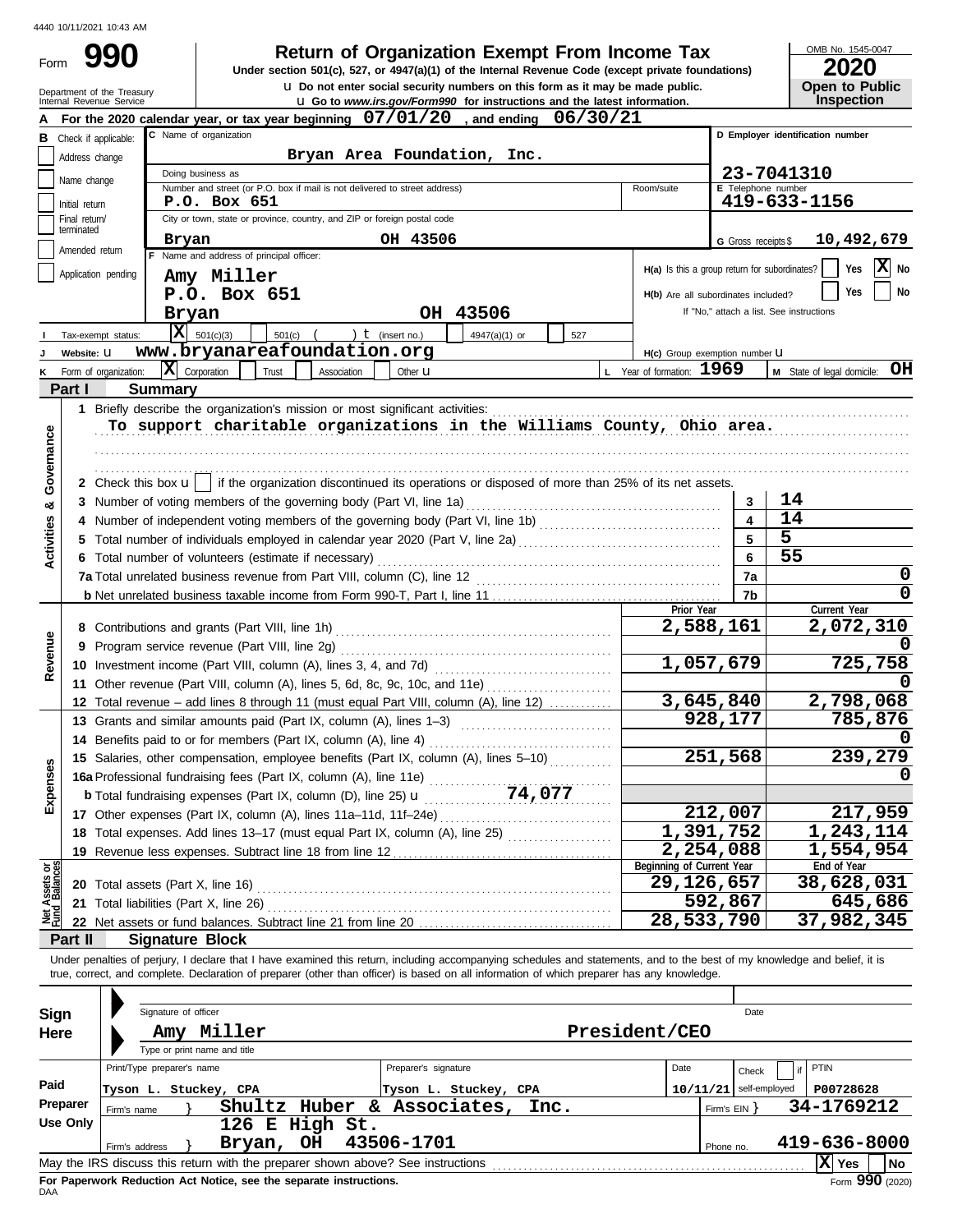| Form 990 (2020) $Bryan$ Area Foundation, Inc.                                                      |                                                     | 23-7041310                                                                                                                     | Page 2                |
|----------------------------------------------------------------------------------------------------|-----------------------------------------------------|--------------------------------------------------------------------------------------------------------------------------------|-----------------------|
| Part III                                                                                           | <b>Statement of Program Service Accomplishments</b> |                                                                                                                                |                       |
|                                                                                                    |                                                     |                                                                                                                                | $\mathbf{x}$          |
| 1 Briefly describe the organization's mission:                                                     |                                                     |                                                                                                                                |                       |
|                                                                                                    |                                                     | To support charitable organizations in the Williams County, Ohio area.                                                         |                       |
|                                                                                                    |                                                     |                                                                                                                                |                       |
|                                                                                                    |                                                     |                                                                                                                                |                       |
|                                                                                                    |                                                     |                                                                                                                                |                       |
|                                                                                                    |                                                     |                                                                                                                                |                       |
|                                                                                                    |                                                     | 2 Did the organization undertake any significant program services during the year which were not listed on the                 |                       |
| prior Form 990 or 990-EZ?                                                                          |                                                     |                                                                                                                                | Yes $X$ No            |
| If "Yes," describe these new services on Schedule O.                                               |                                                     |                                                                                                                                |                       |
| Did the organization cease conducting, or make significant changes in how it conducts, any program |                                                     |                                                                                                                                |                       |
| services?                                                                                          |                                                     |                                                                                                                                | Yes $ \mathbf{X} $ No |
| If "Yes," describe these changes on Schedule O.                                                    |                                                     |                                                                                                                                |                       |
|                                                                                                    |                                                     | Describe the organization's program service accomplishments for each of its three largest program services, as measured by     |                       |
|                                                                                                    |                                                     | expenses. Section 501(c)(3) and 501(c)(4) organizations are required to report the amount of grants and allocations to others, |                       |
| the total expenses, and revenue, if any, for each program service reported.                        |                                                     |                                                                                                                                |                       |
|                                                                                                    |                                                     |                                                                                                                                |                       |
|                                                                                                    |                                                     |                                                                                                                                |                       |
| 4a (Code:<br>) (Expenses \$                                                                        | $288,015$ including grants of \$                    | 202,322 ) (Revenue \$ (202,322)                                                                                                |                       |
|                                                                                                    |                                                     | The Organization awards college scholarships to graduating                                                                     |                       |
|                                                                                                    |                                                     | high school seniors throughout Williams County. These                                                                          |                       |
|                                                                                                    |                                                     | scholarships are based on both need and merit.                                                                                 |                       |
|                                                                                                    |                                                     |                                                                                                                                |                       |
|                                                                                                    |                                                     |                                                                                                                                |                       |
|                                                                                                    |                                                     |                                                                                                                                |                       |
|                                                                                                    |                                                     |                                                                                                                                |                       |
|                                                                                                    |                                                     |                                                                                                                                |                       |
|                                                                                                    |                                                     |                                                                                                                                |                       |
|                                                                                                    |                                                     |                                                                                                                                |                       |
|                                                                                                    |                                                     |                                                                                                                                |                       |
|                                                                                                    |                                                     |                                                                                                                                |                       |
|                                                                                                    |                                                     |                                                                                                                                |                       |
| 4b (Code:<br>) (Expenses \$                                                                        | $\overline{595}$ , 039 including grants of \$       |                                                                                                                                |                       |
|                                                                                                    |                                                     | The Organization awards grants to numerous non-profits                                                                         |                       |
|                                                                                                    |                                                     | mostly in the Williams County area. Specifically, grants                                                                       |                       |
|                                                                                                    |                                                     | are from endowment funds set up on behalf of area schools,                                                                     |                       |
|                                                                                                    |                                                     | churches, social service agencies, animal shelters, youth                                                                      |                       |
| programs and local United Way.                                                                     |                                                     |                                                                                                                                |                       |
|                                                                                                    |                                                     |                                                                                                                                |                       |
|                                                                                                    |                                                     |                                                                                                                                |                       |
|                                                                                                    |                                                     |                                                                                                                                |                       |
|                                                                                                    |                                                     |                                                                                                                                |                       |
|                                                                                                    |                                                     |                                                                                                                                |                       |
|                                                                                                    |                                                     |                                                                                                                                |                       |
|                                                                                                    |                                                     |                                                                                                                                |                       |
|                                                                                                    |                                                     |                                                                                                                                |                       |
| 4c (Code:<br>) (Expenses \$                                                                        |                                                     | including grants of \$<br>) (Revenue \$                                                                                        |                       |
| N/A                                                                                                |                                                     |                                                                                                                                |                       |
|                                                                                                    |                                                     |                                                                                                                                |                       |
|                                                                                                    |                                                     |                                                                                                                                |                       |
|                                                                                                    |                                                     |                                                                                                                                |                       |
|                                                                                                    |                                                     |                                                                                                                                |                       |
|                                                                                                    |                                                     |                                                                                                                                |                       |
|                                                                                                    |                                                     |                                                                                                                                |                       |
|                                                                                                    |                                                     |                                                                                                                                |                       |
|                                                                                                    |                                                     |                                                                                                                                |                       |
|                                                                                                    |                                                     |                                                                                                                                |                       |
|                                                                                                    |                                                     |                                                                                                                                |                       |
|                                                                                                    |                                                     |                                                                                                                                |                       |
|                                                                                                    |                                                     |                                                                                                                                |                       |
| 4d Other program services (Describe on Schedule O.)                                                |                                                     |                                                                                                                                |                       |
| (Expenses \$                                                                                       | including grants of \$                              | (Revenue \$                                                                                                                    |                       |
| 4e Total program service expenses u                                                                | 883,054                                             |                                                                                                                                |                       |
|                                                                                                    |                                                     |                                                                                                                                |                       |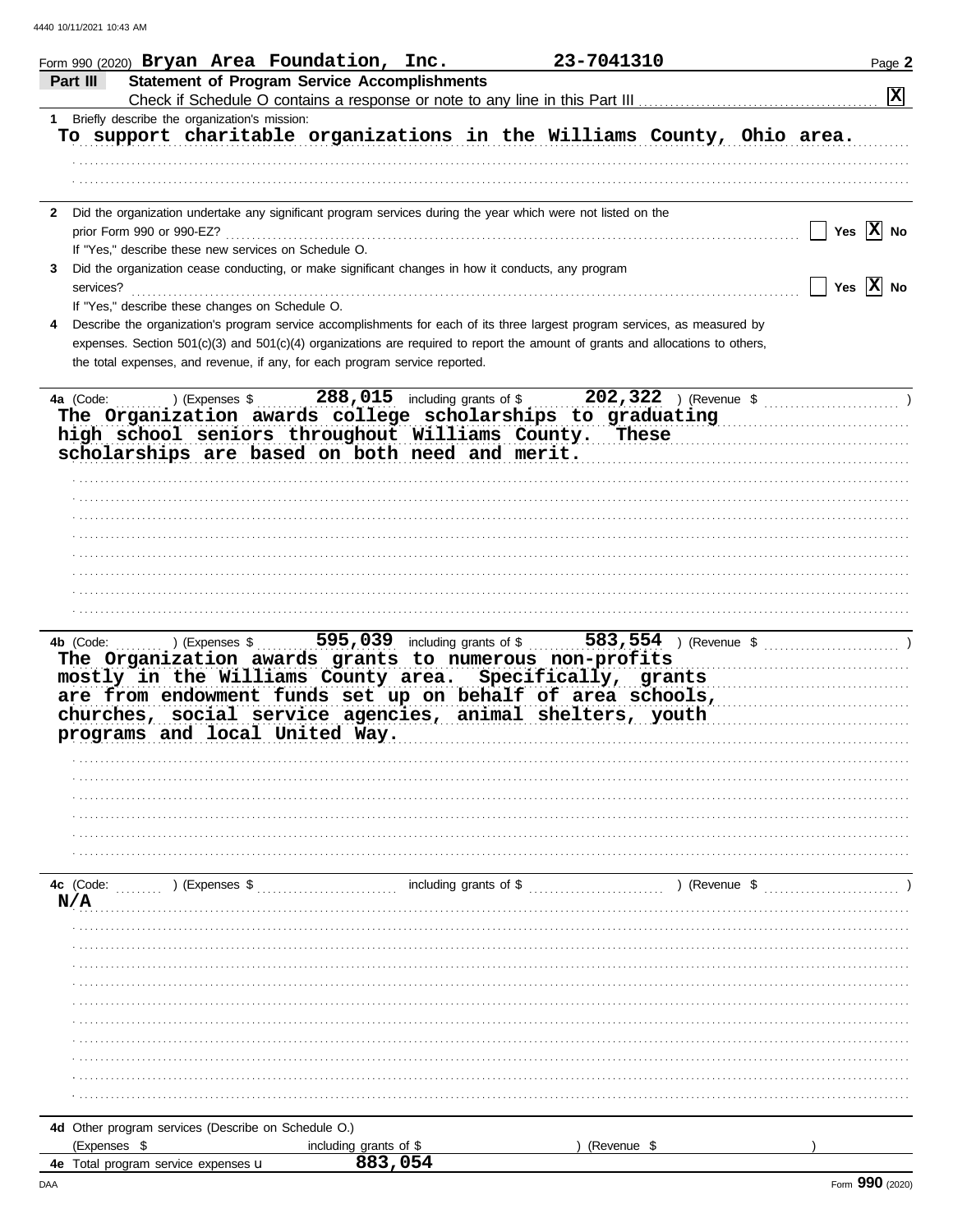| Form 990 (2020) Bryan Area Foundation,                   | Inc. | 23-7041310 | $P$ aqe $3$ |
|----------------------------------------------------------|------|------------|-------------|
| <b>Part IV</b><br><b>Checklist of Required Schedules</b> |      |            |             |

| 1   | Is the organization described in section $501(c)(3)$ or $4947(a)(1)$ (other than a private foundation)? If "Yes,"<br>complete Schedule A                                                        | 1               | X           |                  |
|-----|-------------------------------------------------------------------------------------------------------------------------------------------------------------------------------------------------|-----------------|-------------|------------------|
| 2   |                                                                                                                                                                                                 | $\overline{2}$  | $\mathbf x$ |                  |
| 3   | Did the organization engage in direct or indirect political campaign activities on behalf of or in opposition to                                                                                |                 |             |                  |
|     | candidates for public office? If "Yes," complete Schedule C, Part I                                                                                                                             | 3               |             | x                |
| 4   | Section 501(c)(3) organizations. Did the organization engage in lobbying activities, or have a section 501(h)                                                                                   |                 |             |                  |
|     | election in effect during the tax year? If "Yes," complete Schedule C, Part II                                                                                                                  | 4               |             | X                |
| 5   | Is the organization a section $501(c)(4)$ , $501(c)(5)$ , or $501(c)(6)$ organization that receives membership dues,                                                                            |                 |             |                  |
|     | assessments, or similar amounts as defined in Revenue Procedure 98-19? If "Yes," complete Schedule C, Part III                                                                                  | 5               |             | x                |
| 6   | Did the organization maintain any donor advised funds or any similar funds or accounts for which donors                                                                                         |                 |             |                  |
|     | have the right to provide advice on the distribution or investment of amounts in such funds or accounts? If                                                                                     |                 |             |                  |
|     | "Yes," complete Schedule D, Part I                                                                                                                                                              | 6               | X           |                  |
| 7   | Did the organization receive or hold a conservation easement, including easements to preserve open space,                                                                                       |                 |             |                  |
|     | the environment, historic land areas, or historic structures? If "Yes," complete Schedule D, Part II                                                                                            | 7               |             | x                |
| 8   | Did the organization maintain collections of works of art, historical treasures, or other similar assets? If "Yes,"                                                                             |                 |             |                  |
|     | complete Schedule D, Part III                                                                                                                                                                   | 8               |             | x                |
| 9   | Did the organization report an amount in Part X, line 21, for escrow or custodial account liability, serve as a                                                                                 |                 |             |                  |
|     | custodian for amounts not listed in Part X; or provide credit counseling, debt management, credit repair, or                                                                                    |                 |             |                  |
|     | debt negotiation services? If "Yes," complete Schedule D, Part IV                                                                                                                               | 9               |             | X                |
| 10  | Did the organization, directly or through a related organization, hold assets in donor-restricted endowments                                                                                    |                 |             |                  |
|     | or in quasi endowments? If "Yes," complete Schedule D, Part V                                                                                                                                   | 10              |             | x                |
| 11  | If the organization's answer to any of the following questions is "Yes," then complete Schedule D, Parts VI,                                                                                    |                 |             |                  |
|     | VII, VIII, IX, or X as applicable.                                                                                                                                                              |                 |             |                  |
| а   | Did the organization report an amount for land, buildings, and equipment in Part X, line 10? If "Yes,"                                                                                          |                 |             |                  |
|     | complete Schedule D, Part VI                                                                                                                                                                    | 11a             | х           |                  |
| b   | Did the organization report an amount for investments—other securities in Part X, line 12, that is 5% or more                                                                                   |                 |             |                  |
|     | of its total assets reported in Part X, line 16? If "Yes," complete Schedule D, Part VII                                                                                                        | 11b             |             | x                |
| c   | Did the organization report an amount for investments—program related in Part X, line 13, that is 5% or more                                                                                    |                 |             |                  |
|     |                                                                                                                                                                                                 | 11c             |             | x                |
| d   | Did the organization report an amount for other assets in Part X, line 15, that is 5% or more of its total assets                                                                               |                 |             |                  |
|     | reported in Part X, line 16? If "Yes," complete Schedule D, Part IX                                                                                                                             | 11d             |             | X                |
|     | Did the organization report an amount for other liabilities in Part X, line 25? If "Yes," complete Schedule D, Part X                                                                           | 11e             |             | $\mathbf x$      |
| f   | Did the organization's separate or consolidated financial statements for the tax year include a footnote that addresses                                                                         |                 |             |                  |
|     | the organization's liability for uncertain tax positions under FIN 48 (ASC 740)? If "Yes," complete Schedule D, Part X                                                                          | 11f             |             | x                |
|     | 12a Did the organization obtain separate, independent audited financial statements for the tax year? If "Yes," complete                                                                         |                 |             |                  |
|     |                                                                                                                                                                                                 | 12a             |             | x                |
|     | <b>b</b> Was the organization included in consolidated, independent audited financial statements for the tax year? If                                                                           |                 |             |                  |
|     | "Yes," and if the organization answered "No" to line 12a, then completing Schedule D, Parts XI and XII is optional                                                                              | 12b             |             | X<br>$\mathbf x$ |
| 13  |                                                                                                                                                                                                 | 13              |             | $\mathbf x$      |
| 14a | Did the organization maintain an office, employees, or agents outside of the United States?<br>Did the organization have aggregate revenues or expenses of more than \$10,000 from grantmaking, | 14a             |             |                  |
| b   | fundraising, business, investment, and program service activities outside the United States, or aggregate                                                                                       |                 |             |                  |
|     |                                                                                                                                                                                                 | 14b             |             | X                |
| 15  | Did the organization report on Part IX, column (A), line 3, more than \$5,000 of grants or other assistance to or                                                                               |                 |             |                  |
|     | for any foreign organization? If "Yes," complete Schedule F, Parts II and IV                                                                                                                    | 15              |             | X                |
| 16  | Did the organization report on Part IX, column (A), line 3, more than \$5,000 of aggregate grants or other                                                                                      |                 |             |                  |
|     | assistance to or for foreign individuals? If "Yes," complete Schedule F, Parts III and IV [[[[[[[[[[[[[[[[[[[                                                                                   | 16              |             | X                |
| 17  | Did the organization report a total of more than \$15,000 of expenses for professional fundraising services on                                                                                  |                 |             |                  |
|     |                                                                                                                                                                                                 | 17              |             | X                |
| 18  | Did the organization report more than \$15,000 total of fundraising event gross income and contributions on                                                                                     |                 |             |                  |
|     | Part VIII, lines 1c and 8a? If "Yes," complete Schedule G, Part II                                                                                                                              | 18              |             | x                |
| 19  | Did the organization report more than \$15,000 of gross income from gaming activities on Part VIII, line 9a?                                                                                    |                 |             |                  |
|     |                                                                                                                                                                                                 | 19              |             | X                |
| 20a | Did the organization operate one or more hospital facilities? If "Yes," complete Schedule H                                                                                                     | <b>20a</b>      |             | X                |
| b   |                                                                                                                                                                                                 | 20 <sub>b</sub> |             |                  |
| 21  | Did the organization report more than \$5,000 of grants or other assistance to any domestic organization or                                                                                     |                 |             |                  |
|     |                                                                                                                                                                                                 | 21              | $\mathbf x$ |                  |

**Yes No**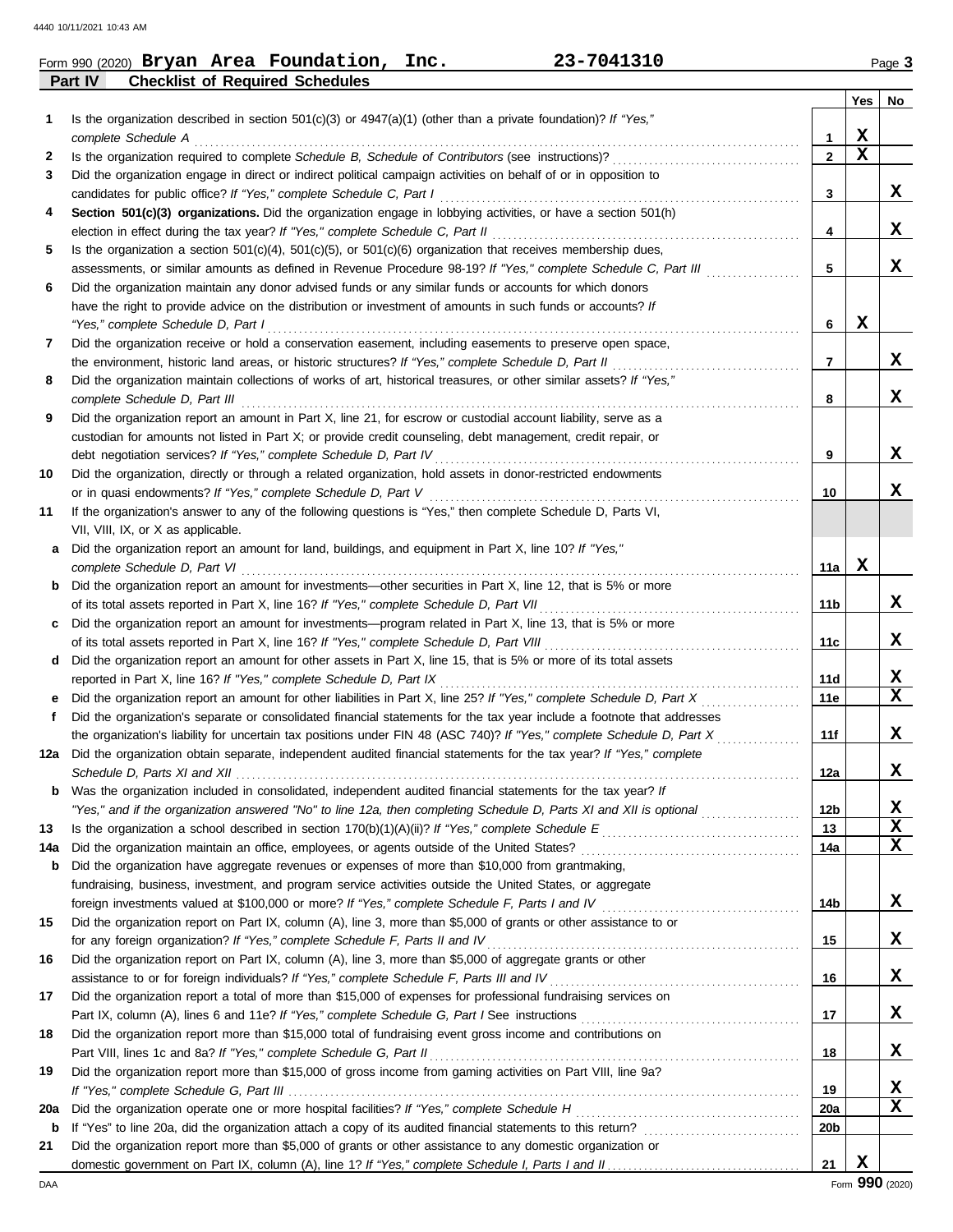|     | Part IV<br><b>Checklist of Required Schedules (continued)</b>                                                       |                 |     |                 |  |  |  |
|-----|---------------------------------------------------------------------------------------------------------------------|-----------------|-----|-----------------|--|--|--|
|     |                                                                                                                     |                 | Yes | No              |  |  |  |
| 22  | Did the organization report more than \$5,000 of grants or other assistance to or for domestic individuals on       |                 |     |                 |  |  |  |
|     | Part IX, column (A), line 2? If "Yes," complete Schedule I, Parts I and III                                         | 22              | х   |                 |  |  |  |
| 23  | Did the organization answer "Yes" to Part VII, Section A, line 3, 4, or 5 about compensation of the                 |                 |     |                 |  |  |  |
|     | organization's current and former officers, directors, trustees, key employees, and highest compensated             |                 |     |                 |  |  |  |
|     | employees? If "Yes," complete Schedule J                                                                            | 23              |     | X               |  |  |  |
| 24a | Did the organization have a tax-exempt bond issue with an outstanding principal amount of more than                 |                 |     |                 |  |  |  |
|     | \$100,000 as of the last day of the year, that was issued after December 31, 2002? If "Yes," answer lines 24b       |                 |     |                 |  |  |  |
|     | through 24d and complete Schedule K. If "No," go to line 25a                                                        | 24a             |     | X               |  |  |  |
| b   | Did the organization invest any proceeds of tax-exempt bonds beyond a temporary period exception?                   | 24b             |     |                 |  |  |  |
| с   | Did the organization maintain an escrow account other than a refunding escrow at any time during the year           |                 |     |                 |  |  |  |
|     | to defease any tax-exempt bonds?                                                                                    | 24c             |     |                 |  |  |  |
| d   | Did the organization act as an "on behalf of" issuer for bonds outstanding at any time during the year?             | 24d             |     |                 |  |  |  |
| 25а | Section 501(c)(3), 501(c)(4), and 501(c)(29) organizations. Did the organization engage in an excess benefit        |                 |     |                 |  |  |  |
|     | transaction with a disqualified person during the year? If "Yes," complete Schedule L, Part I                       | 25a             |     | x               |  |  |  |
| b   | Is the organization aware that it engaged in an excess benefit transaction with a disqualified person in a prior    |                 |     |                 |  |  |  |
|     | year, and that the transaction has not been reported on any of the organization's prior Forms 990 or 990-EZ?        |                 |     |                 |  |  |  |
|     | If "Yes," complete Schedule L, Part I                                                                               | 25 <sub>b</sub> |     | X               |  |  |  |
| 26  | Did the organization report any amount on Part X, line 5 or 22, for receivables from or payables to any current     |                 |     |                 |  |  |  |
|     | or former officer, director, trustee, key employee, creator or founder, substantial contributor, or 35%             |                 |     |                 |  |  |  |
|     | controlled entity or family member of any of these persons? If "Yes," complete Schedule L, Part II                  | 26              |     | X               |  |  |  |
| 27  | Did the organization provide a grant or other assistance to any current or former officer, director, trustee, key   |                 |     |                 |  |  |  |
|     | employee, creator or founder, substantial contributor or employee thereof, a grant selection committee              |                 |     |                 |  |  |  |
|     | member, or to a 35% controlled entity (including an employee thereof) or family member of any of these              |                 |     |                 |  |  |  |
|     | persons? If "Yes," complete Schedule L, Part III                                                                    | 27              |     | X               |  |  |  |
| 28  | Was the organization a party to a business transaction with one of the following parties (see Schedule L, Part      |                 |     |                 |  |  |  |
|     | IV instructions, for applicable filing thresholds, conditions, and exceptions):                                     |                 |     |                 |  |  |  |
| а   | A current or former officer, director, trustee, key employee, creator or founder, or substantial contributor? If    |                 |     |                 |  |  |  |
|     | "Yes," complete Schedule L, Part IV                                                                                 | 28a             |     | X               |  |  |  |
| b   | A family member of any individual described in line 28a? If "Yes," complete Schedule L, Part IV                     |                 |     |                 |  |  |  |
| c   | A 35% controlled entity of one or more individuals and/or organizations described in lines 28a or 28b? If           |                 |     |                 |  |  |  |
|     | "Yes," complete Schedule L, Part IV                                                                                 | 28c             |     | X               |  |  |  |
| 29  |                                                                                                                     | 29              |     | X               |  |  |  |
| 30  | Did the organization receive contributions of art, historical treasures, or other similar assets, or qualified      |                 |     |                 |  |  |  |
|     | conservation contributions? If "Yes," complete Schedule M                                                           | 30              |     | x               |  |  |  |
| 31  | Did the organization liquidate, terminate, or dissolve and cease operations? If "Yes," complete Schedule N, Part I  | 31              |     | $\mathbf{x}$    |  |  |  |
|     | Did the organization sell, exchange, dispose of, or transfer more than 25% of its net assets? If "Yes,"             |                 |     |                 |  |  |  |
|     | complete Schedule N, Part II                                                                                        | 32              |     | X               |  |  |  |
| 33  | Did the organization own 100% of an entity disregarded as separate from the organization under Regulations          |                 |     |                 |  |  |  |
|     | sections 301.7701-2 and 301.7701-3? If "Yes," complete Schedule R, Part I                                           | 33              |     | x               |  |  |  |
| 34  | Was the organization related to any tax-exempt or taxable entity? If "Yes," complete Schedule R, Part II, III,      |                 |     |                 |  |  |  |
|     | or IV, and Part V, line 1                                                                                           | 34              | X   |                 |  |  |  |
| 35a | Did the organization have a controlled entity within the meaning of section 512(b)(13)?                             | <b>35a</b>      | X   |                 |  |  |  |
| b   | If "Yes" to line 35a, did the organization receive any payment from or engage in any transaction with a             |                 |     |                 |  |  |  |
|     | controlled entity within the meaning of section 512(b)(13)? If "Yes," complete Schedule R, Part V, line 2           | 35 <sub>b</sub> |     | X               |  |  |  |
| 36  | Section 501(c)(3) organizations. Did the organization make any transfers to an exempt non-charitable                |                 |     |                 |  |  |  |
|     | related organization? If "Yes," complete Schedule R, Part V, line 2                                                 | 36              |     | X               |  |  |  |
| 37  | Did the organization conduct more than 5% of its activities through an entity that is not a related organization    |                 |     |                 |  |  |  |
|     | and that is treated as a partnership for federal income tax purposes? If "Yes," complete Schedule R, Part VI        | 37              |     | x               |  |  |  |
| 38  | Did the organization complete Schedule O and provide explanations in Schedule O for Part VI, lines 11b and          |                 |     |                 |  |  |  |
|     | 19? Note: All Form 990 filers are required to complete Schedule O.                                                  | 38              | х   |                 |  |  |  |
|     | Part V<br><b>Statements Regarding Other IRS Filings and Tax Compliance</b>                                          |                 |     |                 |  |  |  |
|     | Check if Schedule O contains a response or note to any line in this Part V                                          |                 |     |                 |  |  |  |
|     |                                                                                                                     |                 | Yes | No              |  |  |  |
| 1а  | 7<br>Enter the number reported in Box 3 of Form 1096. Enter -0- if not applicable<br>1a                             |                 |     |                 |  |  |  |
| b   | $\overline{0}$<br>Enter the number of Forms W-2G included in line 1a. Enter -0- if not applicable<br>1 <sub>b</sub> |                 |     |                 |  |  |  |
| c   | Did the organization comply with backup withholding rules for reportable payments to vendors and                    |                 |     |                 |  |  |  |
|     |                                                                                                                     | 1c              | X   |                 |  |  |  |
| DAA |                                                                                                                     |                 |     | Form 990 (2020) |  |  |  |

Form 990 (2020) Page **4 Bryan Area Foundation, Inc. 23-7041310**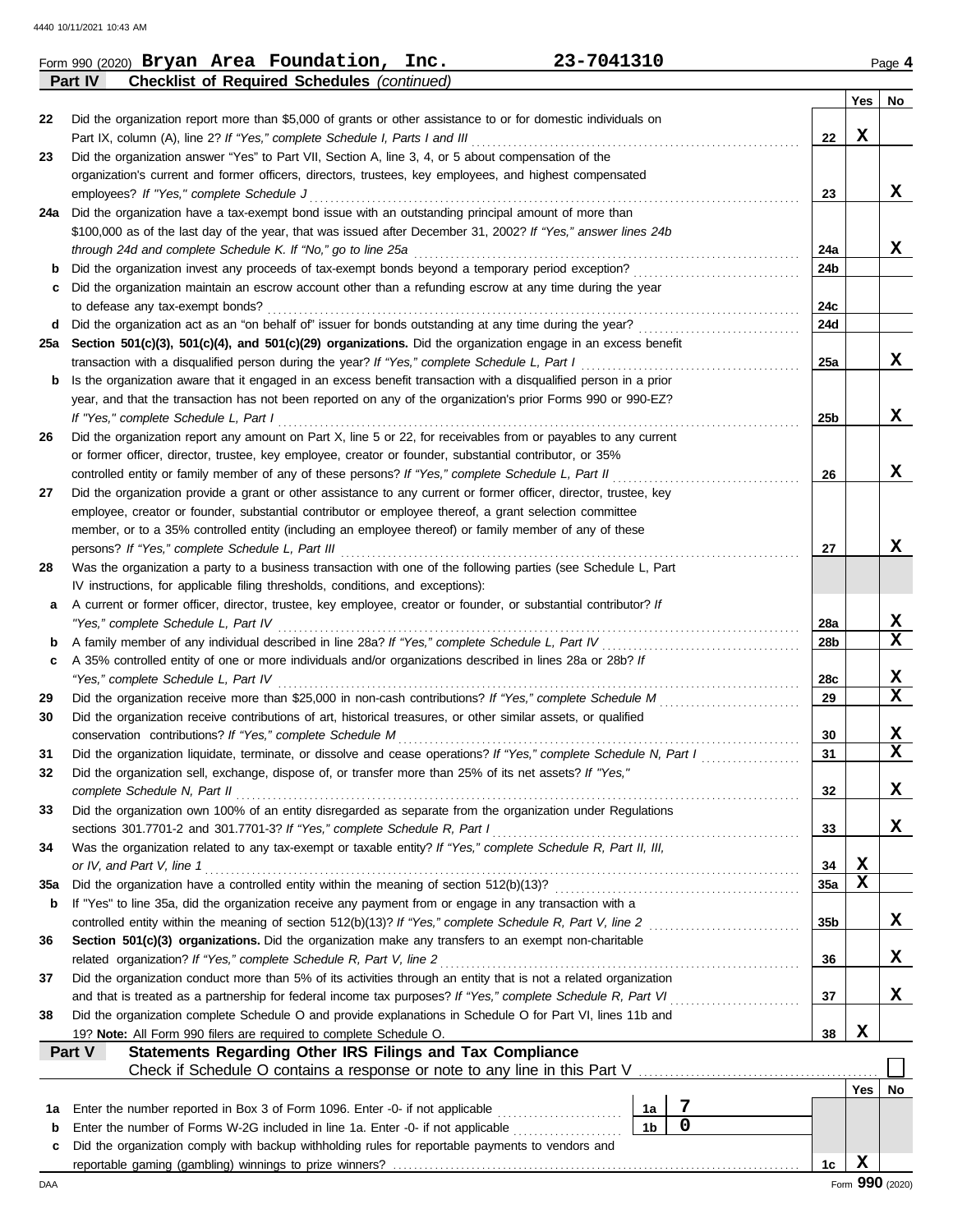| 23-7041310<br>Form 990 (2020) Bryan Area Foundation, Inc.<br>Page 5 |                                                                                                                                         |                                    |                |     |             |  |  |  |  |  |
|---------------------------------------------------------------------|-----------------------------------------------------------------------------------------------------------------------------------------|------------------------------------|----------------|-----|-------------|--|--|--|--|--|
|                                                                     | Statements Regarding Other IRS Filings and Tax Compliance (continued)<br>Part V                                                         |                                    |                |     |             |  |  |  |  |  |
|                                                                     |                                                                                                                                         |                                    |                | Yes | No          |  |  |  |  |  |
|                                                                     | 2a Enter the number of employees reported on Form W-3, Transmittal of Wage and Tax                                                      |                                    |                |     |             |  |  |  |  |  |
|                                                                     | Statements, filed for the calendar year ending with or within the year covered by this return                                           | 5<br>2a                            |                |     |             |  |  |  |  |  |
| b                                                                   | If at least one is reported on line 2a, did the organization file all required federal employment tax returns?                          |                                    | 2b             | X   |             |  |  |  |  |  |
|                                                                     | Note: If the sum of lines 1a and 2a is greater than 250, you may be required to e-file (see instructions)                               |                                    |                |     |             |  |  |  |  |  |
| За                                                                  | Did the organization have unrelated business gross income of \$1,000 or more during the year?                                           |                                    |                |     |             |  |  |  |  |  |
| b                                                                   | If "Yes," has it filed a Form 990-T for this year? If "No" to line 3b, provide an explanation on Schedule O                             |                                    | 3b             |     |             |  |  |  |  |  |
| 4a                                                                  | At any time during the calendar year, did the organization have an interest in, or a signature or other authority over,                 |                                    |                |     |             |  |  |  |  |  |
|                                                                     | a financial account in a foreign country (such as a bank account, securities account, or other financial account)?                      |                                    | 4a             |     | X           |  |  |  |  |  |
| b                                                                   | If "Yes," enter the name of the foreign country <b>u</b>                                                                                |                                    |                |     |             |  |  |  |  |  |
|                                                                     | See instructions for filing requirements for FinCEN Form 114, Report of Foreign Bank and Financial Accounts (FBAR).                     |                                    |                |     |             |  |  |  |  |  |
| 5а                                                                  | Was the organization a party to a prohibited tax shelter transaction at any time during the tax year?                                   |                                    | 5a             |     | X           |  |  |  |  |  |
| b                                                                   | Did any taxable party notify the organization that it was or is a party to a prohibited tax shelter transaction?                        |                                    | 5 <sub>b</sub> |     | $\mathbf x$ |  |  |  |  |  |
| с                                                                   | If "Yes" to line 5a or 5b, did the organization file Form 8886-T?                                                                       |                                    |                |     |             |  |  |  |  |  |
| 6а                                                                  | Does the organization have annual gross receipts that are normally greater than \$100,000, and did the                                  |                                    |                |     |             |  |  |  |  |  |
|                                                                     | organization solicit any contributions that were not tax deductible as charitable contributions?                                        |                                    | 6a             |     | x           |  |  |  |  |  |
| b                                                                   | If "Yes," did the organization include with every solicitation an express statement that such contributions or                          |                                    |                |     |             |  |  |  |  |  |
|                                                                     | gifts were not tax deductible?                                                                                                          |                                    | 6b             |     |             |  |  |  |  |  |
| 7                                                                   | Organizations that may receive deductible contributions under section 170(c).                                                           |                                    |                |     |             |  |  |  |  |  |
| а                                                                   | Did the organization receive a payment in excess of \$75 made partly as a contribution and partly for goods                             |                                    |                |     |             |  |  |  |  |  |
|                                                                     | and services provided to the payor?                                                                                                     |                                    | 7a             |     | x           |  |  |  |  |  |
| $\mathbf b$                                                         | If "Yes," did the organization notify the donor of the value of the goods or services provided?                                         |                                    | 7b             |     |             |  |  |  |  |  |
| c                                                                   | Did the organization sell, exchange, or otherwise dispose of tangible personal property for which it was                                |                                    |                |     |             |  |  |  |  |  |
|                                                                     |                                                                                                                                         |                                    |                |     |             |  |  |  |  |  |
| d                                                                   | <b>7d</b>                                                                                                                               |                                    |                |     |             |  |  |  |  |  |
|                                                                     | Did the organization receive any funds, directly or indirectly, to pay premiums on a personal benefit contract?<br>е                    |                                    |                |     |             |  |  |  |  |  |
|                                                                     | Did the organization, during the year, pay premiums, directly or indirectly, on a personal benefit contract?                            |                                    |                |     |             |  |  |  |  |  |
|                                                                     | If the organization received a contribution of qualified intellectual property, did the organization file Form 8899 as required?<br>g   |                                    |                |     |             |  |  |  |  |  |
|                                                                     | If the organization received a contribution of cars, boats, airplanes, or other vehicles, did the organization file a Form 1098-C?<br>h |                                    |                |     |             |  |  |  |  |  |
| 8                                                                   | Sponsoring organizations maintaining donor advised funds. Did a donor advised fund maintained by the                                    |                                    |                |     |             |  |  |  |  |  |
|                                                                     | sponsoring organization have excess business holdings at any time during the year?                                                      |                                    | 8              |     |             |  |  |  |  |  |
| 9                                                                   | Sponsoring organizations maintaining donor advised funds.                                                                               |                                    |                |     |             |  |  |  |  |  |
| а                                                                   | Did the sponsoring organization make any taxable distributions under section 4966?                                                      |                                    | 9a             |     |             |  |  |  |  |  |
| b                                                                   |                                                                                                                                         |                                    | 9b             |     |             |  |  |  |  |  |
| 10                                                                  | Section 501(c)(7) organizations. Enter:                                                                                                 |                                    |                |     |             |  |  |  |  |  |
|                                                                     | Initiation fees and capital contributions included on Part VIII, line 12 [11] [11] [11] [12] [11] [11] [12] [1                          | 10a                                |                |     |             |  |  |  |  |  |
| b                                                                   | Gross receipts, included on Form 990, Part VIII, line 12, for public use of club facilities                                             | 10 <sub>b</sub>                    |                |     |             |  |  |  |  |  |
| 11                                                                  | Section 501(c)(12) organizations. Enter:                                                                                                |                                    |                |     |             |  |  |  |  |  |
| а                                                                   | Gross income from members or shareholders                                                                                               | 11a                                |                |     |             |  |  |  |  |  |
| b                                                                   | Gross income from other sources (Do not net amounts due or paid to other sources                                                        |                                    |                |     |             |  |  |  |  |  |
|                                                                     | against amounts due or received from them.)                                                                                             | 11 <sub>b</sub>                    |                |     |             |  |  |  |  |  |
| 12a                                                                 | Section 4947(a)(1) non-exempt charitable trusts. Is the organization filing Form 990 in lieu of Form 1041?                              |                                    | 12a            |     |             |  |  |  |  |  |
| b                                                                   | If "Yes," enter the amount of tax-exempt interest received or accrued during the year <i>minimizion</i> .                               | 12b                                |                |     |             |  |  |  |  |  |
| 13                                                                  | Section 501(c)(29) qualified nonprofit health insurance issuers.                                                                        |                                    |                |     |             |  |  |  |  |  |
| а                                                                   | Is the organization licensed to issue qualified health plans in more than one state?                                                    |                                    | 13a            |     |             |  |  |  |  |  |
|                                                                     | Note: See the instructions for additional information the organization must report on Schedule O.                                       |                                    |                |     |             |  |  |  |  |  |
| b                                                                   | Enter the amount of reserves the organization is required to maintain by the states in which                                            |                                    |                |     |             |  |  |  |  |  |
|                                                                     |                                                                                                                                         |                                    |                |     |             |  |  |  |  |  |
|                                                                     |                                                                                                                                         | 13 <sub>b</sub><br>13 <sub>c</sub> |                |     |             |  |  |  |  |  |
| c                                                                   | Enter the amount of reserves on hand                                                                                                    |                                    | 14a            |     | X           |  |  |  |  |  |
| 14a                                                                 | Did the organization receive any payments for indoor tanning services during the tax year?                                              |                                    |                |     |             |  |  |  |  |  |
| b                                                                   | If "Yes," has it filed a Form 720 to report these payments? If "No," provide an explanation on Schedule O                               |                                    | 14b            |     |             |  |  |  |  |  |
| 15                                                                  | Is the organization subject to the section 4960 tax on payment(s) of more than \$1,000,000 in remuneration or                           |                                    |                |     |             |  |  |  |  |  |
|                                                                     | excess parachute payment(s) during the year?                                                                                            |                                    | 15             |     | X           |  |  |  |  |  |
|                                                                     | If "Yes," see instructions and file Form 4720, Schedule N.                                                                              |                                    |                |     |             |  |  |  |  |  |
| 16                                                                  | Is the organization an educational institution subject to the section 4968 excise tax on net investment income?                         |                                    | 16             |     | X           |  |  |  |  |  |
|                                                                     | If "Yes," complete Form 4720, Schedule O.                                                                                               |                                    |                |     |             |  |  |  |  |  |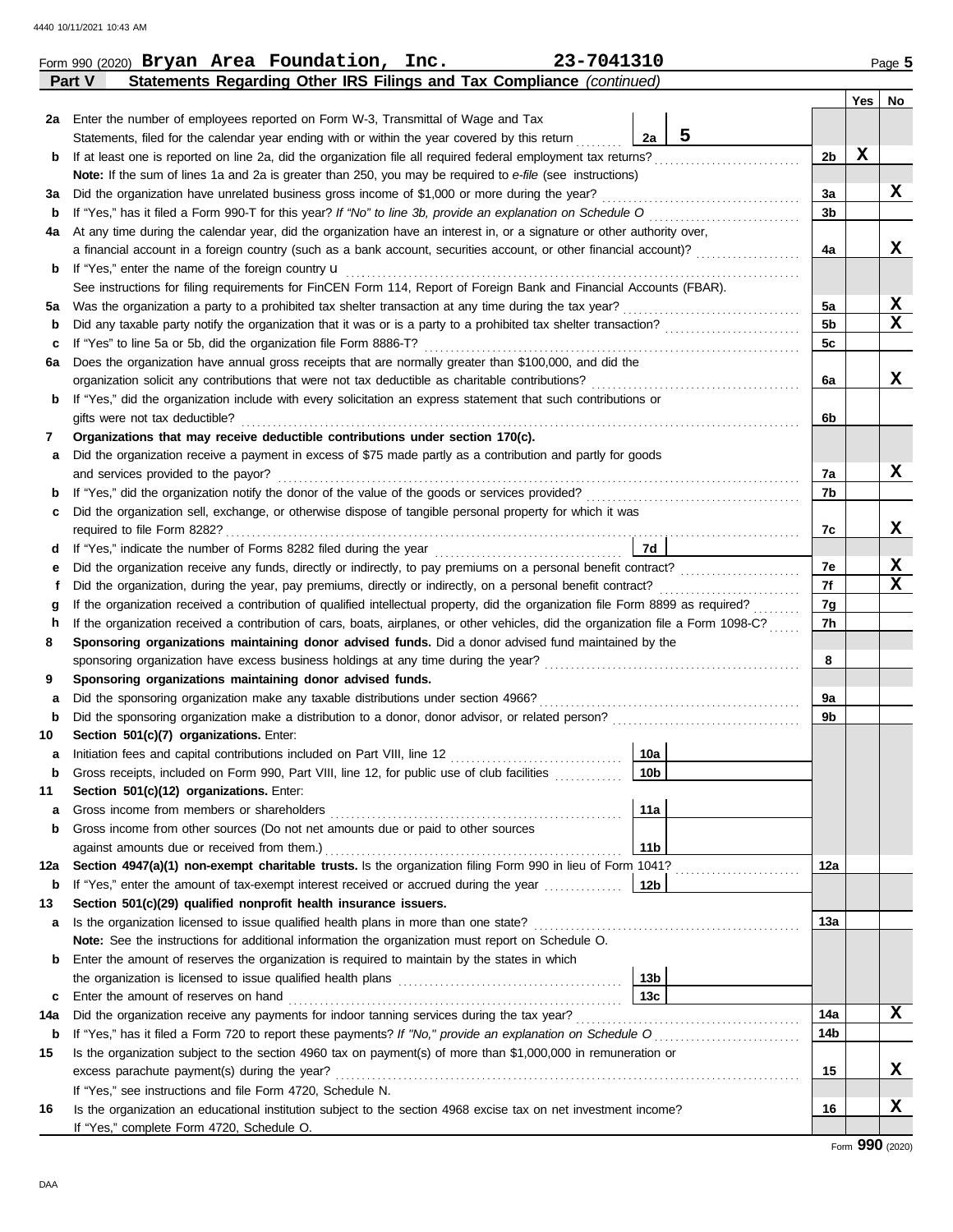|     |            | Form 990 (2020) Bryan Area Foundation, Inc.                                                                                                                                                  |  |  |                                                        |              |  | 23-7041310                    |          |                |    |                 |     |     | Page 6          |
|-----|------------|----------------------------------------------------------------------------------------------------------------------------------------------------------------------------------------------|--|--|--------------------------------------------------------|--------------|--|-------------------------------|----------|----------------|----|-----------------|-----|-----|-----------------|
|     | Part VI    | Governance, Management, and Disclosure For each "Yes" response to lines 2 through 7b below, and for a "No"                                                                                   |  |  |                                                        |              |  |                               |          |                |    |                 |     |     |                 |
|     |            | response to line 8a, 8b, or 10b below, describe the circumstances, processes, or changes on Schedule O. See instructions.                                                                    |  |  |                                                        |              |  |                               |          |                |    |                 |     |     |                 |
|     |            |                                                                                                                                                                                              |  |  |                                                        |              |  |                               |          |                |    |                 |     |     |                 |
|     |            | Section A. Governing Body and Management                                                                                                                                                     |  |  |                                                        |              |  |                               |          |                |    |                 |     |     |                 |
|     |            |                                                                                                                                                                                              |  |  |                                                        |              |  |                               |          |                |    |                 |     | Yes | No              |
| 1а  |            | Enter the number of voting members of the governing body at the end of the tax year                                                                                                          |  |  |                                                        |              |  |                               |          | 1a             | 14 |                 |     |     |                 |
|     |            | If there are material differences in voting rights among members of the governing body, or                                                                                                   |  |  |                                                        |              |  |                               |          |                |    |                 |     |     |                 |
|     |            | if the governing body delegated broad authority to an executive committee or similar                                                                                                         |  |  |                                                        |              |  |                               |          |                |    |                 |     |     |                 |
|     |            | committee, explain on Schedule O.                                                                                                                                                            |  |  |                                                        |              |  |                               |          |                |    |                 |     |     |                 |
| b   |            | Enter the number of voting members included on line 1a, above, who are independent                                                                                                           |  |  |                                                        |              |  |                               |          | 1 <sub>b</sub> | 14 |                 |     |     |                 |
| 2   |            | Did any officer, director, trustee, or key employee have a family relationship or a business relationship with                                                                               |  |  |                                                        |              |  |                               |          |                |    |                 |     |     |                 |
|     |            | any other officer, director, trustee, or key employee?                                                                                                                                       |  |  |                                                        |              |  |                               |          |                |    | 2               |     |     | X               |
| 3   |            | Did the organization delegate control over management duties customarily performed by or under the direct                                                                                    |  |  |                                                        |              |  |                               |          |                |    |                 |     |     |                 |
|     |            | supervision of officers, directors, trustees, or key employees to a management company or other person?                                                                                      |  |  |                                                        |              |  |                               |          |                |    | 3               |     |     | x               |
| 4   |            | Did the organization make any significant changes to its governing documents since the prior Form 990 was filed?                                                                             |  |  |                                                        |              |  |                               |          |                |    | 4               |     |     | $\mathbf x$     |
| 5   |            | Did the organization become aware during the year of a significant diversion of the organization's assets?                                                                                   |  |  |                                                        |              |  |                               |          |                |    | 5               |     |     | $\mathbf x$     |
| 6   |            | Did the organization have members or stockholders?                                                                                                                                           |  |  |                                                        |              |  |                               |          |                |    | 6               |     |     | $\mathbf x$     |
| 7a  |            | Did the organization have members, stockholders, or other persons who had the power to elect or appoint                                                                                      |  |  |                                                        |              |  |                               |          |                |    |                 |     |     |                 |
|     |            | one or more members of the governing body?                                                                                                                                                   |  |  |                                                        |              |  |                               |          |                |    | 7a              |     |     | X               |
|     |            | Are any governance decisions of the organization reserved to (or subject to approval by) members,                                                                                            |  |  |                                                        |              |  |                               |          |                |    |                 |     |     |                 |
| b   |            |                                                                                                                                                                                              |  |  |                                                        |              |  |                               |          |                |    | 7b              |     |     | x               |
|     |            | stockholders, or persons other than the governing body?<br>Did the organization contemporaneously document the meetings held or written actions undertaken during the year by the following: |  |  |                                                        |              |  |                               |          |                |    |                 |     |     |                 |
| 8   |            |                                                                                                                                                                                              |  |  |                                                        |              |  |                               |          |                |    |                 |     | X   |                 |
| а   |            | The governing body?                                                                                                                                                                          |  |  |                                                        |              |  |                               |          |                |    | 8а              |     | X   |                 |
| b   |            | Each committee with authority to act on behalf of the governing body?                                                                                                                        |  |  |                                                        |              |  |                               |          |                |    | 8b              |     |     |                 |
| 9   |            | Is there any officer, director, trustee, or key employee listed in Part VII, Section A, who cannot be reached at                                                                             |  |  |                                                        |              |  |                               |          |                |    |                 |     |     | x               |
|     |            |                                                                                                                                                                                              |  |  |                                                        |              |  |                               |          |                |    | 9               |     |     |                 |
|     |            | Section B. Policies (This Section B requests information about policies not required by the Internal Revenue Code.)                                                                          |  |  |                                                        |              |  |                               |          |                |    |                 |     |     |                 |
|     |            |                                                                                                                                                                                              |  |  |                                                        |              |  |                               |          |                |    |                 |     | Yes | No<br>X         |
| 10a |            | Did the organization have local chapters, branches, or affiliates?                                                                                                                           |  |  |                                                        |              |  |                               |          |                |    | 10a             |     |     |                 |
| b   |            | If "Yes," did the organization have written policies and procedures governing the activities of such chapters,                                                                               |  |  |                                                        |              |  |                               |          |                |    |                 |     |     |                 |
|     |            | affiliates, and branches to ensure their operations are consistent with the organization's exempt purposes?                                                                                  |  |  |                                                        |              |  |                               |          |                |    |                 | 10b | X   |                 |
| 11a |            | Has the organization provided a complete copy of this Form 990 to all members of its governing body before filing the form?                                                                  |  |  |                                                        |              |  |                               |          |                |    |                 | 11a |     |                 |
| b   |            | Describe in Schedule O the process, if any, used by the organization to review this Form 990.                                                                                                |  |  |                                                        |              |  |                               |          |                |    |                 |     |     |                 |
| 12a |            | Did the organization have a written conflict of interest policy? If "No," go to line 13                                                                                                      |  |  |                                                        |              |  |                               |          |                |    | 12a             |     | X   |                 |
| b   |            | Were officers, directors, or trustees, and key employees required to disclose annually interests that could give rise to conflicts?                                                          |  |  |                                                        |              |  |                               |          |                |    | 12 <sub>b</sub> |     | X   |                 |
| c   |            | Did the organization regularly and consistently monitor and enforce compliance with the policy? If "Yes,"                                                                                    |  |  |                                                        |              |  |                               |          |                |    |                 |     |     |                 |
|     |            | describe in Schedule O how this was done                                                                                                                                                     |  |  |                                                        |              |  |                               |          |                |    | 12 <sub>c</sub> |     | X   |                 |
| 13  |            | Did the organization have a written whistleblower policy?                                                                                                                                    |  |  |                                                        |              |  |                               |          |                |    | 13              |     | X   |                 |
| 14  |            | Did the organization have a written document retention and destruction policy?                                                                                                               |  |  |                                                        |              |  |                               |          |                |    | 14              |     | x   |                 |
| 15  |            | Did the process for determining compensation of the following persons include a review and approval by                                                                                       |  |  |                                                        |              |  |                               |          |                |    |                 |     |     |                 |
|     |            | independent persons, comparability data, and contemporaneous substantiation of the deliberation and decision?                                                                                |  |  |                                                        |              |  |                               |          |                |    |                 |     |     |                 |
| a   |            | The organization's CEO, Executive Director, or top management official                                                                                                                       |  |  |                                                        |              |  |                               |          |                |    | 15a             |     | X   |                 |
| b   |            | Other officers or key employees of the organization                                                                                                                                          |  |  |                                                        |              |  |                               |          |                |    | 15b             |     | X   |                 |
|     |            | If "Yes" to line 15a or 15b, describe the process in Schedule O (see instructions).                                                                                                          |  |  |                                                        |              |  |                               |          |                |    |                 |     |     |                 |
| 16a |            | Did the organization invest in, contribute assets to, or participate in a joint venture or similar arrangement                                                                               |  |  |                                                        |              |  |                               |          |                |    |                 |     |     |                 |
|     |            | with a taxable entity during the year?                                                                                                                                                       |  |  |                                                        |              |  |                               |          |                |    | 16a             |     |     | х               |
|     |            | If "Yes," did the organization follow a written policy or procedure requiring the organization to evaluate its                                                                               |  |  |                                                        |              |  |                               |          |                |    |                 |     |     |                 |
|     |            | participation in joint venture arrangements under applicable federal tax law, and take steps to safeguard the                                                                                |  |  |                                                        |              |  |                               |          |                |    |                 |     |     |                 |
|     |            |                                                                                                                                                                                              |  |  |                                                        |              |  |                               |          |                |    | 16 <sub>b</sub> |     |     |                 |
|     |            | <b>Section C. Disclosure</b>                                                                                                                                                                 |  |  |                                                        |              |  |                               |          |                |    |                 |     |     |                 |
| 17  |            | List the states with which a copy of this Form 990 is required to be filed $\mathbf{u}$ OH                                                                                                   |  |  |                                                        |              |  |                               |          |                |    |                 |     |     |                 |
| 18  |            | Section 6104 requires an organization to make its Forms 1023 (1024 or 1024-A, if applicable), 990, and 990-T (Section 501(c)                                                                 |  |  |                                                        |              |  |                               |          |                |    |                 |     |     |                 |
|     |            | (3)s only) available for public inspection. Indicate how you made these available. Check all that apply.                                                                                     |  |  |                                                        |              |  |                               |          |                |    |                 |     |     |                 |
|     | ΙXΙ        | Own website                                                                                                                                                                                  |  |  | $\vert$ Another's website $\vert X \vert$ Upon request |              |  | Other (explain on Schedule O) |          |                |    |                 |     |     |                 |
| 19  |            | Describe on Schedule O whether (and if so, how) the organization made its governing documents, conflict of interest policy, and                                                              |  |  |                                                        |              |  |                               |          |                |    |                 |     |     |                 |
|     |            | financial statements available to the public during the tax year.                                                                                                                            |  |  |                                                        |              |  |                               |          |                |    |                 |     |     |                 |
| 20  |            | State the name, address, and telephone number of the person who possesses the organization's books and records u                                                                             |  |  |                                                        |              |  |                               |          |                |    |                 |     |     |                 |
|     | Amy Miller |                                                                                                                                                                                              |  |  |                                                        | P.O. Box 651 |  |                               |          |                |    |                 |     |     |                 |
|     | Bryan      |                                                                                                                                                                                              |  |  |                                                        |              |  |                               | OH 43506 |                |    | 419-633-1156    |     |     |                 |
| DAA |            |                                                                                                                                                                                              |  |  |                                                        |              |  |                               |          |                |    |                 |     |     | Form 990 (2020) |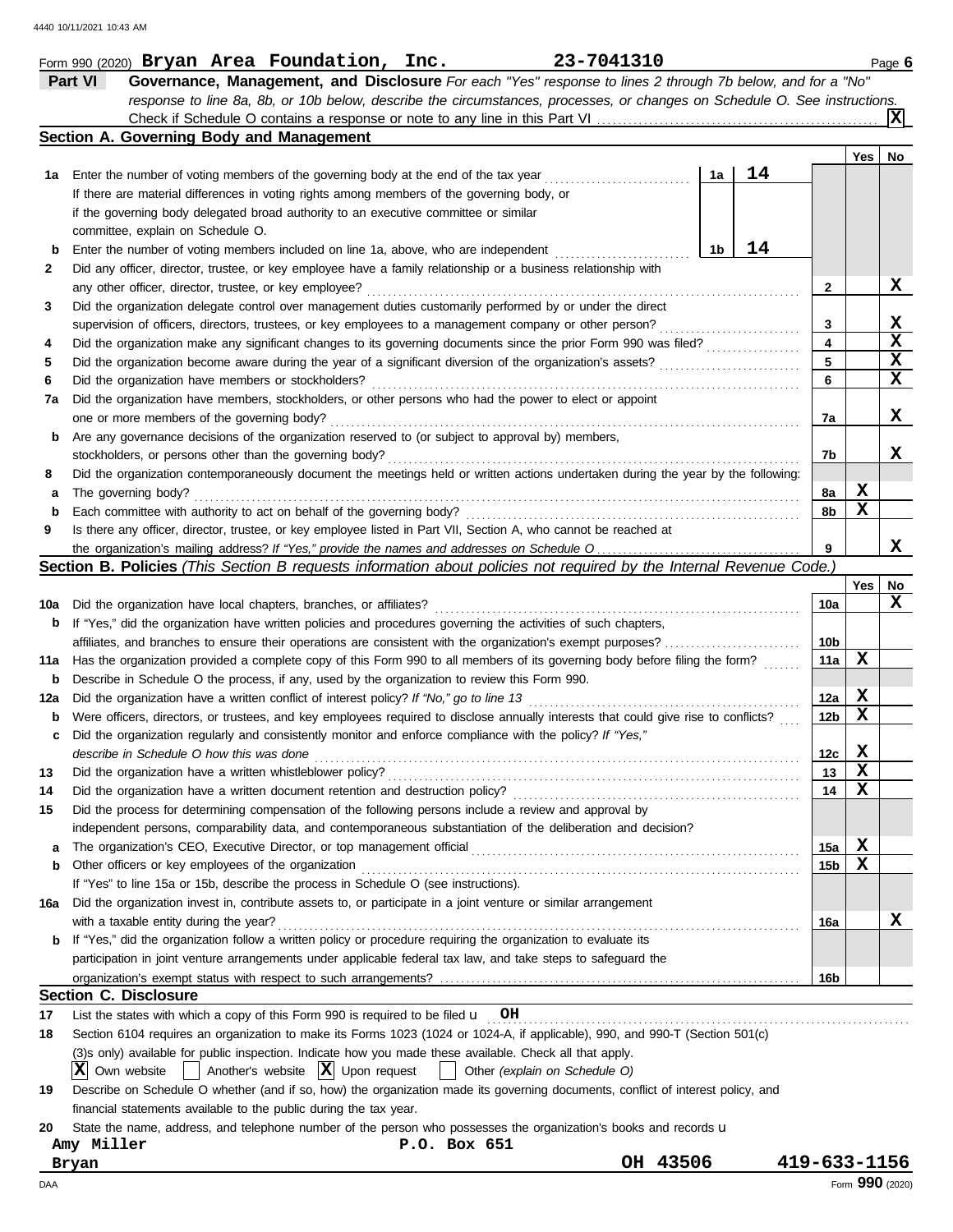| Form 990 (2020) Bryan Area Foundation, Inc.                                                                                                                                                                                                                                                                                   |  |  | 23-7041310                                                                      |  | Page 7 |  |  |  |  |
|-------------------------------------------------------------------------------------------------------------------------------------------------------------------------------------------------------------------------------------------------------------------------------------------------------------------------------|--|--|---------------------------------------------------------------------------------|--|--------|--|--|--|--|
| Compensation of Officers, Directors, Trustees, Key Employees, Highest Compensated Employees, and<br><b>Part VII</b>                                                                                                                                                                                                           |  |  |                                                                                 |  |        |  |  |  |  |
| <b>Independent Contractors</b>                                                                                                                                                                                                                                                                                                |  |  |                                                                                 |  |        |  |  |  |  |
|                                                                                                                                                                                                                                                                                                                               |  |  |                                                                                 |  |        |  |  |  |  |
| Section A.                                                                                                                                                                                                                                                                                                                    |  |  | Officers, Directors, Trustees, Key Employees, and Highest Compensated Employees |  |        |  |  |  |  |
| 1a Complete this table for all persons required to be listed. Report compensation for the calendar year ending with or within the<br>organization's tax year.                                                                                                                                                                 |  |  |                                                                                 |  |        |  |  |  |  |
| • List all of the organization's <b>current</b> officers, directors, trustees (whether individuals or organizations), regardless of amount of<br>compensation. Enter -0- in columns (D), (E), and (F) if no compensation was paid.                                                                                            |  |  |                                                                                 |  |        |  |  |  |  |
| • List all of the organization's current key employees, if any. See instructions for definition of "key employee."                                                                                                                                                                                                            |  |  |                                                                                 |  |        |  |  |  |  |
| • List the organization's five current highest compensated employees (other than an officer, director, trustee, or key employee)<br>who received reportable compensation (Box 5 of Form W-2 and/or Box 7 of Form 1099-MISC) of more than \$100,000 from the<br>organization and any related organizations.                    |  |  |                                                                                 |  |        |  |  |  |  |
| • List all of the organization's former officers, key employees, and highest compensated employees who received more than<br>\$100,000 of reportable compensation from the organization and any related organizations.                                                                                                        |  |  |                                                                                 |  |        |  |  |  |  |
| • List all of the organization's former directors or trustees that received, in the capacity as a former director or trustee of the<br>organization, more than \$10,000 of reportable compensation from the organization and any related organizations.<br>See instructions for the order in which to list the persons above. |  |  |                                                                                 |  |        |  |  |  |  |
| Check this box if neither the organization nor any related organization compensated any current officer, director, or trustee.                                                                                                                                                                                                |  |  |                                                                                 |  |        |  |  |  |  |
| (A)<br>(F)<br>(B)<br>(C)<br>(D)<br>(E)<br>الملفئة المحمد حجموها الأ<br>Dealise.<br><b>Departed</b><br><b>Denemakie</b><br>Fationated annount<br>$\Lambda$                                                                                                                                                                     |  |  |                                                                                 |  |        |  |  |  |  |

| v.<br>Name and title      | יש<br>Average<br>hours<br>per week<br>(list any                | Position<br>(do not check more than one<br>box, unless person is both an<br>officer and a director/trustee) |                      |             |              |                                           | יש)<br>Reportable<br>compensation<br>from the<br>organization | ₩.,<br>Reportable<br>compensation<br>from related<br>organizations | VZ.<br>Estimated amount<br>of other<br>compensation<br>from the |
|---------------------------|----------------------------------------------------------------|-------------------------------------------------------------------------------------------------------------|----------------------|-------------|--------------|-------------------------------------------|---------------------------------------------------------------|--------------------------------------------------------------------|-----------------------------------------------------------------|
|                           | hours for<br>related<br>organizations<br>below<br>dotted line) | Individual<br>or director<br>trustee                                                                        | nstitutional trustee | Officer     | Key employee | Former<br>Highest compensated<br>employee | (W-2/1099-MISC)                                               | (W-2/1099-MISC)                                                    | organization and<br>related organizations                       |
| $(1)$ Amy Miller          |                                                                |                                                                                                             |                      |             |              |                                           |                                                               |                                                                    |                                                                 |
|                           | 40.00                                                          |                                                                                                             |                      |             |              |                                           |                                                               |                                                                    |                                                                 |
| President/CEO             | 0.00                                                           |                                                                                                             |                      | $\mathbf x$ |              |                                           | 58,081                                                        | 0                                                                  | 0                                                               |
| (2) Jason A. Beals        |                                                                |                                                                                                             |                      |             |              |                                           |                                                               |                                                                    |                                                                 |
|                           | 1.00                                                           |                                                                                                             |                      |             |              |                                           |                                                               |                                                                    |                                                                 |
| Trustee                   | 0.00                                                           | $\mathbf x$                                                                                                 |                      |             |              |                                           | 0                                                             | 0                                                                  | $\pmb{0}$                                                       |
| (3) George G. Brown       |                                                                |                                                                                                             |                      |             |              |                                           |                                                               |                                                                    |                                                                 |
|                           | 1.00                                                           |                                                                                                             |                      |             |              |                                           |                                                               |                                                                    |                                                                 |
| Trustee                   | 0.00                                                           | X                                                                                                           |                      |             |              |                                           | 0                                                             | 0                                                                  | 0                                                               |
| (4) Emily Ebaugh          |                                                                |                                                                                                             |                      |             |              |                                           |                                                               |                                                                    |                                                                 |
|                           | 0.00                                                           |                                                                                                             |                      |             |              |                                           |                                                               |                                                                    |                                                                 |
| Trustee                   | 0.00                                                           | $\mathbf x$                                                                                                 |                      |             |              |                                           | 0                                                             | 0                                                                  | 0                                                               |
| (5) Karen K. Gallagher    |                                                                |                                                                                                             |                      |             |              |                                           |                                                               |                                                                    |                                                                 |
|                           | 1.00                                                           |                                                                                                             |                      |             |              |                                           |                                                               |                                                                    |                                                                 |
| Trustee                   | 0.00                                                           | $\mathbf x$                                                                                                 |                      |             |              |                                           | 0                                                             | 0                                                                  | $\pmb{0}$                                                       |
| $(6)$ George H. Gardner   |                                                                |                                                                                                             |                      |             |              |                                           |                                                               |                                                                    |                                                                 |
|                           | 2.00                                                           |                                                                                                             |                      |             |              |                                           |                                                               |                                                                    |                                                                 |
| Treasurer                 | 0.00                                                           | $\mathbf x$                                                                                                 |                      | $\mathbf x$ |              |                                           | 0                                                             | 0                                                                  | 0                                                               |
| (7) Martin Killgallon,    | III                                                            |                                                                                                             |                      |             |              |                                           |                                                               |                                                                    |                                                                 |
|                           | 0.00                                                           |                                                                                                             |                      |             |              |                                           |                                                               |                                                                    |                                                                 |
| Trustee                   | 0.00                                                           | $\mathbf x$                                                                                                 |                      |             |              |                                           | 0                                                             | 0                                                                  | $\pmb{0}$                                                       |
| (8) Jason Kunsman         |                                                                |                                                                                                             |                      |             |              |                                           |                                                               |                                                                    |                                                                 |
|                           | 1.00                                                           |                                                                                                             |                      |             |              |                                           |                                                               |                                                                    |                                                                 |
| Trustee                   | 0.00                                                           | $\mathbf x$                                                                                                 |                      |             |              |                                           | 0                                                             | 0                                                                  | 0                                                               |
| (9) Diana Moore-Eschhofen |                                                                |                                                                                                             |                      |             |              |                                           |                                                               |                                                                    |                                                                 |
|                           | 2.00                                                           |                                                                                                             |                      |             |              |                                           |                                                               |                                                                    |                                                                 |
| Vice Chairman             | 0.00                                                           | $\mathbf x$                                                                                                 |                      | $\mathbf x$ |              |                                           | 0                                                             | 0                                                                  | 0                                                               |
| (10) Diana Savage         | 1.00                                                           |                                                                                                             |                      |             |              |                                           |                                                               |                                                                    |                                                                 |
|                           |                                                                |                                                                                                             |                      |             |              |                                           |                                                               |                                                                    | $\mathbf 0$                                                     |
| Trustee                   | 0.00                                                           | X                                                                                                           |                      |             |              |                                           | 0                                                             | 0                                                                  |                                                                 |
| (11) David Schumm         |                                                                |                                                                                                             |                      |             |              |                                           |                                                               |                                                                    |                                                                 |
|                           | 1.00<br>0.00                                                   | $\mathbf x$                                                                                                 |                      |             |              |                                           | 0                                                             | 0                                                                  | 0                                                               |
| Trustee                   |                                                                |                                                                                                             |                      |             |              |                                           |                                                               |                                                                    |                                                                 |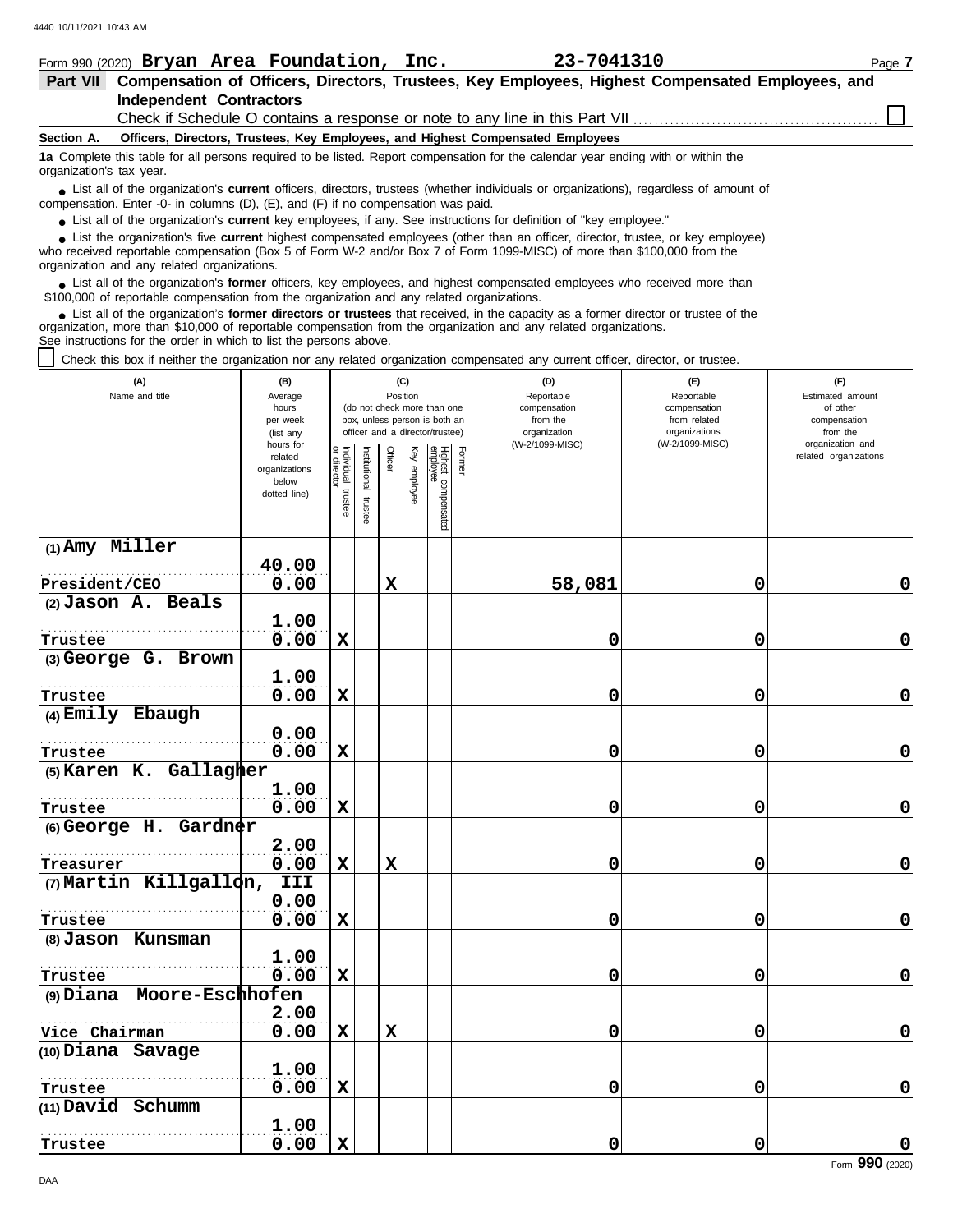|      | Form 990 (2020) Bryan Area Foundation, Inc.<br>Part VII                                                                                                                                                              |                                                                |                                   |                       |             |              |                                                                                                 |        | 23-7041310<br>Section A. Officers, Directors, Trustees, Key Employees, and Highest Compensated Employees (continued) |                                                                    |                       |                                                                 | Page 8 |
|------|----------------------------------------------------------------------------------------------------------------------------------------------------------------------------------------------------------------------|----------------------------------------------------------------|-----------------------------------|-----------------------|-------------|--------------|-------------------------------------------------------------------------------------------------|--------|----------------------------------------------------------------------------------------------------------------------|--------------------------------------------------------------------|-----------------------|-----------------------------------------------------------------|--------|
|      | (A)<br>Name and title                                                                                                                                                                                                | (B)<br>Average<br>hours<br>per week<br>(list any               |                                   |                       | Position    | (C)          | (do not check more than one<br>box, unless person is both an<br>officer and a director/trustee) |        | (D)<br>Reportable<br>compensation<br>from the<br>organization                                                        | (F)<br>Reportable<br>compensation<br>from related<br>organizations |                       | (F)<br>Estimated amount<br>of other<br>compensation<br>from the |        |
|      |                                                                                                                                                                                                                      | hours for<br>related<br>organizations<br>below<br>dotted line) | Individual trustee<br>or director | Institutional trustee | Officer     | Key employee | Highest compensated<br>employee                                                                 | Former | (W-2/1099-MISC)                                                                                                      | (W-2/1099-MISC)                                                    | related organizations | organization and                                                |        |
| (12) | Michael A. Shaffer                                                                                                                                                                                                   |                                                                |                                   |                       |             |              |                                                                                                 |        |                                                                                                                      |                                                                    |                       |                                                                 |        |
| (13) | Chairman<br>Thomas L.                                                                                                                                                                                                | 2.00<br>0.00<br>Turnbull                                       | $\mathbf x$                       |                       | $\mathbf x$ |              |                                                                                                 |        | 0                                                                                                                    | 0                                                                  |                       |                                                                 | 0      |
|      | Trustee                                                                                                                                                                                                              | 1.00<br>0.00                                                   | $\mathbf x$                       |                       |             |              |                                                                                                 |        | 0                                                                                                                    | 0                                                                  |                       |                                                                 | 0      |
| (14) | Christopher $\overrightarrow{B}$ .                                                                                                                                                                                   | Walker                                                         |                                   |                       |             |              |                                                                                                 |        |                                                                                                                      |                                                                    |                       |                                                                 |        |
|      | Secretary                                                                                                                                                                                                            | 2.00<br>0.00                                                   | $\mathbf x$                       |                       | $\mathbf x$ |              |                                                                                                 |        | 0                                                                                                                    | 0                                                                  |                       |                                                                 | 0      |
|      |                                                                                                                                                                                                                      |                                                                |                                   |                       |             |              |                                                                                                 |        |                                                                                                                      |                                                                    |                       |                                                                 |        |
|      |                                                                                                                                                                                                                      |                                                                |                                   |                       |             |              |                                                                                                 |        |                                                                                                                      |                                                                    |                       |                                                                 |        |
|      |                                                                                                                                                                                                                      |                                                                |                                   |                       |             |              |                                                                                                 |        |                                                                                                                      |                                                                    |                       |                                                                 |        |
|      |                                                                                                                                                                                                                      |                                                                |                                   |                       |             |              |                                                                                                 |        |                                                                                                                      |                                                                    |                       |                                                                 |        |
|      |                                                                                                                                                                                                                      |                                                                |                                   |                       |             |              |                                                                                                 |        |                                                                                                                      |                                                                    |                       |                                                                 |        |
|      |                                                                                                                                                                                                                      |                                                                |                                   |                       |             |              |                                                                                                 | u      | 58,081                                                                                                               |                                                                    |                       |                                                                 |        |
| d    | Total from continuation sheets to Part VII, Section A  u                                                                                                                                                             |                                                                |                                   |                       |             |              |                                                                                                 |        | 58,081                                                                                                               |                                                                    |                       |                                                                 |        |
| 2    | Total number of individuals (including but not limited to those listed above) who received more than \$100,000 of                                                                                                    |                                                                |                                   |                       |             |              |                                                                                                 |        |                                                                                                                      |                                                                    |                       |                                                                 |        |
|      | reportable compensation from the organization $\bf{u}$ 0                                                                                                                                                             |                                                                |                                   |                       |             |              |                                                                                                 |        |                                                                                                                      |                                                                    |                       | Yes                                                             | No     |
| 3    | Did the organization list any <b>former</b> officer, director, trustee, key employee, or highest compensated                                                                                                         |                                                                |                                   |                       |             |              |                                                                                                 |        |                                                                                                                      |                                                                    | 3                     |                                                                 | X      |
| 4    | For any individual listed on line 1a, is the sum of reportable compensation and other compensation from the<br>organization and related organizations greater than \$150,000? If "Yes," complete Schedule J for such |                                                                |                                   |                       |             |              |                                                                                                 |        |                                                                                                                      |                                                                    |                       |                                                                 |        |
| 5    | Did any person listed on line 1a receive or accrue compensation from any unrelated organization or individual                                                                                                        |                                                                |                                   |                       |             |              |                                                                                                 |        |                                                                                                                      |                                                                    | 4                     |                                                                 | X      |
|      |                                                                                                                                                                                                                      |                                                                |                                   |                       |             |              |                                                                                                 |        |                                                                                                                      |                                                                    | 5                     |                                                                 | X      |
| 1    | Section B. Independent Contractors<br>Complete this table for your five highest compensated independent contractors that received more than \$100,000 of                                                             |                                                                |                                   |                       |             |              |                                                                                                 |        |                                                                                                                      |                                                                    |                       |                                                                 |        |
|      | compensation from the organization. Report compensation for the calendar year ending with or within the organization's tax year.                                                                                     | (A)<br>Name and business address                               |                                   |                       |             |              |                                                                                                 |        |                                                                                                                      | (B)<br>Description of services                                     |                       | (C)<br>Compensation                                             |        |
|      |                                                                                                                                                                                                                      |                                                                |                                   |                       |             |              |                                                                                                 |        |                                                                                                                      |                                                                    |                       |                                                                 |        |
|      |                                                                                                                                                                                                                      |                                                                |                                   |                       |             |              |                                                                                                 |        |                                                                                                                      |                                                                    |                       |                                                                 |        |
|      |                                                                                                                                                                                                                      |                                                                |                                   |                       |             |              |                                                                                                 |        |                                                                                                                      |                                                                    |                       |                                                                 |        |
|      |                                                                                                                                                                                                                      |                                                                |                                   |                       |             |              |                                                                                                 |        |                                                                                                                      |                                                                    |                       |                                                                 |        |
| 2    | Total number of independent contractors (including but not limited to those listed above) who                                                                                                                        |                                                                |                                   |                       |             |              |                                                                                                 |        |                                                                                                                      |                                                                    |                       |                                                                 |        |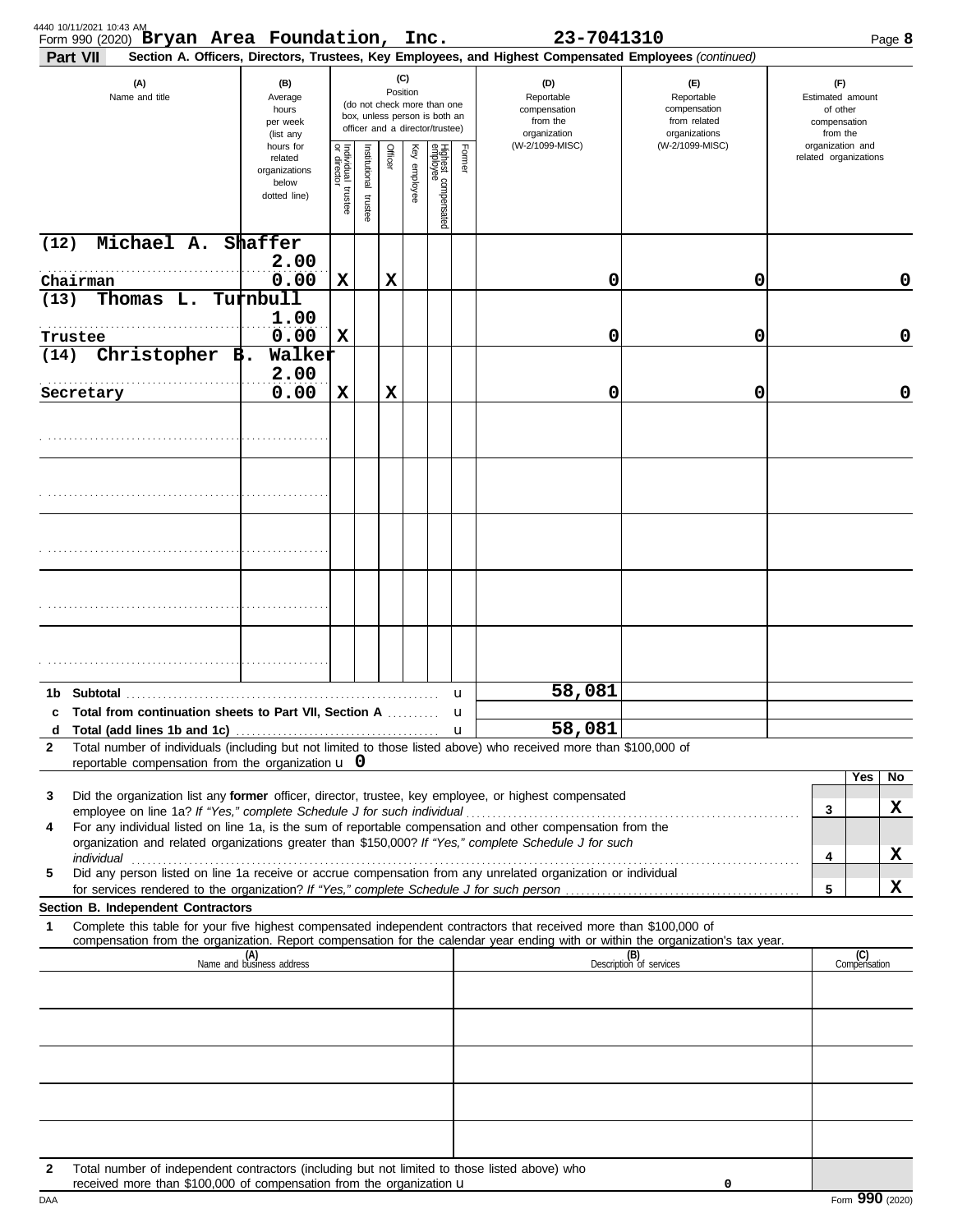### Form 990 (2020) Page **9 Bryan Area Foundation, Inc. 23-7041310**

|                                                                                                 | Part VIII              |                                                                                                                                                                                                                                                                                                                                                                                |                | <b>Statement of Revenue</b>                                                                                                                                                                                                     |                                                                                               |                                   |                   |                      |                                              |                                      |                                                               |
|-------------------------------------------------------------------------------------------------|------------------------|--------------------------------------------------------------------------------------------------------------------------------------------------------------------------------------------------------------------------------------------------------------------------------------------------------------------------------------------------------------------------------|----------------|---------------------------------------------------------------------------------------------------------------------------------------------------------------------------------------------------------------------------------|-----------------------------------------------------------------------------------------------|-----------------------------------|-------------------|----------------------|----------------------------------------------|--------------------------------------|---------------------------------------------------------------|
|                                                                                                 |                        |                                                                                                                                                                                                                                                                                                                                                                                |                |                                                                                                                                                                                                                                 |                                                                                               |                                   |                   | (A)<br>Total revenue | (B)<br>Related or exempt<br>function revenue | (C)<br>Unrelated<br>business revenue | (D)<br>Revenue excluded<br>from tax under<br>sections 512-514 |
| Gifts, Grants<br>illar Amounts<br>Contributions,<br>and Other Sim<br>Program Service<br>Revenue | 2a<br>b<br>c<br>d<br>е | 1a Federated campaigns<br><b>b</b> Membership dues <i>[[[[[[[[[[[[[[[[[[[[[[[[[[[]]]</i> ]]]<br>c Fundraising events<br>d Related organizations<br>e Government grants (contributions)<br>f All other contributions, gifts, grants,<br>and similar amounts not included above<br><b>g</b> Noncash contributions included in lines 1a-1f<br>f All other program service revenue |                | a sa kabilang sa kalawang sa kalawang sa kalawang sa kalawang sa kalawang sa kalawang sa kalawang sa kalawang<br>Kabilang sa kalawang sa kalawang sa kalawang sa kalawang sa kalawang sa kalawang sa kalawang sa kalawang sa ka | 1a<br>1 <sub>b</sub><br>1 <sub>c</sub><br>1 <sub>d</sub><br>1e<br>1f<br>$\vert$ 1g $\vert$ \$ | 2,072,310<br><b>Business Code</b> | $\mathbf{u}$<br>u | 2,072,310            |                                              |                                      |                                                               |
|                                                                                                 | 3<br>4<br>5            | Investment income (including dividends, interest, and<br>Income from investment of tax-exempt bond proceeds<br>(i) Real<br>(ii) Personal                                                                                                                                                                                                                                       |                |                                                                                                                                                                                                                                 |                                                                                               |                                   |                   | 462,199              |                                              |                                      | 462,199                                                       |
|                                                                                                 |                        | 6a Gross rents<br><b>b</b> Less: rental expenses                                                                                                                                                                                                                                                                                                                               | 6a<br>6b<br>6c |                                                                                                                                                                                                                                 |                                                                                               |                                   |                   |                      |                                              |                                      |                                                               |
|                                                                                                 |                        | <b>c</b> Rental inc. or (loss)<br><b>7a</b> Gross amount from<br>sales of assets                                                                                                                                                                                                                                                                                               |                | (i) Securities<br>7,958,170                                                                                                                                                                                                     |                                                                                               | (ii) Other                        | u                 |                      |                                              |                                      |                                                               |
| Revenue                                                                                         |                        | other than inventory<br><b>b</b> Less: cost or other<br>basis and sales exps.<br>c Gain or (loss)                                                                                                                                                                                                                                                                              | 7a<br>7b<br>7c | 7,694,611<br>263,559                                                                                                                                                                                                            |                                                                                               |                                   |                   |                      |                                              |                                      |                                                               |
| <u>her</u><br>δ                                                                                 |                        | 8a Gross income from fundraising events<br>of contributions reported on line 1c).<br>See Part IV, line 18                                                                                                                                                                                                                                                                      |                |                                                                                                                                                                                                                                 | 8а                                                                                            |                                   | u                 | 263,559              |                                              |                                      | 263,559                                                       |
|                                                                                                 |                        | <b>b</b> Less: direct expenses<br>9a Gross income from gaming activities.<br>See Part IV, line 19                                                                                                                                                                                                                                                                              |                |                                                                                                                                                                                                                                 | 8b<br>9а                                                                                      |                                   | u                 |                      |                                              |                                      |                                                               |
|                                                                                                 |                        | 9 <sub>b</sub><br><b>b</b> Less: direct expenses<br>c Net income or (loss) from gaming activities<br>10a Gross sales of inventory, less<br>returns and allowances<br>10a                                                                                                                                                                                                       |                |                                                                                                                                                                                                                                 |                                                                                               |                                   | u                 |                      |                                              |                                      |                                                               |
|                                                                                                 | 11a                    | <b>b</b> Less: cost of goods sold<br>c Net income or (loss) from sales of inventory                                                                                                                                                                                                                                                                                            |                |                                                                                                                                                                                                                                 | 10 <sub>b</sub>                                                                               | <b>Business Code</b>              | u                 |                      |                                              |                                      |                                                               |
| Miscellaneous<br>Revenue                                                                        | b<br>с                 |                                                                                                                                                                                                                                                                                                                                                                                |                |                                                                                                                                                                                                                                 |                                                                                               |                                   |                   |                      |                                              |                                      |                                                               |
|                                                                                                 | 12 <sup>12</sup>       |                                                                                                                                                                                                                                                                                                                                                                                |                |                                                                                                                                                                                                                                 |                                                                                               |                                   | u<br>$\mathbf{u}$ | 2,798,068            | 0                                            | 0                                    | 725,758                                                       |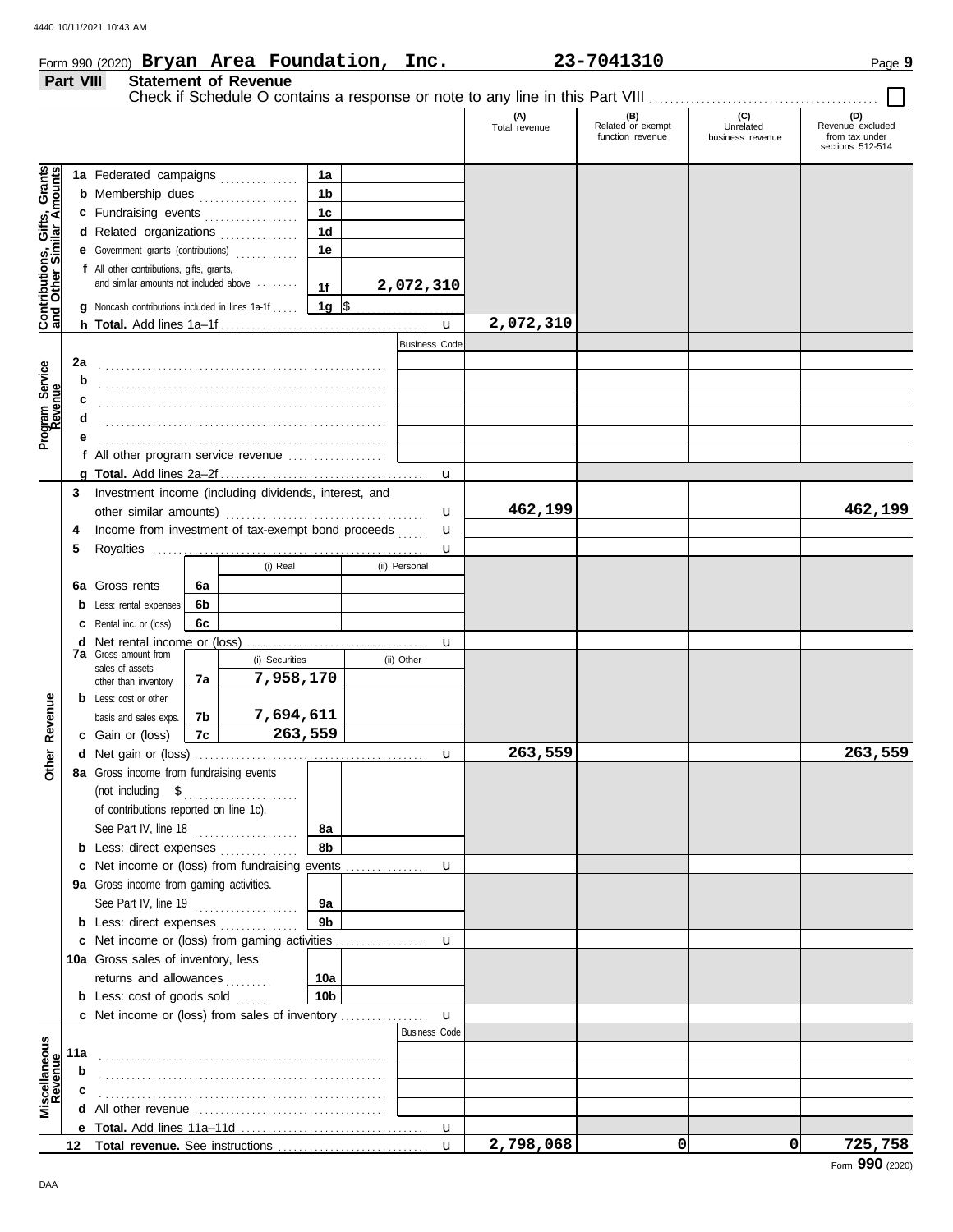## Form 990 (2020) Page **10 Bryan Area Foundation, Inc. 23-7041310**

|    | Part IX<br><b>Statement of Functional Expenses</b>                                                                                                                                                                                  |                       |                                    |                                           |                                |
|----|-------------------------------------------------------------------------------------------------------------------------------------------------------------------------------------------------------------------------------------|-----------------------|------------------------------------|-------------------------------------------|--------------------------------|
|    | Section 501(c)(3) and 501(c)(4) organizations must complete all columns. All other organizations must complete column (A).                                                                                                          |                       |                                    |                                           |                                |
|    | Check if Schedule O contains a response or note to any line in this Part IX                                                                                                                                                         |                       |                                    |                                           |                                |
|    | Do not include amounts reported on lines 6b,<br>7b, 8b, 9b, and 10b of Part VIII.                                                                                                                                                   | (A)<br>Total expenses | (B)<br>Program service<br>expenses | (C)<br>Management and<br>general expenses | (D)<br>Fundraising<br>expenses |
| 1. | Grants and other assistance to domestic organizations                                                                                                                                                                               |                       |                                    |                                           |                                |
|    | and domestic governments. See Part IV, line 21                                                                                                                                                                                      | 583,554               | 583,554                            |                                           |                                |
| 2  | Grants and other assistance to domestic                                                                                                                                                                                             |                       |                                    |                                           |                                |
|    | individuals. See Part IV, line 22                                                                                                                                                                                                   | 202,322               | 202,322                            |                                           |                                |
| 3  | Grants and other assistance to foreign                                                                                                                                                                                              |                       |                                    |                                           |                                |
|    | organizations, foreign governments, and foreign                                                                                                                                                                                     |                       |                                    |                                           |                                |
|    | individuals. See Part IV, lines 15 and 16                                                                                                                                                                                           |                       |                                    |                                           |                                |
|    | Benefits paid to or for members                                                                                                                                                                                                     |                       |                                    |                                           |                                |
| 5. | Compensation of current officers, directors,                                                                                                                                                                                        |                       |                                    |                                           |                                |
|    | trustees, and key employees                                                                                                                                                                                                         | 103,256               | 25,814                             | 51,628                                    | 25,814                         |
| 6  | Compensation not included above to disqualified                                                                                                                                                                                     |                       |                                    |                                           |                                |
|    | persons (as defined under section 4958(f)(1)) and                                                                                                                                                                                   |                       |                                    |                                           |                                |
|    | persons described in section 4958(c)(3)(B)                                                                                                                                                                                          | 9,077<br>89,542       | 2,269<br>22,386                    | 4,539<br>44,770                           | $\frac{2,269}{22,386}$         |
| 7  | Other salaries and wages                                                                                                                                                                                                            |                       |                                    |                                           |                                |
| 8  | Pension plan accruals and contributions (include                                                                                                                                                                                    |                       |                                    |                                           |                                |
|    | section 401(k) and 403(b) employer contributions)                                                                                                                                                                                   |                       | 11,072                             | 5,535                                     | 5,537                          |
| 9  | Other employee benefits                                                                                                                                                                                                             | 22,144<br>15,260      | 3,815                              | 7,630                                     | 3,815                          |
| 10 | Payroll taxes                                                                                                                                                                                                                       |                       |                                    |                                           |                                |
| 11 | Fees for services (nonemployees):                                                                                                                                                                                                   |                       |                                    |                                           |                                |
| a  |                                                                                                                                                                                                                                     |                       |                                    |                                           |                                |
| b  | Legal                                                                                                                                                                                                                               | 17,725                |                                    | 17,725                                    |                                |
|    | Lobbying                                                                                                                                                                                                                            |                       |                                    |                                           |                                |
|    | Professional fundraising services. See Part IV, line 17                                                                                                                                                                             |                       |                                    |                                           |                                |
|    | Investment management fees                                                                                                                                                                                                          | 103,098               |                                    | 103,098                                   |                                |
| a  | Other. (If line 11g amount exceeds 10% of line 25, column                                                                                                                                                                           |                       |                                    |                                           |                                |
|    | (A) amount, list line 11g expenses on Schedule O.)                                                                                                                                                                                  | 10,260                | 2,565                              | <u>7,695</u>                              |                                |
| 12 | Advertising and promotion                                                                                                                                                                                                           | 7,037                 | 163                                | 6,383                                     | 491                            |
| 13 | Office expenses                                                                                                                                                                                                                     | 25,738                | 12, 292                            | 6,431                                     | 7,015                          |
| 14 | Information technology                                                                                                                                                                                                              |                       |                                    |                                           |                                |
| 15 |                                                                                                                                                                                                                                     |                       |                                    |                                           |                                |
| 16 |                                                                                                                                                                                                                                     | 17,687                | 5,390                              | 7,874                                     | 4,423                          |
| 17 | Travel                                                                                                                                                                                                                              | $\overline{358}$      | 90                                 | $\overline{89}$                           | $\overline{179}$               |
| 18 | Payments of travel or entertainment expenses                                                                                                                                                                                        |                       |                                    |                                           |                                |
|    | for any federal, state, or local public officials                                                                                                                                                                                   |                       |                                    |                                           |                                |
| 19 | Conferences, conventions, and meetings                                                                                                                                                                                              | 2,887                 | 834                                | 1,443                                     | 610                            |
| 20 | Interest                                                                                                                                                                                                                            |                       |                                    |                                           |                                |
| 21 | Payments to affiliates                                                                                                                                                                                                              | 224                   |                                    | 224                                       |                                |
| 22 | Depreciation, depletion, and amortization                                                                                                                                                                                           | 732                   |                                    | 732                                       |                                |
| 23 | Insurance <b>continuous</b> contains a series of the series of the series of the series of the series of the series of the series of the series of the series of the series of the series of the series of the series of the series | 2,792                 |                                    | 2,792                                     |                                |
| 24 | Other expenses. Itemize expenses not covered                                                                                                                                                                                        |                       |                                    |                                           |                                |
|    | above (List miscellaneous expenses on line 24e. If                                                                                                                                                                                  |                       |                                    |                                           |                                |
|    | line 24e amount exceeds 10% of line 25, column                                                                                                                                                                                      |                       |                                    |                                           |                                |
|    | (A) amount, list line 24e expenses on Schedule O.)                                                                                                                                                                                  |                       |                                    |                                           |                                |
| a  | FIMS Expense                                                                                                                                                                                                                        | 17,586                | 8,793                              | 8,793                                     |                                |
| b  | Insurance - Life                                                                                                                                                                                                                    | 6,740                 |                                    | 6,740                                     |                                |
| c  | Dues                                                                                                                                                                                                                                | 3,025                 | 756                                | 1,513                                     | 756                            |
| d  | Meals                                                                                                                                                                                                                               | 1,564                 | $\overline{782}$                   |                                           | 782                            |
| е  | All other expenses                                                                                                                                                                                                                  | 506                   | 157                                | 349                                       |                                |
| 25 | Total functional expenses. Add lines 1 through 24e                                                                                                                                                                                  | 1,243,114             | 883,054                            | 285,983                                   | 74,077                         |
| 26 | Joint costs. Complete this line only if the<br>organization reported in column (B) joint costs<br>from a combined educational campaign and                                                                                          |                       |                                    |                                           |                                |

fundraising solicitation. Check here  $\mathbf{u}$  | if

following SOP 98-2 (ASC 958-720) . . . . . . . . . . . . .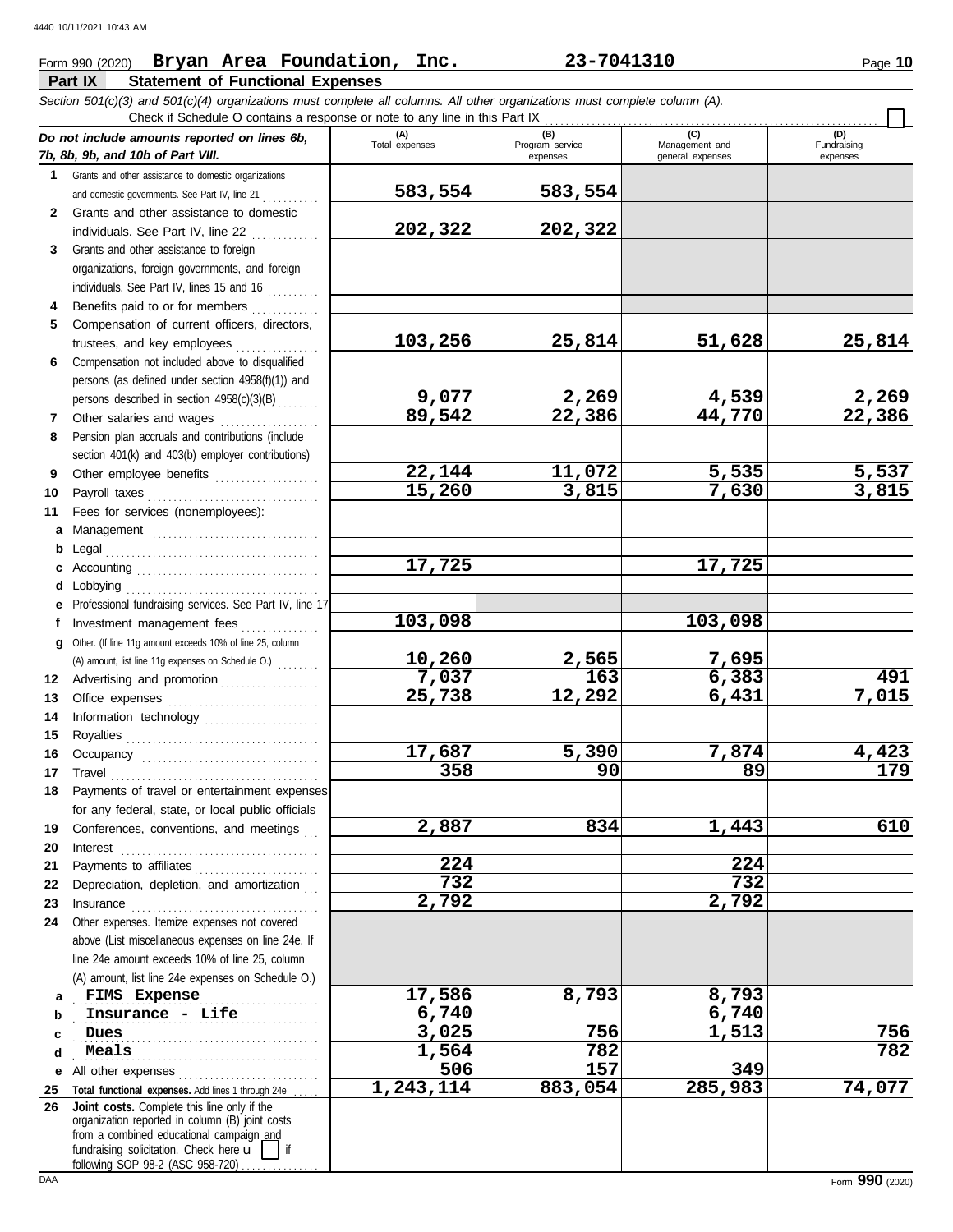| Page |  |
|------|--|
|------|--|

### Form 990 (2020) Page **11 Bryan Area Foundation, Inc. 23-7041310 Part X Balance Sheet** Check if Schedule O contains a response or note to any line in this Part X. **(A) (B)** Beginning of year | End of year **215,947 488,270** Cash—non-interest-bearing . . . . . . . . . . . . . . . . . . . . . . . . . . . . . . . . . . . . . . . . . . . . . . . . . . . . . . . . . . . . . . **1 1 1,503,904 1,684,710 2** 2 Savings and temporary cash investments **contain the container and the set of the set of the set of the set of the set of the set of the set of the set of the set of the set of the set of the set of the set of the set of 3 3** Pledges and grants receivable, net . . . . . . . . . . . . . . . . . . . . . . . . . . . . . . . . . . . . . . . . . . . . . . . . . . . . . . **4 4** Accounts receivable, net . . . . . . . . . . . . . . . . . . . . . . . . . . . . . . . . . . . . . . . . . . . . . . . . . . . . . . . . . . . . . . . . . **5** Loans and other receivables from any current or former officer, director, trustee, key employee, creator or founder, substantial contributor, or 35% controlled entity or family member of any of these persons **5 6** Loans and other receivables from other disqualified persons (as defined **6** under section  $4958(f)(1)$ , and persons described in section  $4958(c)(3)(B)$  ............. **Assets 7 7** Notes and loans receivable, net . . . . . . . . . . . . . . . . . . . . . . . . . . . . . . . . . . . . . . . . . . . . . . . . . . . . . . . . . . **8 8** Inventories for sale or use . . . . . . . . . . . . . . . . . . . . . . . . . . . . . . . . . . . . . . . . . . . . . . . . . . . . . . . . . . . . . . . . Prepaid expenses and deferred charges . . . . . . . . . . . . . . . . . . . . . . . . . . . . . . . . . . . . . . . . . . . . . . . . . **9 9 10a** Land, buildings, and equipment: cost or other **27,523** basis. Complete Part VI of Schedule D . . . . . . . . . . . . 10a **26,375 1,880 1,148 10c b** Less: accumulated depreciation . . . . . . . . . . . . . . . . . . . . . . . **10b 26,282,499 35,287,664** Investments—publicly traded securities . . . . . . . . . . . . . . . . . . . . . . . . . . . . . . . . . . . . . . . . . . . . . . . . . . **11 11 12 12** Investments—other securities. See Part IV, line 11 . . . . . . . . . . . . . . . . . . . . . . . . . . . . . . . . . . . . . **13 13** Investments—program-related. See Part IV, line 11 . . . . . . . . . . . . . . . . . . . . . . . . . . . . . . . . . . . . . 14 Intangible assets Intangible assets . . . . . . . . . . . . . . . . . . . . . . . . . . . . . . . . . . . . . . . . . . . . . . . . . . . . . . . . . . . . . . . . . . . . . . . . . **14 1,122,427 1,166,239 15 15** Other assets. See Part IV, line 11 . . . . . . . . . . . . . . . . . . . . . . . . . . . . . . . . . . . . . . . . . . . . . . . . . . . . . . . **Total assets.** Add lines 1 through 15 (must equal line 33) . . . . . . . . . . . . . . . . . . . . . . . . . . . . . . **29,126,657 38,628,031 16 16 555,667 645,686 17** Accounts payable and accrued expenses . . . . . . . . . . . . . . . . . . . . . . . . . . . . . . . . . . . . . . . . . . . . . . . . **17 18** Grants payable . . . . . . . . . . . . . . . . . . . . . . . . . . . . . . . . . . . . . . . . . . . . . . . . . . . . . . . . . . . . . . . . . . . . . . . . . . . **18 19 19** Deferred revenue . . . . . . . . . . . . . . . . . . . . . . . . . . . . . . . . . . . . . . . . . . . . . . . . . . . . . . . . . . . . . . . . . . . . . . . . . **20 20** Tax-exempt bond liabilities . . . . . . . . . . . . . . . . . . . . . . . . . . . . . . . . . . . . . . . . . . . . . . . . . . . . . . . . . . . . . . . **21** Escrow or custodial account liability. Complete Part IV of Schedule D . . . . . . . . . . . . . . . . . . **21 22** Loans and other payables to any current or former officer, director, **Liabilities** trustee, key employee, creator or founder, substantial contributor, or 35% **22** controlled entity or family member of any of these persons Secured mortgages and notes payable to unrelated third parties . . . . . . . . . . . . . . . . . . . . . . . . **23 23** Unsecured notes and loans payable to unrelated third parties . . . . . . . . . . . . . . . . . . . . . . . . . . . **37,200 24 24 25** Other liabilities (including federal income tax, payables to related third parties, and other liabilities not included on lines 17-24). Complete Part X of Schedule D . . . . . . . . . . . . . . . . . . . . . . . . . . . . . . . . . . . . . . . . . . . . . . . . . . . . . . . . . . . . . . . . . . . . . . . . . . . . **25 592,867 645,686 26** Total liabilities. Add lines 17 through 25 **26 Organizations that follow FASB ASC 958, check here** u **X** Net Assets or Fund Balances **Net Assets or Fund Balances and complete lines 27, 28, 32, and 33. 27** Net assets without donor restrictions . . . . . . . . . . . . . . . . . . . . . . . . . . . . . . . . . . . . . . . . . . . . . . . . . . . . **1,400,677 3,853,147 27 27,133,113 34,129,198 28 28** Net assets with donor restrictions . . . . . . . . . . . . . . . . . . . . . . . . . . . . . . . . . . . . . . . . . . . . . . . . . . . . . . . . **Organizations that do not follow FASB ASC 958, check here** u **and complete lines 29 through 33.** Capital stock or trust principal, or current funds . . . . . . . . . . . . . . . . . . . . . . . . . . . . . . . . . . . . . . . . . . **29 29** Paid-in or capital surplus, or land, building, or equipment fund ........................... **30 30 31** Retained earnings, endowment, accumulated income, or other funds . . . . . . . . . . . . . . . . . . . **31 28,533,790** 32 37,982,345<br>**29,126,657** 33 38,628,031 Total net assets or fund balances . . . . . . . . . . . . . . . . . . . . . . . . . . . . . . . . . . . . . . . . . . . . . . . . . . . . . . . . **32 32** Total liabilities and net assets/fund balances .. **29,126,657 38,628,031 33 33**

Form **990** (2020)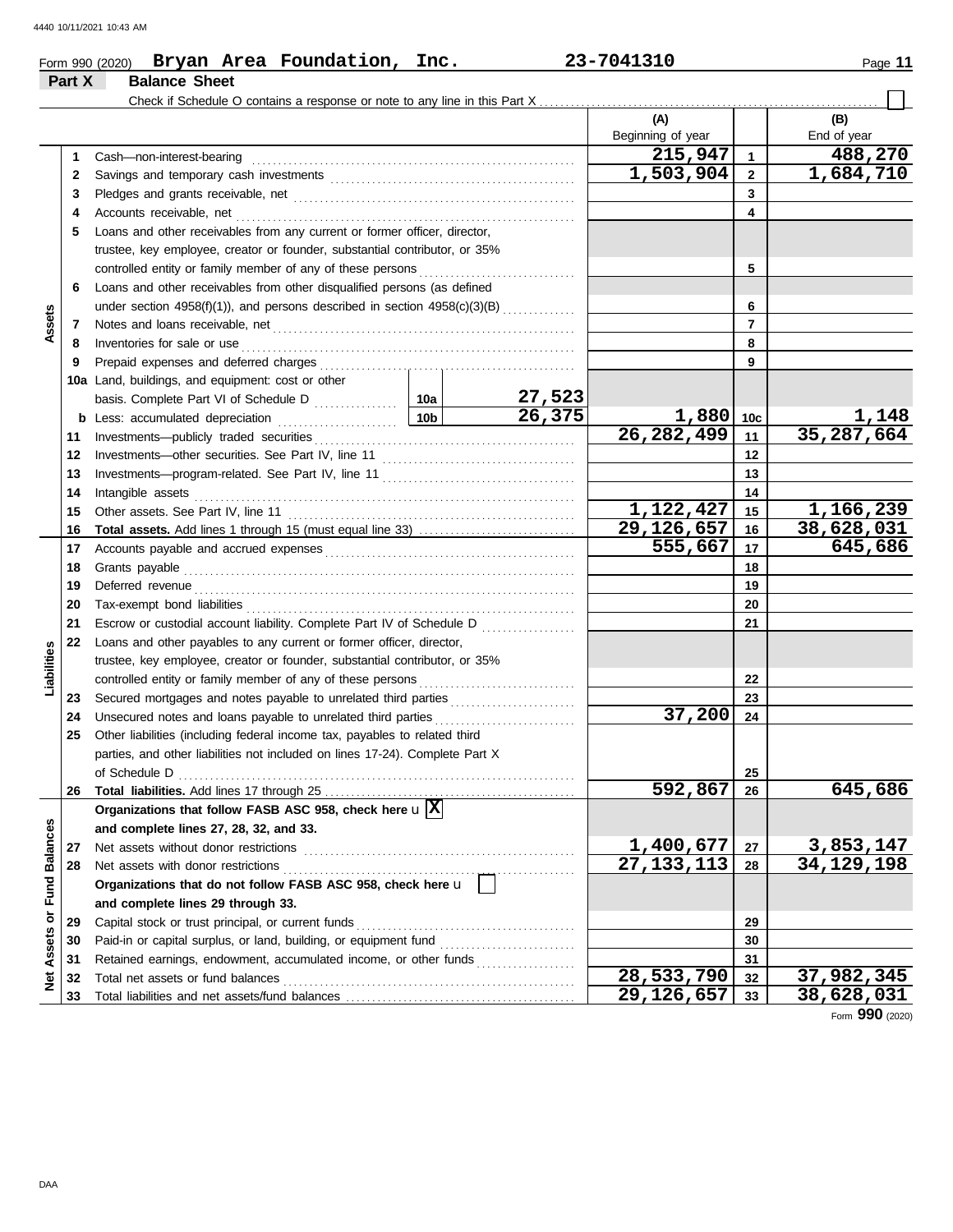|    | 23-7041310<br>Form 990 (2020) $Bryan$ Area Foundation, Inc.                                                                                                                                                                    |                  |                |            | Page 12                 |
|----|--------------------------------------------------------------------------------------------------------------------------------------------------------------------------------------------------------------------------------|------------------|----------------|------------|-------------------------|
|    | Part XI<br><b>Reconciliation of Net Assets</b>                                                                                                                                                                                 |                  |                |            |                         |
|    |                                                                                                                                                                                                                                |                  |                |            | $\overline{\mathbf{x}}$ |
| 1  |                                                                                                                                                                                                                                | $\mathbf{1}$     |                | 2,798,068  |                         |
| 2  |                                                                                                                                                                                                                                | $\overline{2}$   |                | 1,243,114  |                         |
| 3  | Revenue less expenses. Subtract line 2 from line 1                                                                                                                                                                             | $\overline{3}$   |                | 1,554,954  |                         |
| 4  |                                                                                                                                                                                                                                | $\blacktriangle$ | 28,533,790     |            |                         |
| 5  |                                                                                                                                                                                                                                | 5                |                | 7,849,789  |                         |
| 6  | Donated services and use of facilities <b>constructs</b> and the service of facilities <b>constructs</b> and use of facilities                                                                                                 | 6                |                |            |                         |
| 7  | Investment expenses <b>contract and the expenses contract and the expenses contract and the expenses</b>                                                                                                                       | $\overline{7}$   |                |            |                         |
| 8  | Prior period adjustments entertainments and adjustments and account of the contract of the contract of the contract of the contract of the contract of the contract of the contract of the contract of the contract of the con | 8                |                |            |                         |
| 9  |                                                                                                                                                                                                                                | 9                |                | 43,812     |                         |
| 10 | Net assets or fund balances at end of year. Combine lines 3 through 9 (must equal Part X, line                                                                                                                                 |                  |                |            |                         |
|    |                                                                                                                                                                                                                                | 10               | 37,982,345     |            |                         |
|    | <b>Financial Statements and Reporting</b><br>Part XII                                                                                                                                                                          |                  |                |            |                         |
|    |                                                                                                                                                                                                                                |                  |                |            |                         |
|    |                                                                                                                                                                                                                                |                  |                | <b>Yes</b> | No                      |
| 1  | X <br>Accounting method used to prepare the Form 990:<br>Cash<br>Accrual<br>Other                                                                                                                                              |                  |                |            |                         |
|    | If the organization changed its method of accounting from a prior year or checked "Other," explain in                                                                                                                          |                  |                |            |                         |
|    | Schedule O.                                                                                                                                                                                                                    |                  |                |            |                         |
|    | 2a Were the organization's financial statements compiled or reviewed by an independent accountant?                                                                                                                             |                  | 2a             |            | x                       |
|    | If "Yes," check a box below to indicate whether the financial statements for the year were compiled or                                                                                                                         |                  |                |            |                         |
|    | reviewed on a separate basis, consolidated basis, or both:                                                                                                                                                                     |                  |                |            |                         |
|    | Separate basis<br>Consolidated basis<br>Both consolidated and separate basis<br>$\perp$                                                                                                                                        |                  |                |            |                         |
|    | <b>b</b> Were the organization's financial statements audited by an independent accountant?                                                                                                                                    |                  | 2b             | X          |                         |
|    | If "Yes," check a box below to indicate whether the financial statements for the year were audited on a                                                                                                                        |                  |                |            |                         |
|    | separate basis, consolidated basis, or both:                                                                                                                                                                                   |                  |                |            |                         |
|    | $ \mathbf{X} $ Separate basis<br>Consolidated basis<br>  Both consolidated and separate basis                                                                                                                                  |                  |                |            |                         |
|    | c If "Yes" to line 2a or 2b, does the organization have a committee that assumes responsibility for oversight of                                                                                                               |                  |                |            |                         |
|    | the audit, review, or compilation of its financial statements and selection of an independent accountant?                                                                                                                      |                  | 2c             | X          |                         |
|    | If the organization changed either its oversight process or selection process during the tax year, explain on                                                                                                                  |                  |                |            |                         |
|    | Schedule O.                                                                                                                                                                                                                    |                  |                |            |                         |
|    | 3a As a result of a federal award, was the organization required to undergo an audit or audits as set forth in the                                                                                                             |                  |                |            |                         |
|    | Single Audit Act and OMB Circular A-133?                                                                                                                                                                                       |                  | 3a             |            | x                       |
|    | <b>b</b> If "Yes," did the organization undergo the required audit or audits? If the organization did not undergo the                                                                                                          |                  |                |            |                         |
|    |                                                                                                                                                                                                                                |                  | 3 <sub>b</sub> |            |                         |

Form **990** (2020)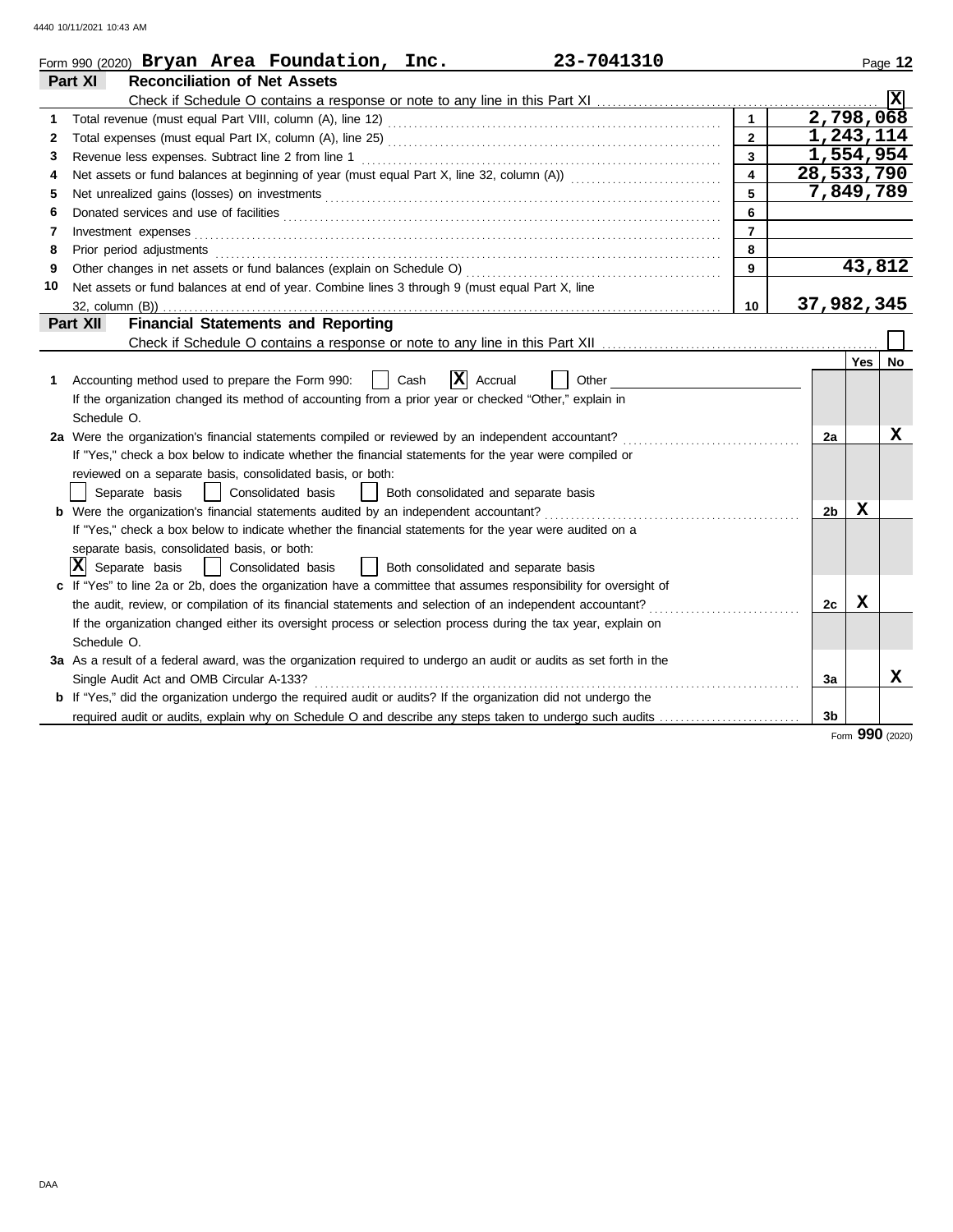| <b>SCHEDULE A</b>                                                                                                                             |                                                                                                                                                                                                                    | <b>Public Charity Status and Public Support</b>                                                                                                                                                                                                     |                                                      |    |                                              | OMB No. 1545-0047                    |  |  |  |
|-----------------------------------------------------------------------------------------------------------------------------------------------|--------------------------------------------------------------------------------------------------------------------------------------------------------------------------------------------------------------------|-----------------------------------------------------------------------------------------------------------------------------------------------------------------------------------------------------------------------------------------------------|------------------------------------------------------|----|----------------------------------------------|--------------------------------------|--|--|--|
| (Form 990 or 990-EZ)                                                                                                                          |                                                                                                                                                                                                                    | Complete if the organization is a section 501(c)(3) organization or a section 4947(a)(1) nonexempt charitable trust.                                                                                                                                |                                                      |    |                                              | 2020                                 |  |  |  |
| Department of the Treasury                                                                                                                    |                                                                                                                                                                                                                    | La Attach to Form 990 or Form 990-EZ.                                                                                                                                                                                                               |                                                      |    |                                              | Open to Public                       |  |  |  |
| Internal Revenue Service                                                                                                                      |                                                                                                                                                                                                                    | <b>u</b> Go to www.irs.gov/Form990 for instructions and the latest information.                                                                                                                                                                     |                                                      |    |                                              | <b>Inspection</b>                    |  |  |  |
| Name of the organization                                                                                                                      |                                                                                                                                                                                                                    | Bryan Area Foundation, Inc.                                                                                                                                                                                                                         |                                                      |    | Employer identification number<br>23-7041310 |                                      |  |  |  |
| Part I                                                                                                                                        |                                                                                                                                                                                                                    | Reason for Public Charity Status. (All organizations must complete this part.) See instructions.                                                                                                                                                    |                                                      |    |                                              |                                      |  |  |  |
|                                                                                                                                               |                                                                                                                                                                                                                    | The organization is not a private foundation because it is: (For lines 1 through 12, check only one box.)                                                                                                                                           |                                                      |    |                                              |                                      |  |  |  |
| 1                                                                                                                                             |                                                                                                                                                                                                                    | A church, convention of churches, or association of churches described in section 170(b)(1)(A)(i).                                                                                                                                                  |                                                      |    |                                              |                                      |  |  |  |
| $\mathbf{2}$                                                                                                                                  |                                                                                                                                                                                                                    | A school described in section 170(b)(1)(A)(ii). (Attach Schedule E (Form 990 or 990-EZ).)                                                                                                                                                           |                                                      |    |                                              |                                      |  |  |  |
| 3                                                                                                                                             |                                                                                                                                                                                                                    | A hospital or a cooperative hospital service organization described in section 170(b)(1)(A)(iii).                                                                                                                                                   |                                                      |    |                                              |                                      |  |  |  |
| 4<br>city, and state:                                                                                                                         |                                                                                                                                                                                                                    | A medical research organization operated in conjunction with a hospital described in section 170(b)(1)(A)(iii). Enter the hospital's name,                                                                                                          |                                                      |    |                                              |                                      |  |  |  |
| 5                                                                                                                                             |                                                                                                                                                                                                                    | An organization operated for the benefit of a college or university owned or operated by a governmental unit described in                                                                                                                           |                                                      |    |                                              |                                      |  |  |  |
|                                                                                                                                               | section 170(b)(1)(A)(iv). (Complete Part II.)                                                                                                                                                                      |                                                                                                                                                                                                                                                     |                                                      |    |                                              |                                      |  |  |  |
| 6                                                                                                                                             |                                                                                                                                                                                                                    | A federal, state, or local government or governmental unit described in section 170(b)(1)(A)(v).                                                                                                                                                    |                                                      |    |                                              |                                      |  |  |  |
| x<br>7                                                                                                                                        | described in section 170(b)(1)(A)(vi). (Complete Part II.)                                                                                                                                                         | An organization that normally receives a substantial part of its support from a governmental unit or from the general public                                                                                                                        |                                                      |    |                                              |                                      |  |  |  |
| 8                                                                                                                                             |                                                                                                                                                                                                                    | A community trust described in section 170(b)(1)(A)(vi). (Complete Part II.)                                                                                                                                                                        |                                                      |    |                                              |                                      |  |  |  |
| 9                                                                                                                                             |                                                                                                                                                                                                                    | An agricultural research organization described in section 170(b)(1)(A)(ix) operated in conjunction with a land-grant college                                                                                                                       |                                                      |    |                                              |                                      |  |  |  |
| or university or a non-land-grant college of agriculture (see instructions). Enter the name, city, and state of the college or<br>university: |                                                                                                                                                                                                                    |                                                                                                                                                                                                                                                     |                                                      |    |                                              |                                      |  |  |  |
| 10<br>An organization that normally receives: (1) more than 33 1/3% of its support from contributions, membership fees, and gross             |                                                                                                                                                                                                                    |                                                                                                                                                                                                                                                     |                                                      |    |                                              |                                      |  |  |  |
| receipts from activities related to its exempt functions, subject to certain exceptions; and (2) no more than 331/3% of its                   |                                                                                                                                                                                                                    |                                                                                                                                                                                                                                                     |                                                      |    |                                              |                                      |  |  |  |
|                                                                                                                                               | support from gross investment income and unrelated business taxable income (less section 511 tax) from businesses<br>acquired by the organization after June 30, 1975. See section 509(a)(2). (Complete Part III.) |                                                                                                                                                                                                                                                     |                                                      |    |                                              |                                      |  |  |  |
| 11<br>An organization organized and operated exclusively to test for public safety. See section 509(a)(4).                                    |                                                                                                                                                                                                                    |                                                                                                                                                                                                                                                     |                                                      |    |                                              |                                      |  |  |  |
| 12                                                                                                                                            | An organization organized and operated exclusively for the benefit of, to perform the functions of, or to carry out the purposes                                                                                   |                                                                                                                                                                                                                                                     |                                                      |    |                                              |                                      |  |  |  |
|                                                                                                                                               |                                                                                                                                                                                                                    | of one or more publicly supported organizations described in section 509(a)(1) or section 509(a)(2). See section 509(a)(3).                                                                                                                         |                                                      |    |                                              |                                      |  |  |  |
|                                                                                                                                               |                                                                                                                                                                                                                    | Check the box in lines 12a through 12d that describes the type of supporting organization and complete lines 12e, 12f, and 12g.                                                                                                                     |                                                      |    |                                              |                                      |  |  |  |
| a                                                                                                                                             |                                                                                                                                                                                                                    | Type I. A supporting organization operated, supervised, or controlled by its supported organization(s), typically by giving<br>the supported organization(s) the power to regularly appoint or elect a majority of the directors or trustees of the |                                                      |    |                                              |                                      |  |  |  |
|                                                                                                                                               |                                                                                                                                                                                                                    | supporting organization. You must complete Part IV, Sections A and B.                                                                                                                                                                               |                                                      |    |                                              |                                      |  |  |  |
| b                                                                                                                                             |                                                                                                                                                                                                                    | Type II. A supporting organization supervised or controlled in connection with its supported organization(s), by having<br>control or management of the supporting organization vested in the same persons that control or manage the supported     |                                                      |    |                                              |                                      |  |  |  |
|                                                                                                                                               |                                                                                                                                                                                                                    | organization(s). You must complete Part IV, Sections A and C.                                                                                                                                                                                       |                                                      |    |                                              |                                      |  |  |  |
| c                                                                                                                                             |                                                                                                                                                                                                                    | Type III functionally integrated. A supporting organization operated in connection with, and functionally integrated with,                                                                                                                          |                                                      |    |                                              |                                      |  |  |  |
| d                                                                                                                                             |                                                                                                                                                                                                                    | its supported organization(s) (see instructions). You must complete Part IV, Sections A, D, and E.<br>Type III non-functionally integrated. A supporting organization operated in connection with its supported organization(s)                     |                                                      |    |                                              |                                      |  |  |  |
|                                                                                                                                               |                                                                                                                                                                                                                    | that is not functionally integrated. The organization generally must satisfy a distribution requirement and an attentiveness                                                                                                                        |                                                      |    |                                              |                                      |  |  |  |
|                                                                                                                                               |                                                                                                                                                                                                                    | requirement (see instructions). You must complete Part IV, Sections A and D, and Part V.                                                                                                                                                            |                                                      |    |                                              |                                      |  |  |  |
| е                                                                                                                                             |                                                                                                                                                                                                                    | Check this box if the organization received a written determination from the IRS that it is a Type I, Type II, Type III<br>functionally integrated, or Type III non-functionally integrated supporting organization.                                |                                                      |    |                                              |                                      |  |  |  |
| f                                                                                                                                             | Enter the number of supported organizations                                                                                                                                                                        |                                                                                                                                                                                                                                                     |                                                      |    |                                              |                                      |  |  |  |
| g                                                                                                                                             |                                                                                                                                                                                                                    | Provide the following information about the supported organization(s).                                                                                                                                                                              |                                                      |    |                                              |                                      |  |  |  |
| (i) Name of supported<br>organization                                                                                                         | $(ii)$ EIN                                                                                                                                                                                                         | (iii) Type of organization<br>(described on lines 1-10                                                                                                                                                                                              | (iv) Is the organization<br>listed in your governing |    | (v) Amount of monetary                       | (vi) Amount of<br>other support (see |  |  |  |
|                                                                                                                                               |                                                                                                                                                                                                                    | above (see instructions))                                                                                                                                                                                                                           | document?                                            |    | support (see<br>instructions)                | instructions)                        |  |  |  |
|                                                                                                                                               |                                                                                                                                                                                                                    |                                                                                                                                                                                                                                                     | Yes                                                  | No |                                              |                                      |  |  |  |
| (A)                                                                                                                                           |                                                                                                                                                                                                                    |                                                                                                                                                                                                                                                     |                                                      |    |                                              |                                      |  |  |  |
| (B)                                                                                                                                           |                                                                                                                                                                                                                    |                                                                                                                                                                                                                                                     |                                                      |    |                                              |                                      |  |  |  |
| (C)                                                                                                                                           |                                                                                                                                                                                                                    |                                                                                                                                                                                                                                                     |                                                      |    |                                              |                                      |  |  |  |
|                                                                                                                                               |                                                                                                                                                                                                                    |                                                                                                                                                                                                                                                     |                                                      |    |                                              |                                      |  |  |  |
| (D)                                                                                                                                           |                                                                                                                                                                                                                    |                                                                                                                                                                                                                                                     |                                                      |    |                                              |                                      |  |  |  |
| (E)                                                                                                                                           |                                                                                                                                                                                                                    |                                                                                                                                                                                                                                                     |                                                      |    |                                              |                                      |  |  |  |
| Total                                                                                                                                         |                                                                                                                                                                                                                    |                                                                                                                                                                                                                                                     |                                                      |    |                                              |                                      |  |  |  |
|                                                                                                                                               |                                                                                                                                                                                                                    | For Paperwork Reduction Act Notice, see the Instructions for Form 990 or 990-EZ.                                                                                                                                                                    |                                                      |    |                                              | Schedule A (Form 990 or 990-EZ) 2020 |  |  |  |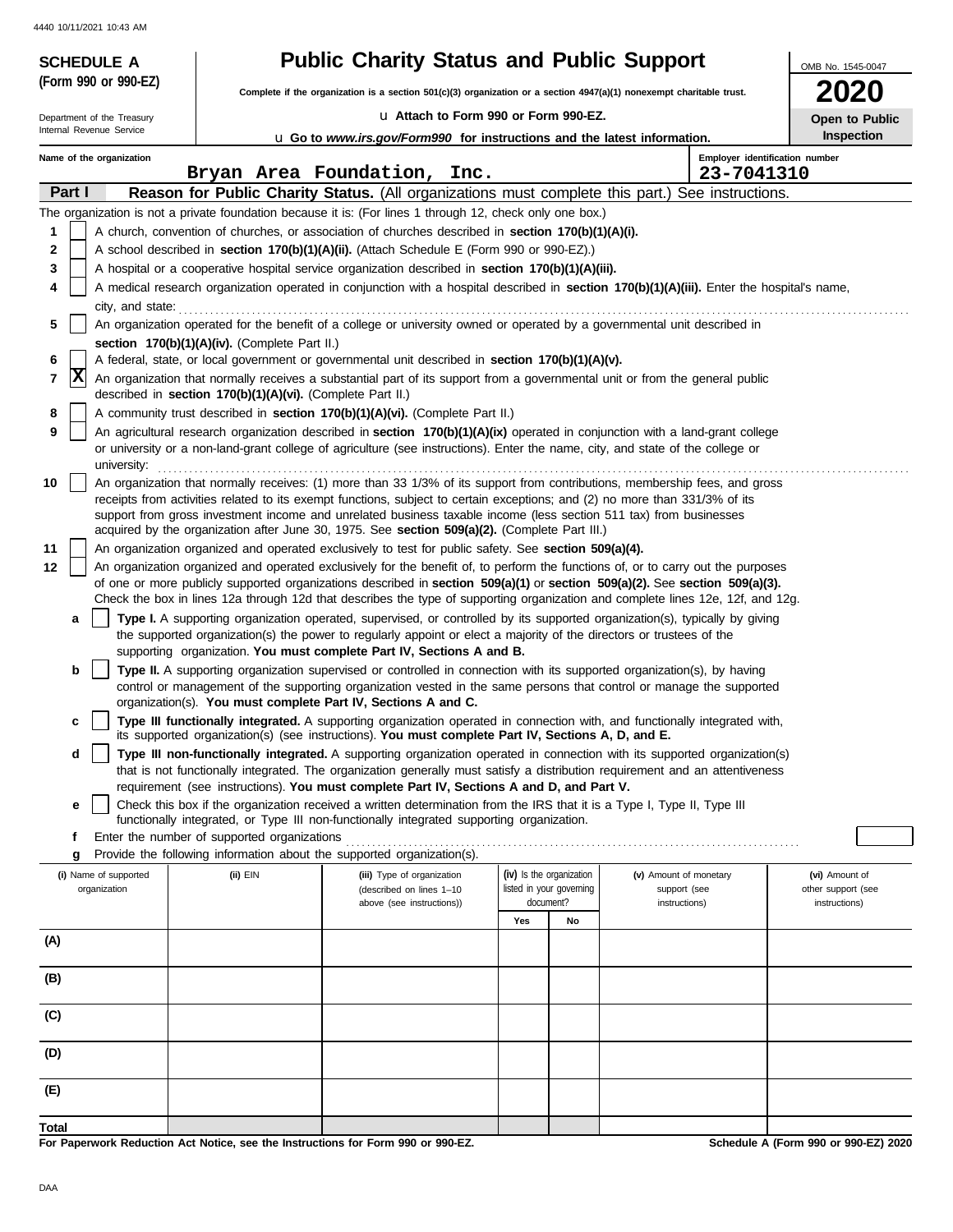|              | Schedule A (Form 990 or 990-EZ) 2020                                                                                                                                                                                                                                                              |          | Bryan Area Foundation, Inc. |            |            | 23-7041310 | Page 2                                      |
|--------------|---------------------------------------------------------------------------------------------------------------------------------------------------------------------------------------------------------------------------------------------------------------------------------------------------|----------|-----------------------------|------------|------------|------------|---------------------------------------------|
|              | Support Schedule for Organizations Described in Sections 170(b)(1)(A)(iv) and 170(b)(1)(A)(vi)<br>Part II                                                                                                                                                                                         |          |                             |            |            |            |                                             |
|              | (Complete only if you checked the box on line 5, 7, or 8 of Part I or if the organization failed to qualify under                                                                                                                                                                                 |          |                             |            |            |            |                                             |
|              | Part III. If the organization fails to qualify under the tests listed below, please complete Part III.)                                                                                                                                                                                           |          |                             |            |            |            |                                             |
|              | Section A. Public Support                                                                                                                                                                                                                                                                         |          |                             |            |            |            |                                             |
|              | Calendar year (or fiscal year beginning in)<br>$\mathbf{u}$                                                                                                                                                                                                                                       | (a) 2016 | (b) 2017                    | $(c)$ 2018 | $(d)$ 2019 | (e) 2020   | (f) Total                                   |
| 1            | Gifts, grants, contributions, and                                                                                                                                                                                                                                                                 |          |                             |            |            |            |                                             |
|              | membership fees received. (Do not                                                                                                                                                                                                                                                                 |          |                             |            |            |            |                                             |
|              | include any "unusual grants.")                                                                                                                                                                                                                                                                    | 551,282  | 673,424                     | 501,816    | 2,588,161  | 2,072,310  | 6,386,993                                   |
| $\mathbf{2}$ | Tax revenues levied for the                                                                                                                                                                                                                                                                       |          |                             |            |            |            |                                             |
|              | organization's benefit and either paid                                                                                                                                                                                                                                                            |          |                             |            |            |            |                                             |
|              | to or expended on its behalf                                                                                                                                                                                                                                                                      |          |                             |            |            |            |                                             |
| 3            | The value of services or facilities                                                                                                                                                                                                                                                               |          |                             |            |            |            |                                             |
|              | furnished by a governmental unit to the                                                                                                                                                                                                                                                           |          |                             |            |            |            |                                             |
| 4            | organization without charge<br>Total. Add lines 1 through 3                                                                                                                                                                                                                                       | 551,282  | 673,424                     | 501,816    | 2,588,161  | 2,072,310  | 6,386,993                                   |
| 5            | .<br>The portion of total contributions by                                                                                                                                                                                                                                                        |          |                             |            |            |            |                                             |
|              | each person (other than a                                                                                                                                                                                                                                                                         |          |                             |            |            |            |                                             |
|              | governmental unit or publicly                                                                                                                                                                                                                                                                     |          |                             |            |            |            |                                             |
|              | supported organization) included on<br>line 1 that exceeds 2% of the amount                                                                                                                                                                                                                       |          |                             |            |            |            |                                             |
|              | shown on line 11, column (f)                                                                                                                                                                                                                                                                      |          |                             |            |            |            | 3,548,675                                   |
| 6            | Public support. Subtract line 5 from line 4                                                                                                                                                                                                                                                       |          |                             |            |            |            | 2,838,318                                   |
|              | <b>Section B. Total Support</b>                                                                                                                                                                                                                                                                   |          |                             |            |            |            |                                             |
|              | Calendar year (or fiscal year beginning in)<br>$\mathbf{u}$                                                                                                                                                                                                                                       | (a) 2016 | (b) 2017                    | $(c)$ 2018 | $(d)$ 2019 | (e) 2020   | (f) Total                                   |
| 7            | Amounts from line 4<br>.                                                                                                                                                                                                                                                                          | 551,282  | 673,424                     | 501,816    | 2,588,161  | 2,072,310  | 6,386,993                                   |
| 8            | Gross income from interest, dividends,                                                                                                                                                                                                                                                            |          |                             |            |            |            |                                             |
|              | payments received on securities loans,<br>rents, royalties, and income from                                                                                                                                                                                                                       |          |                             |            |            |            |                                             |
|              | similar sources                                                                                                                                                                                                                                                                                   | 480,409  | 498,674                     | 651,710    | 644,759    | 462,199    | 2,737,751                                   |
| 9            | Net income from unrelated business                                                                                                                                                                                                                                                                |          |                             |            |            |            |                                             |
|              | activities, whether or not the business                                                                                                                                                                                                                                                           |          |                             |            |            |            |                                             |
|              | is regularly carried on                                                                                                                                                                                                                                                                           |          |                             |            |            |            |                                             |
| 10           | Other income. Do not include gain or                                                                                                                                                                                                                                                              |          |                             |            |            |            |                                             |
|              | loss from the sale of capital assets                                                                                                                                                                                                                                                              |          |                             |            |            |            |                                             |
|              | (Explain in Part VI.)                                                                                                                                                                                                                                                                             |          |                             |            |            |            |                                             |
| 11<br>12     | Total support. Add lines 7 through 10<br>Gross receipts from related activities, etc. (see instructions)                                                                                                                                                                                          |          |                             |            |            | 12         | 9,124,744                                   |
| 13           | First 5 years. If the Form 990 is for the organization's first, second, third, fourth, or fifth tax year as a section 501(c)(3)                                                                                                                                                                   |          |                             |            |            |            |                                             |
|              | organization, check this box and stop here                                                                                                                                                                                                                                                        |          |                             |            |            |            |                                             |
|              | Section C. Computation of Public Support Percentage                                                                                                                                                                                                                                               |          |                             |            |            |            |                                             |
| 14           | Public support percentage for 2020 (line 6, column (f) divided by line 11, column (f)) [[[[[[[[[[[[[[[[[[[[[[                                                                                                                                                                                     |          |                             |            |            | 14         | 31.11%                                      |
| 15           |                                                                                                                                                                                                                                                                                                   |          |                             |            |            | 15         | 29.48%                                      |
| 16a          | 33 1/3% support test-2020. If the organization did not check the box on line 13, and line 14 is 33 1/3% or more, check this                                                                                                                                                                       |          |                             |            |            |            |                                             |
|              | box and stop here. The organization qualifies as a publicly supported organization                                                                                                                                                                                                                |          |                             |            |            |            |                                             |
| b            | 33 1/3% support test-2019. If the organization did not check a box on line 13 or 16a, and line 15 is 33 1/3% or more, check                                                                                                                                                                       |          |                             |            |            |            |                                             |
|              | this box and stop here. The organization qualifies as a publicly supported organization                                                                                                                                                                                                           |          |                             |            |            |            |                                             |
| 17a          | 10%-facts-and-circumstances test-2020. If the organization did not check a box on line 13, 16a, or 16b, and line 14 is                                                                                                                                                                            |          |                             |            |            |            |                                             |
|              | 10% or more, and if the organization meets the "facts-and-circumstances" test, check this box and stop here. Explain in                                                                                                                                                                           |          |                             |            |            |            |                                             |
|              | Part VI how the organization meets the "facts-and-circumstances" test. The organization qualifies as a publicly supported                                                                                                                                                                         |          |                             |            |            |            |                                             |
|              | organization                                                                                                                                                                                                                                                                                      |          |                             |            |            |            | $\blacktriangleright$ $\overline{\text{X}}$ |
| b            | 10%-facts-and-circumstances test-2019. If the organization did not check a box on line 13, 16a, 16b, or 17a, and line                                                                                                                                                                             |          |                             |            |            |            |                                             |
|              | 15 is 10% or more, and if the organization meets the "facts-and-circumstances" test, check this box and stop here. Explain                                                                                                                                                                        |          |                             |            |            |            |                                             |
|              | in Part VI how the organization meets the "facts-and-circumstances" test. The organization qualifies as a publicly supported                                                                                                                                                                      |          |                             |            |            |            |                                             |
|              | organization<br>Private foundation. If the organization did not check a box on line 13, 16a, 16b, 17a, or 17b, check this box and see                                                                                                                                                             |          |                             |            |            |            |                                             |
| 18           |                                                                                                                                                                                                                                                                                                   |          |                             |            |            |            |                                             |
|              | $instructions$ [10] $\ldots$ [10] $\ldots$ [10] $\ldots$ [10] $\ldots$ [10] $\ldots$ [10] $\ldots$ [10] $\ldots$ [10] $\ldots$ [10] $\ldots$ [10] $\ldots$ [10] $\ldots$ [10] $\ldots$ [10] $\ldots$ [10] $\ldots$ [10] $\ldots$ [10] $\ldots$ [10] $\ldots$ [10] $\ldots$ [10] $\ldots$ [10] $\$ |          |                             |            |            |            |                                             |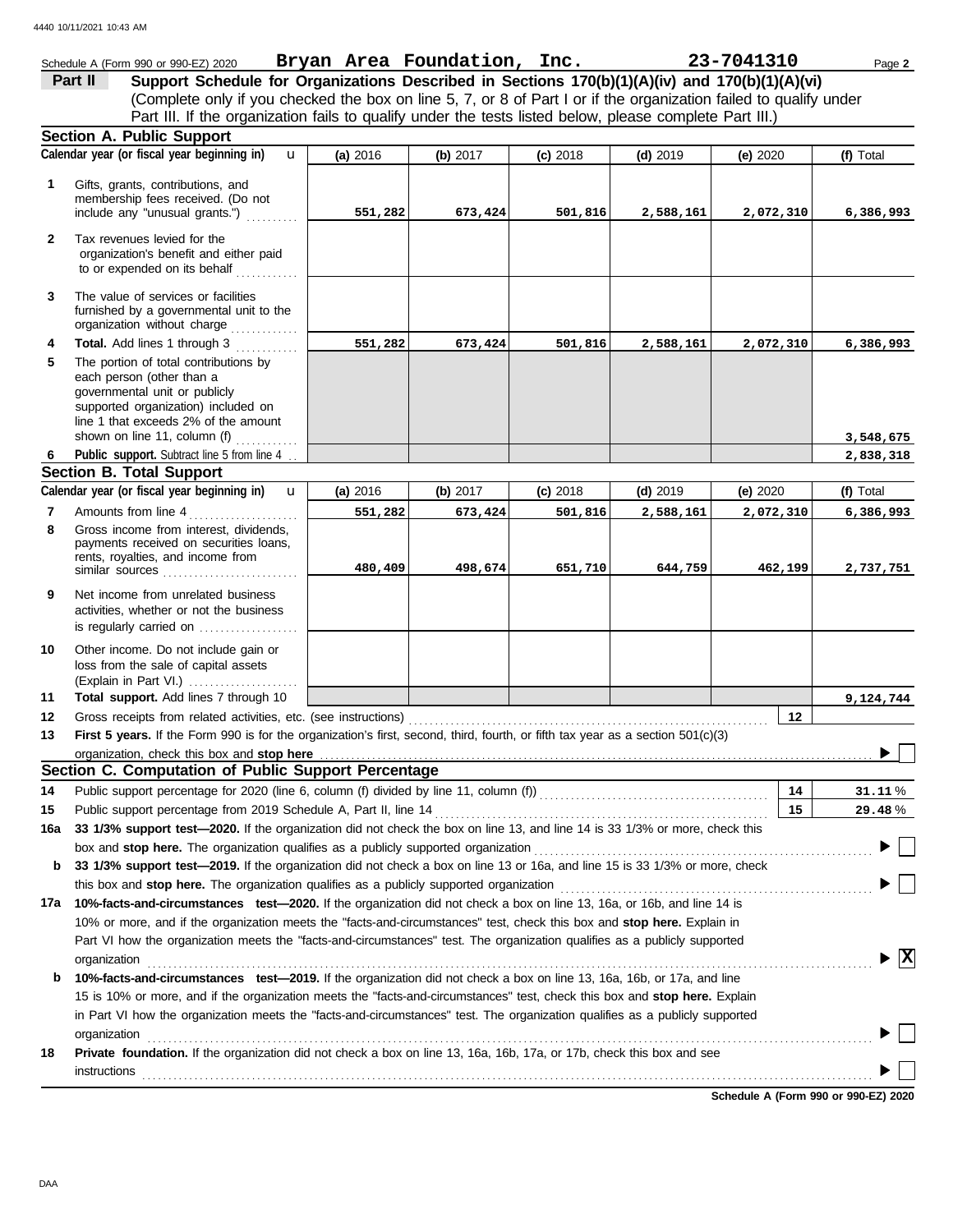|              | Schedule A (Form 990 or 990-EZ) 2020                                                                                                                                              |              |          | Bryan Area Foundation, Inc. |            |            | 23-7041310 | Page 3    |
|--------------|-----------------------------------------------------------------------------------------------------------------------------------------------------------------------------------|--------------|----------|-----------------------------|------------|------------|------------|-----------|
|              | Support Schedule for Organizations Described in Section 509(a)(2)<br>Part III                                                                                                     |              |          |                             |            |            |            |           |
|              | (Complete only if you checked the box on line 10 of Part I or if the organization failed to qualify under Part II.                                                                |              |          |                             |            |            |            |           |
|              | If the organization fails to qualify under the tests listed below, please complete Part II.)                                                                                      |              |          |                             |            |            |            |           |
|              | <b>Section A. Public Support</b>                                                                                                                                                  |              |          |                             |            |            |            |           |
|              | Calendar year (or fiscal year beginning in)                                                                                                                                       | $\mathbf{u}$ | (a) 2016 | (b) $2017$                  | $(c)$ 2018 | $(d)$ 2019 | (e) 2020   | (f) Total |
| 1            | Gifts, grants, contributions, and membership fees<br>received. (Do not include any "unusual grants.")                                                                             | 1.1.1.1.1    |          |                             |            |            |            |           |
| $\mathbf{2}$ | Gross receipts from admissions, merchandise<br>sold or services performed, or facilities<br>furnished in any activity that is related to the<br>organization's tax-exempt purpose |              |          |                             |            |            |            |           |
| 3            | Gross receipts from activities that are not an<br>unrelated trade or business under section 513                                                                                   |              |          |                             |            |            |            |           |
| 4            | Tax revenues levied for the<br>organization's benefit and either paid<br>to or expended on its behalf<br>.                                                                        |              |          |                             |            |            |            |           |
| 5            | The value of services or facilities<br>furnished by a governmental unit to the<br>organization without charge                                                                     |              |          |                             |            |            |            |           |
| 6            | Total. Add lines 1 through 5<br><u>.</u><br>.                                                                                                                                     |              |          |                             |            |            |            |           |
| 7а           | Amounts included on lines 1, 2, and 3<br>received from disqualified persons                                                                                                       |              |          |                             |            |            |            |           |
| b            | Amounts included on lines 2 and 3<br>received from other than disqualified<br>persons that exceed the greater of \$5,000<br>or 1% of the amount on line 13 for the year $\ldots$  |              |          |                             |            |            |            |           |
| c            | Add lines 7a and 7b                                                                                                                                                               |              |          |                             |            |            |            |           |
| 8            | Public support. (Subtract line 7c from<br>line 6.) $\ldots$ $\ldots$ $\ldots$ $\ldots$ $\ldots$ $\ldots$                                                                          |              |          |                             |            |            |            |           |
|              | <b>Section B. Total Support</b>                                                                                                                                                   |              |          |                             |            |            |            |           |
|              | Calendar year (or fiscal year beginning in)                                                                                                                                       | $\mathbf{u}$ | (a) 2016 | (b) 2017                    | $(c)$ 2018 | $(d)$ 2019 | (e) 2020   | (f) Total |
| 9            | Amounts from line 6                                                                                                                                                               |              |          |                             |            |            |            |           |
| 10a          | Gross income from interest, dividends,<br>payments received on securities loans, rents,<br>royalties, and income from similar sources                                             |              |          |                             |            |            |            |           |
| b            | Unrelated business taxable income (less<br>section 511 taxes) from businesses<br>acquired after June 30, 1975                                                                     |              |          |                             |            |            |            |           |
|              | Add lines 10a and 10b                                                                                                                                                             |              |          |                             |            |            |            |           |
| 11           | Net income from unrelated business<br>activities not included in line 10b, whether<br>or not the business is regularly carried on                                                 |              |          |                             |            |            |            |           |
| 12           | Other income. Do not include gain or<br>loss from the sale of capital assets<br>(Explain in Part VI.)                                                                             |              |          |                             |            |            |            |           |
| 13           | Total support. (Add lines 9, 10c, 11,<br>and $12.$ )                                                                                                                              |              |          |                             |            |            |            |           |
| 14           | First 5 years. If the Form 990 is for the organization's first, second, third, fourth, or fifth tax year as a section 501(c)(3)<br>organization, check this box and stop here     |              |          |                             |            |            |            |           |
|              | Section C. Computation of Public Support Percentage                                                                                                                               |              |          |                             |            |            |            |           |
|              |                                                                                                                                                                                   |              |          |                             |            |            |            |           |
| 15           |                                                                                                                                                                                   |              |          |                             |            |            | 15         | %         |
| 16           |                                                                                                                                                                                   |              |          |                             |            |            | 16         | %         |
|              | Section D. Computation of Investment Income Percentage                                                                                                                            |              |          |                             |            |            |            |           |
| 17           | Investment income percentage for 2020 (line 10c, column (f), divided by line 13, column (f)) [[[[[[[[[[[[[[[[                                                                     |              |          |                             |            |            | 17         | %         |
| 18           | Investment income percentage from 2019 Schedule A, Part III, line 17                                                                                                              |              |          |                             |            |            | 18         | %         |
| 19a          | 33 1/3% support tests-2020. If the organization did not check the box on line 14, and line 15 is more than 33 1/3%, and line                                                      |              |          |                             |            |            |            |           |
|              |                                                                                                                                                                                   |              |          |                             |            |            |            |           |
| b            | 33 1/3% support tests-2019. If the organization did not check a box on line 14 or line 19a, and line 16 is more than 33 1/3%, and                                                 |              |          |                             |            |            |            |           |
|              |                                                                                                                                                                                   |              |          |                             |            |            |            |           |
| 20           |                                                                                                                                                                                   |              |          |                             |            |            |            |           |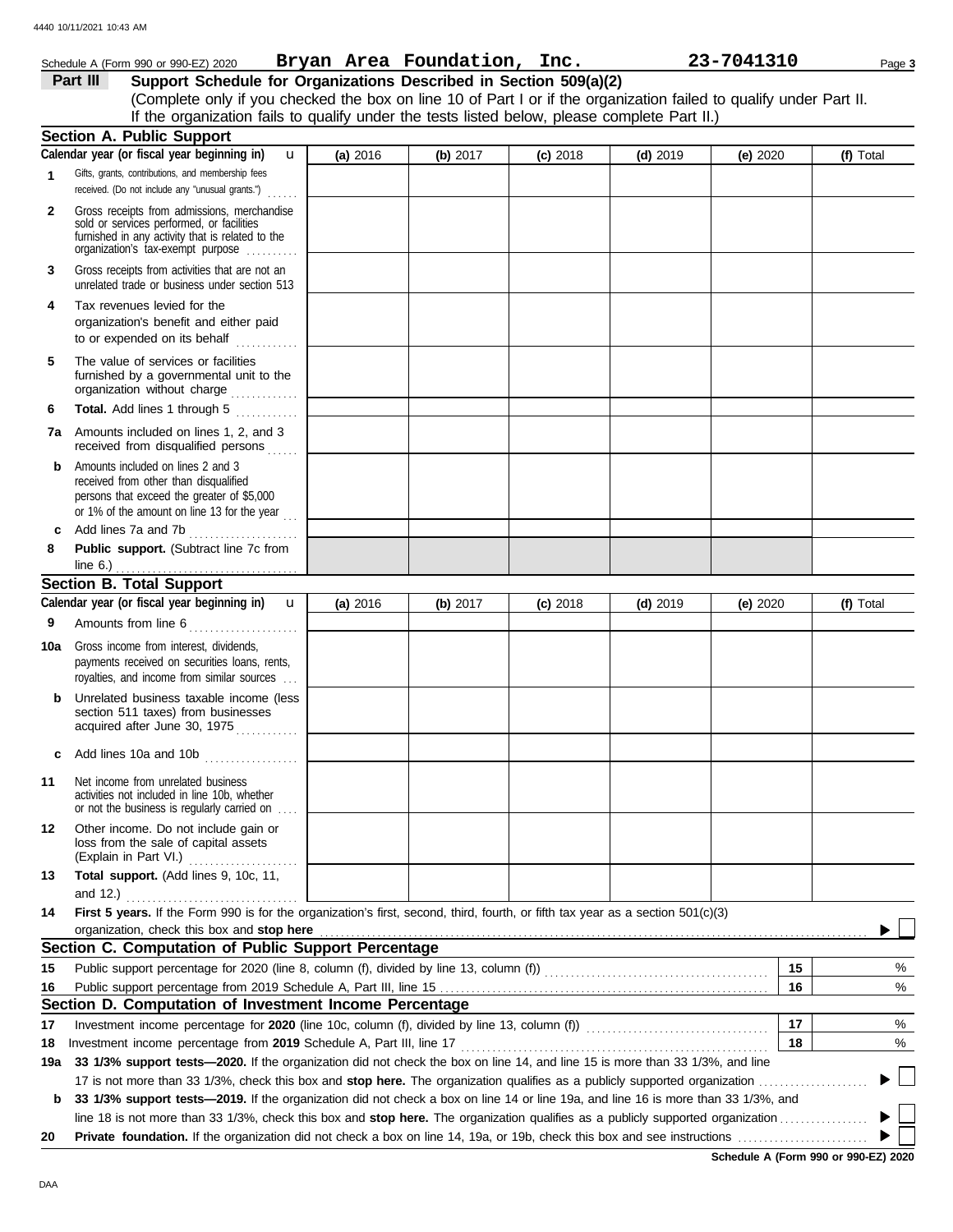|     | Bryan Area Foundation, Inc.<br>Schedule A (Form 990 or 990-EZ) 2020                                                                                                                                                                | 23-7041310                           |     | Page 4 |
|-----|------------------------------------------------------------------------------------------------------------------------------------------------------------------------------------------------------------------------------------|--------------------------------------|-----|--------|
|     | Part IV<br><b>Supporting Organizations</b>                                                                                                                                                                                         |                                      |     |        |
|     | (Complete only if you checked a box in line 12 on Part I. If you checked box 12a, Part I, complete Sections A                                                                                                                      |                                      |     |        |
|     | and B. If you checked box 12b, Part I, complete Sections A and C. If you checked box 12c, Part I, complete                                                                                                                         |                                      |     |        |
|     | Sections A, D, and E. If you checked box 12d, Part I, complete Sections A and D, and complete Part V.)                                                                                                                             |                                      |     |        |
|     | Section A. All Supporting Organizations                                                                                                                                                                                            |                                      |     |        |
|     |                                                                                                                                                                                                                                    |                                      | Yes | No     |
| 1   | Are all of the organization's supported organizations listed by name in the organization's governing<br>documents? If "No," describe in Part VI how the supported organizations are designated. If designated by                   |                                      |     |        |
|     | class or purpose, describe the designation. If historic and continuing relationship, explain.                                                                                                                                      | 1                                    |     |        |
| 2   | Did the organization have any supported organization that does not have an IRS determination of status                                                                                                                             |                                      |     |        |
|     | under section 509(a)(1) or (2)? If "Yes," explain in Part VI how the organization determined that the supported                                                                                                                    |                                      |     |        |
|     | organization was described in section 509(a)(1) or (2).                                                                                                                                                                            | $\mathbf{2}$                         |     |        |
| За  | Did the organization have a supported organization described in section $501(c)(4)$ , (5), or (6)? If "Yes," answer                                                                                                                |                                      |     |        |
|     | lines 3b and 3c below.                                                                                                                                                                                                             | За                                   |     |        |
| b   | Did the organization confirm that each supported organization qualified under section $501(c)(4)$ , (5), or (6) and                                                                                                                |                                      |     |        |
|     | satisfied the public support tests under section 509(a)(2)? If "Yes," describe in Part VI when and how the                                                                                                                         |                                      |     |        |
|     | organization made the determination.                                                                                                                                                                                               | 3b                                   |     |        |
| c   | Did the organization ensure that all support to such organizations was used exclusively for section $170(c)(2)(B)$                                                                                                                 |                                      |     |        |
|     | purposes? If "Yes," explain in Part VI what controls the organization put in place to ensure such use.                                                                                                                             | 3c                                   |     |        |
| 4a  | Was any supported organization not organized in the United States ("foreign supported organization")? If                                                                                                                           |                                      |     |        |
|     | "Yes," and if you checked 12a or 12b in Part I, answer (b) and (c) below.                                                                                                                                                          | 4a                                   |     |        |
| b   | Did the organization have ultimate control and discretion in deciding whether to make grants to the foreign                                                                                                                        |                                      |     |        |
|     | supported organization? If "Yes," describe in Part VI how the organization had such control and discretion                                                                                                                         |                                      |     |        |
|     | despite being controlled or supervised by or in connection with its supported organizations.                                                                                                                                       | 4b                                   |     |        |
| c   | Did the organization support any foreign supported organization that does not have an IRS determination                                                                                                                            |                                      |     |        |
|     | under sections $501(c)(3)$ and $509(a)(1)$ or (2)? If "Yes," explain in Part VI what controls the organization used                                                                                                                |                                      |     |        |
|     | to ensure that all support to the foreign supported organization was used exclusively for section $170(c)(2)(B)$                                                                                                                   |                                      |     |        |
|     | purposes.                                                                                                                                                                                                                          | 4с                                   |     |        |
| 5a  | Did the organization add, substitute, or remove any supported organizations during the tax year? If "Yes,"                                                                                                                         |                                      |     |        |
|     | answer lines 5b and 5c below (if applicable). Also, provide detail in Part VI, including (i) the names and EIN                                                                                                                     |                                      |     |        |
|     | numbers of the supported organizations added, substituted, or removed; (ii) the reasons for each such action;<br>(iii) the authority under the organization's organizing document authorizing such action; and (iv) how the action |                                      |     |        |
|     | was accomplished (such as by amendment to the organizing document).                                                                                                                                                                | 5а                                   |     |        |
| b   | Type I or Type II only. Was any added or substituted supported organization part of a class already                                                                                                                                |                                      |     |        |
|     | designated in the organization's organizing document?                                                                                                                                                                              | 5b                                   |     |        |
| с   | Substitutions only. Was the substitution the result of an event beyond the organization's control?                                                                                                                                 | 5c                                   |     |        |
| 6   | Did the organization provide support (whether in the form of grants or the provision of services or facilities) to                                                                                                                 |                                      |     |        |
|     | anyone other than (i) its supported organizations, (ii) individuals that are part of the charitable class benefited                                                                                                                |                                      |     |        |
|     | by one or more of its supported organizations, or (iii) other supporting organizations that also support or                                                                                                                        |                                      |     |        |
|     | benefit one or more of the filing organization's supported organizations? If "Yes," provide detail in Part VI.                                                                                                                     | 6                                    |     |        |
| 7   | Did the organization provide a grant, loan, compensation, or other similar payment to a substantial contributor                                                                                                                    |                                      |     |        |
|     | (as defined in section $4958(c)(3)(C)$ ), a family member of a substantial contributor, or a 35% controlled entity                                                                                                                 |                                      |     |        |
|     | with regard to a substantial contributor? If "Yes," complete Part I of Schedule L (Form 990 or 990-EZ).                                                                                                                            | 7                                    |     |        |
| 8   | Did the organization make a loan to a disqualified person (as defined in section 4958) not described in line 7?                                                                                                                    |                                      |     |        |
|     | If "Yes," complete Part I of Schedule L (Form 990 or 990-EZ).                                                                                                                                                                      | 8                                    |     |        |
| 9а  | Was the organization controlled directly or indirectly at any time during the tax year by one or more                                                                                                                              |                                      |     |        |
|     | disqualified persons, as defined in section 4946 (other than foundation managers and organizations                                                                                                                                 |                                      |     |        |
|     | described in section 509(a)(1) or (2))? If "Yes," provide detail in Part VI.                                                                                                                                                       | 9a                                   |     |        |
| b   | Did one or more disqualified persons (as defined in line 9a) hold a controlling interest in any entity in which                                                                                                                    |                                      |     |        |
|     | the supporting organization had an interest? If "Yes," provide detail in Part VI.                                                                                                                                                  | 9b                                   |     |        |
| c   | Did a disqualified person (as defined in line 9a) have an ownership interest in, or derive any personal benefit                                                                                                                    |                                      |     |        |
|     | from, assets in which the supporting organization also had an interest? If "Yes," provide detail in Part VI.                                                                                                                       | 9c                                   |     |        |
| 10a | Was the organization subject to the excess business holdings rules of section 4943 because of section                                                                                                                              |                                      |     |        |
|     | 4943(f) (regarding certain Type II supporting organizations, and all Type III non-functionally integrated<br>supporting organizations)? If "Yes," answer line 10b below.                                                           | 10a                                  |     |        |
| b   | Did the organization have any excess business holdings in the tax year? (Use Schedule C, Form 4720, to                                                                                                                             |                                      |     |        |
|     | determine whether the organization had excess business holdings.)                                                                                                                                                                  | 10b                                  |     |        |
|     |                                                                                                                                                                                                                                    | Schodule A (Form 000 or 000-F7) 2020 |     |        |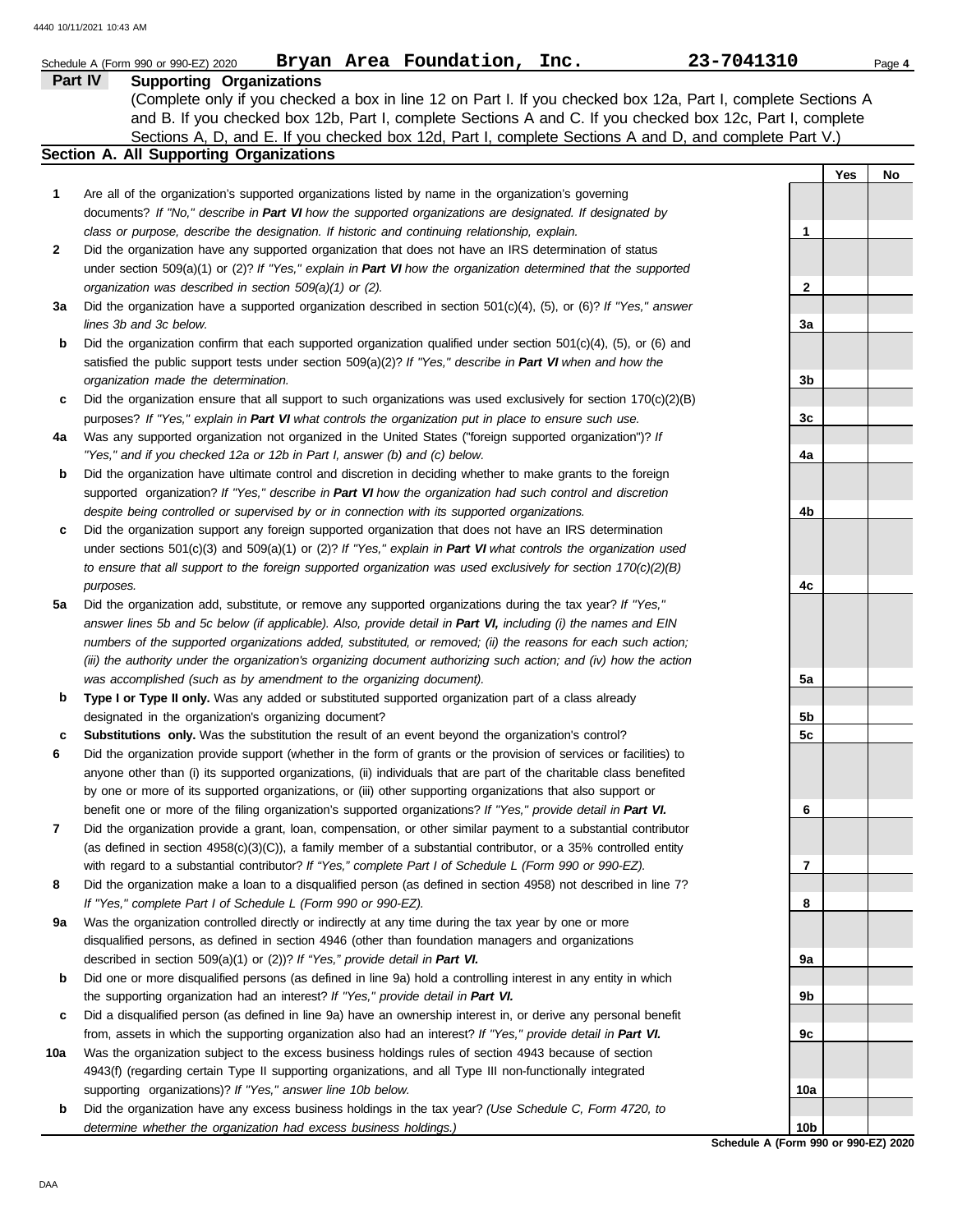|        | 23-7041310<br>Bryan Area Foundation,<br>Inc.<br>Schedule A (Form 990 or 990-EZ) 2020                                                                                                                                               |                 |     | Page 5 |
|--------|------------------------------------------------------------------------------------------------------------------------------------------------------------------------------------------------------------------------------------|-----------------|-----|--------|
|        | <b>Supporting Organizations (continued)</b><br>Part IV                                                                                                                                                                             |                 |     |        |
|        |                                                                                                                                                                                                                                    |                 | Yes | No     |
| 11     | Has the organization accepted a gift or contribution from any of the following persons?                                                                                                                                            |                 |     |        |
| a      | A person who directly or indirectly controls, either alone or together with persons described in lines 11b and                                                                                                                     |                 |     |        |
|        | 11c below, the governing body of a supported organization?                                                                                                                                                                         | 11a             |     |        |
| b      | A family member of a person described in line 11a above?                                                                                                                                                                           | 11 <sub>b</sub> |     |        |
| c      | A 35% controlled entity of a person described in line 11a or 11b above? If "Yes" to line 11a, 11b, or 11c, provide                                                                                                                 |                 |     |        |
|        | detail in Part VI.<br>Section B. Type I Supporting Organizations                                                                                                                                                                   | 11c             |     |        |
|        |                                                                                                                                                                                                                                    |                 | Yes | No     |
| 1      | Did the governing body, members of the governing body, officers acting in their official capacity, or membership of one or                                                                                                         |                 |     |        |
|        | more supported organizations have the power to regularly appoint or elect at least a majority of the organization's officers,                                                                                                      |                 |     |        |
|        | directors, or trustees at all times during the tax year? If "No," describe in Part VI how the supported organization(s)                                                                                                            |                 |     |        |
|        | effectively operated, supervised, or controlled the organization's activities. If the organization had more than one supported                                                                                                     |                 |     |        |
|        | organization, describe how the powers to appoint and/or remove officers, directors, or trustees were allocated among the                                                                                                           |                 |     |        |
|        | supported organizations and what conditions or restrictions, if any, applied to such powers during the tax year.                                                                                                                   | $\mathbf 1$     |     |        |
| 2      | Did the organization operate for the benefit of any supported organization other than the supported                                                                                                                                |                 |     |        |
|        | organization(s) that operated, supervised, or controlled the supporting organization? If "Yes," explain in Part                                                                                                                    |                 |     |        |
|        | VI how providing such benefit carried out the purposes of the supported organization(s) that operated,                                                                                                                             |                 |     |        |
|        | supervised, or controlled the supporting organization.                                                                                                                                                                             | 2               |     |        |
|        | Section C. Type II Supporting Organizations                                                                                                                                                                                        |                 |     |        |
|        |                                                                                                                                                                                                                                    |                 | Yes | No     |
| 1      | Were a majority of the organization's directors or trustees during the tax year also a majority of the directors                                                                                                                   |                 |     |        |
|        | or trustees of each of the organization's supported organization(s)? If "No," describe in Part VI how control                                                                                                                      |                 |     |        |
|        | or management of the supporting organization was vested in the same persons that controlled or managed                                                                                                                             |                 |     |        |
|        | the supported organization(s).                                                                                                                                                                                                     | $\mathbf 1$     |     |        |
|        | Section D. All Type III Supporting Organizations                                                                                                                                                                                   |                 |     |        |
| 1      |                                                                                                                                                                                                                                    |                 | Yes | No     |
|        | Did the organization provide to each of its supported organizations, by the last day of the fifth month of the                                                                                                                     |                 |     |        |
|        | organization's tax year, (i) a written notice describing the type and amount of support provided during the prior tax                                                                                                              |                 |     |        |
|        | year, (ii) a copy of the Form 990 that was most recently filed as of the date of notification, and (iii) copies of the                                                                                                             |                 |     |        |
| 2      | organization's governing documents in effect on the date of notification, to the extent not previously provided?                                                                                                                   | 1               |     |        |
|        | Were any of the organization's officers, directors, or trustees either (i) appointed or elected by the supported                                                                                                                   |                 |     |        |
|        | organization(s) or (ii) serving on the governing body of a supported organization? If "No," explain in Part VI how                                                                                                                 |                 |     |        |
|        | the organization maintained a close and continuous working relationship with the supported organization(s).                                                                                                                        | 2               |     |        |
|        | By reason of the relationship described in line 2, above, did the organization's supported organizations have                                                                                                                      |                 |     |        |
|        |                                                                                                                                                                                                                                    |                 |     |        |
|        | a significant voice in the organization's investment policies and in directing the use of the organization's                                                                                                                       |                 |     |        |
| 3      | income or assets at all times during the tax year? If "Yes," describe in Part VI the role the organization's                                                                                                                       |                 |     |        |
|        | supported organizations played in this regard.                                                                                                                                                                                     | 3               |     |        |
| 1      | Section E. Type III Functionally-Integrated Supporting Organizations                                                                                                                                                               |                 |     |        |
|        | Check the box next to the method that the organization used to satisfy the Integral Part Test during the year (see instructions).                                                                                                  |                 |     |        |
| а      | The organization satisfied the Activities Test. Complete line 2 below.                                                                                                                                                             |                 |     |        |
| b<br>c | The organization is the parent of each of its supported organizations. Complete line 3 below.<br>The organization supported a governmental entity. Describe in Part VI how you supported a governmental entity (see instructions). |                 |     |        |

- **a** Did substantially all of the organization's activities during the tax year directly further the exempt purposes of the supported organization(s) to which the organization was responsive? *If "Yes," then in Part VI identify those supported organizations and explain how these activities directly furthered their exempt purposes, how the organization was responsive to those supported organizations, and how the organization determined that these activities constituted substantially all of its activities.*
- **b** Did the activities described in line 2a, above, constitute activities that, but for the organization's involvement, one or more of the organization's supported organization(s) would have been engaged in? If "Yes," explain in *Part VI the reasons for the organization's position that its supported organization(s) would have engaged in these activities but for the organization's involvement.*
- **3** Parent of Supported Organizations. *Answer lines 3a and 3b below.*
	- **a** Did the organization have the power to regularly appoint or elect a majority of the officers, directors, or trustees of each of the supported organizations? *If "Yes" or "No," provide details in Part VI.*
	- **b** Did the organization exercise a substantial degree of direction over the policies, programs, and activities of each of its supported organizations? *If "Yes," describe in Part VI the role played by the organization in this regard.*

DAA **Schedule A (Form 990 or 990-EZ) 2020 3b**

**2a**

**2b**

**3a**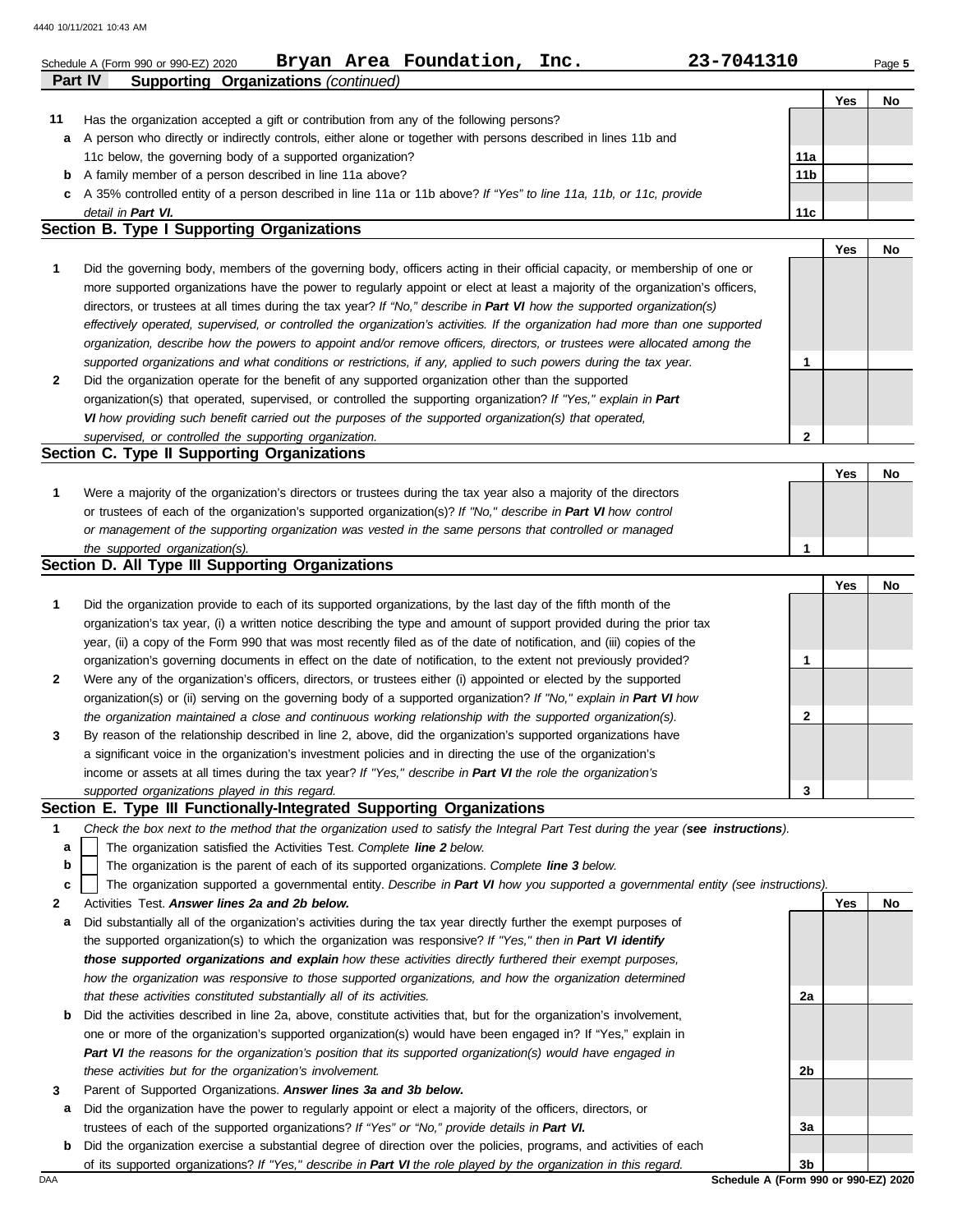|              | 23-7041310<br>Bryan Area Foundation, Inc.<br>Schedule A (Form 990 or 990-EZ) 2020<br>Page 6                                      |                |                |                                |  |  |  |  |  |
|--------------|----------------------------------------------------------------------------------------------------------------------------------|----------------|----------------|--------------------------------|--|--|--|--|--|
| Part V       | Type III Non-Functionally Integrated 509(a)(3) Supporting Organizations                                                          |                |                |                                |  |  |  |  |  |
| $\mathbf{1}$ | Check here if the organization satisfied the Integral Part Test as a qualifying trust on Nov. 20, 1970 (explain in Part VI). See |                |                |                                |  |  |  |  |  |
|              | instructions. All other Type III non-functionally integrated supporting organizations must complete Sections A through E.        |                |                |                                |  |  |  |  |  |
|              | Section A - Adjusted Net Income                                                                                                  |                | (A) Prior Year | (B) Current Year<br>(optional) |  |  |  |  |  |
| 1            | Net short-term capital gain                                                                                                      | $\mathbf{1}$   |                |                                |  |  |  |  |  |
| $\mathbf{2}$ | Recoveries of prior-year distributions                                                                                           | $\mathbf{2}$   |                |                                |  |  |  |  |  |
| 3            | Other gross income (see instructions)                                                                                            | 3              |                |                                |  |  |  |  |  |
| 4            | Add lines 1 through 3.                                                                                                           | 4              |                |                                |  |  |  |  |  |
| 5            | Depreciation and depletion                                                                                                       | 5              |                |                                |  |  |  |  |  |
| 6            | Portion of operating expenses paid or incurred for production or collection of                                                   |                |                |                                |  |  |  |  |  |
|              | gross income or for management, conservation, or maintenance of property                                                         |                |                |                                |  |  |  |  |  |
|              | held for production of income (see instructions)                                                                                 | 6              |                |                                |  |  |  |  |  |
| 7            | Other expenses (see instructions)                                                                                                | $\overline{7}$ |                |                                |  |  |  |  |  |
| 8            | Adjusted Net Income (subtract lines 5, 6, and 7 from line 4)                                                                     | 8              |                |                                |  |  |  |  |  |
|              | <b>Section B - Minimum Asset Amount</b>                                                                                          |                | (A) Prior Year | (B) Current Year<br>(optional) |  |  |  |  |  |
| 1.           | Aggregate fair market value of all non-exempt-use assets (see                                                                    |                |                |                                |  |  |  |  |  |
|              | instructions for short tax year or assets held for part of year):                                                                |                |                |                                |  |  |  |  |  |
|              | a Average monthly value of securities                                                                                            | 1a             |                |                                |  |  |  |  |  |
|              | <b>b</b> Average monthly cash balances                                                                                           | 1b             |                |                                |  |  |  |  |  |
|              | c Fair market value of other non-exempt-use assets                                                                               | 1 <sub>c</sub> |                |                                |  |  |  |  |  |
|              | d Total (add lines 1a, 1b, and 1c)                                                                                               | 1d             |                |                                |  |  |  |  |  |
|              | e Discount claimed for blockage or other factors                                                                                 |                |                |                                |  |  |  |  |  |
|              | (explain in detail in Part VI):                                                                                                  |                |                |                                |  |  |  |  |  |
| $\mathbf{2}$ | Acquisition indebtedness applicable to non-exempt-use assets                                                                     | $\mathbf{2}$   |                |                                |  |  |  |  |  |
| 3            | Subtract line 2 from line 1d.                                                                                                    | 3              |                |                                |  |  |  |  |  |
| 4            | Cash deemed held for exempt use. Enter 0.015 of line 3 (for greater amount,                                                      |                |                |                                |  |  |  |  |  |
|              | see instructions).                                                                                                               | 4              |                |                                |  |  |  |  |  |
| 5.           | Net value of non-exempt-use assets (subtract line 4 from line 3)                                                                 | 5              |                |                                |  |  |  |  |  |
| 6            | Multiply line 5 by 0.035.                                                                                                        | 6              |                |                                |  |  |  |  |  |
| 7            | Recoveries of prior-year distributions                                                                                           | $\overline{7}$ |                |                                |  |  |  |  |  |
| 8            | <b>Minimum Asset Amount</b> (add line 7 to line 6)                                                                               | 8              |                |                                |  |  |  |  |  |
|              | Section C - Distributable Amount                                                                                                 |                |                | <b>Current Year</b>            |  |  |  |  |  |
| 1            | Adjusted net income for prior year (from Section A, line 8, column A)                                                            | $\mathbf{1}$   |                |                                |  |  |  |  |  |
| $\mathbf{2}$ | Enter 0.85 of line 1.                                                                                                            | $\mathbf{2}$   |                |                                |  |  |  |  |  |
| 3            | Minimum asset amount for prior year (from Section B, line 8, column A)                                                           | 3              |                |                                |  |  |  |  |  |
| 4            | Enter greater of line 2 or line 3.                                                                                               | 4              |                |                                |  |  |  |  |  |
| 5            | Income tax imposed in prior year                                                                                                 | 5              |                |                                |  |  |  |  |  |
| 6            | <b>Distributable Amount.</b> Subtract line 5 from line 4, unless subject to                                                      |                |                |                                |  |  |  |  |  |
|              | emergency temporary reduction (see instructions).                                                                                | 6              |                |                                |  |  |  |  |  |
|              |                                                                                                                                  |                |                |                                |  |  |  |  |  |

**7** | Check here if the current year is the organization's first as a non-functionally integrated Type III supporting organization (see instructions).

**Schedule A (Form 990 or 990-EZ) 2020**

DAA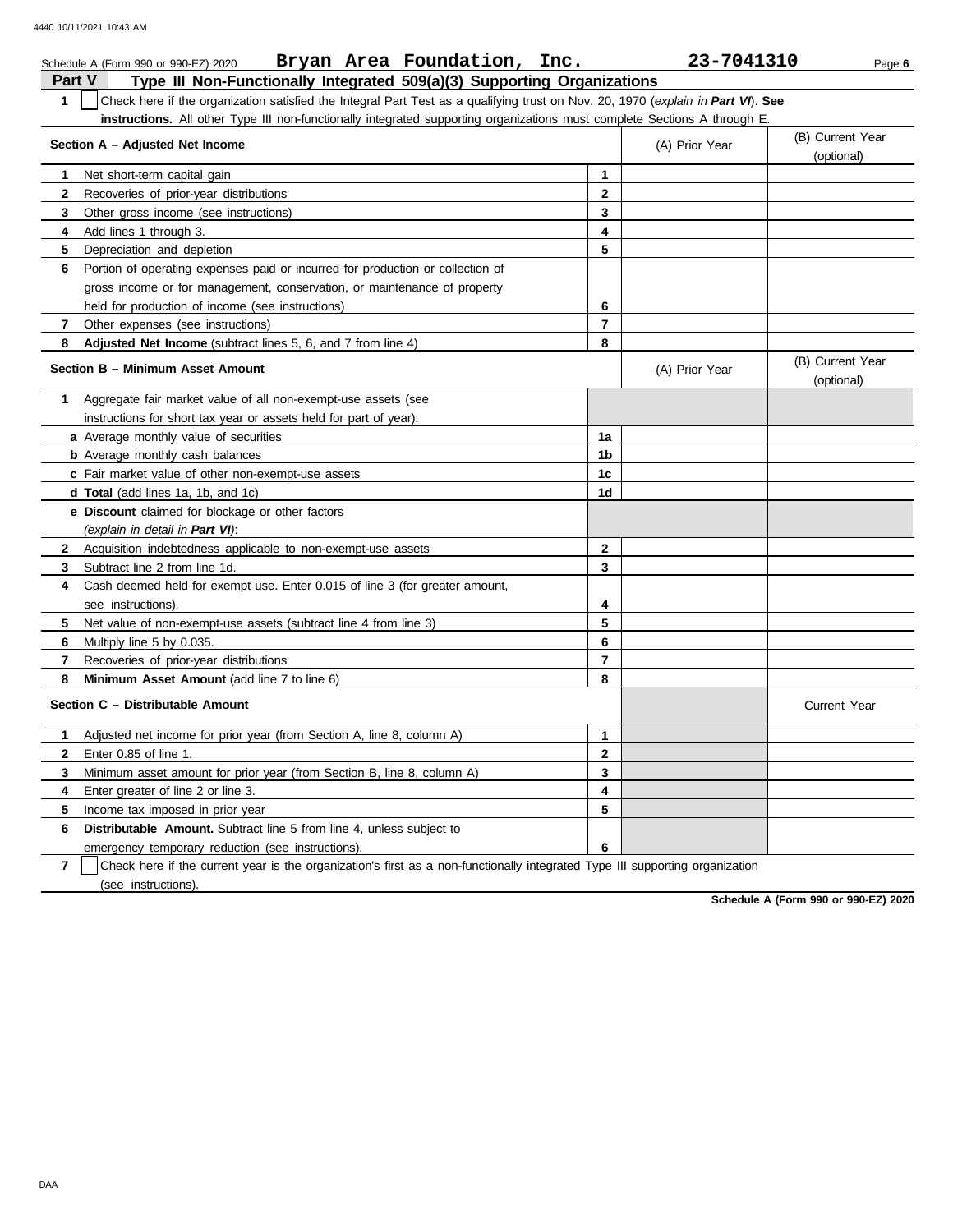|               | Bryan Area Foundation, Inc.<br>Schedule A (Form 990 or 990-EZ) 2020                             |                                    | 23-7041310                                    | Page 7                                           |
|---------------|-------------------------------------------------------------------------------------------------|------------------------------------|-----------------------------------------------|--------------------------------------------------|
| <b>Part V</b> | Type III Non-Functionally Integrated 509(a)(3) Supporting Organizations (continued)             |                                    |                                               |                                                  |
|               | Section D - Distributions                                                                       |                                    |                                               | <b>Current Year</b>                              |
| 1             | Amounts paid to supported organizations to accomplish exempt purposes                           |                                    |                                               |                                                  |
| $\mathbf{2}$  | Amounts paid to perform activity that directly furthers exempt purposes of supported            |                                    |                                               |                                                  |
|               | organizations, in excess of income from activity                                                |                                    |                                               |                                                  |
| 3             | Administrative expenses paid to accomplish exempt purposes of supported organizations           |                                    |                                               |                                                  |
| 4             | Amounts paid to acquire exempt-use assets                                                       |                                    |                                               |                                                  |
| 5             | Qualified set-aside amounts (prior IRS approval required—provide details in Part VI)            |                                    |                                               |                                                  |
| 6             | Other distributions (describe in Part VI). See instructions.                                    |                                    |                                               |                                                  |
| 7             | Total annual distributions. Add lines 1 through 6.                                              |                                    |                                               |                                                  |
| 8             | Distributions to attentive supported organizations to which the organization is responsive      |                                    |                                               |                                                  |
|               | (provide details in Part VI). See instructions.                                                 |                                    |                                               |                                                  |
| 9             | Distributable amount for 2020 from Section C, line 6                                            |                                    |                                               |                                                  |
| 10            | Line 8 amount divided by line 9 amount                                                          |                                    |                                               |                                                  |
|               | <b>Section E - Distribution Allocations (see instructions)</b>                                  | (i)<br><b>Excess Distributions</b> | (ii)<br><b>Underdistributions</b><br>Pre-2020 | (iii)<br><b>Distributable</b><br>Amount for 2020 |
| 1             | Distributable amount for 2020 from Section C, line 6                                            |                                    |                                               |                                                  |
| $\mathbf{2}$  | Underdistributions, if any, for years prior to 2020                                             |                                    |                                               |                                                  |
|               | (reasonable cause required-explain in Part VI). See                                             |                                    |                                               |                                                  |
|               | instructions.                                                                                   |                                    |                                               |                                                  |
| 3             | Excess distributions carryover, if any, to 2020                                                 |                                    |                                               |                                                  |
|               |                                                                                                 |                                    |                                               |                                                  |
|               |                                                                                                 |                                    |                                               |                                                  |
|               |                                                                                                 |                                    |                                               |                                                  |
|               |                                                                                                 |                                    |                                               |                                                  |
|               |                                                                                                 |                                    |                                               |                                                  |
|               | f Total of lines 3a through 3e                                                                  |                                    |                                               |                                                  |
|               | g Applied to underdistributions of prior years                                                  |                                    |                                               |                                                  |
|               | h Applied to 2020 distributable amount                                                          |                                    |                                               |                                                  |
| Ť.            | Carryover from 2015 not applied (see instructions)                                              |                                    |                                               |                                                  |
| 4             | Remainder. Subtract lines 3g, 3h, and 3i from line 3f.                                          |                                    |                                               |                                                  |
|               | Distributions for 2020 from<br>Section D, line 7:<br>\$                                         |                                    |                                               |                                                  |
|               |                                                                                                 |                                    |                                               |                                                  |
|               | a Applied to underdistributions of prior years<br><b>b</b> Applied to 2020 distributable amount |                                    |                                               |                                                  |
|               | c Remainder. Subtract lines 4a and 4b from line 4.                                              |                                    |                                               |                                                  |
| 5             | Remaining underdistributions for years prior to 2020, if                                        |                                    |                                               |                                                  |
|               | any. Subtract lines 3g and 4a from line 2. For result                                           |                                    |                                               |                                                  |
|               |                                                                                                 |                                    |                                               |                                                  |
|               | greater than zero, explain in Part VI. See instructions.                                        |                                    |                                               |                                                  |
| 6             | Remaining underdistributions for 2020 Subtract lines 3h                                         |                                    |                                               |                                                  |
|               | and 4b from line 1. For result greater than zero, explain in                                    |                                    |                                               |                                                  |
|               | Part VI. See instructions.                                                                      |                                    |                                               |                                                  |
| 7             | Excess distributions carryover to 2021. Add lines 3j                                            |                                    |                                               |                                                  |
|               | and 4c.<br>Breakdown of line 7:                                                                 |                                    |                                               |                                                  |
| 8             |                                                                                                 |                                    |                                               |                                                  |
|               |                                                                                                 |                                    |                                               |                                                  |
|               | <b>b</b> Excess from 2017                                                                       |                                    |                                               |                                                  |
|               |                                                                                                 |                                    |                                               |                                                  |
|               |                                                                                                 |                                    |                                               |                                                  |
|               | e Excess from 2020                                                                              |                                    |                                               |                                                  |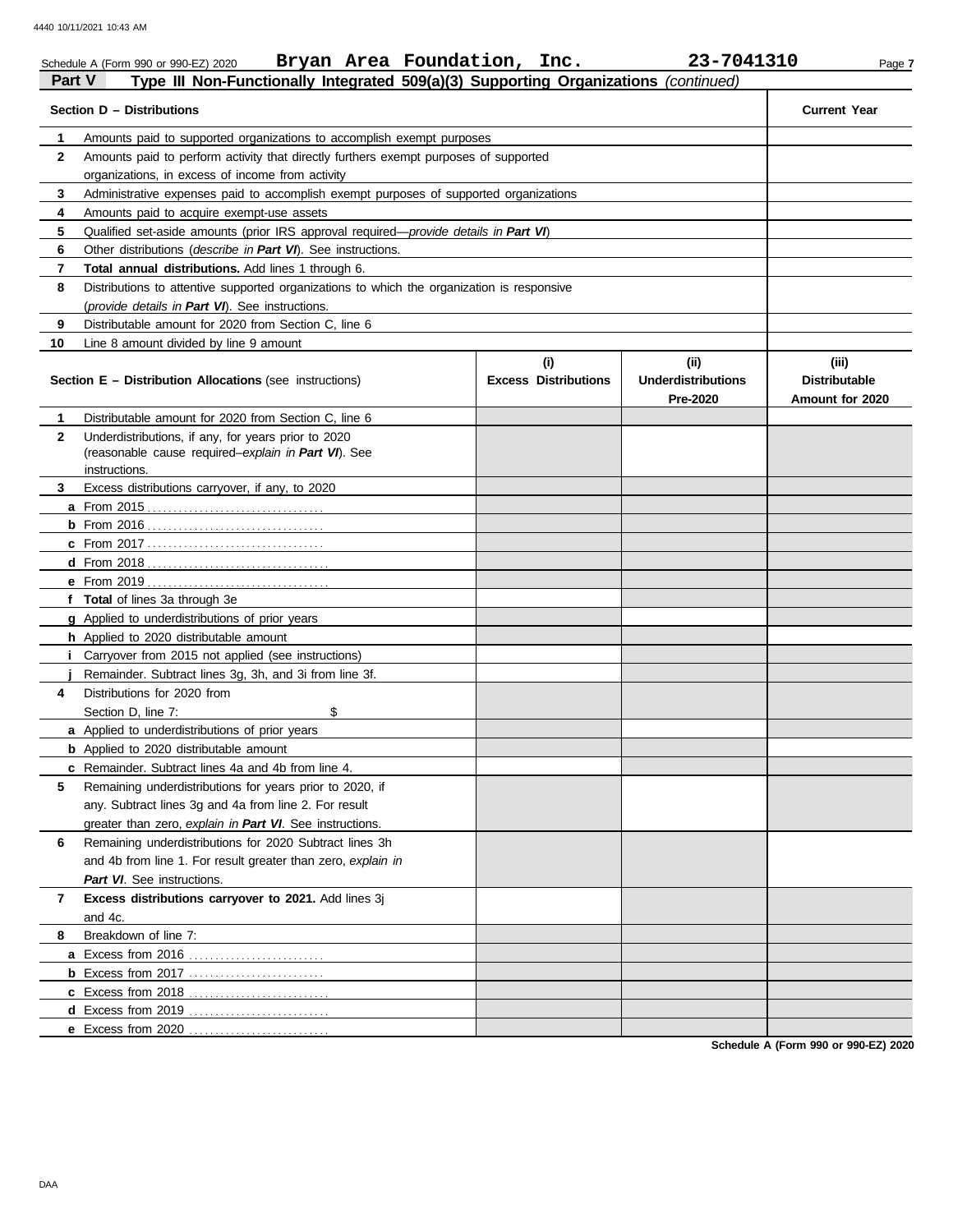|         | Schedule A (Form 990 or 990-EZ) 2020 Bryan Area Foundation, Inc. |  |                                                                                                | 23-7041310                                                                                                             | Page 8 |
|---------|------------------------------------------------------------------|--|------------------------------------------------------------------------------------------------|------------------------------------------------------------------------------------------------------------------------|--------|
| Part VI |                                                                  |  |                                                                                                | Supplemental Information. Provide the explanations required by Part II, line 10; Part II, line 17a or 17b; Part        |        |
|         |                                                                  |  |                                                                                                | III, line 12; Part IV, Section A, lines 1, 2, 3b, 3c, 4b, 4c, 5a, 6, 9a, 9b, 9c, 11a, 11b, and 11c; Part IV, Section   |        |
|         |                                                                  |  |                                                                                                | B, lines 1 and 2; Part IV, Section C, line 1; Part IV, Section D, lines 2 and 3; Part IV, Section E, lines 1c, 2a, 2b, |        |
|         |                                                                  |  |                                                                                                | 3a, and 3b; Part V, line 1; Part V, Section B, line 1e; Part V, Section D, lines 5, 6, and 8; and Part V, Section E,   |        |
|         |                                                                  |  | lines 2, 5, and 6. Also complete this part for any additional information. (See instructions.) |                                                                                                                        |        |
|         | Part II, Line 17a - 10% Facts and Circumstance Test - 2020       |  |                                                                                                |                                                                                                                        |        |
|         |                                                                  |  |                                                                                                |                                                                                                                        |        |
|         |                                                                  |  |                                                                                                | The organization qualifies as a publicly supported organization. The                                                   |        |
|         |                                                                  |  |                                                                                                |                                                                                                                        |        |
|         |                                                                  |  |                                                                                                | organization receives support from individuals, public charities, and                                                  |        |
|         |                                                                  |  |                                                                                                |                                                                                                                        |        |
|         |                                                                  |  |                                                                                                | estates. Over the past 5 years there have been a few large donations to the                                            |        |
|         |                                                                  |  |                                                                                                | organization from Estates. These one time donations can cause the                                                      |        |
|         |                                                                  |  |                                                                                                | organization to be disqualified due to their size. However, without the                                                |        |
|         |                                                                  |  |                                                                                                | one time large donations the organization easily meets the qualification                                               |        |
|         |                                                                  |  |                                                                                                |                                                                                                                        |        |
| test.   |                                                                  |  |                                                                                                |                                                                                                                        |        |
|         |                                                                  |  |                                                                                                |                                                                                                                        |        |
|         |                                                                  |  |                                                                                                |                                                                                                                        |        |
|         |                                                                  |  |                                                                                                |                                                                                                                        |        |
|         |                                                                  |  |                                                                                                |                                                                                                                        |        |
|         |                                                                  |  |                                                                                                |                                                                                                                        |        |
|         |                                                                  |  |                                                                                                |                                                                                                                        |        |
|         |                                                                  |  |                                                                                                |                                                                                                                        |        |
|         |                                                                  |  |                                                                                                |                                                                                                                        |        |
|         |                                                                  |  |                                                                                                |                                                                                                                        |        |
|         |                                                                  |  |                                                                                                |                                                                                                                        |        |
|         |                                                                  |  |                                                                                                |                                                                                                                        |        |
|         |                                                                  |  |                                                                                                |                                                                                                                        |        |
|         |                                                                  |  |                                                                                                |                                                                                                                        |        |
|         |                                                                  |  |                                                                                                |                                                                                                                        |        |
|         |                                                                  |  |                                                                                                |                                                                                                                        |        |
|         |                                                                  |  |                                                                                                |                                                                                                                        |        |
|         |                                                                  |  |                                                                                                |                                                                                                                        |        |
|         |                                                                  |  |                                                                                                |                                                                                                                        |        |
|         |                                                                  |  |                                                                                                |                                                                                                                        |        |
|         |                                                                  |  |                                                                                                |                                                                                                                        |        |
|         |                                                                  |  |                                                                                                |                                                                                                                        |        |
|         |                                                                  |  |                                                                                                |                                                                                                                        |        |
|         |                                                                  |  |                                                                                                |                                                                                                                        |        |
|         |                                                                  |  |                                                                                                |                                                                                                                        |        |
|         |                                                                  |  |                                                                                                |                                                                                                                        |        |
|         |                                                                  |  |                                                                                                |                                                                                                                        |        |
|         |                                                                  |  |                                                                                                |                                                                                                                        |        |
|         |                                                                  |  |                                                                                                |                                                                                                                        |        |
|         |                                                                  |  |                                                                                                |                                                                                                                        |        |
|         |                                                                  |  |                                                                                                |                                                                                                                        |        |
|         |                                                                  |  |                                                                                                |                                                                                                                        |        |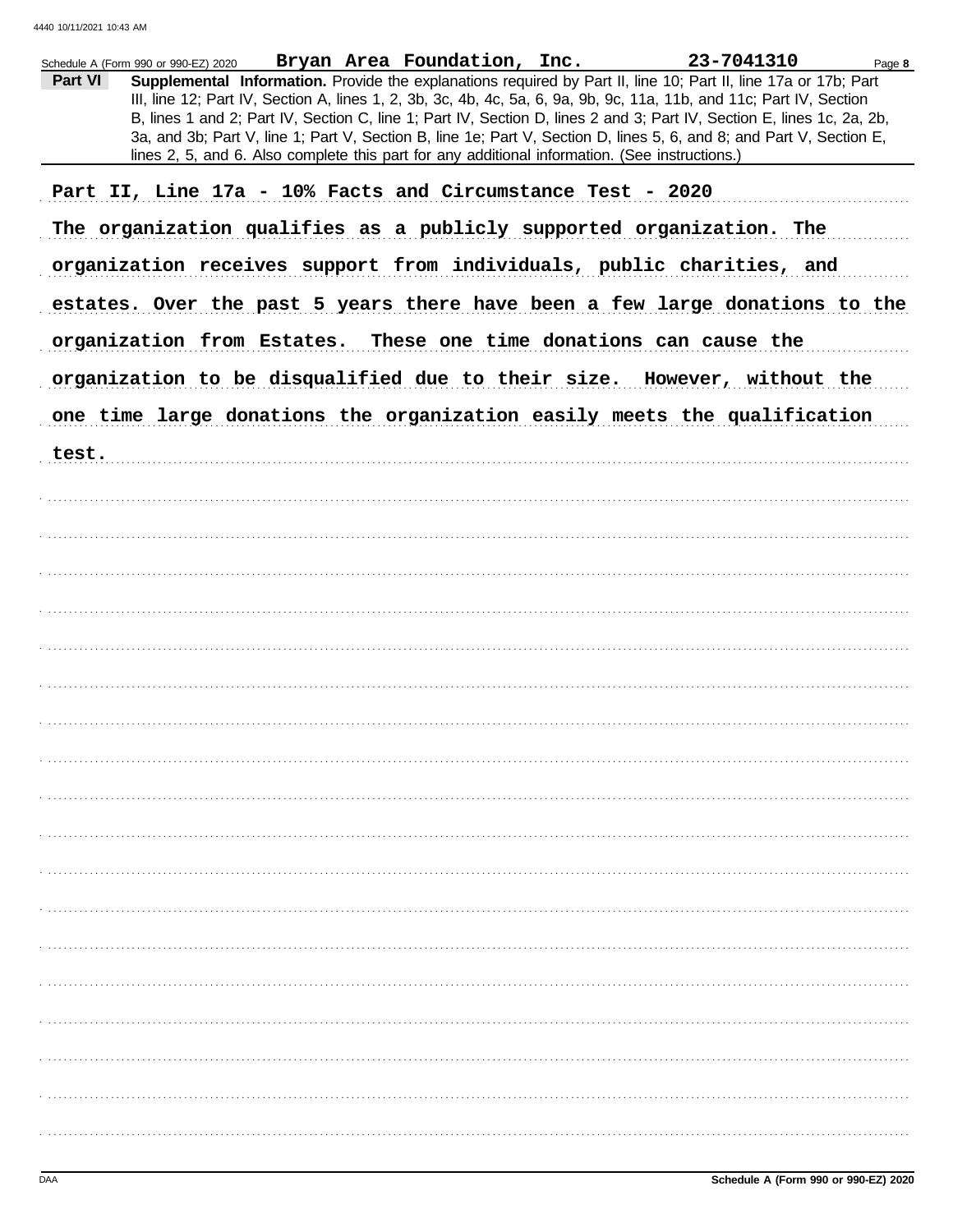### OMB No. 1545-0047 Department of the Treasury Internal Revenue Service Name of the organization **2020 Schedule of Contributors Schedule B (Form 990, 990-EZ, or 990-PF)** u **Attach to Form 990, Form 990-EZ, or Form 990-PF. Employer identification number Organization type** (check one): u **Go to** *www.irs.gov/Form990* **for the latest information. Bryan Area Foundation, Inc. 23-7041310**

| Filers of:         | Section:                                                                  |
|--------------------|---------------------------------------------------------------------------|
| Form 990 or 990-EZ | $ \mathbf{X} $ 501(c)( 3) (enter number) organization                     |
|                    | 4947(a)(1) nonexempt charitable trust not treated as a private foundation |
|                    | 527 political organization                                                |
| Form 990-PF        | 501(c)(3) exempt private foundation                                       |
|                    | 4947(a)(1) nonexempt charitable trust treated as a private foundation     |
|                    | 501(c)(3) taxable private foundation                                      |

Check if your organization is covered by the **General Rule** or a **Special Rule. Note:** Only a section 501(c)(7), (8), or (10) organization can check boxes for both the General Rule and a Special Rule. See instructions.

### **General Rule**

For an organization filing Form 990, 990-EZ, or 990-PF that received, during the year, contributions totaling \$5,000 **X** or more (in money or property) from any one contributor. Complete Parts I and II. See instructions for determining a contributor's total contributions.

### **Special Rules**

| For an organization described in section 501(c)(3) filing Form 990 or 990-EZ that met the 33 <sup>1</sup> /3% support test of the |
|-----------------------------------------------------------------------------------------------------------------------------------|
| regulations under sections $509(a)(1)$ and $170(b)(1)(A)(vi)$ , that checked Schedule A (Form 990 or 990-EZ), Part II, line       |
| 13, 16a, or 16b, and that received from any one contributor, during the year, total contributions of the greater of (1)           |
| \$5,000; or (2) 2% of the amount on (i) Form 990, Part VIII, line 1h; or (ii) Form 990-EZ, line 1. Complete Parts I and II.       |

literary, or educational purposes, or for the prevention of cruelty to children or animals. Complete Parts I (entering For an organization described in section 501(c)(7), (8), or (10) filing Form 990 or 990-EZ that received from any one contributor, during the year, total contributions of more than \$1,000 *exclusively* for religious, charitable, scientific, "N/A" in column (b) instead of the contributor name and address), II, and III.

For an organization described in section 501(c)(7), (8), or (10) filing Form 990 or 990-EZ that received from any one contributor, during the year, contributions *exclusively* for religious, charitable, etc., purposes, but no such contributions totaled more than \$1,000. If this box is checked, enter here the total contributions that were received during the year for an *exclusively* religious, charitable, etc., purpose. Don't complete any of the parts unless the **General Rule** applies to this organization because it received *nonexclusively* religious, charitable, etc., contributions totaling \$5,000 or more during the year . . . . . . . . . . . . . . . . . . . . . . . . . . . . . . . . . . . . . . . . . . . . . . . . . . . . . . . . . . . . . . . . . . . . . . . . . . . . . . . .

990-EZ, or 990-PF), but it **must** answer "No" on Part IV, line 2, of its Form 990; or check the box on line H of its Form 990-EZ or on its Form 990-PF, Part I, line 2, to certify that it doesn't meet the filing requirements of Schedule B (Form 990, 990-EZ, or 990-PF). **Caution:** An organization that isn't covered by the General Rule and/or the Special Rules doesn't file Schedule B (Form 990,

**For Paperwork Reduction Act Notice, see the instructions for Form 990, 990-EZ, or 990-PF.**

\$ . . . . . . . . . . . . . . . . . . . . . . . . . . .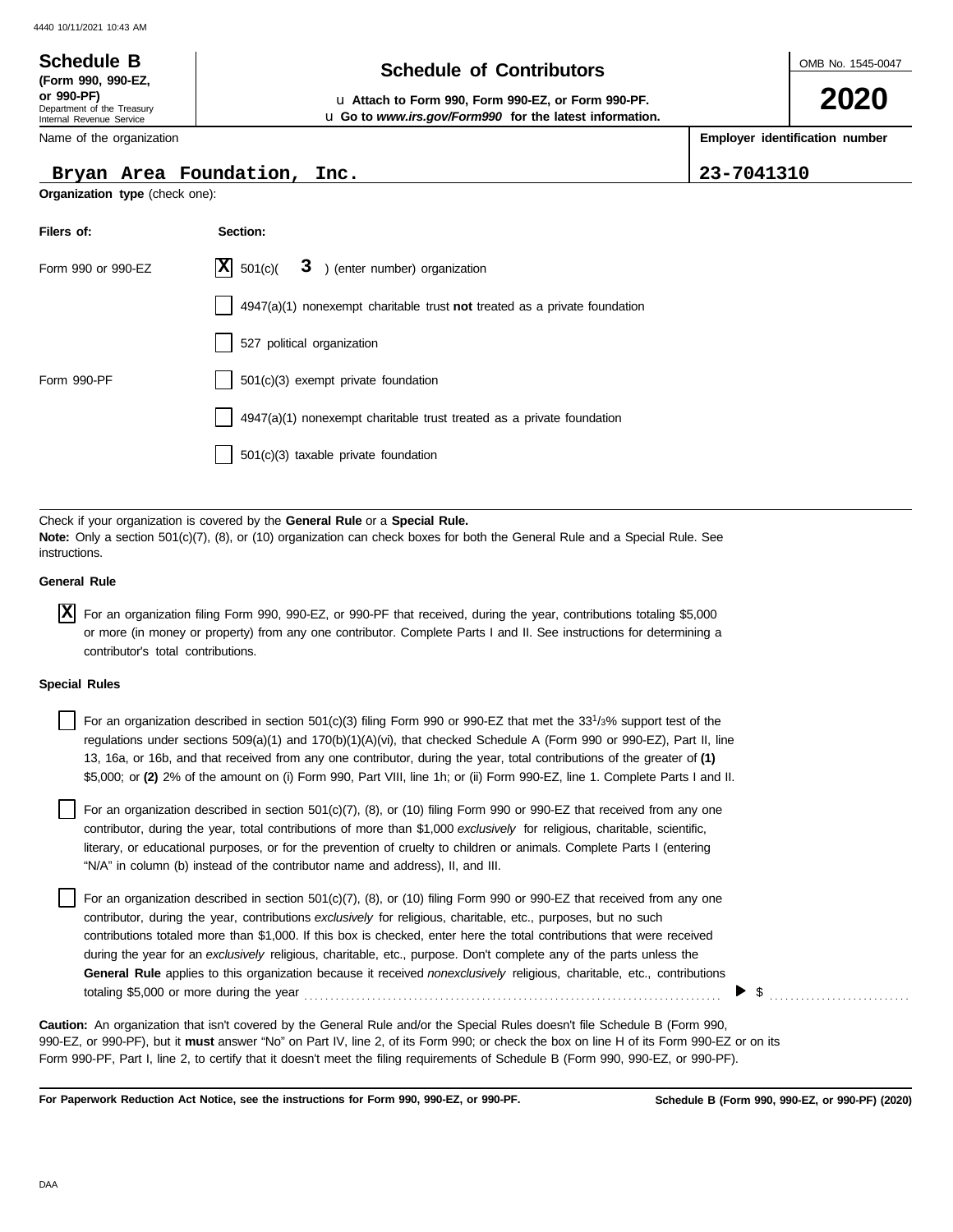| Schedule B (Form 990, 990-EZ, or 990-PF) (2020)                                                                 | Page 1 of 1                           |  | Page 2 |
|-----------------------------------------------------------------------------------------------------------------|---------------------------------------|--|--------|
| Name of organization                                                                                            | <b>Employer identification number</b> |  |        |
| Bryan Area Foundation, Inc.                                                                                     | 23-7041310                            |  |        |
| Part I<br><b>Contributors</b> (see instructions). Use duplicate copies of Part I if additional space is needed. |                                       |  |        |

| (a)          | (b)                                                                       | (c)                               | (d)                                                                                     |
|--------------|---------------------------------------------------------------------------|-----------------------------------|-----------------------------------------------------------------------------------------|
| No.          | Name, address, and ZIP + 4                                                | <b>Total contributions</b>        | Type of contribution                                                                    |
| 1            | Estate of Denver & Mildred Taylor<br>403 Woodville St<br>OH 43518<br>Edon | \$1,306,430                       | Person<br>Payroll<br><b>Noncash</b><br>(Complete Part II for<br>noncash contributions.) |
| (a)<br>No.   | (b)<br>Name, address, and ZIP + 4                                         | (c)<br><b>Total contributions</b> | (d)<br>Type of contribution                                                             |
| $\mathbf{2}$ | Estate of Donald & Martha Jillard<br>117 W Maple St<br>OH 43506<br>Bryan  | 238,084<br>\$                     | Person<br>Payroll<br><b>Noncash</b><br>(Complete Part II for<br>noncash contributions.) |
| (a)<br>No.   | (b)<br>Name, address, and ZIP + 4                                         | (c)<br><b>Total contributions</b> | (d)<br>Type of contribution                                                             |
|              |                                                                           | $\$\$                             | Person<br>Payroll<br><b>Noncash</b><br>(Complete Part II for<br>noncash contributions.) |
| (a)<br>No.   | (b)<br>Name, address, and ZIP + 4                                         | (c)<br><b>Total contributions</b> | (d)<br>Type of contribution                                                             |
|              |                                                                           | $\frac{1}{2}$                     | Person<br>Payroll<br><b>Noncash</b><br>(Complete Part II for<br>noncash contributions.) |
| (a)<br>No.   | (b)<br>Name, address, and ZIP + 4                                         | (c)<br><b>Total contributions</b> | (d)<br>Type of contribution                                                             |
|              |                                                                           | \$                                | Person<br>Payroll<br>Noncash<br>(Complete Part II for<br>noncash contributions.)        |
| (a)<br>No.   | (b)<br>Name, address, and ZIP + 4                                         | (c)                               | (d)<br>Type of contribution                                                             |
|              |                                                                           | <b>Total contributions</b><br>\$  | Person<br>Payroll<br>Noncash<br>(Complete Part II for<br>noncash contributions.)        |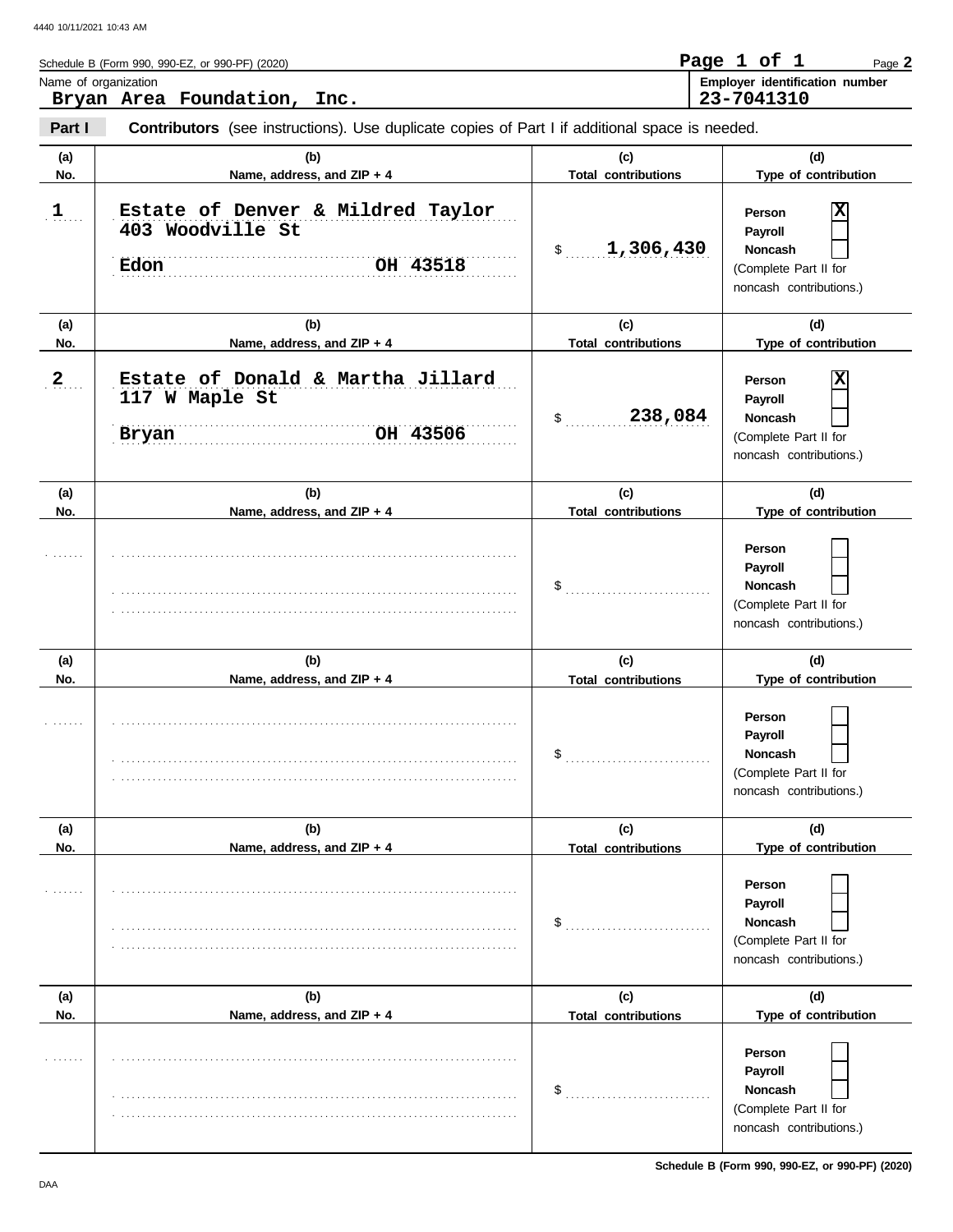| <b>SCHEDULE D</b><br>(Form 990)                        |                                                                                                                                                                | OMB No. 1545-0047                                                                                        |                                |                                            |
|--------------------------------------------------------|----------------------------------------------------------------------------------------------------------------------------------------------------------------|----------------------------------------------------------------------------------------------------------|--------------------------------|--------------------------------------------|
| Department of the Treasury<br>Internal Revenue Service |                                                                                                                                                                | u Attach to Form 990.<br><b>u</b> Go to www.irs.gov/Form990 for instructions and the latest information. |                                | <b>Open to Public</b><br><b>Inspection</b> |
| Name of the organization                               |                                                                                                                                                                |                                                                                                          | Employer identification number |                                            |
|                                                        |                                                                                                                                                                |                                                                                                          |                                |                                            |
|                                                        | Bryan Area Foundation, Inc.                                                                                                                                    |                                                                                                          | 23-7041310                     |                                            |
| Part I                                                 | Organizations Maintaining Donor Advised Funds or Other Similar Funds or Accounts.<br>Complete if the organization answered "Yes" on Form 990, Part IV, line 6. |                                                                                                          |                                |                                            |
|                                                        |                                                                                                                                                                | (a) Donor advised funds                                                                                  |                                | (b) Funds and other accounts               |
| Total number at end of year<br>1                       |                                                                                                                                                                | 75                                                                                                       |                                | 329                                        |
|                                                        |                                                                                                                                                                | 41,214                                                                                                   |                                | 2,073,466                                  |
| З                                                      |                                                                                                                                                                | 165,080                                                                                                  |                                | 663,166                                    |
|                                                        |                                                                                                                                                                | 10,702,736                                                                                               |                                | 27,279,609                                 |
| 5                                                      | Did the organization inform all donors and donor advisors in writing that the assets held in donor advised                                                     |                                                                                                          |                                |                                            |
|                                                        |                                                                                                                                                                |                                                                                                          |                                | $ X $ Yes<br>No                            |
| 6                                                      | Did the organization inform all grantees, donors, and donor advisors in writing that grant funds can be used                                                   |                                                                                                          |                                |                                            |
|                                                        | only for charitable purposes and not for the benefit of the donor or donor advisor, or for any other purpose                                                   |                                                                                                          |                                |                                            |
| conferring impermissible private benefit?              |                                                                                                                                                                |                                                                                                          |                                | $ \mathbf{\overline{X}} $ Yes<br>No        |
| Part II                                                | <b>Conservation Easements.</b>                                                                                                                                 |                                                                                                          |                                |                                            |
|                                                        | Complete if the organization answered "Yes" on Form 990, Part IV, line 7.                                                                                      |                                                                                                          |                                |                                            |
| 1.                                                     | Purpose(s) of conservation easements held by the organization (check all that apply).                                                                          |                                                                                                          |                                |                                            |
|                                                        | Preservation of land for public use (for example, recreation or education)                                                                                     | Preservation of a historically important land area                                                       |                                |                                            |
| Protection of natural habitat                          |                                                                                                                                                                | Preservation of a certified historic structure                                                           |                                |                                            |
| Preservation of open space                             |                                                                                                                                                                |                                                                                                          |                                |                                            |
| 2                                                      | Complete lines 2a through 2d if the organization held a qualified conservation contribution in the form of a conservation                                      |                                                                                                          |                                |                                            |
| easement on the last day of the tax year.              |                                                                                                                                                                |                                                                                                          |                                | Held at the End of the Tax Year            |
| а                                                      |                                                                                                                                                                |                                                                                                          | 2a                             |                                            |
| b                                                      |                                                                                                                                                                |                                                                                                          | 2 <sub>b</sub>                 |                                            |
| с                                                      | Number of conservation easements on a certified historic structure included in (a) [[[[[ [ [ ]]]                                                               |                                                                                                          | 2c                             |                                            |
| d                                                      | Number of conservation easements included in (c) acquired after 7/25/06, and not on a                                                                          |                                                                                                          |                                |                                            |
|                                                        | historic structure listed in the National Register                                                                                                             |                                                                                                          | 2d                             |                                            |
| 3                                                      | Number of conservation easements modified, transferred, released, extinguished, or terminated by the organization during the                                   |                                                                                                          |                                |                                            |
| tax year <b>u</b>                                      | Number of states where property subject to conservation easement is located u                                                                                  |                                                                                                          |                                |                                            |
|                                                        | Does the organization have a written policy regarding the periodic monitoring, inspection, handling of                                                         |                                                                                                          |                                |                                            |
|                                                        |                                                                                                                                                                |                                                                                                          |                                | Yes<br>No                                  |
|                                                        | Staff and volunteer hours devoted to monitoring, inspecting, handling of violations, and enforcing conservation easements during the year                      |                                                                                                          |                                |                                            |
| 6                                                      |                                                                                                                                                                |                                                                                                          |                                |                                            |
| u<br>.<br>7                                            | Amount of expenses incurred in monitoring, inspecting, handling of violations, and enforcing conservation easements during the year                            |                                                                                                          |                                |                                            |
|                                                        |                                                                                                                                                                |                                                                                                          |                                |                                            |
| 8                                                      | Does each conservation easement reported on line 2(d) above satisfy the requirements of section 170(h)(4)(B)(i)                                                |                                                                                                          |                                |                                            |
|                                                        |                                                                                                                                                                |                                                                                                          |                                | Yes<br>No                                  |
| 9                                                      | In Part XIII, describe how the organization reports conservation easements in its revenue and expense statement and                                            |                                                                                                          |                                |                                            |
|                                                        | balance sheet, and include, if applicable, the text of the footnote to the organization's financial statements that describes the                              |                                                                                                          |                                |                                            |
|                                                        | organization's accounting for conservation easements.                                                                                                          |                                                                                                          |                                |                                            |
| Part III                                               | Organizations Maintaining Collections of Art, Historical Treasures, or Other Similar Assets.                                                                   |                                                                                                          |                                |                                            |
|                                                        | Complete if the organization answered "Yes" on Form 990, Part IV, line 8.                                                                                      |                                                                                                          |                                |                                            |
|                                                        | 1a If the organization elected, as permitted under FASB ASC 958, not to report in its revenue statement and balance sheet works                                |                                                                                                          |                                |                                            |
|                                                        | of art, historical treasures, or other similar assets held for public exhibition, education, or research in furtherance of public                              |                                                                                                          |                                |                                            |
|                                                        | service, provide in Part XIII the text of the footnote to its financial statements that describes these items.                                                 |                                                                                                          |                                |                                            |
|                                                        | <b>b</b> If the organization elected, as permitted under FASB ASC 958, to report in its revenue statement and balance sheet works of                           |                                                                                                          |                                |                                            |
|                                                        | art, historical treasures, or other similar assets held for public exhibition, education, or research in furtherance of public service,                        |                                                                                                          |                                |                                            |
|                                                        | provide the following amounts relating to these items:                                                                                                         |                                                                                                          |                                |                                            |
|                                                        |                                                                                                                                                                |                                                                                                          | $u \, s$                       |                                            |
|                                                        |                                                                                                                                                                |                                                                                                          |                                |                                            |
|                                                        | If the organization received or held works of art, historical treasures, or other similar assets for financial gain, provide the                               |                                                                                                          |                                |                                            |

| following amounts required to be reported under FASB ASC 958 relating to these items: |  |  |
|---------------------------------------------------------------------------------------|--|--|
|---------------------------------------------------------------------------------------|--|--|

| a Revenue included on Form 990, Part VIII, line<br>. |  |
|------------------------------------------------------|--|
|                                                      |  |

Assets included in Form 990, Part X . . . . . . . . . . . . . . . . . . . . . . . . . . . . . . . . . . . . . . . . . . . . . . . . . . . . . . . . . . . . . . . . . . . . . . . . . . . . . . . . . . . . . **b**

**For Paperwork Reduction Act Notice, see the Instructions for Form 990.**<br><sub>DAA</sub>

u \$ ............................

<u>u \$</u>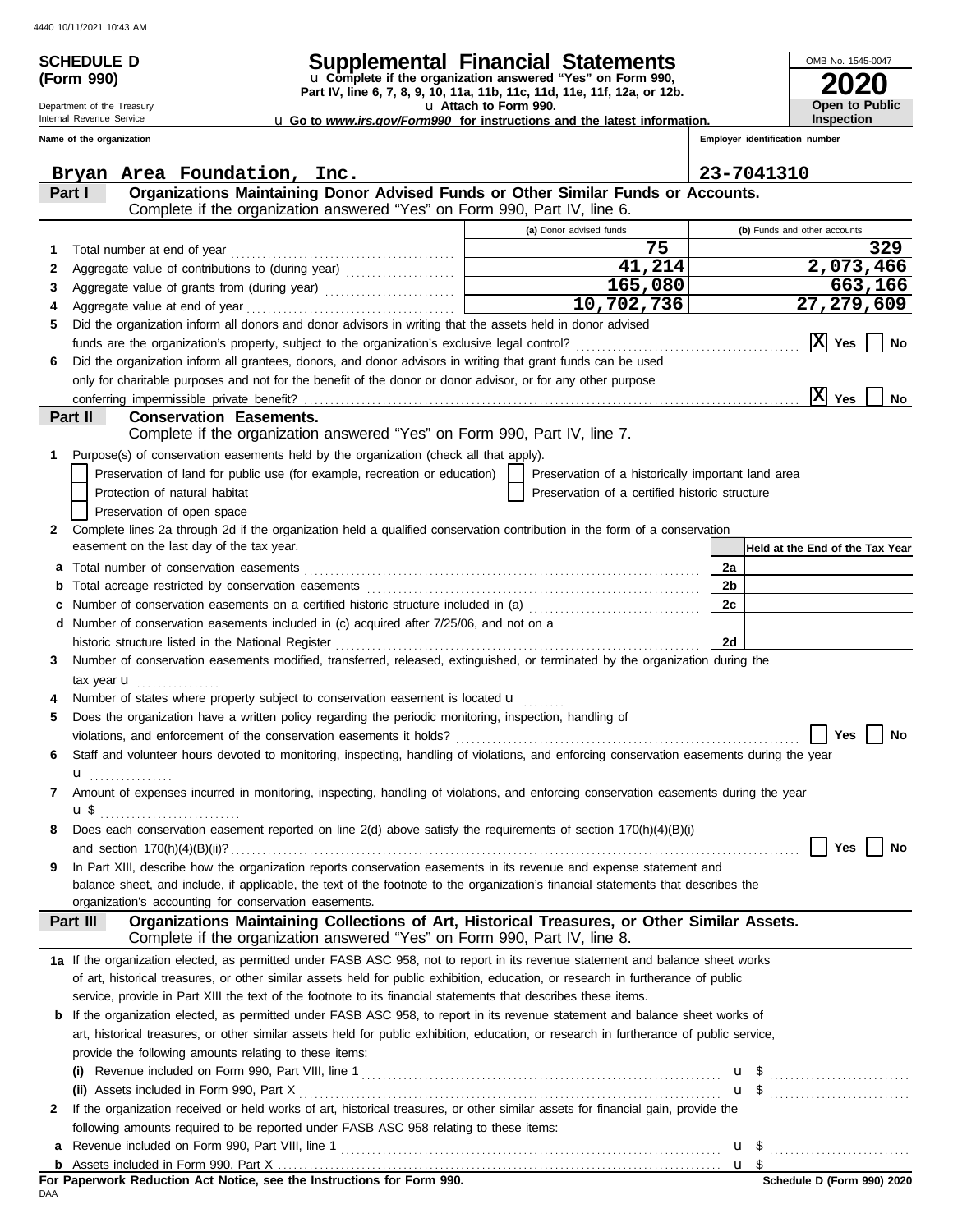|   | Schedule D (Form 990) 2020 Bryan Area Foundation, Inc.                                                                                                                                                                                                   |                         |                          |                    | 23-7041310      |                      |                     |       | Page 2    |
|---|----------------------------------------------------------------------------------------------------------------------------------------------------------------------------------------------------------------------------------------------------------|-------------------------|--------------------------|--------------------|-----------------|----------------------|---------------------|-------|-----------|
|   | Organizations Maintaining Collections of Art, Historical Treasures, or Other Similar Assets (continued)<br>Part III<br>3 Using the organization's acquisition, accession, and other records, check any of the following that make significant use of its |                         |                          |                    |                 |                      |                     |       |           |
|   | collection items (check all that apply):                                                                                                                                                                                                                 |                         |                          |                    |                 |                      |                     |       |           |
| a | Public exhibition                                                                                                                                                                                                                                        | d                       | Loan or exchange program |                    |                 |                      |                     |       |           |
| b | Scholarly research                                                                                                                                                                                                                                       | е                       |                          |                    |                 |                      |                     |       |           |
| c | Preservation for future generations                                                                                                                                                                                                                      |                         |                          |                    |                 |                      |                     |       |           |
|   | Provide a description of the organization's collections and explain how they further the organization's exempt purpose in Part                                                                                                                           |                         |                          |                    |                 |                      |                     |       |           |
|   | XIII.                                                                                                                                                                                                                                                    |                         |                          |                    |                 |                      |                     |       |           |
| 5 | During the year, did the organization solicit or receive donations of art, historical treasures, or other similar                                                                                                                                        |                         |                          |                    |                 |                      |                     |       |           |
|   |                                                                                                                                                                                                                                                          |                         |                          |                    |                 |                      | Yes                 |       | No        |
|   | <b>Escrow and Custodial Arrangements.</b><br>Part IV                                                                                                                                                                                                     |                         |                          |                    |                 |                      |                     |       |           |
|   | Complete if the organization answered "Yes" on Form 990, Part IV, line 9, or reported an amount on Form                                                                                                                                                  |                         |                          |                    |                 |                      |                     |       |           |
|   | 990, Part X, line 21.                                                                                                                                                                                                                                    |                         |                          |                    |                 |                      |                     |       |           |
|   | 1a Is the organization an agent, trustee, custodian or other intermediary for contributions or other assets not                                                                                                                                          |                         |                          |                    |                 |                      |                     |       |           |
|   |                                                                                                                                                                                                                                                          |                         |                          |                    |                 |                      | Yes                 |       | No        |
|   | b If "Yes," explain the arrangement in Part XIII and complete the following table:                                                                                                                                                                       |                         |                          |                    |                 |                      |                     |       |           |
|   |                                                                                                                                                                                                                                                          |                         |                          |                    |                 |                      | Amount              |       |           |
|   | c Beginning balance <b>contract to the contract of the contract of the contract of the contract of the contract of the contract of the contract of the contract of the contract of the contract of the contract of the contract </b>                     |                         |                          |                    |                 | 1c                   |                     |       |           |
|   |                                                                                                                                                                                                                                                          |                         |                          |                    |                 | 1d                   |                     |       |           |
| е | Distributions during the year manufactured and contact the year manufactured and properties are properly and the year manufactured and the year manufactured and the year manufactured and the year manufactured and the year                            |                         |                          |                    |                 | 1е                   |                     |       |           |
| f | Ending balance <i>communically contained a contained a contained a contained a contained a contained a contained a</i>                                                                                                                                   |                         |                          |                    |                 | 1f                   |                     |       |           |
|   |                                                                                                                                                                                                                                                          |                         |                          |                    |                 |                      | Yes                 |       | <b>No</b> |
|   |                                                                                                                                                                                                                                                          |                         |                          |                    |                 |                      |                     |       |           |
|   | <b>Endowment Funds.</b><br>Part V                                                                                                                                                                                                                        |                         |                          |                    |                 |                      |                     |       |           |
|   | Complete if the organization answered "Yes" on Form 990, Part IV, line 10.                                                                                                                                                                               |                         |                          |                    |                 |                      |                     |       |           |
|   |                                                                                                                                                                                                                                                          | (a) Current year        | (b) Prior year           | (c) Two years back |                 | (d) Three years back | (e) Four years back |       |           |
|   | 1a Beginning of year balance                                                                                                                                                                                                                             |                         |                          |                    |                 |                      |                     |       |           |
|   | <b>b</b> Contributions <b>contributions</b>                                                                                                                                                                                                              |                         |                          |                    |                 |                      |                     |       |           |
|   | c Net investment earnings, gains, and                                                                                                                                                                                                                    |                         |                          |                    |                 |                      |                     |       |           |
|   |                                                                                                                                                                                                                                                          |                         |                          |                    |                 |                      |                     |       |           |
|   | d Grants or scholarships                                                                                                                                                                                                                                 |                         |                          |                    |                 |                      |                     |       |           |
|   | e Other expenditures for facilities and                                                                                                                                                                                                                  |                         |                          |                    |                 |                      |                     |       |           |
|   |                                                                                                                                                                                                                                                          |                         |                          |                    |                 |                      |                     |       |           |
|   | f Administrative expenses                                                                                                                                                                                                                                |                         |                          |                    |                 |                      |                     |       |           |
| g |                                                                                                                                                                                                                                                          |                         |                          |                    |                 |                      |                     |       |           |
| 2 | Provide the estimated percentage of the current year end balance (line 1g, column (a)) held as:                                                                                                                                                          |                         |                          |                    |                 |                      |                     |       |           |
|   | a Board designated or quasi-endowment u                                                                                                                                                                                                                  |                         |                          |                    |                 |                      |                     |       |           |
| b | Permanent endowment <b>u</b> %                                                                                                                                                                                                                           |                         |                          |                    |                 |                      |                     |       |           |
|   | c Term endowment $\mathbf{u}$                                                                                                                                                                                                                            |                         |                          |                    |                 |                      |                     |       |           |
|   | The percentages on lines 2a, 2b, and 2c should equal 100%.                                                                                                                                                                                               |                         |                          |                    |                 |                      |                     |       |           |
|   | 3a Are there endowment funds not in the possession of the organization that are held and administered for the                                                                                                                                            |                         |                          |                    |                 |                      |                     |       |           |
|   | organization by:                                                                                                                                                                                                                                         |                         |                          |                    |                 |                      |                     | Yes   | No        |
|   |                                                                                                                                                                                                                                                          |                         |                          |                    |                 |                      | 3a(i)               |       |           |
|   |                                                                                                                                                                                                                                                          |                         |                          |                    |                 |                      | 3a(ii)              |       |           |
|   |                                                                                                                                                                                                                                                          |                         |                          |                    |                 |                      | 3b                  |       |           |
|   | Describe in Part XIII the intended uses of the organization's endowment funds.                                                                                                                                                                           |                         |                          |                    |                 |                      |                     |       |           |
|   | Land, Buildings, and Equipment.<br><b>Part VI</b>                                                                                                                                                                                                        |                         |                          |                    |                 |                      |                     |       |           |
|   | Complete if the organization answered "Yes" on Form 990, Part IV, line 11a. See Form 990, Part X, line 10.                                                                                                                                               |                         |                          |                    |                 |                      |                     |       |           |
|   | Description of property                                                                                                                                                                                                                                  | (a) Cost or other basis | (b) Cost or other basis  |                    | (c) Accumulated |                      | (d) Book value      |       |           |
|   |                                                                                                                                                                                                                                                          | (investment)            | (other)                  |                    | depreciation    |                      |                     |       |           |
|   |                                                                                                                                                                                                                                                          |                         |                          |                    |                 |                      |                     |       |           |
|   |                                                                                                                                                                                                                                                          |                         |                          |                    |                 |                      |                     |       |           |
|   | c Leasehold improvements                                                                                                                                                                                                                                 |                         |                          |                    |                 |                      |                     |       |           |
| d |                                                                                                                                                                                                                                                          |                         |                          | 27,523             |                 | 26,375               |                     | 1,148 |           |
|   | e Other                                                                                                                                                                                                                                                  |                         |                          |                    |                 |                      |                     |       |           |
|   |                                                                                                                                                                                                                                                          |                         |                          |                    |                 | u                    |                     | 1,148 |           |

**Schedule D (Form 990) 2020**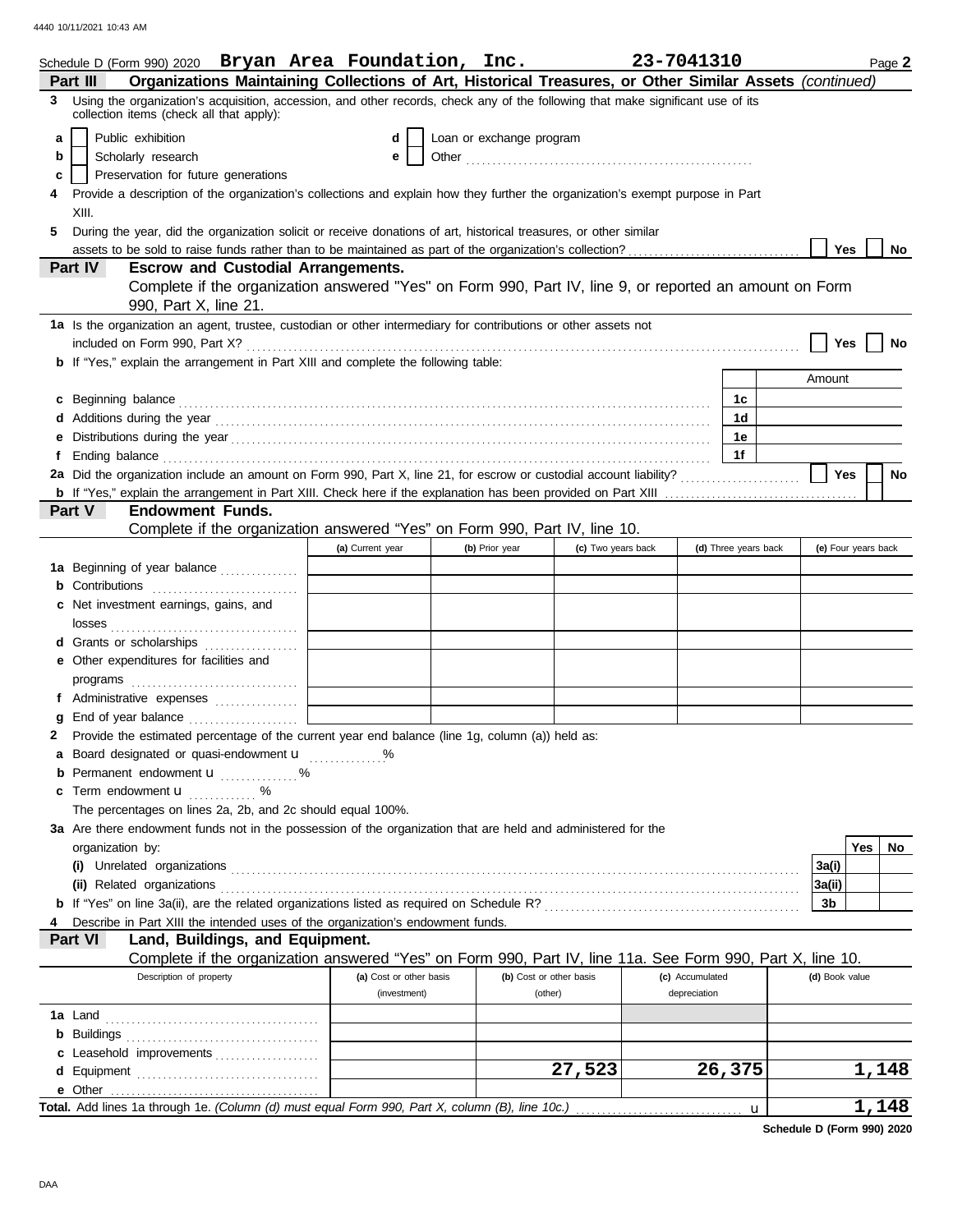|                           | Schedule D (Form 990) 2020 Bryan Area Foundation, Inc.                                                     |                               |  |                 |                | 23-7041310                       |                | Page 3 |
|---------------------------|------------------------------------------------------------------------------------------------------------|-------------------------------|--|-----------------|----------------|----------------------------------|----------------|--------|
| <b>Part VII</b>           | <b>Investments - Other Securities.</b>                                                                     |                               |  |                 |                |                                  |                |        |
|                           | Complete if the organization answered "Yes" on Form 990, Part IV, line 11b. See Form 990, Part X, line 12. |                               |  |                 |                |                                  |                |        |
|                           | (a) Description of security or category                                                                    |                               |  |                 | (b) Book value | (c) Method of valuation:         |                |        |
|                           |                                                                                                            | (including name of security)  |  |                 |                | Cost or end-of-year market value |                |        |
| (1) Financial derivatives |                                                                                                            |                               |  |                 |                |                                  |                |        |
|                           |                                                                                                            |                               |  |                 |                |                                  |                |        |
| $(3)$ Other               |                                                                                                            |                               |  |                 |                |                                  |                |        |
| (A)                       |                                                                                                            |                               |  |                 |                |                                  |                |        |
| (B)                       |                                                                                                            |                               |  |                 |                |                                  |                |        |
| (C)                       |                                                                                                            |                               |  |                 |                |                                  |                |        |
| (D)                       |                                                                                                            |                               |  |                 |                |                                  |                |        |
| (E)                       |                                                                                                            |                               |  |                 |                |                                  |                |        |
| (F)                       |                                                                                                            |                               |  |                 |                |                                  |                |        |
| (G)                       |                                                                                                            |                               |  |                 |                |                                  |                |        |
| (H)                       |                                                                                                            |                               |  |                 |                |                                  |                |        |
|                           | Total. (Column (b) must equal Form 990, Part X, col. (B) line 12.)                                         |                               |  | u               |                |                                  |                |        |
| Part VIII                 | Investments - Program Related.                                                                             |                               |  |                 |                |                                  |                |        |
|                           | Complete if the organization answered "Yes" on Form 990, Part IV, line 11c. See Form 990, Part X, line 13. |                               |  |                 |                |                                  |                |        |
|                           |                                                                                                            | (a) Description of investment |  |                 | (b) Book value | (c) Method of valuation:         |                |        |
|                           |                                                                                                            |                               |  |                 |                | Cost or end-of-year market value |                |        |
| (1)                       |                                                                                                            |                               |  |                 |                |                                  |                |        |
| (2)                       |                                                                                                            |                               |  |                 |                |                                  |                |        |
| (3)                       |                                                                                                            |                               |  |                 |                |                                  |                |        |
| (4)                       |                                                                                                            |                               |  |                 |                |                                  |                |        |
| (5)                       |                                                                                                            |                               |  |                 |                |                                  |                |        |
| (6)                       |                                                                                                            |                               |  |                 |                |                                  |                |        |
| (7)                       |                                                                                                            |                               |  |                 |                |                                  |                |        |
| (8)                       |                                                                                                            |                               |  |                 |                |                                  |                |        |
| (9)                       |                                                                                                            |                               |  |                 |                |                                  |                |        |
|                           | Total. (Column (b) must equal Form 990, Part X, col. (B) line 13.) $\ldots$ <b>u</b>                       |                               |  |                 |                |                                  |                |        |
| Part IX                   | Other Assets.                                                                                              |                               |  |                 |                |                                  |                |        |
|                           | Complete if the organization answered "Yes" on Form 990, Part IV, line 11d. See Form 990, Part X, line 15. |                               |  |                 |                |                                  |                |        |
|                           |                                                                                                            |                               |  | (a) Description |                |                                  | (b) Book value |        |
| (1)                       |                                                                                                            |                               |  |                 |                |                                  |                |        |
| (2)                       |                                                                                                            |                               |  |                 |                |                                  |                |        |
| (3)                       |                                                                                                            |                               |  |                 |                |                                  |                |        |
| (4)                       |                                                                                                            |                               |  |                 |                |                                  |                |        |
| (5)                       |                                                                                                            |                               |  |                 |                |                                  |                |        |
| (6)                       |                                                                                                            |                               |  |                 |                |                                  |                |        |
| (7)                       |                                                                                                            |                               |  |                 |                |                                  |                |        |
| (8)<br>(9)                |                                                                                                            |                               |  |                 |                |                                  |                |        |
|                           | Total. (Column (b) must equal Form 990, Part X, col. (B) line 15.).                                        |                               |  |                 |                | u                                |                |        |
| Part X                    | Other Liabilities.                                                                                         |                               |  |                 |                |                                  |                |        |
|                           | Complete if the organization answered "Yes" on Form 990, Part IV, line 11e or 11f. See Form 990, Part X,   |                               |  |                 |                |                                  |                |        |
|                           | line $25$ .                                                                                                |                               |  |                 |                |                                  |                |        |
| 1.                        |                                                                                                            | (a) Description of liability  |  |                 |                |                                  | (b) Book value |        |
| (1)                       | Federal income taxes                                                                                       |                               |  |                 |                |                                  |                |        |
| (2)                       |                                                                                                            |                               |  |                 |                |                                  |                |        |
| (3)                       |                                                                                                            |                               |  |                 |                |                                  |                |        |
| (4)                       |                                                                                                            |                               |  |                 |                |                                  |                |        |
| (5)                       |                                                                                                            |                               |  |                 |                |                                  |                |        |
| (6)                       |                                                                                                            |                               |  |                 |                |                                  |                |        |
| (7)                       |                                                                                                            |                               |  |                 |                |                                  |                |        |
| (8)                       |                                                                                                            |                               |  |                 |                |                                  |                |        |
| (9)                       |                                                                                                            |                               |  |                 |                |                                  |                |        |
|                           | Total. (Column (b) must equal Form 990, Part X, col. (B) line 25.)                                         |                               |  |                 |                | u                                |                |        |
|                           |                                                                                                            |                               |  |                 |                |                                  |                |        |

Liability for uncertain tax positions. In Part XIII, provide the text of the footnote to the organization's financial statements that reports the **2.** organization's liability for uncertain tax positions under FASB ASC 740. Check here if the text of the footnote has been provided in Part XIII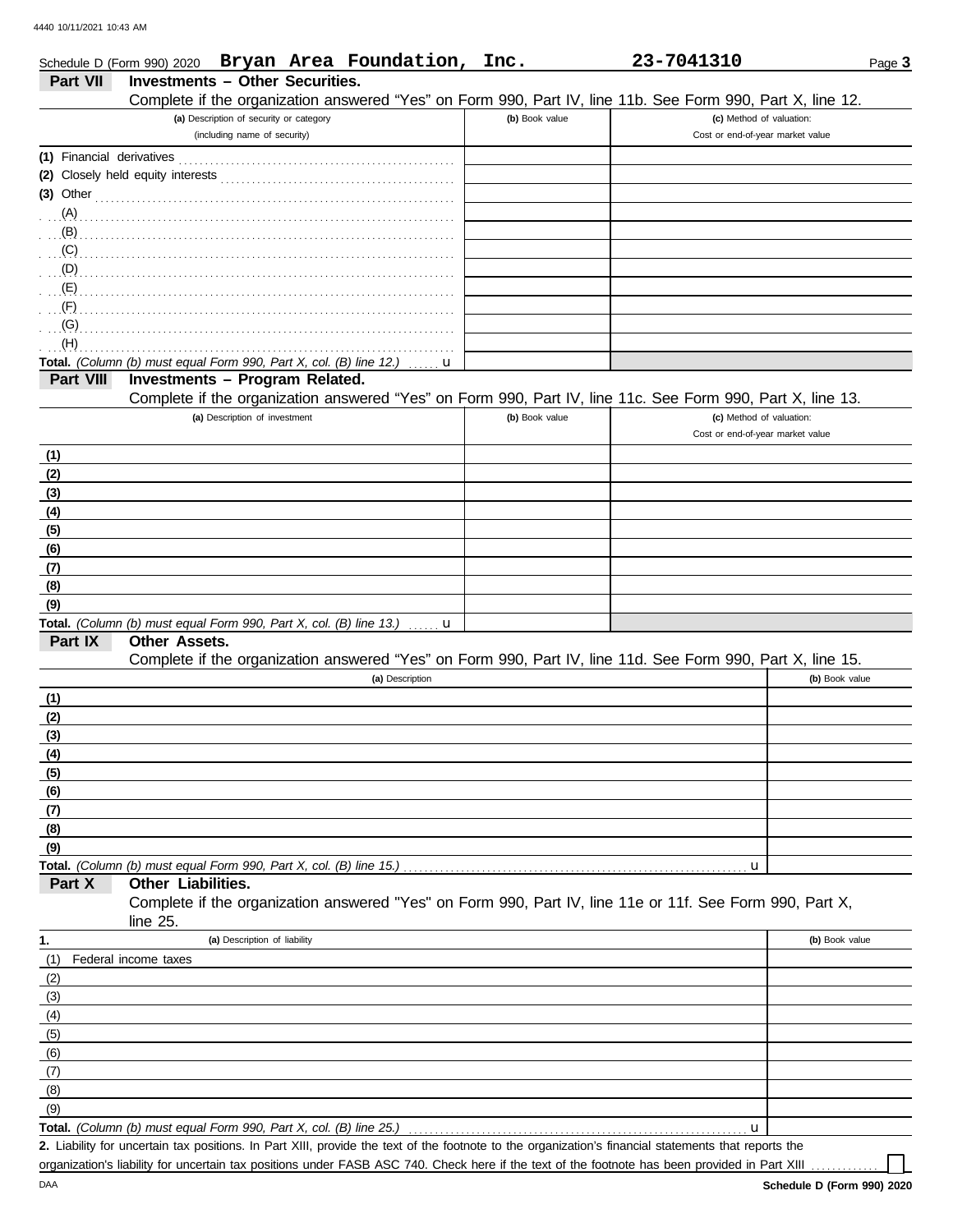|    | Schedule D (Form 990) 2020 Bryan Area Foundation, Inc.                                                                                                                                                                         |                | 23-7041310 |              | Page 4      |
|----|--------------------------------------------------------------------------------------------------------------------------------------------------------------------------------------------------------------------------------|----------------|------------|--------------|-------------|
|    | Reconciliation of Revenue per Audited Financial Statements With Revenue per Return.<br>Part XI                                                                                                                                 |                |            |              |             |
|    | Complete if the organization answered "Yes" on Form 990, Part IV, line 12a.                                                                                                                                                    |                |            |              |             |
| 1  |                                                                                                                                                                                                                                |                |            | $\mathbf{1}$ | 10,647,857  |
| 2  | Amounts included on line 1 but not on Form 990, Part VIII, line 12:                                                                                                                                                            |                |            |              |             |
| а  |                                                                                                                                                                                                                                | 2a             | 7,849,789  |              |             |
| b  |                                                                                                                                                                                                                                | 2 <sub>b</sub> |            |              |             |
| c  |                                                                                                                                                                                                                                | 2c             |            |              |             |
| d  |                                                                                                                                                                                                                                | 2d             |            |              |             |
| е  | Add lines 2a through 2d [11] March 2014 [12] March 2014 [12] March 2014 [12] March 2014 [12] March 2014 [12] March 2014 [12] March 2014 [12] March 2014 [12] March 2014 [12] March 2014 [12] March 2014 [12] March 2014 [12] M |                |            | 2e           | 7,849,789   |
| 3  |                                                                                                                                                                                                                                |                |            | $\mathbf{3}$ | 2,798,068   |
| 4  | Amounts included on Form 990, Part VIII, line 12, but not on line 1:                                                                                                                                                           |                |            |              |             |
|    |                                                                                                                                                                                                                                | 4a             |            |              |             |
| b  |                                                                                                                                                                                                                                | 4b             |            |              |             |
| c  | Add lines 4a and 4b                                                                                                                                                                                                            |                |            | 4с           |             |
| 5. |                                                                                                                                                                                                                                |                |            | 5            | 2,798,068   |
|    | Reconciliation of Expenses per Audited Financial Statements With Expenses per Return.<br>Part XII                                                                                                                              |                |            |              |             |
|    | Complete if the organization answered "Yes" on Form 990, Part IV, line 12a.                                                                                                                                                    |                |            |              |             |
| 1  | Total expenses and losses per audited financial statements                                                                                                                                                                     |                |            | $\mathbf{1}$ | 1,199,302   |
| 2  | Amounts included on line 1 but not on Form 990, Part IX, line 25:                                                                                                                                                              |                |            |              |             |
| a  |                                                                                                                                                                                                                                | 2a             |            |              |             |
| b  |                                                                                                                                                                                                                                | 2 <sub>b</sub> |            |              |             |
|    | <b>c</b> Other losses                                                                                                                                                                                                          | 2c             |            |              |             |
| d  |                                                                                                                                                                                                                                | 2d             |            |              |             |
| е  |                                                                                                                                                                                                                                |                |            | 2e           |             |
| 3  |                                                                                                                                                                                                                                |                |            | 3            | 1,199,302   |
| 4  | Amounts included on Form 990, Part IX, line 25, but not on line 1:                                                                                                                                                             |                |            |              |             |
|    |                                                                                                                                                                                                                                | 4a             |            |              |             |
| b  |                                                                                                                                                                                                                                | 4b             | 43,812     |              |             |
|    | c Add lines 4a and 4b                                                                                                                                                                                                          |                |            | 4с           | 43,812      |
|    |                                                                                                                                                                                                                                |                |            | 5            | 1, 243, 114 |
|    | Part XIII Supplemental Information.                                                                                                                                                                                            |                |            |              |             |
|    | Provide the descriptions required for Part II, lines 3, 5, and 9; Part III, lines 1a and 4; Part IV, lines 1b and 2b; Part V, line 4; Part X, line                                                                             |                |            |              |             |
|    | 2; Part XI, lines 2d and 4b; and Part XII, lines 2d and 4b. Also complete this part to provide any additional information.                                                                                                     |                |            |              |             |
|    | Part XII, Line 4b - Expense Amounts Included on Return - Other                                                                                                                                                                 |                |            |              |             |
|    |                                                                                                                                                                                                                                |                |            |              |             |
|    | Increase in Cash Surrender Value - Life Ins (Program Svc) \$                                                                                                                                                                   |                |            |              | 43,812      |
|    |                                                                                                                                                                                                                                |                |            |              |             |
|    |                                                                                                                                                                                                                                |                |            |              |             |
|    |                                                                                                                                                                                                                                |                |            |              |             |
|    |                                                                                                                                                                                                                                |                |            |              |             |
|    |                                                                                                                                                                                                                                |                |            |              |             |
|    |                                                                                                                                                                                                                                |                |            |              |             |
|    |                                                                                                                                                                                                                                |                |            |              |             |
|    |                                                                                                                                                                                                                                |                |            |              |             |
|    |                                                                                                                                                                                                                                |                |            |              |             |
|    |                                                                                                                                                                                                                                |                |            |              |             |
|    |                                                                                                                                                                                                                                |                |            |              |             |
|    |                                                                                                                                                                                                                                |                |            |              |             |
|    |                                                                                                                                                                                                                                |                |            |              |             |
|    |                                                                                                                                                                                                                                |                |            |              |             |
|    |                                                                                                                                                                                                                                |                |            |              |             |
|    |                                                                                                                                                                                                                                |                |            |              |             |
|    |                                                                                                                                                                                                                                |                |            |              |             |
|    |                                                                                                                                                                                                                                |                |            |              |             |
|    |                                                                                                                                                                                                                                |                |            |              |             |
|    |                                                                                                                                                                                                                                |                |            |              |             |
|    |                                                                                                                                                                                                                                |                |            |              |             |
|    |                                                                                                                                                                                                                                |                |            |              |             |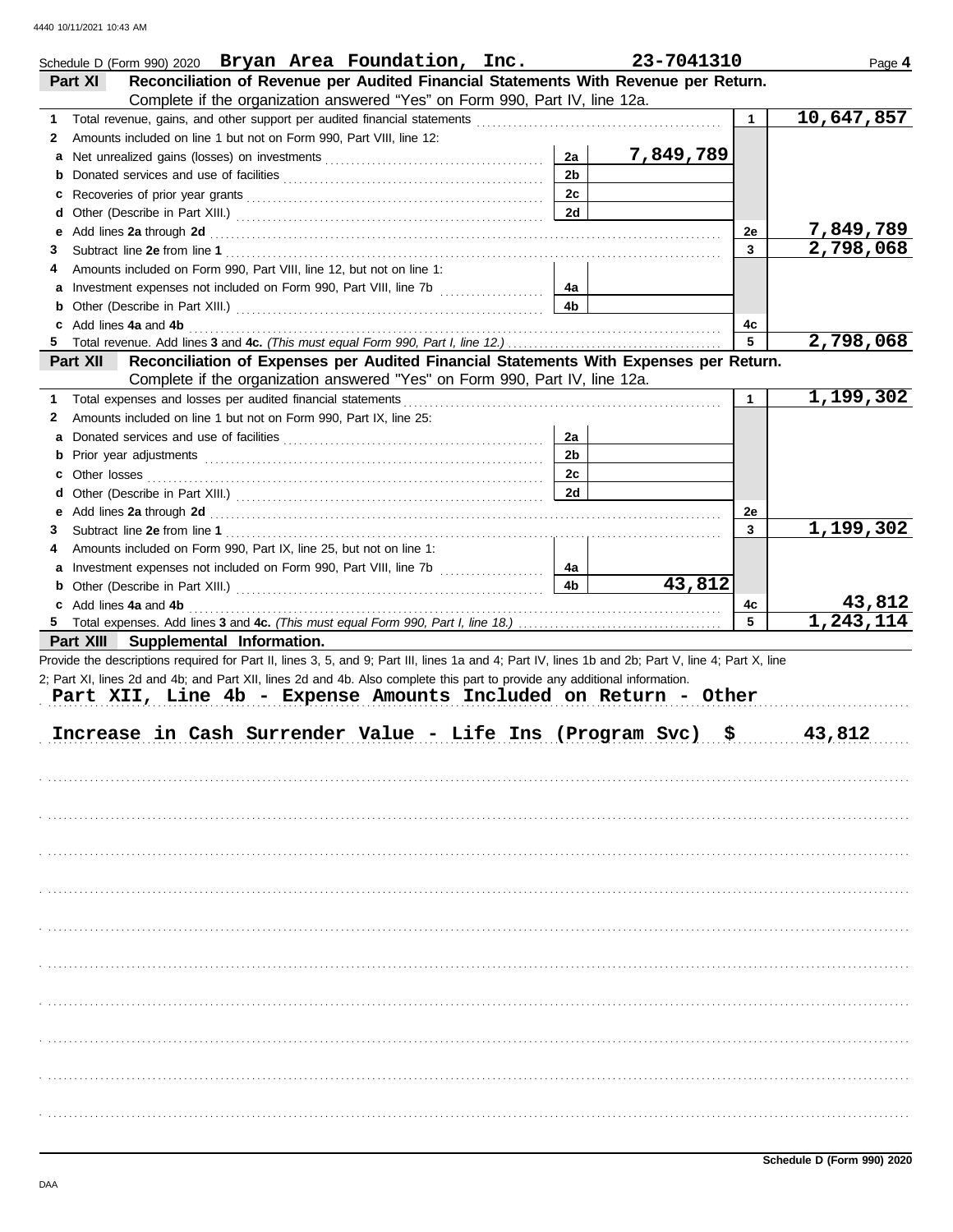|           |                                      | Schedule D (Form 990) 2020 Bryan Area Foundation, Inc. |  | 23-7041310 | Page 5 |
|-----------|--------------------------------------|--------------------------------------------------------|--|------------|--------|
| Part XIII | Supplemental Information (continued) |                                                        |  |            |        |
|           |                                      |                                                        |  |            |        |
|           |                                      |                                                        |  |            |        |
|           |                                      |                                                        |  |            |        |
|           |                                      |                                                        |  |            |        |
|           |                                      |                                                        |  |            |        |
|           |                                      |                                                        |  |            |        |
|           |                                      |                                                        |  |            |        |
|           |                                      |                                                        |  |            |        |
|           |                                      |                                                        |  |            |        |
|           |                                      |                                                        |  |            |        |
|           |                                      |                                                        |  |            |        |
|           |                                      |                                                        |  |            |        |
|           |                                      |                                                        |  |            |        |
|           |                                      |                                                        |  |            |        |
|           |                                      |                                                        |  |            |        |
|           |                                      |                                                        |  |            |        |
|           |                                      |                                                        |  |            |        |
|           |                                      |                                                        |  |            |        |
|           |                                      |                                                        |  |            |        |
|           |                                      |                                                        |  |            |        |
|           |                                      |                                                        |  |            |        |
|           |                                      |                                                        |  |            |        |
|           |                                      |                                                        |  |            |        |
|           |                                      |                                                        |  |            |        |
|           |                                      |                                                        |  |            |        |
|           |                                      |                                                        |  |            |        |
|           |                                      |                                                        |  |            |        |
|           |                                      |                                                        |  |            |        |
|           |                                      |                                                        |  |            |        |
|           |                                      |                                                        |  |            |        |
|           |                                      |                                                        |  |            |        |
|           |                                      |                                                        |  |            |        |
|           |                                      |                                                        |  |            |        |
|           |                                      |                                                        |  |            |        |
|           |                                      |                                                        |  |            |        |
|           |                                      |                                                        |  |            |        |
|           |                                      |                                                        |  |            |        |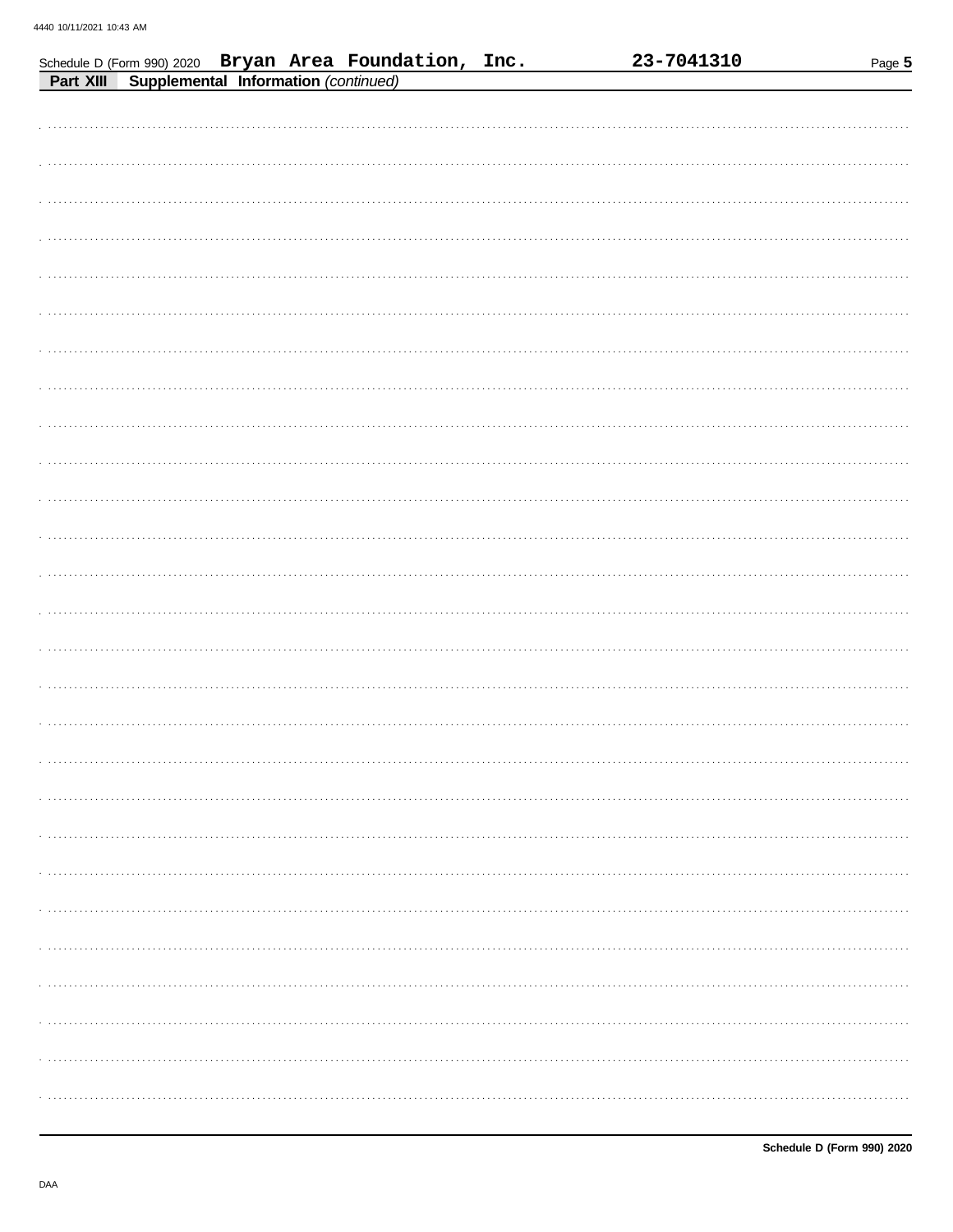| <b>SCHEDULE I</b>                                                                                                                                                                                                                                                                                                                                                                                                                                                                                                                                                                                                                                                                                                                                                                                                                                                                                                                                                                                                                                                                                                                                                                                                                                                                                                                                                                                                                                                                                                                                                                                                                                                                                                                                                                                                                                                                                                                                                                                                                                                                                                                                                                                                                                                                                                            |                                                                                                 |                  |       |  |                | OMB No. 1545-0047                     |
|------------------------------------------------------------------------------------------------------------------------------------------------------------------------------------------------------------------------------------------------------------------------------------------------------------------------------------------------------------------------------------------------------------------------------------------------------------------------------------------------------------------------------------------------------------------------------------------------------------------------------------------------------------------------------------------------------------------------------------------------------------------------------------------------------------------------------------------------------------------------------------------------------------------------------------------------------------------------------------------------------------------------------------------------------------------------------------------------------------------------------------------------------------------------------------------------------------------------------------------------------------------------------------------------------------------------------------------------------------------------------------------------------------------------------------------------------------------------------------------------------------------------------------------------------------------------------------------------------------------------------------------------------------------------------------------------------------------------------------------------------------------------------------------------------------------------------------------------------------------------------------------------------------------------------------------------------------------------------------------------------------------------------------------------------------------------------------------------------------------------------------------------------------------------------------------------------------------------------------------------------------------------------------------------------------------------------|-------------------------------------------------------------------------------------------------|------------------|-------|--|----------------|---------------------------------------|
| (Form 990)                                                                                                                                                                                                                                                                                                                                                                                                                                                                                                                                                                                                                                                                                                                                                                                                                                                                                                                                                                                                                                                                                                                                                                                                                                                                                                                                                                                                                                                                                                                                                                                                                                                                                                                                                                                                                                                                                                                                                                                                                                                                                                                                                                                                                                                                                                                   |                                                                                                 |                  |       |  |                | 2020                                  |
| Grants and Other Assistance to Organizations,<br>Governments, and Individuals in the United States<br>Complete if the organization answered "Yes" on Form 990, Part IV, line 21 or 22.<br>u Attach to Form 990.<br>Department of the Treasury<br>u Go to www.irs.gov/Form990 for the latest information.<br>Internal Revenue Service<br>Employer identification number<br>Name of the organization<br>Bryan Area Foundation, Inc.<br>23-7041310<br><b>General Information on Grants and Assistance</b><br>Part I<br>Does the organization maintain records to substantiate the amount of the grants or assistance, the grantees' eligibility for the grants or assistance, and<br>$\mathbf 1$<br>X Yes<br>2 Describe in Part IV the organization's procedures for monitoring the use of grant funds in the United States.<br>Grants and Other Assistance to Domestic Organizations and Domestic Governments. Complete if the organization answered "Yes" on Form 990,<br><b>Part II</b><br>Part IV, line 21, for any recipient that received more than \$5,000. Part II can be duplicated if additional space is needed.<br>$(c)$ IRC<br>(f) Method of valuation<br>(a) Name and address of organization<br>(d) Amount of cash<br>(e) Amount of non-<br>$(b)$ EIN<br>(q) Description of<br>$\mathbf 1$<br>(book, FMV, appraisal,<br>section<br>cash assistance<br>or government<br>grant<br>noncash assistance<br>(if applicable)<br>other)<br>(1) BAF Community Impact Fund<br>PO Box 651<br>Support<br>OH 43506<br> 23-7041310 3<br>163,774<br>Bryan<br>(2) City of Bryan Parks and Recreation<br>1399 East High Street<br>Operating<br>OH 43506<br>34-6400228 GOV<br>7,023<br>Bryan<br>(3) Community Hospitals and Wellness Ce<br>443 W High St<br>Support<br>OH 43506<br>$34 - 1048666$   3<br>9,397<br>Bryan<br>(4) First Presbyterian Church<br>506 Oxford Drive<br>Operating<br>OH 43506<br>$34 - 4469605$   3<br>9,553<br>Bryan<br>(5) Four County Career Center<br>22-900 SR 34<br>Operating<br>Archbold<br>OH 43502<br>34-1286655 GOV<br>8,148<br>(6) Friends of Montpelier Parks<br>211 N. Jonesville<br>Support<br>Montpelier<br>OH 43543<br>$51 - 0507451$   3<br>7,000<br>(7) Sandy Cay, Inc.<br>12143 CR E35<br>Support<br>OH 43506<br>$34 - 1924970$ 3<br>26,500<br>Bryan<br>(8) St. Patrick Catholic Church | <b>Open to Public</b>                                                                           |                  |       |  |                |                                       |
|                                                                                                                                                                                                                                                                                                                                                                                                                                                                                                                                                                                                                                                                                                                                                                                                                                                                                                                                                                                                                                                                                                                                                                                                                                                                                                                                                                                                                                                                                                                                                                                                                                                                                                                                                                                                                                                                                                                                                                                                                                                                                                                                                                                                                                                                                                                              |                                                                                                 |                  |       |  |                | <b>Inspection</b>                     |
|                                                                                                                                                                                                                                                                                                                                                                                                                                                                                                                                                                                                                                                                                                                                                                                                                                                                                                                                                                                                                                                                                                                                                                                                                                                                                                                                                                                                                                                                                                                                                                                                                                                                                                                                                                                                                                                                                                                                                                                                                                                                                                                                                                                                                                                                                                                              |                                                                                                 |                  |       |  |                |                                       |
|                                                                                                                                                                                                                                                                                                                                                                                                                                                                                                                                                                                                                                                                                                                                                                                                                                                                                                                                                                                                                                                                                                                                                                                                                                                                                                                                                                                                                                                                                                                                                                                                                                                                                                                                                                                                                                                                                                                                                                                                                                                                                                                                                                                                                                                                                                                              |                                                                                                 |                  |       |  |                |                                       |
|                                                                                                                                                                                                                                                                                                                                                                                                                                                                                                                                                                                                                                                                                                                                                                                                                                                                                                                                                                                                                                                                                                                                                                                                                                                                                                                                                                                                                                                                                                                                                                                                                                                                                                                                                                                                                                                                                                                                                                                                                                                                                                                                                                                                                                                                                                                              |                                                                                                 |                  |       |  |                | │ No                                  |
|                                                                                                                                                                                                                                                                                                                                                                                                                                                                                                                                                                                                                                                                                                                                                                                                                                                                                                                                                                                                                                                                                                                                                                                                                                                                                                                                                                                                                                                                                                                                                                                                                                                                                                                                                                                                                                                                                                                                                                                                                                                                                                                                                                                                                                                                                                                              |                                                                                                 |                  |       |  |                |                                       |
|                                                                                                                                                                                                                                                                                                                                                                                                                                                                                                                                                                                                                                                                                                                                                                                                                                                                                                                                                                                                                                                                                                                                                                                                                                                                                                                                                                                                                                                                                                                                                                                                                                                                                                                                                                                                                                                                                                                                                                                                                                                                                                                                                                                                                                                                                                                              |                                                                                                 |                  |       |  |                | (h) Purpose of grant<br>or assistance |
|                                                                                                                                                                                                                                                                                                                                                                                                                                                                                                                                                                                                                                                                                                                                                                                                                                                                                                                                                                                                                                                                                                                                                                                                                                                                                                                                                                                                                                                                                                                                                                                                                                                                                                                                                                                                                                                                                                                                                                                                                                                                                                                                                                                                                                                                                                                              |                                                                                                 |                  |       |  |                |                                       |
|                                                                                                                                                                                                                                                                                                                                                                                                                                                                                                                                                                                                                                                                                                                                                                                                                                                                                                                                                                                                                                                                                                                                                                                                                                                                                                                                                                                                                                                                                                                                                                                                                                                                                                                                                                                                                                                                                                                                                                                                                                                                                                                                                                                                                                                                                                                              |                                                                                                 |                  |       |  |                |                                       |
|                                                                                                                                                                                                                                                                                                                                                                                                                                                                                                                                                                                                                                                                                                                                                                                                                                                                                                                                                                                                                                                                                                                                                                                                                                                                                                                                                                                                                                                                                                                                                                                                                                                                                                                                                                                                                                                                                                                                                                                                                                                                                                                                                                                                                                                                                                                              |                                                                                                 |                  |       |  |                |                                       |
|                                                                                                                                                                                                                                                                                                                                                                                                                                                                                                                                                                                                                                                                                                                                                                                                                                                                                                                                                                                                                                                                                                                                                                                                                                                                                                                                                                                                                                                                                                                                                                                                                                                                                                                                                                                                                                                                                                                                                                                                                                                                                                                                                                                                                                                                                                                              |                                                                                                 |                  |       |  |                |                                       |
|                                                                                                                                                                                                                                                                                                                                                                                                                                                                                                                                                                                                                                                                                                                                                                                                                                                                                                                                                                                                                                                                                                                                                                                                                                                                                                                                                                                                                                                                                                                                                                                                                                                                                                                                                                                                                                                                                                                                                                                                                                                                                                                                                                                                                                                                                                                              |                                                                                                 |                  |       |  |                |                                       |
|                                                                                                                                                                                                                                                                                                                                                                                                                                                                                                                                                                                                                                                                                                                                                                                                                                                                                                                                                                                                                                                                                                                                                                                                                                                                                                                                                                                                                                                                                                                                                                                                                                                                                                                                                                                                                                                                                                                                                                                                                                                                                                                                                                                                                                                                                                                              |                                                                                                 |                  |       |  |                |                                       |
|                                                                                                                                                                                                                                                                                                                                                                                                                                                                                                                                                                                                                                                                                                                                                                                                                                                                                                                                                                                                                                                                                                                                                                                                                                                                                                                                                                                                                                                                                                                                                                                                                                                                                                                                                                                                                                                                                                                                                                                                                                                                                                                                                                                                                                                                                                                              |                                                                                                 |                  |       |  |                |                                       |
|                                                                                                                                                                                                                                                                                                                                                                                                                                                                                                                                                                                                                                                                                                                                                                                                                                                                                                                                                                                                                                                                                                                                                                                                                                                                                                                                                                                                                                                                                                                                                                                                                                                                                                                                                                                                                                                                                                                                                                                                                                                                                                                                                                                                                                                                                                                              |                                                                                                 |                  |       |  |                |                                       |
|                                                                                                                                                                                                                                                                                                                                                                                                                                                                                                                                                                                                                                                                                                                                                                                                                                                                                                                                                                                                                                                                                                                                                                                                                                                                                                                                                                                                                                                                                                                                                                                                                                                                                                                                                                                                                                                                                                                                                                                                                                                                                                                                                                                                                                                                                                                              |                                                                                                 |                  |       |  |                |                                       |
|                                                                                                                                                                                                                                                                                                                                                                                                                                                                                                                                                                                                                                                                                                                                                                                                                                                                                                                                                                                                                                                                                                                                                                                                                                                                                                                                                                                                                                                                                                                                                                                                                                                                                                                                                                                                                                                                                                                                                                                                                                                                                                                                                                                                                                                                                                                              |                                                                                                 |                  |       |  |                |                                       |
|                                                                                                                                                                                                                                                                                                                                                                                                                                                                                                                                                                                                                                                                                                                                                                                                                                                                                                                                                                                                                                                                                                                                                                                                                                                                                                                                                                                                                                                                                                                                                                                                                                                                                                                                                                                                                                                                                                                                                                                                                                                                                                                                                                                                                                                                                                                              |                                                                                                 |                  |       |  |                |                                       |
|                                                                                                                                                                                                                                                                                                                                                                                                                                                                                                                                                                                                                                                                                                                                                                                                                                                                                                                                                                                                                                                                                                                                                                                                                                                                                                                                                                                                                                                                                                                                                                                                                                                                                                                                                                                                                                                                                                                                                                                                                                                                                                                                                                                                                                                                                                                              |                                                                                                 |                  |       |  |                |                                       |
|                                                                                                                                                                                                                                                                                                                                                                                                                                                                                                                                                                                                                                                                                                                                                                                                                                                                                                                                                                                                                                                                                                                                                                                                                                                                                                                                                                                                                                                                                                                                                                                                                                                                                                                                                                                                                                                                                                                                                                                                                                                                                                                                                                                                                                                                                                                              |                                                                                                 |                  |       |  |                |                                       |
|                                                                                                                                                                                                                                                                                                                                                                                                                                                                                                                                                                                                                                                                                                                                                                                                                                                                                                                                                                                                                                                                                                                                                                                                                                                                                                                                                                                                                                                                                                                                                                                                                                                                                                                                                                                                                                                                                                                                                                                                                                                                                                                                                                                                                                                                                                                              |                                                                                                 |                  |       |  |                |                                       |
|                                                                                                                                                                                                                                                                                                                                                                                                                                                                                                                                                                                                                                                                                                                                                                                                                                                                                                                                                                                                                                                                                                                                                                                                                                                                                                                                                                                                                                                                                                                                                                                                                                                                                                                                                                                                                                                                                                                                                                                                                                                                                                                                                                                                                                                                                                                              |                                                                                                 |                  |       |  |                |                                       |
|                                                                                                                                                                                                                                                                                                                                                                                                                                                                                                                                                                                                                                                                                                                                                                                                                                                                                                                                                                                                                                                                                                                                                                                                                                                                                                                                                                                                                                                                                                                                                                                                                                                                                                                                                                                                                                                                                                                                                                                                                                                                                                                                                                                                                                                                                                                              |                                                                                                 |                  |       |  |                |                                       |
|                                                                                                                                                                                                                                                                                                                                                                                                                                                                                                                                                                                                                                                                                                                                                                                                                                                                                                                                                                                                                                                                                                                                                                                                                                                                                                                                                                                                                                                                                                                                                                                                                                                                                                                                                                                                                                                                                                                                                                                                                                                                                                                                                                                                                                                                                                                              |                                                                                                 |                  |       |  |                |                                       |
|                                                                                                                                                                                                                                                                                                                                                                                                                                                                                                                                                                                                                                                                                                                                                                                                                                                                                                                                                                                                                                                                                                                                                                                                                                                                                                                                                                                                                                                                                                                                                                                                                                                                                                                                                                                                                                                                                                                                                                                                                                                                                                                                                                                                                                                                                                                              |                                                                                                 |                  |       |  |                |                                       |
|                                                                                                                                                                                                                                                                                                                                                                                                                                                                                                                                                                                                                                                                                                                                                                                                                                                                                                                                                                                                                                                                                                                                                                                                                                                                                                                                                                                                                                                                                                                                                                                                                                                                                                                                                                                                                                                                                                                                                                                                                                                                                                                                                                                                                                                                                                                              |                                                                                                 |                  |       |  |                |                                       |
|                                                                                                                                                                                                                                                                                                                                                                                                                                                                                                                                                                                                                                                                                                                                                                                                                                                                                                                                                                                                                                                                                                                                                                                                                                                                                                                                                                                                                                                                                                                                                                                                                                                                                                                                                                                                                                                                                                                                                                                                                                                                                                                                                                                                                                                                                                                              |                                                                                                 |                  |       |  |                |                                       |
| 610 S Portland                                                                                                                                                                                                                                                                                                                                                                                                                                                                                                                                                                                                                                                                                                                                                                                                                                                                                                                                                                                                                                                                                                                                                                                                                                                                                                                                                                                                                                                                                                                                                                                                                                                                                                                                                                                                                                                                                                                                                                                                                                                                                                                                                                                                                                                                                                               |                                                                                                 |                  |       |  | Support        |                                       |
| Bryan                                                                                                                                                                                                                                                                                                                                                                                                                                                                                                                                                                                                                                                                                                                                                                                                                                                                                                                                                                                                                                                                                                                                                                                                                                                                                                                                                                                                                                                                                                                                                                                                                                                                                                                                                                                                                                                                                                                                                                                                                                                                                                                                                                                                                                                                                                                        | OH 43506                                                                                        | $34 - 0870867$ 3 | 9,924 |  |                |                                       |
| (9) United Way of Williams County                                                                                                                                                                                                                                                                                                                                                                                                                                                                                                                                                                                                                                                                                                                                                                                                                                                                                                                                                                                                                                                                                                                                                                                                                                                                                                                                                                                                                                                                                                                                                                                                                                                                                                                                                                                                                                                                                                                                                                                                                                                                                                                                                                                                                                                                                            |                                                                                                 |                  |       |  |                |                                       |
| P.O. Box 525                                                                                                                                                                                                                                                                                                                                                                                                                                                                                                                                                                                                                                                                                                                                                                                                                                                                                                                                                                                                                                                                                                                                                                                                                                                                                                                                                                                                                                                                                                                                                                                                                                                                                                                                                                                                                                                                                                                                                                                                                                                                                                                                                                                                                                                                                                                 | .                                                                                               |                  |       |  | Operating      |                                       |
| Bryan                                                                                                                                                                                                                                                                                                                                                                                                                                                                                                                                                                                                                                                                                                                                                                                                                                                                                                                                                                                                                                                                                                                                                                                                                                                                                                                                                                                                                                                                                                                                                                                                                                                                                                                                                                                                                                                                                                                                                                                                                                                                                                                                                                                                                                                                                                                        | OH 43506                                                                                        | $34 - 6527352$ 3 | 9,658 |  |                |                                       |
| $\mathbf{2}$                                                                                                                                                                                                                                                                                                                                                                                                                                                                                                                                                                                                                                                                                                                                                                                                                                                                                                                                                                                                                                                                                                                                                                                                                                                                                                                                                                                                                                                                                                                                                                                                                                                                                                                                                                                                                                                                                                                                                                                                                                                                                                                                                                                                                                                                                                                 | Enter total number of section 501(c)(3) and government organizations listed in the line 1 table |                  |       |  | u 12           |                                       |
|                                                                                                                                                                                                                                                                                                                                                                                                                                                                                                                                                                                                                                                                                                                                                                                                                                                                                                                                                                                                                                                                                                                                                                                                                                                                                                                                                                                                                                                                                                                                                                                                                                                                                                                                                                                                                                                                                                                                                                                                                                                                                                                                                                                                                                                                                                                              | Enter total number of other organizations listed in the line 1 table                            |                  |       |  | u <sub>3</sub> |                                       |

**For Paperwork Reduction Act Notice, see the Instructions for Form 990. Schedule I (Form 990) (2020)** DAA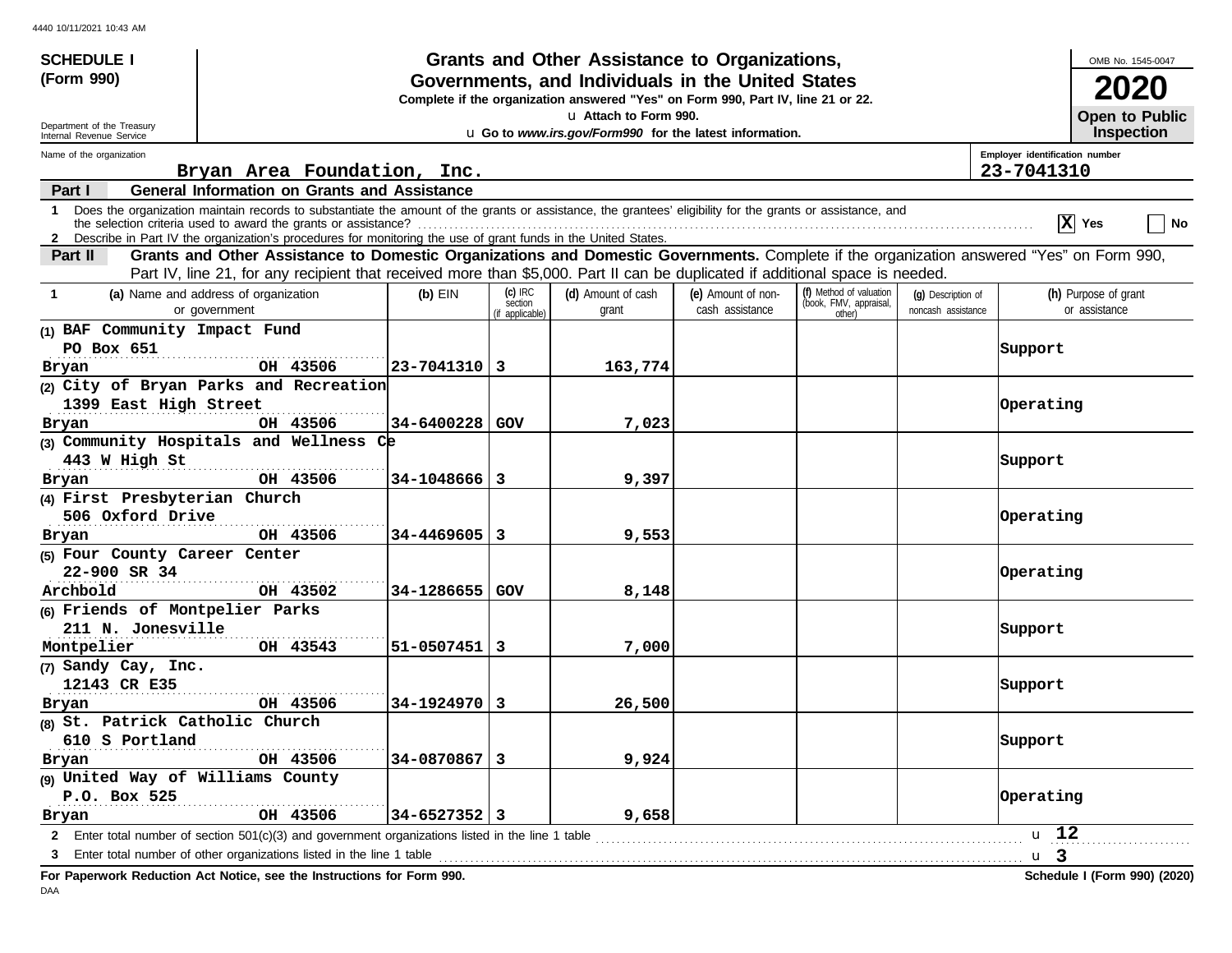| <b>SCHEDULE I</b>                                      |                                                                                                                                                                                                                                                                               |                    |                                         | Grants and Other Assistance to Organizations,                                                                                         |                                       |                                                             |                                          |                                | OMB No. 1545-0047                          |
|--------------------------------------------------------|-------------------------------------------------------------------------------------------------------------------------------------------------------------------------------------------------------------------------------------------------------------------------------|--------------------|-----------------------------------------|---------------------------------------------------------------------------------------------------------------------------------------|---------------------------------------|-------------------------------------------------------------|------------------------------------------|--------------------------------|--------------------------------------------|
| (Form 990)                                             |                                                                                                                                                                                                                                                                               |                    |                                         | Governments, and Individuals in the United States<br>Complete if the organization answered "Yes" on Form 990, Part IV, line 21 or 22. |                                       |                                                             |                                          |                                |                                            |
| Department of the Treasury<br>Internal Revenue Service |                                                                                                                                                                                                                                                                               |                    |                                         | u Attach to Form 990.<br>u Go to www.irs.gov/Form990 for the latest information.                                                      |                                       |                                                             |                                          |                                | <b>Open to Public</b><br><b>Inspection</b> |
| Name of the organization                               |                                                                                                                                                                                                                                                                               |                    |                                         |                                                                                                                                       |                                       |                                                             |                                          | Employer identification number |                                            |
|                                                        | Bryan Area Foundation, Inc.                                                                                                                                                                                                                                                   |                    |                                         |                                                                                                                                       |                                       |                                                             |                                          | 23-7041310                     |                                            |
| Part I                                                 | <b>General Information on Grants and Assistance</b>                                                                                                                                                                                                                           |                    |                                         |                                                                                                                                       |                                       |                                                             |                                          |                                |                                            |
| $\mathbf 1$                                            | Does the organization maintain records to substantiate the amount of the grants or assistance, the grantees' eligibility for the grants or assistance, and<br>2 Describe in Part IV the organization's procedures for monitoring the use of grant funds in the United States. |                    |                                         |                                                                                                                                       |                                       |                                                             |                                          |                                | No<br>Yes                                  |
| Part II                                                | Grants and Other Assistance to Domestic Organizations and Domestic Governments. Complete if the organization answered "Yes" on Form 990,                                                                                                                                      |                    |                                         |                                                                                                                                       |                                       |                                                             |                                          |                                |                                            |
|                                                        | Part IV, line 21, for any recipient that received more than \$5,000. Part II can be duplicated if additional space is needed.                                                                                                                                                 |                    |                                         |                                                                                                                                       |                                       |                                                             |                                          |                                |                                            |
| $\mathbf 1$                                            | (a) Name and address of organization<br>or government                                                                                                                                                                                                                         | $(b)$ EIN          | $(c)$ IRC<br>section<br>(if applicable) | (d) Amount of cash<br>grant                                                                                                           | (e) Amount of non-<br>cash assistance | (f) Method of valuation<br>(book, FMV, appraisal,<br>other) | (q) Description of<br>noncash assistance |                                | (h) Purpose of grant<br>or assistance      |
| (1) Williams Co Public Library                         |                                                                                                                                                                                                                                                                               |                    |                                         |                                                                                                                                       |                                       |                                                             |                                          |                                |                                            |
| 107 East High Street                                   |                                                                                                                                                                                                                                                                               |                    |                                         |                                                                                                                                       |                                       |                                                             |                                          | Renovations                    |                                            |
| Bryan                                                  | OH 43506                                                                                                                                                                                                                                                                      | $34 - 6400226$   3 |                                         | 17,000                                                                                                                                |                                       |                                                             |                                          |                                |                                            |
| (2) Williams County Humane Society                     |                                                                                                                                                                                                                                                                               |                    |                                         |                                                                                                                                       |                                       |                                                             |                                          |                                |                                            |
| 9464 Co Rd 13                                          |                                                                                                                                                                                                                                                                               |                    |                                         |                                                                                                                                       |                                       |                                                             |                                          | Operating                      |                                            |
| Bryan                                                  | OH 43506                                                                                                                                                                                                                                                                      | $23 - 7404782$ 3   |                                         | 37,637                                                                                                                                |                                       |                                                             |                                          |                                |                                            |
| (3) Williams County Parks                              |                                                                                                                                                                                                                                                                               |                    |                                         |                                                                                                                                       |                                       |                                                             |                                          |                                |                                            |
| 12953 Williams Co Road G                               |                                                                                                                                                                                                                                                                               |                    |                                         |                                                                                                                                       |                                       |                                                             |                                          |                                | Opdyke Park Disc Gol                       |
| Bryan                                                  | OH 43506                                                                                                                                                                                                                                                                      | 34-6401595 GOV     |                                         | 12,408                                                                                                                                |                                       |                                                             |                                          |                                |                                            |
| (4) Montpelier Public Library                          |                                                                                                                                                                                                                                                                               |                    |                                         |                                                                                                                                       |                                       |                                                             |                                          |                                |                                            |
| 216 E Main St<br>Montpelier                            | OH 43543                                                                                                                                                                                                                                                                      | 34-6400929 GOV     |                                         | 6,000                                                                                                                                 |                                       |                                                             |                                          |                                | Books & Equipment                          |
| (5) Village of West Unity                              |                                                                                                                                                                                                                                                                               |                    |                                         |                                                                                                                                       |                                       |                                                             |                                          |                                |                                            |
| 224 W Jackson St                                       |                                                                                                                                                                                                                                                                               |                    |                                         |                                                                                                                                       |                                       |                                                             |                                          | Support                        |                                            |
| West Unity                                             | OH 43570                                                                                                                                                                                                                                                                      | 34-6401582 GOV     |                                         | 6,833                                                                                                                                 |                                       |                                                             |                                          |                                |                                            |
| (6) Bryan Development Foundation                       |                                                                                                                                                                                                                                                                               |                    |                                         |                                                                                                                                       |                                       |                                                             |                                          |                                |                                            |
| 138 S. Lynn St.                                        |                                                                                                                                                                                                                                                                               |                    |                                         |                                                                                                                                       |                                       |                                                             |                                          |                                |                                            |
| Bryan                                                  | OH 43506                                                                                                                                                                                                                                                                      | 27-2085782   3     |                                         | 7,708                                                                                                                                 |                                       |                                                             |                                          |                                |                                            |
| (7)                                                    |                                                                                                                                                                                                                                                                               |                    |                                         |                                                                                                                                       |                                       |                                                             |                                          |                                |                                            |
|                                                        |                                                                                                                                                                                                                                                                               |                    |                                         |                                                                                                                                       |                                       |                                                             |                                          |                                |                                            |
| (8)                                                    |                                                                                                                                                                                                                                                                               |                    |                                         |                                                                                                                                       |                                       |                                                             |                                          |                                |                                            |
|                                                        |                                                                                                                                                                                                                                                                               |                    |                                         |                                                                                                                                       |                                       |                                                             |                                          |                                |                                            |
| (9)                                                    |                                                                                                                                                                                                                                                                               |                    |                                         |                                                                                                                                       |                                       |                                                             |                                          |                                |                                            |
|                                                        |                                                                                                                                                                                                                                                                               |                    |                                         |                                                                                                                                       |                                       |                                                             |                                          |                                |                                            |
|                                                        | Enter total number of section $501(c)(3)$ and government organizations listed in the line 1 table                                                                                                                                                                             |                    |                                         |                                                                                                                                       |                                       |                                                             |                                          | u                              |                                            |
|                                                        | Enter total number of other organizations listed in the line 1 table                                                                                                                                                                                                          |                    |                                         |                                                                                                                                       |                                       |                                                             |                                          | u                              |                                            |
|                                                        | For Paperwork Reduction Act Notice, see the Instructions for Form 990.                                                                                                                                                                                                        |                    |                                         |                                                                                                                                       |                                       |                                                             |                                          |                                | Schedule I (Form 990) (2020)               |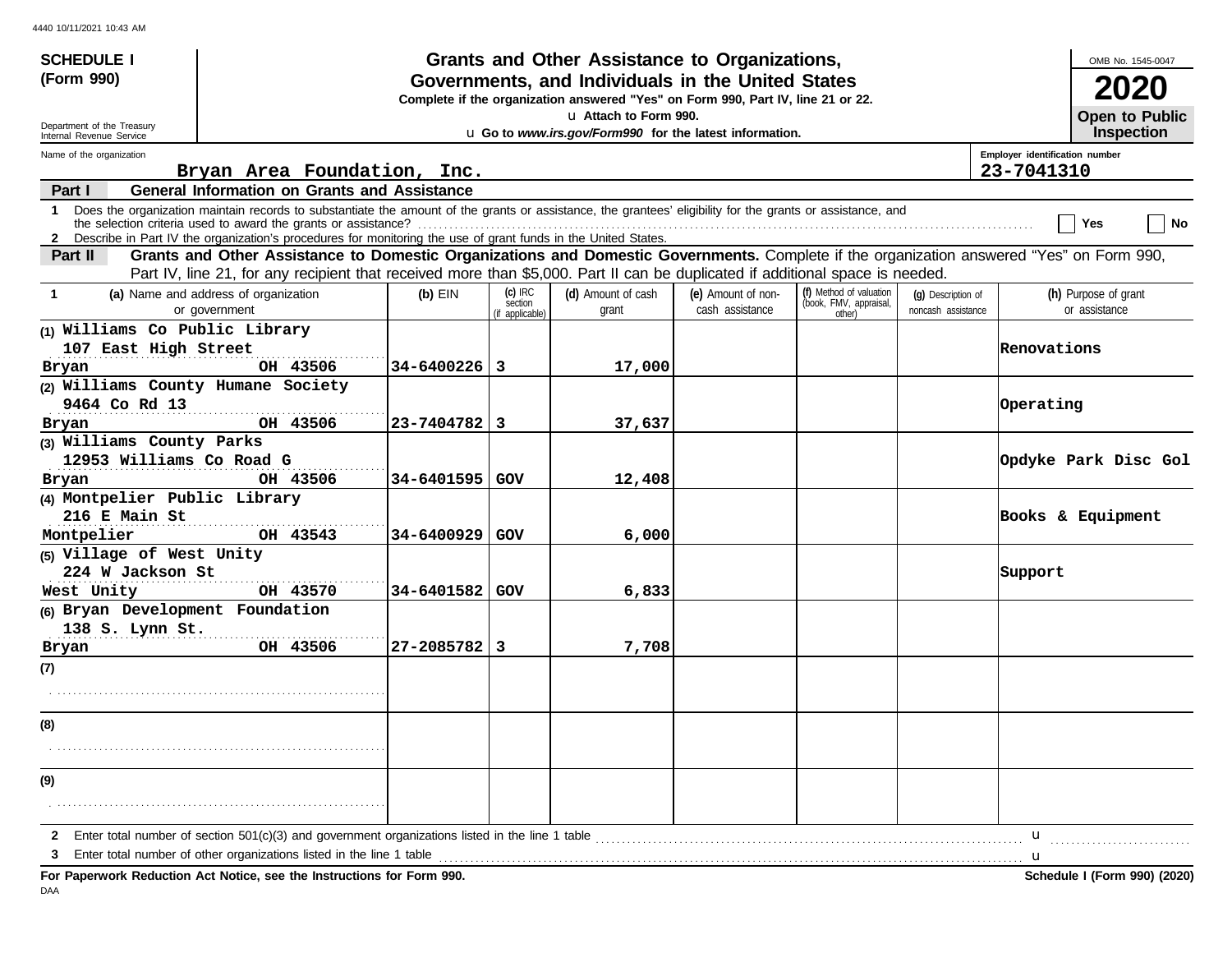# FMV, appraisal, other) **(d)** Amount of **(e)** Method of valuation (book, cash grant **(a)** Type of grant or assistance **(b)** Number of **(c)** Amount of **Part III Grants and Other Assistance to Domestic Individuals.** Complete if the organization answered "Yes" on Form 990, Part IV, line 22. Part III can be duplicated if additional space is needed. Schedule I (Form 990) (2020) Page **2 Bryan Area Foundation, Inc. 23-7041310** recipients and noncash assistance **(f)** Description of noncash assistance **Part IV** Supplemental Information. Provide the information required in Part I, line 2; Part III, column (b); and any other additional information. Part I, Line 2 - Procedures for Monitoring the Use of Grant Funds For individual scholarship grants Bryan Area Foundation sends the measurement control of the sense of the sense scholarship check directly to the bursar at the college or university of the recipients choice, in the recipient's name. If the student does not attend the college or university the grant is returned to the Bryan Area Foundation. Non-scholarship grants are almost always made to local measurements are not always and the state of **1 Adrian College 2 4,000 2 Baldwin Wallace Universit 1 1,000 3 Ball State University 3 7,500 4 Bowling Green State Unive 10 19,300 5 Clemson University 1 2,500 6 Defiance College 2 2,378 7 Eastern Michigan Universi 3 3,250** 4440 10/11/2021 10:43 AM

nonprofits and government organizations. The Bryan Area Foundation

. . . . . . . . . . . . . . . . . . . . . . . . . . . . . . . . . . . . . . . . . . . . . . . . . . . . . . . . . . . . . . . . . . . . . . . . . . . . . . . . . . . . . . . . . . . . . . . . . . . . . . . . . . . . . . . . . . . . . . . . . . . . . . . . . . . . . . . . . . . . . . . . . . . . . . . . . . . . . . . . . . . . . . . . . . . . . . . . . . . . . . . . . . . . . . . . . . . . . . . . . . . . . . . . . . . . . . . . . .

monitors the use of these grants through community involvement and local

. . . . . . . . . . . . . . . . . . . . . . . . . . . . . . . . . . . . . . . . . . . . . . . . . . . . . . . . . . . . . . . . . . . . . . . . . . . . . . . . . . . . . . . . . . . . . . . . . . . . . . . . . . . . . . . . . . . . . . . . . . . . . . . . . . . . . . . . . . . . . . . . . . . . . . . . . . . . . . . . . . . . . . . . . . . . . . . . . . . . . . . . . . . . . . . . . . . . . . . . . . . . . . . . . . . . . . . . . . **research.**

**Schedule I (Form 990) (2020)**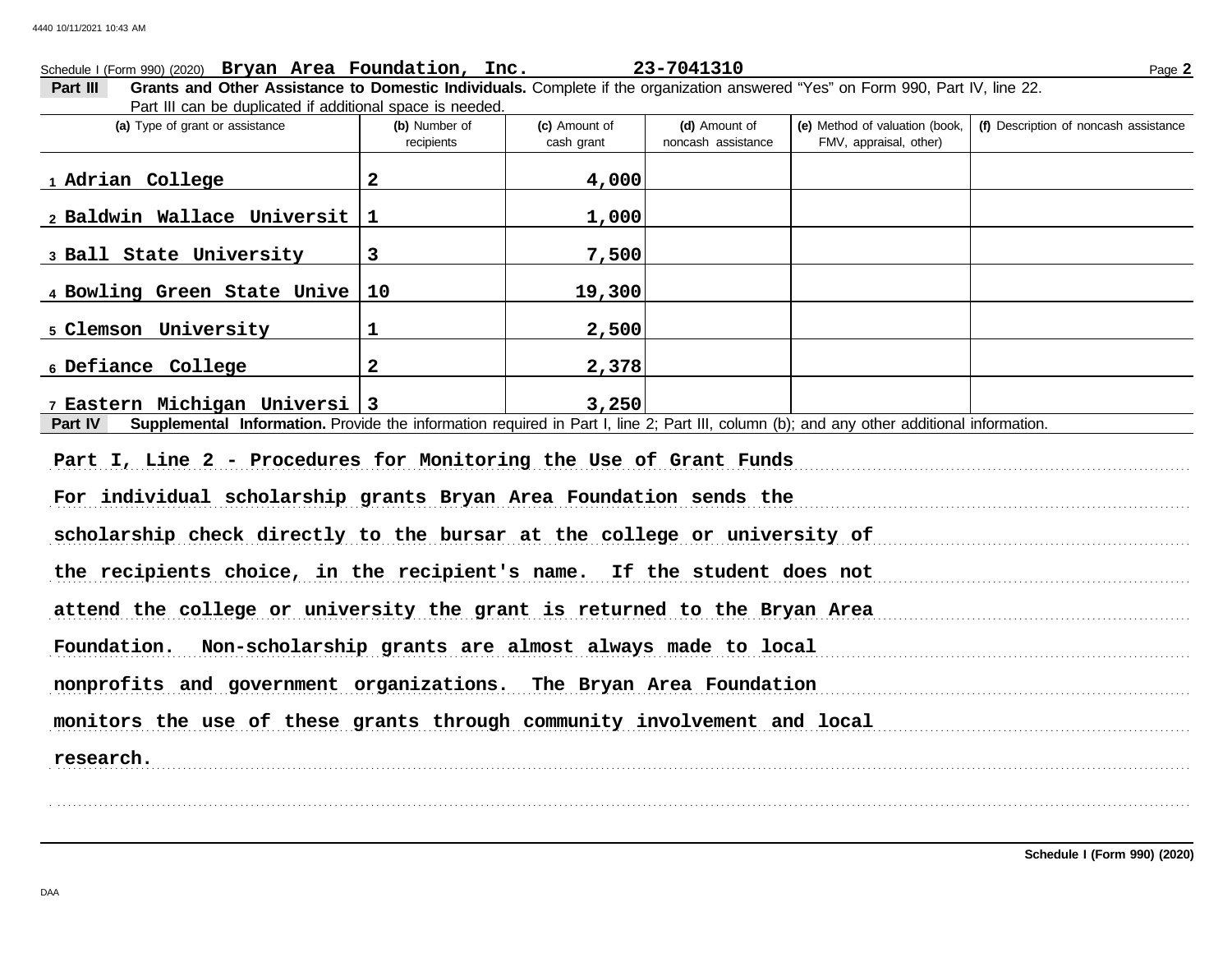### Schedule I (Form 990) (2020) Bryan Area Foundation, Inc. 23-7041310 Page 2

Grants and Other Assistance to Domestic Individuals. Complete if the organization answered "Yes" on Form 990, Part IV, line 22. Part III Part III can be duplicated if additional space is needed.

| (a) Type of grant or assistance                                                                                                                      | (b) Number of<br>recipients | (c) Amount of<br>cash grant | (d) Amount of<br>noncash assistance | (e) Method of valuation (book,<br>FMV, appraisal, other) | (f) Description of noncash assistance |
|------------------------------------------------------------------------------------------------------------------------------------------------------|-----------------------------|-----------------------------|-------------------------------------|----------------------------------------------------------|---------------------------------------|
| 1 Heidelberg University                                                                                                                              | $\mathbf 1$                 | 3,500                       |                                     |                                                          |                                       |
| 2 Indiana University Ft Way $4$                                                                                                                      |                             | 5,250                       |                                     |                                                          |                                       |
| 3 Kennesaw State Univ                                                                                                                                | $\mathbf 1$                 | 2,500                       |                                     |                                                          |                                       |
| 4 Kent State University                                                                                                                              | $\overline{\mathbf{4}}$     | 6,250                       |                                     |                                                          |                                       |
| 5 Miami University                                                                                                                                   | $\mathbf 1$                 | 2,500                       |                                     |                                                          |                                       |
| 6 Michigan State University 2                                                                                                                        |                             | 1,500                       |                                     |                                                          |                                       |
| 7 Northwest State Community 13                                                                                                                       |                             | 17,050                      |                                     |                                                          |                                       |
| Supplemental Information. Provide the information required in Part I, line 2; Part III, column (b); and any other additional information.<br>Part IV |                             |                             |                                     |                                                          |                                       |
|                                                                                                                                                      |                             |                             |                                     |                                                          |                                       |
|                                                                                                                                                      |                             |                             |                                     |                                                          |                                       |
|                                                                                                                                                      |                             |                             |                                     |                                                          |                                       |
|                                                                                                                                                      |                             |                             |                                     |                                                          |                                       |
|                                                                                                                                                      |                             |                             |                                     |                                                          |                                       |
|                                                                                                                                                      |                             |                             |                                     |                                                          |                                       |
|                                                                                                                                                      |                             |                             |                                     |                                                          |                                       |
|                                                                                                                                                      |                             |                             |                                     |                                                          |                                       |
|                                                                                                                                                      |                             |                             |                                     |                                                          |                                       |
|                                                                                                                                                      |                             |                             |                                     |                                                          |                                       |
|                                                                                                                                                      |                             |                             |                                     |                                                          |                                       |
|                                                                                                                                                      |                             |                             |                                     |                                                          |                                       |
|                                                                                                                                                      |                             |                             |                                     |                                                          |                                       |
|                                                                                                                                                      |                             |                             |                                     |                                                          |                                       |
|                                                                                                                                                      |                             |                             |                                     |                                                          |                                       |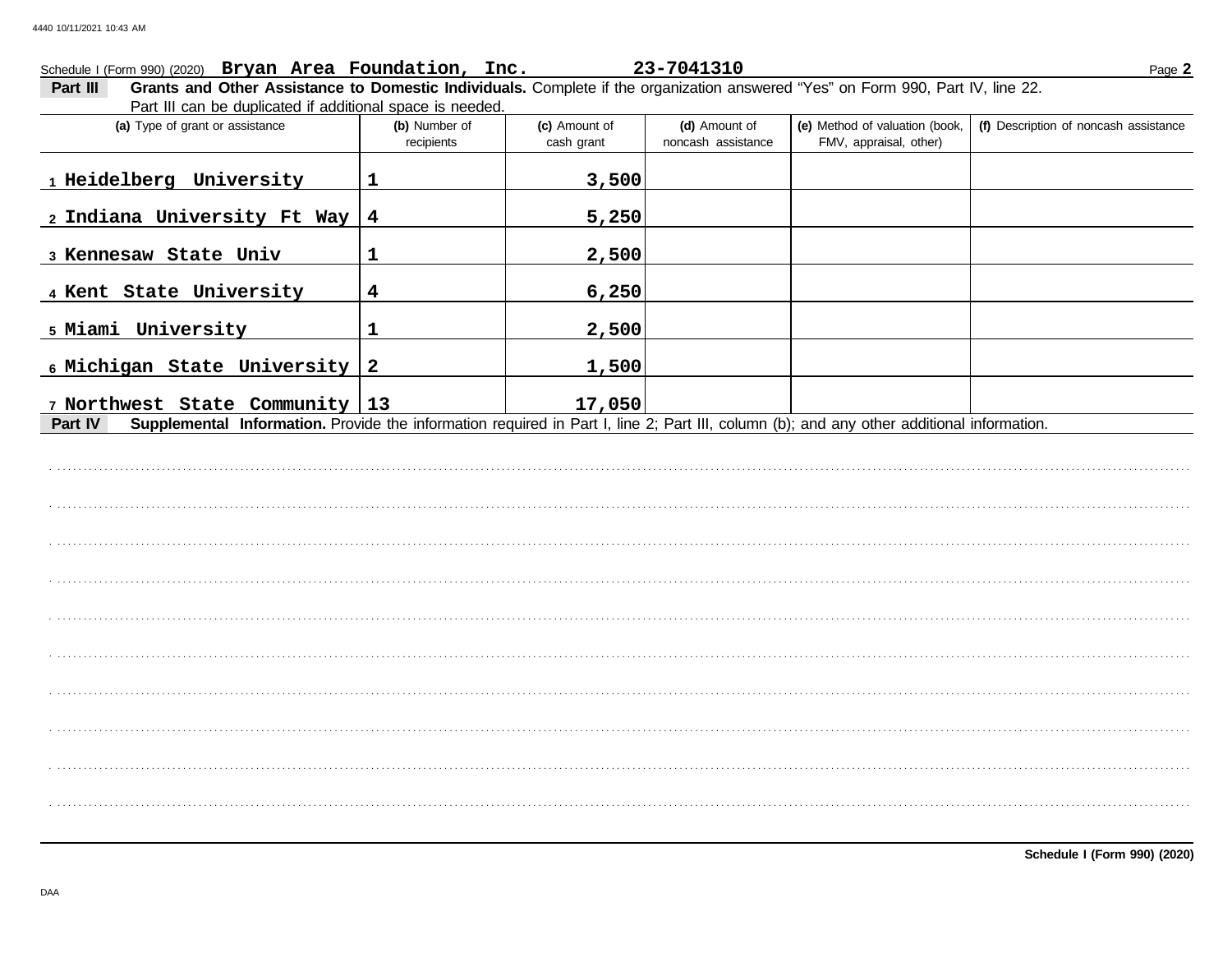### Schedule I (Form 990) (2020) Bryan Area Foundation, Inc. 23-7041310 Page 2

Grants and Other Assistance to Domestic Individuals. Complete if the organization answered "Yes" on Form 990, Part IV, line 22. Part III Part III can be duplicated if additional space is needed.

| (a) Type of grant or assistance                                                                                                                    | (b) Number of<br>recipients | (c) Amount of<br>cash grant | (d) Amount of<br>noncash assistance | (e) Method of valuation (book,<br>FMV, appraisal, other) | (f) Description of noncash assistance |
|----------------------------------------------------------------------------------------------------------------------------------------------------|-----------------------------|-----------------------------|-------------------------------------|----------------------------------------------------------|---------------------------------------|
| 1 Ohio Northern University                                                                                                                         | $\mathbf{2}$                | 3,250                       |                                     |                                                          |                                       |
| 2 Ohio University                                                                                                                                  | $\mathbf{2}$                | 4,000                       |                                     |                                                          |                                       |
| 3 Owens Community College                                                                                                                          | $\overline{\mathbf{2}}$     | 2,000                       |                                     |                                                          |                                       |
| 4 Purdue University                                                                                                                                | 1                           | 1,000                       |                                     |                                                          |                                       |
|                                                                                                                                                    |                             | 28,650                      |                                     |                                                          |                                       |
|                                                                                                                                                    | 6                           | 14,600                      |                                     |                                                          |                                       |
|                                                                                                                                                    | $\overline{2}$              |                             |                                     |                                                          |                                       |
| Part IV                                                                                                                                            |                             |                             |                                     |                                                          |                                       |
|                                                                                                                                                    |                             |                             |                                     |                                                          |                                       |
|                                                                                                                                                    |                             |                             |                                     |                                                          |                                       |
|                                                                                                                                                    |                             |                             |                                     |                                                          |                                       |
| 7,000<br>Supplemental Information. Provide the information required in Part I, line 2; Part III, column (b); and any other additional information. |                             |                             |                                     |                                                          |                                       |
|                                                                                                                                                    |                             |                             |                                     |                                                          |                                       |
|                                                                                                                                                    |                             |                             |                                     |                                                          |                                       |
| 5 The Ohio State University 17<br>6 Trine University<br>7 University of Akron                                                                      |                             |                             |                                     |                                                          |                                       |
|                                                                                                                                                    |                             |                             |                                     |                                                          |                                       |
|                                                                                                                                                    |                             |                             |                                     |                                                          |                                       |
|                                                                                                                                                    |                             |                             |                                     |                                                          |                                       |
|                                                                                                                                                    |                             |                             |                                     |                                                          |                                       |
|                                                                                                                                                    |                             |                             |                                     |                                                          |                                       |
|                                                                                                                                                    |                             |                             |                                     |                                                          |                                       |
|                                                                                                                                                    |                             |                             |                                     |                                                          |                                       |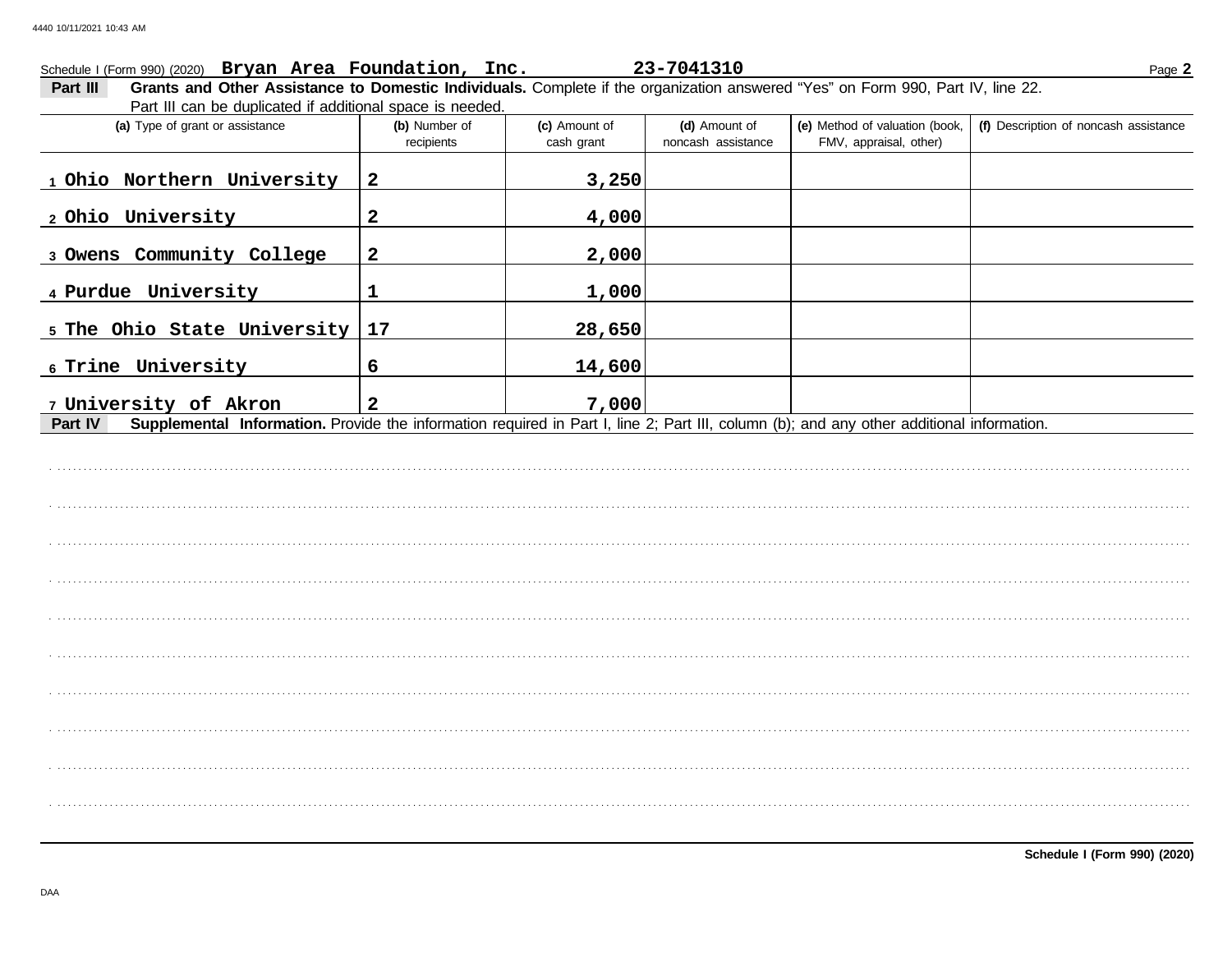| Schedule I (Form 990) (2020) Bryan Area Foundation, Inc.                                                                                             |                             |                             | 23-7041310                          |                                                          |                                       |
|------------------------------------------------------------------------------------------------------------------------------------------------------|-----------------------------|-----------------------------|-------------------------------------|----------------------------------------------------------|---------------------------------------|
| Grants and Other Assistance to Domestic Individuals. Complete if the organization answered "Yes" on Form 990, Part IV, line 22.<br><b>Part III</b>   |                             |                             |                                     |                                                          | Page 2                                |
| Part III can be duplicated if additional space is needed.                                                                                            |                             |                             |                                     |                                                          |                                       |
| (a) Type of grant or assistance                                                                                                                      | (b) Number of<br>recipients | (c) Amount of<br>cash grant | (d) Amount of<br>noncash assistance | (e) Method of valuation (book,<br>FMV, appraisal, other) | (f) Description of noncash assistance |
| 1 University of Cincinnati                                                                                                                           | $\mathbf{2}$                | 1,700                       |                                     |                                                          |                                       |
| 2 University of Findlay                                                                                                                              |                             | 3,400                       |                                     |                                                          |                                       |
| 3 University of Michigan                                                                                                                             | $\mathbf{2}$                | 3,000                       |                                     |                                                          |                                       |
| 4 University of NW Ohio                                                                                                                              |                             | 1,500                       |                                     |                                                          |                                       |
| 5 University of Toledo                                                                                                                               | 13                          | 27,245                      |                                     |                                                          |                                       |
| 6 Ashland University                                                                                                                                 | 3                           | 5,400                       |                                     |                                                          |                                       |
| 7 Brigham Young University                                                                                                                           |                             | 2,000                       |                                     |                                                          |                                       |
| Supplemental Information. Provide the information required in Part I, line 2; Part III, column (b); and any other additional information.<br>Part IV |                             |                             |                                     |                                                          |                                       |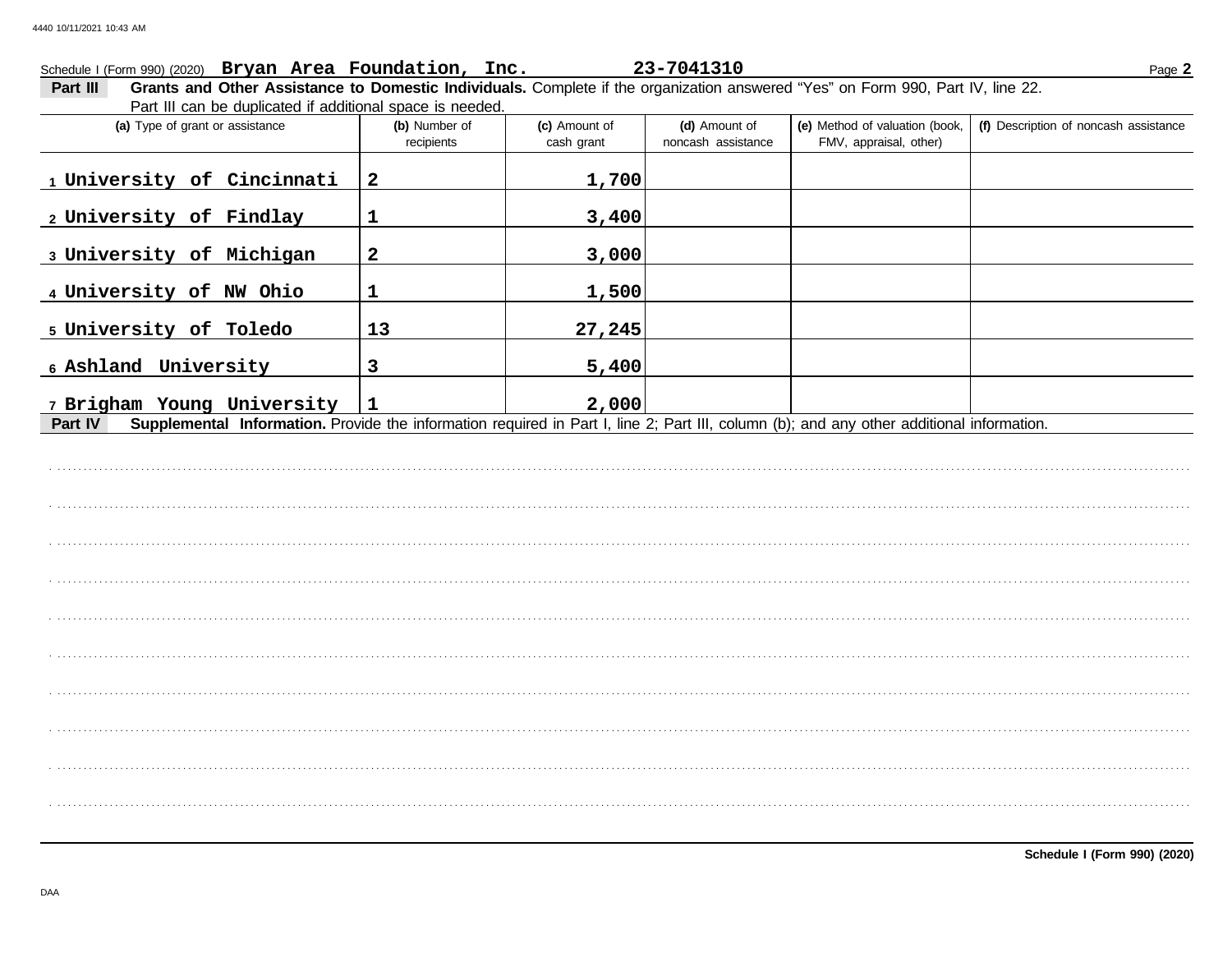|                                                                                                                                                                                                                                                                                                                                                                                                                                                                                                                                                                                                                                                                                                                                                                                       |                             |                             |                                     |                                                          | Page 2                                |
|---------------------------------------------------------------------------------------------------------------------------------------------------------------------------------------------------------------------------------------------------------------------------------------------------------------------------------------------------------------------------------------------------------------------------------------------------------------------------------------------------------------------------------------------------------------------------------------------------------------------------------------------------------------------------------------------------------------------------------------------------------------------------------------|-----------------------------|-----------------------------|-------------------------------------|----------------------------------------------------------|---------------------------------------|
| Part III                                                                                                                                                                                                                                                                                                                                                                                                                                                                                                                                                                                                                                                                                                                                                                              |                             |                             |                                     |                                                          |                                       |
| (a) Type of grant or assistance                                                                                                                                                                                                                                                                                                                                                                                                                                                                                                                                                                                                                                                                                                                                                       | (b) Number of<br>recipients | (c) Amount of<br>cash grant | (d) Amount of<br>noncash assistance | (e) Method of valuation (book,<br>FMV, appraisal, other) | (f) Description of noncash assistance |
| 23-7041310<br>Schedule I (Form 990) (2020) Bryan Area Foundation, Inc.<br>Grants and Other Assistance to Domestic Individuals. Complete if the organization answered "Yes" on Form 990, Part IV, line 22.<br>Part III can be duplicated if additional space is needed.<br>1 Bryan City Police Depart<br>$\mathbf{1}$<br>249<br>2 Denison University<br>$\mathbf{1}$<br>1,500<br>3 Georgia Military College<br>2,500<br>1<br>4 Huntington University<br>$\mathbf{2}$<br>1,500<br>5 Lindsey Wilson College<br>$\mathbf{1}$<br>500<br>6 Millcreek West Unity Loca<br>$\mathbf{1}$<br>200<br>7 Muskingum University<br>1,000<br>1<br>Supplemental Information. Provide the information required in Part I, line 2; Part III, column (b); and any other additional information.<br>Part IV |                             |                             |                                     |                                                          |                                       |
|                                                                                                                                                                                                                                                                                                                                                                                                                                                                                                                                                                                                                                                                                                                                                                                       |                             |                             |                                     |                                                          |                                       |
|                                                                                                                                                                                                                                                                                                                                                                                                                                                                                                                                                                                                                                                                                                                                                                                       |                             |                             |                                     |                                                          |                                       |
|                                                                                                                                                                                                                                                                                                                                                                                                                                                                                                                                                                                                                                                                                                                                                                                       |                             |                             |                                     |                                                          |                                       |
|                                                                                                                                                                                                                                                                                                                                                                                                                                                                                                                                                                                                                                                                                                                                                                                       |                             |                             |                                     |                                                          |                                       |
|                                                                                                                                                                                                                                                                                                                                                                                                                                                                                                                                                                                                                                                                                                                                                                                       |                             |                             |                                     |                                                          |                                       |
|                                                                                                                                                                                                                                                                                                                                                                                                                                                                                                                                                                                                                                                                                                                                                                                       |                             |                             |                                     |                                                          |                                       |
|                                                                                                                                                                                                                                                                                                                                                                                                                                                                                                                                                                                                                                                                                                                                                                                       |                             |                             |                                     |                                                          |                                       |
|                                                                                                                                                                                                                                                                                                                                                                                                                                                                                                                                                                                                                                                                                                                                                                                       |                             |                             |                                     |                                                          |                                       |
|                                                                                                                                                                                                                                                                                                                                                                                                                                                                                                                                                                                                                                                                                                                                                                                       |                             |                             |                                     |                                                          |                                       |
|                                                                                                                                                                                                                                                                                                                                                                                                                                                                                                                                                                                                                                                                                                                                                                                       |                             |                             |                                     |                                                          |                                       |
|                                                                                                                                                                                                                                                                                                                                                                                                                                                                                                                                                                                                                                                                                                                                                                                       |                             |                             |                                     |                                                          |                                       |
|                                                                                                                                                                                                                                                                                                                                                                                                                                                                                                                                                                                                                                                                                                                                                                                       |                             |                             |                                     |                                                          |                                       |
|                                                                                                                                                                                                                                                                                                                                                                                                                                                                                                                                                                                                                                                                                                                                                                                       |                             |                             |                                     |                                                          |                                       |
|                                                                                                                                                                                                                                                                                                                                                                                                                                                                                                                                                                                                                                                                                                                                                                                       |                             |                             |                                     |                                                          |                                       |
|                                                                                                                                                                                                                                                                                                                                                                                                                                                                                                                                                                                                                                                                                                                                                                                       |                             |                             |                                     |                                                          |                                       |
|                                                                                                                                                                                                                                                                                                                                                                                                                                                                                                                                                                                                                                                                                                                                                                                       |                             |                             |                                     |                                                          |                                       |
|                                                                                                                                                                                                                                                                                                                                                                                                                                                                                                                                                                                                                                                                                                                                                                                       |                             |                             |                                     |                                                          |                                       |
|                                                                                                                                                                                                                                                                                                                                                                                                                                                                                                                                                                                                                                                                                                                                                                                       |                             |                             |                                     |                                                          |                                       |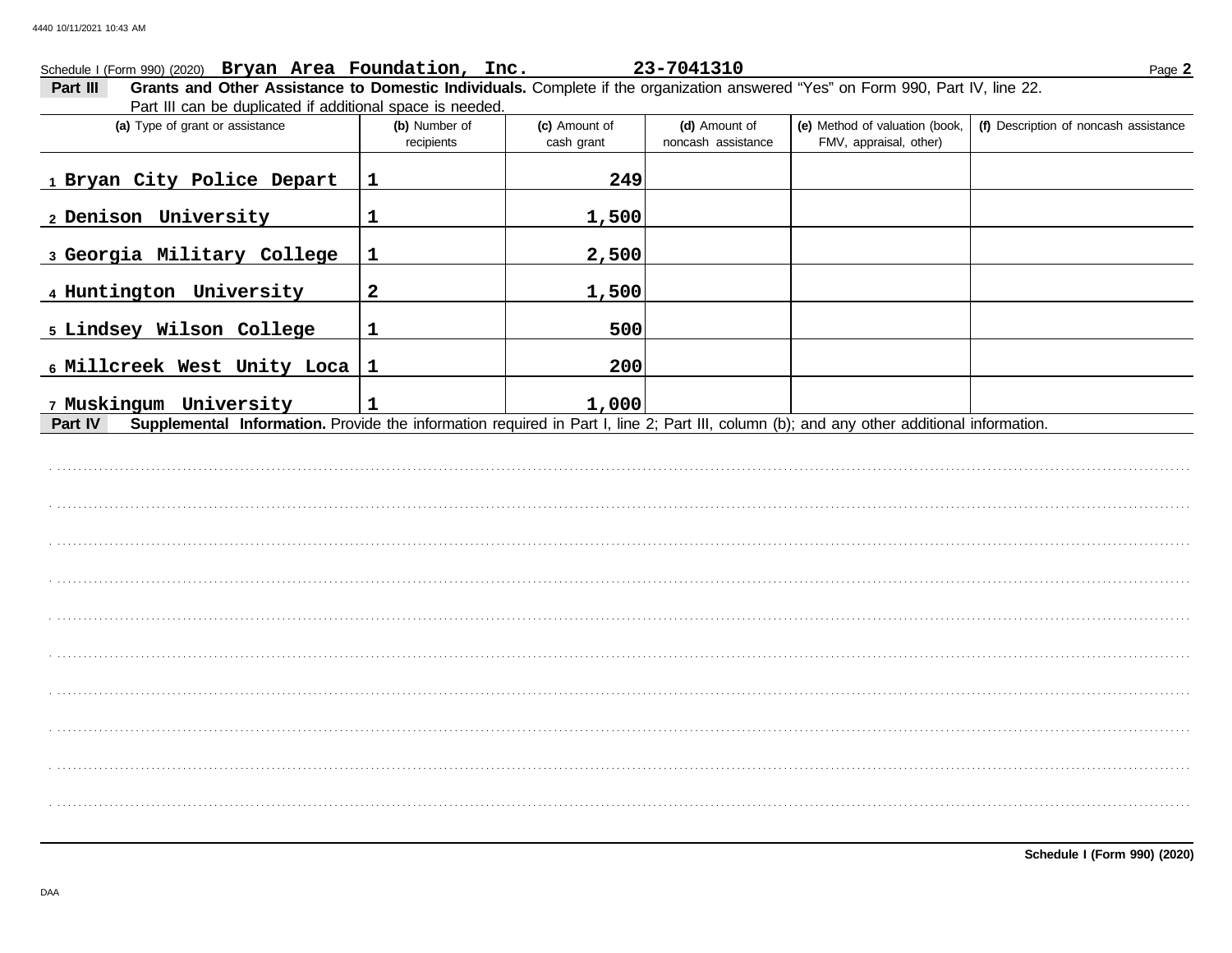|                                                                                                                                                                                                                                                                                                                                                                                                                                                                                                                 |                             |                             |                                     |                                                          | Page 2                                |
|-----------------------------------------------------------------------------------------------------------------------------------------------------------------------------------------------------------------------------------------------------------------------------------------------------------------------------------------------------------------------------------------------------------------------------------------------------------------------------------------------------------------|-----------------------------|-----------------------------|-------------------------------------|----------------------------------------------------------|---------------------------------------|
| Part III                                                                                                                                                                                                                                                                                                                                                                                                                                                                                                        |                             |                             |                                     |                                                          |                                       |
| (a) Type of grant or assistance                                                                                                                                                                                                                                                                                                                                                                                                                                                                                 | (b) Number of<br>recipients | (c) Amount of<br>cash grant | (d) Amount of<br>noncash assistance | (e) Method of valuation (book,<br>FMV, appraisal, other) | (f) Description of noncash assistance |
| 1 Notre Dame College                                                                                                                                                                                                                                                                                                                                                                                                                                                                                            | 1                           | 1,000                       |                                     |                                                          |                                       |
| 2 Spring Arbor University                                                                                                                                                                                                                                                                                                                                                                                                                                                                                       | $\mathbf{2}$                | 3,750                       |                                     |                                                          |                                       |
|                                                                                                                                                                                                                                                                                                                                                                                                                                                                                                                 |                             | 2,500                       |                                     |                                                          |                                       |
| 4 West Virginia University                                                                                                                                                                                                                                                                                                                                                                                                                                                                                      | $\mathbf{1}$                | 2,000                       |                                     |                                                          |                                       |
|                                                                                                                                                                                                                                                                                                                                                                                                                                                                                                                 | $\mathbf 1$                 | 1,000                       |                                     |                                                          |                                       |
|                                                                                                                                                                                                                                                                                                                                                                                                                                                                                                                 |                             | 1,400                       |                                     |                                                          |                                       |
|                                                                                                                                                                                                                                                                                                                                                                                                                                                                                                                 |                             |                             |                                     |                                                          |                                       |
| Schedule I (Form 990) (2020) Bryan Area Foundation, Inc.<br>23-7041310<br>Grants and Other Assistance to Domestic Individuals. Complete if the organization answered "Yes" on Form 990, Part IV, line 22.<br>Part III can be duplicated if additional space is needed.<br>3 University of Southern Ca $ 1 $<br>5 Western Governors Univers<br>6 Various<br>Part IV<br>Supplemental Information. Provide the information required in Part I, line 2; Part III, column (b); and any other additional information. |                             |                             |                                     |                                                          |                                       |
|                                                                                                                                                                                                                                                                                                                                                                                                                                                                                                                 |                             |                             |                                     |                                                          |                                       |
|                                                                                                                                                                                                                                                                                                                                                                                                                                                                                                                 |                             |                             |                                     |                                                          |                                       |
|                                                                                                                                                                                                                                                                                                                                                                                                                                                                                                                 |                             |                             |                                     |                                                          |                                       |
|                                                                                                                                                                                                                                                                                                                                                                                                                                                                                                                 |                             |                             |                                     |                                                          |                                       |
|                                                                                                                                                                                                                                                                                                                                                                                                                                                                                                                 |                             |                             |                                     |                                                          |                                       |
|                                                                                                                                                                                                                                                                                                                                                                                                                                                                                                                 |                             |                             |                                     |                                                          |                                       |
|                                                                                                                                                                                                                                                                                                                                                                                                                                                                                                                 |                             |                             |                                     |                                                          |                                       |
|                                                                                                                                                                                                                                                                                                                                                                                                                                                                                                                 |                             |                             |                                     |                                                          |                                       |
|                                                                                                                                                                                                                                                                                                                                                                                                                                                                                                                 |                             |                             |                                     |                                                          |                                       |
|                                                                                                                                                                                                                                                                                                                                                                                                                                                                                                                 |                             |                             |                                     |                                                          |                                       |
|                                                                                                                                                                                                                                                                                                                                                                                                                                                                                                                 |                             |                             |                                     |                                                          |                                       |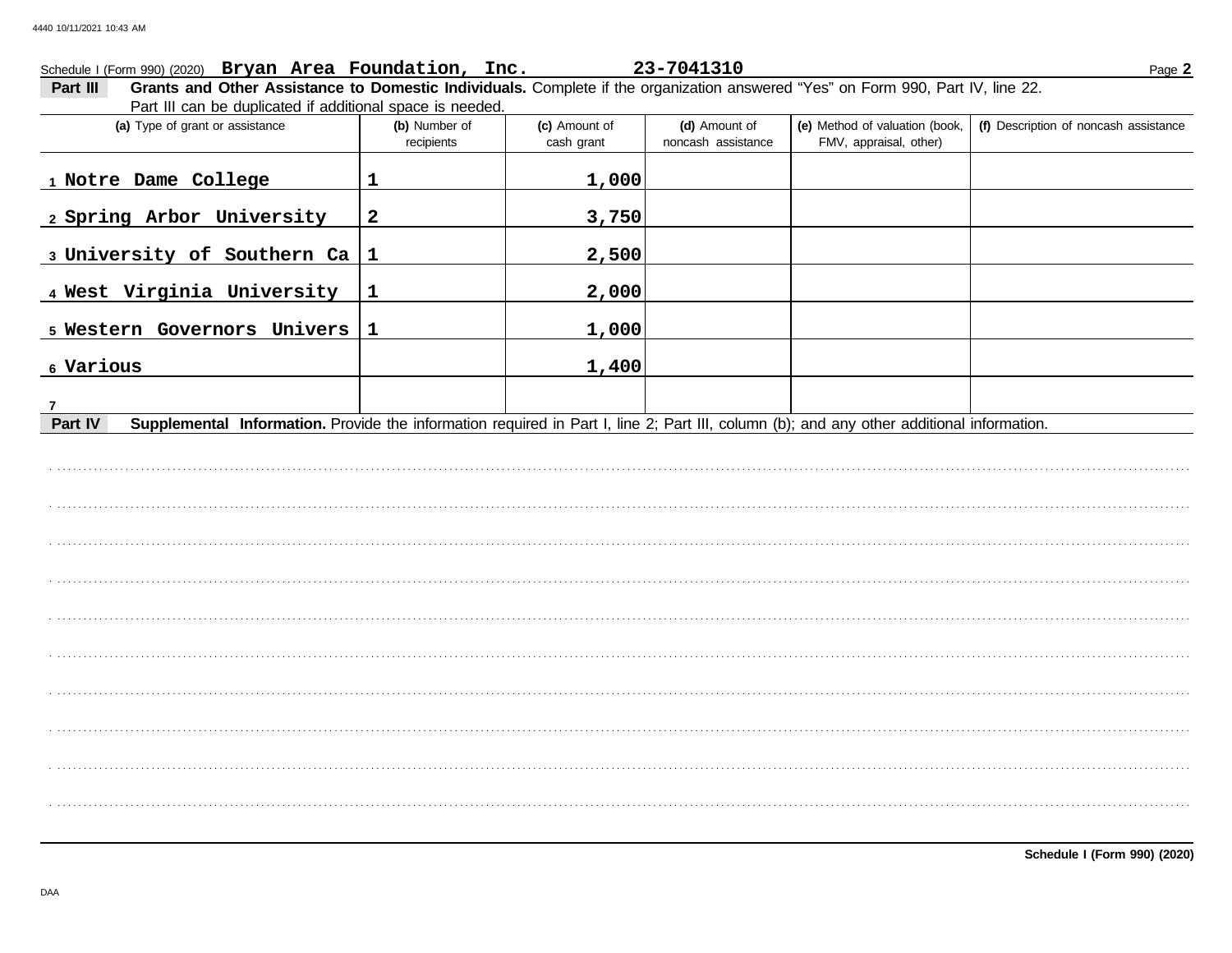| <b>SCHEDULE O</b><br>(Form 990 or 990-EZ)                                                                                                                                                                                                                                                                                                                                                                                                                                                                                                                                                                                                                                                                                                                                                                                                                                                                                                                                                                                                                                                                                                                                                                                                                                                                                                                                                                                                                                                                                                                                                                                                       | Supplemental Information to Form 990 or 990-EZ<br>Complete to provide information for responses to specific questions on | OMB No. 1545-0047<br><b>2020</b> |
|-------------------------------------------------------------------------------------------------------------------------------------------------------------------------------------------------------------------------------------------------------------------------------------------------------------------------------------------------------------------------------------------------------------------------------------------------------------------------------------------------------------------------------------------------------------------------------------------------------------------------------------------------------------------------------------------------------------------------------------------------------------------------------------------------------------------------------------------------------------------------------------------------------------------------------------------------------------------------------------------------------------------------------------------------------------------------------------------------------------------------------------------------------------------------------------------------------------------------------------------------------------------------------------------------------------------------------------------------------------------------------------------------------------------------------------------------------------------------------------------------------------------------------------------------------------------------------------------------------------------------------------------------|--------------------------------------------------------------------------------------------------------------------------|----------------------------------|
| Department of the Treasury                                                                                                                                                                                                                                                                                                                                                                                                                                                                                                                                                                                                                                                                                                                                                                                                                                                                                                                                                                                                                                                                                                                                                                                                                                                                                                                                                                                                                                                                                                                                                                                                                      | Form 990 or 990-EZ or to provide any additional information.<br>La Attach to Form 990 or 990-EZ.                         | Open to Public                   |
| Name of the organization                                                                                                                                                                                                                                                                                                                                                                                                                                                                                                                                                                                                                                                                                                                                                                                                                                                                                                                                                                                                                                                                                                                                                                                                                                                                                                                                                                                                                                                                                                                                                                                                                        |                                                                                                                          | Employer identification number   |
|                                                                                                                                                                                                                                                                                                                                                                                                                                                                                                                                                                                                                                                                                                                                                                                                                                                                                                                                                                                                                                                                                                                                                                                                                                                                                                                                                                                                                                                                                                                                                                                                                                                 |                                                                                                                          |                                  |
|                                                                                                                                                                                                                                                                                                                                                                                                                                                                                                                                                                                                                                                                                                                                                                                                                                                                                                                                                                                                                                                                                                                                                                                                                                                                                                                                                                                                                                                                                                                                                                                                                                                 |                                                                                                                          |                                  |
|                                                                                                                                                                                                                                                                                                                                                                                                                                                                                                                                                                                                                                                                                                                                                                                                                                                                                                                                                                                                                                                                                                                                                                                                                                                                                                                                                                                                                                                                                                                                                                                                                                                 |                                                                                                                          |                                  |
|                                                                                                                                                                                                                                                                                                                                                                                                                                                                                                                                                                                                                                                                                                                                                                                                                                                                                                                                                                                                                                                                                                                                                                                                                                                                                                                                                                                                                                                                                                                                                                                                                                                 |                                                                                                                          |                                  |
|                                                                                                                                                                                                                                                                                                                                                                                                                                                                                                                                                                                                                                                                                                                                                                                                                                                                                                                                                                                                                                                                                                                                                                                                                                                                                                                                                                                                                                                                                                                                                                                                                                                 |                                                                                                                          |                                  |
| review.                                                                                                                                                                                                                                                                                                                                                                                                                                                                                                                                                                                                                                                                                                                                                                                                                                                                                                                                                                                                                                                                                                                                                                                                                                                                                                                                                                                                                                                                                                                                                                                                                                         |                                                                                                                          |                                  |
| Internal Revenue Service<br><b>Inspection</b><br>u Go to www.irs.gov/Form990 for the latest information.<br>Bryan Area Foundation, Inc.<br>23-7041310<br>Form 990, Part III, Line 4d - All Other Accomplishments<br>Other Program Expense used to support charitable<br>organizations in the Williams County, Ohio area.<br>Form 990, Part VI, Line 11b - Organization's Process to Review Form 990<br>A draft copy of Form 990 was provided to the audit committee for a complete<br>After the committee's review, the return was finalized and filed<br>with the Internal Revenue Service.<br>Form 990, Part VI, Line 12c - Enforcement of Conflicts Policy<br>Each member, trustee, and staff member is requested annually to<br>provide, to the president of the foundation, a list of affiliations,<br>offices and directorships he or she holds in charitable and business<br>organizations as well as to identify his or her place of employment or<br>principal business activity. When the foundation is considering a grant<br>to, or the procurement of services from, an entity in which a foundation<br>member is affiliated (an officer, board member, director or employee), the<br>member shall declare their affiliation and refrain from voting on the<br>matter. This procedure also applies to committees of the foundation.<br>Form 990, Part VI, Line 15a - Compensation Process for Top Official<br>The process for determining compensation of the CEO/President includes<br>an annual analysis of compensation for CEO/President of other<br>nonprofit organizations with comparable net assets. This analysis is lead |                                                                                                                          |                                  |
|                                                                                                                                                                                                                                                                                                                                                                                                                                                                                                                                                                                                                                                                                                                                                                                                                                                                                                                                                                                                                                                                                                                                                                                                                                                                                                                                                                                                                                                                                                                                                                                                                                                 |                                                                                                                          |                                  |
|                                                                                                                                                                                                                                                                                                                                                                                                                                                                                                                                                                                                                                                                                                                                                                                                                                                                                                                                                                                                                                                                                                                                                                                                                                                                                                                                                                                                                                                                                                                                                                                                                                                 |                                                                                                                          |                                  |
|                                                                                                                                                                                                                                                                                                                                                                                                                                                                                                                                                                                                                                                                                                                                                                                                                                                                                                                                                                                                                                                                                                                                                                                                                                                                                                                                                                                                                                                                                                                                                                                                                                                 |                                                                                                                          |                                  |
|                                                                                                                                                                                                                                                                                                                                                                                                                                                                                                                                                                                                                                                                                                                                                                                                                                                                                                                                                                                                                                                                                                                                                                                                                                                                                                                                                                                                                                                                                                                                                                                                                                                 |                                                                                                                          |                                  |
|                                                                                                                                                                                                                                                                                                                                                                                                                                                                                                                                                                                                                                                                                                                                                                                                                                                                                                                                                                                                                                                                                                                                                                                                                                                                                                                                                                                                                                                                                                                                                                                                                                                 |                                                                                                                          |                                  |
|                                                                                                                                                                                                                                                                                                                                                                                                                                                                                                                                                                                                                                                                                                                                                                                                                                                                                                                                                                                                                                                                                                                                                                                                                                                                                                                                                                                                                                                                                                                                                                                                                                                 |                                                                                                                          |                                  |
|                                                                                                                                                                                                                                                                                                                                                                                                                                                                                                                                                                                                                                                                                                                                                                                                                                                                                                                                                                                                                                                                                                                                                                                                                                                                                                                                                                                                                                                                                                                                                                                                                                                 |                                                                                                                          |                                  |
|                                                                                                                                                                                                                                                                                                                                                                                                                                                                                                                                                                                                                                                                                                                                                                                                                                                                                                                                                                                                                                                                                                                                                                                                                                                                                                                                                                                                                                                                                                                                                                                                                                                 |                                                                                                                          |                                  |
|                                                                                                                                                                                                                                                                                                                                                                                                                                                                                                                                                                                                                                                                                                                                                                                                                                                                                                                                                                                                                                                                                                                                                                                                                                                                                                                                                                                                                                                                                                                                                                                                                                                 |                                                                                                                          |                                  |
|                                                                                                                                                                                                                                                                                                                                                                                                                                                                                                                                                                                                                                                                                                                                                                                                                                                                                                                                                                                                                                                                                                                                                                                                                                                                                                                                                                                                                                                                                                                                                                                                                                                 |                                                                                                                          |                                  |
|                                                                                                                                                                                                                                                                                                                                                                                                                                                                                                                                                                                                                                                                                                                                                                                                                                                                                                                                                                                                                                                                                                                                                                                                                                                                                                                                                                                                                                                                                                                                                                                                                                                 |                                                                                                                          |                                  |
|                                                                                                                                                                                                                                                                                                                                                                                                                                                                                                                                                                                                                                                                                                                                                                                                                                                                                                                                                                                                                                                                                                                                                                                                                                                                                                                                                                                                                                                                                                                                                                                                                                                 |                                                                                                                          |                                  |
|                                                                                                                                                                                                                                                                                                                                                                                                                                                                                                                                                                                                                                                                                                                                                                                                                                                                                                                                                                                                                                                                                                                                                                                                                                                                                                                                                                                                                                                                                                                                                                                                                                                 |                                                                                                                          |                                  |
|                                                                                                                                                                                                                                                                                                                                                                                                                                                                                                                                                                                                                                                                                                                                                                                                                                                                                                                                                                                                                                                                                                                                                                                                                                                                                                                                                                                                                                                                                                                                                                                                                                                 |                                                                                                                          |                                  |
|                                                                                                                                                                                                                                                                                                                                                                                                                                                                                                                                                                                                                                                                                                                                                                                                                                                                                                                                                                                                                                                                                                                                                                                                                                                                                                                                                                                                                                                                                                                                                                                                                                                 |                                                                                                                          |                                  |
|                                                                                                                                                                                                                                                                                                                                                                                                                                                                                                                                                                                                                                                                                                                                                                                                                                                                                                                                                                                                                                                                                                                                                                                                                                                                                                                                                                                                                                                                                                                                                                                                                                                 |                                                                                                                          |                                  |
|                                                                                                                                                                                                                                                                                                                                                                                                                                                                                                                                                                                                                                                                                                                                                                                                                                                                                                                                                                                                                                                                                                                                                                                                                                                                                                                                                                                                                                                                                                                                                                                                                                                 | by an executive committee.                                                                                               |                                  |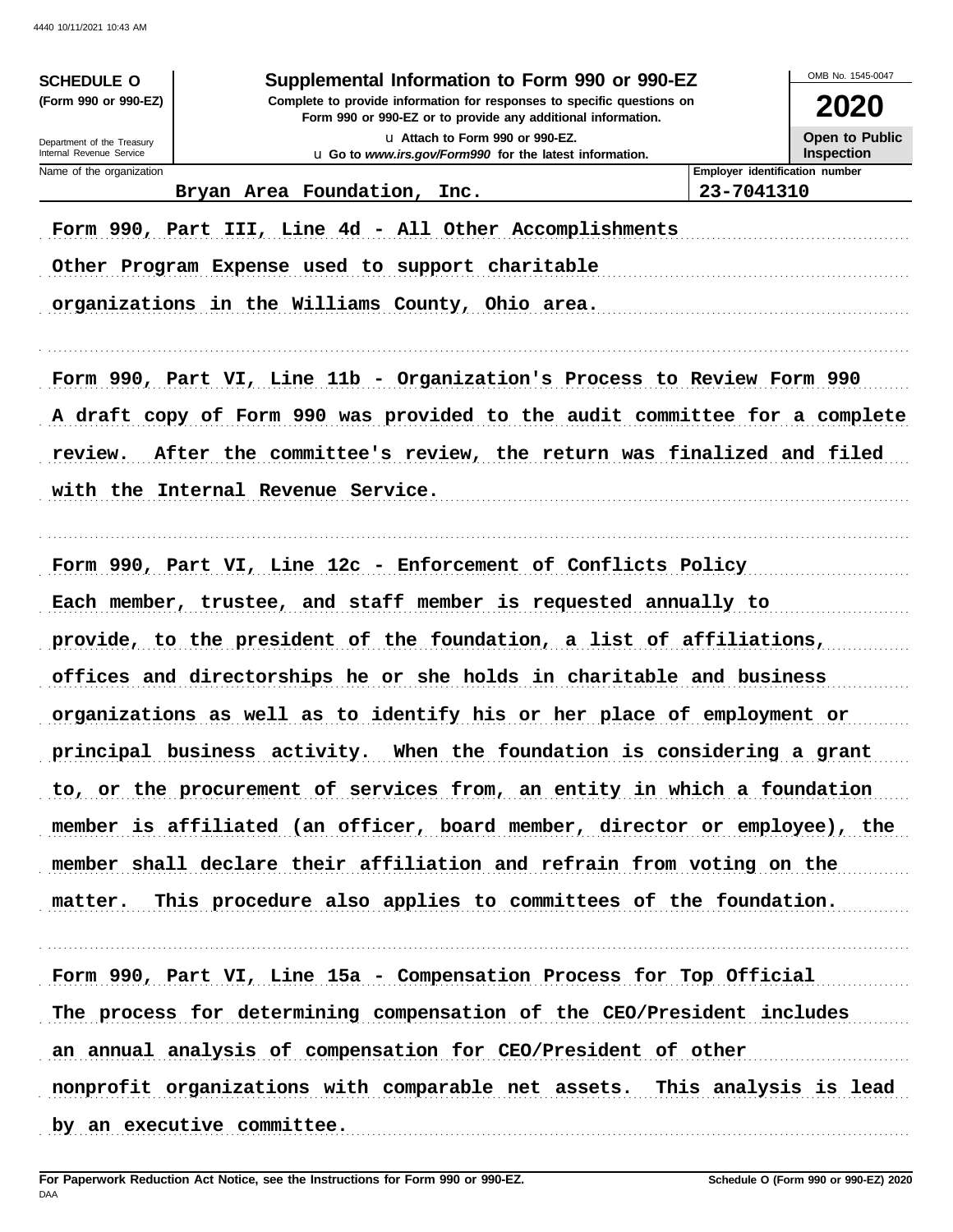| Schedule O (Form 990 or 990-EZ) 2020 |                                       | $P$ aqe $\blacktriangle$ |
|--------------------------------------|---------------------------------------|--------------------------|
| Name of the organization             | <b>Employer identification number</b> |                          |
| Bryan Area Foundation, Inc.          | 23-7041310                            |                          |

Form 990, Part VI, Line 15b - Compensation Process for Officers For the fiscal year there were no other officers or key employees of the organization that received compensation. However, if there were other officers or key employees recieving compensation the process would include using comparative data from other nonprofits of similar size, lead by an executive committee.

Form 990, Part VI, Line 19 - Governing Documents Disclosure Explanation It is the policy of the Bryan Area Foundation to make available to the general public a copy of the Bryan Area Foundation annual financial statement review, the organization's governing documents and the annual IRS Form 990 filing. These documents shall be available during normal business hours at the foundation's office and at other times by appointment. A copy of the public information will be provided at a nominal charge to anyone so desiring provided that reasonable time is allowed for reproduction. The organization will also cooperate with Guidestar.org in making a copy of Form 990 available via the Internet.

|  |  |  | Form 990, Part XI, Line 9 - Other Changes in Net Assets Explanation |        |
|--|--|--|---------------------------------------------------------------------|--------|
|  |  |  | Increase in Cash Surrender Value - Life Ins (Program Svc) \$        | 43,812 |
|  |  |  |                                                                     |        |
|  |  |  |                                                                     |        |
|  |  |  |                                                                     |        |
|  |  |  |                                                                     |        |
|  |  |  |                                                                     |        |
|  |  |  |                                                                     |        |
|  |  |  |                                                                     |        |

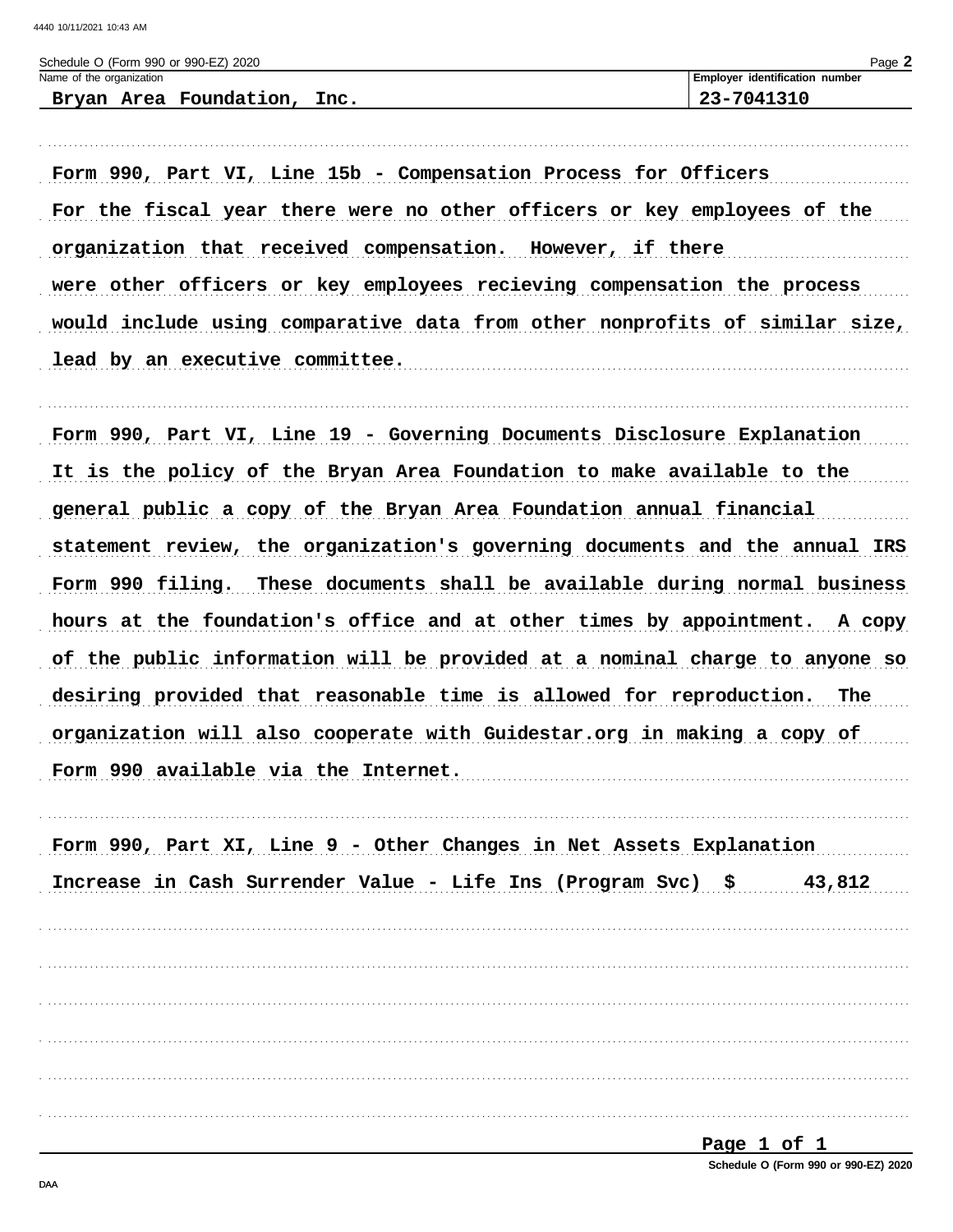| <b>SCHEDULE R</b>                                    | <b>Related Organizations and Unrelated Partnerships</b>                                                                                                                                                            |                         |                                                                          |                            |                                                           |                                     |                                | OMB No. 1545-0047                                       |  |  |
|------------------------------------------------------|--------------------------------------------------------------------------------------------------------------------------------------------------------------------------------------------------------------------|-------------------------|--------------------------------------------------------------------------|----------------------------|-----------------------------------------------------------|-------------------------------------|--------------------------------|---------------------------------------------------------|--|--|
| (Form 990)                                           | u Complete if the organization answered "Yes" on Form 990, Part IV, line 33, 34, 35b, 36, or 37.                                                                                                                   |                         |                                                                          |                            |                                                           |                                     |                                | <b>2020</b>                                             |  |  |
| Department of the Treasury                           |                                                                                                                                                                                                                    |                         | u Attach to Form 990.                                                    |                            |                                                           |                                     |                                | <b>Open to Public</b>                                   |  |  |
| Internal Revenue Service<br>Name of the organization |                                                                                                                                                                                                                    |                         | u Go to www.irs.gov/Form990 for instructions and the latest information. |                            |                                                           |                                     | Employer identification number | Inspection                                              |  |  |
|                                                      | Bryan Area Foundation, Inc.                                                                                                                                                                                        |                         |                                                                          |                            |                                                           |                                     | 23-7041310                     |                                                         |  |  |
| Part I                                               | Identification of Disregarded Entities. Complete if the organization answered "Yes" on Form 990, Part IV, line 33.                                                                                                 |                         |                                                                          |                            |                                                           |                                     |                                |                                                         |  |  |
|                                                      | (a)<br>Name, address, and EIN (if applicable) of disregarded entity                                                                                                                                                | (b)<br>Primary activity | (c)<br>Legal domicile (state<br>or foreign country)                      |                            | (d)<br>Total income                                       | (e)<br>End-of-year assets           |                                | (f)<br>Direct controlling<br>entity                     |  |  |
| (1)                                                  |                                                                                                                                                                                                                    |                         |                                                                          |                            |                                                           |                                     |                                |                                                         |  |  |
| (2)                                                  |                                                                                                                                                                                                                    |                         |                                                                          |                            |                                                           |                                     |                                |                                                         |  |  |
| (3)                                                  |                                                                                                                                                                                                                    |                         |                                                                          |                            |                                                           |                                     |                                |                                                         |  |  |
|                                                      |                                                                                                                                                                                                                    |                         |                                                                          |                            |                                                           |                                     |                                |                                                         |  |  |
| (4)                                                  |                                                                                                                                                                                                                    |                         |                                                                          |                            |                                                           |                                     |                                |                                                         |  |  |
| (5)                                                  |                                                                                                                                                                                                                    |                         |                                                                          |                            |                                                           |                                     |                                |                                                         |  |  |
|                                                      |                                                                                                                                                                                                                    |                         |                                                                          |                            |                                                           |                                     |                                |                                                         |  |  |
| Part II                                              | Identification of Related Tax-Exempt Organizations. Complete if the organization answered "Yes" on Form 990, Part IV, line 34, because it had<br>one or more related tax-exempt organizations during the tax year. |                         |                                                                          |                            |                                                           |                                     |                                |                                                         |  |  |
|                                                      | (a)<br>Name, address, and EIN of related organization                                                                                                                                                              | (b)<br>Primary activity | (c)<br>Legal domicile (state<br>or foreign country)                      | (d)<br>Exempt Code section | (e)<br>Public charity status<br>(if section $501(c)(3)$ ) | (f)<br>Direct controlling<br>entity | Yes                            | $(g)$<br>Section 512(b)(13)<br>controlled entity?<br>No |  |  |
| (1)<br>PO Box 161<br>Montpelier                      | Montpelier Area Foundation Inc.<br>34-1577486<br>OH 43543                                                                                                                                                          | Inactive                | OН                                                                       | 501c3                      | 12a                                                       | N/A                                 |                                | x                                                       |  |  |
| (2)<br>PO Box 651                                    | Bryan Area Fdn Supporting Org II<br>20-3056889                                                                                                                                                                     |                         |                                                                          |                            |                                                           |                                     |                                |                                                         |  |  |
| Bryan<br>(3)                                         | OH 43506                                                                                                                                                                                                           | Inactive                | OH                                                                       | 501c3                      | 7                                                         | N/A                                 |                                | x                                                       |  |  |
|                                                      |                                                                                                                                                                                                                    |                         |                                                                          |                            |                                                           |                                     |                                |                                                         |  |  |
| (4)                                                  |                                                                                                                                                                                                                    |                         |                                                                          |                            |                                                           |                                     |                                |                                                         |  |  |

. . . . . . . . . . . . . . . . . . . . . . . . . . . . . . . . . . . . . . . . . . . . . . . . . . . . . . . . . . . . . . . . . . . . . . . . . . . . . . . . . . . . . . . . . . . .

**(5)**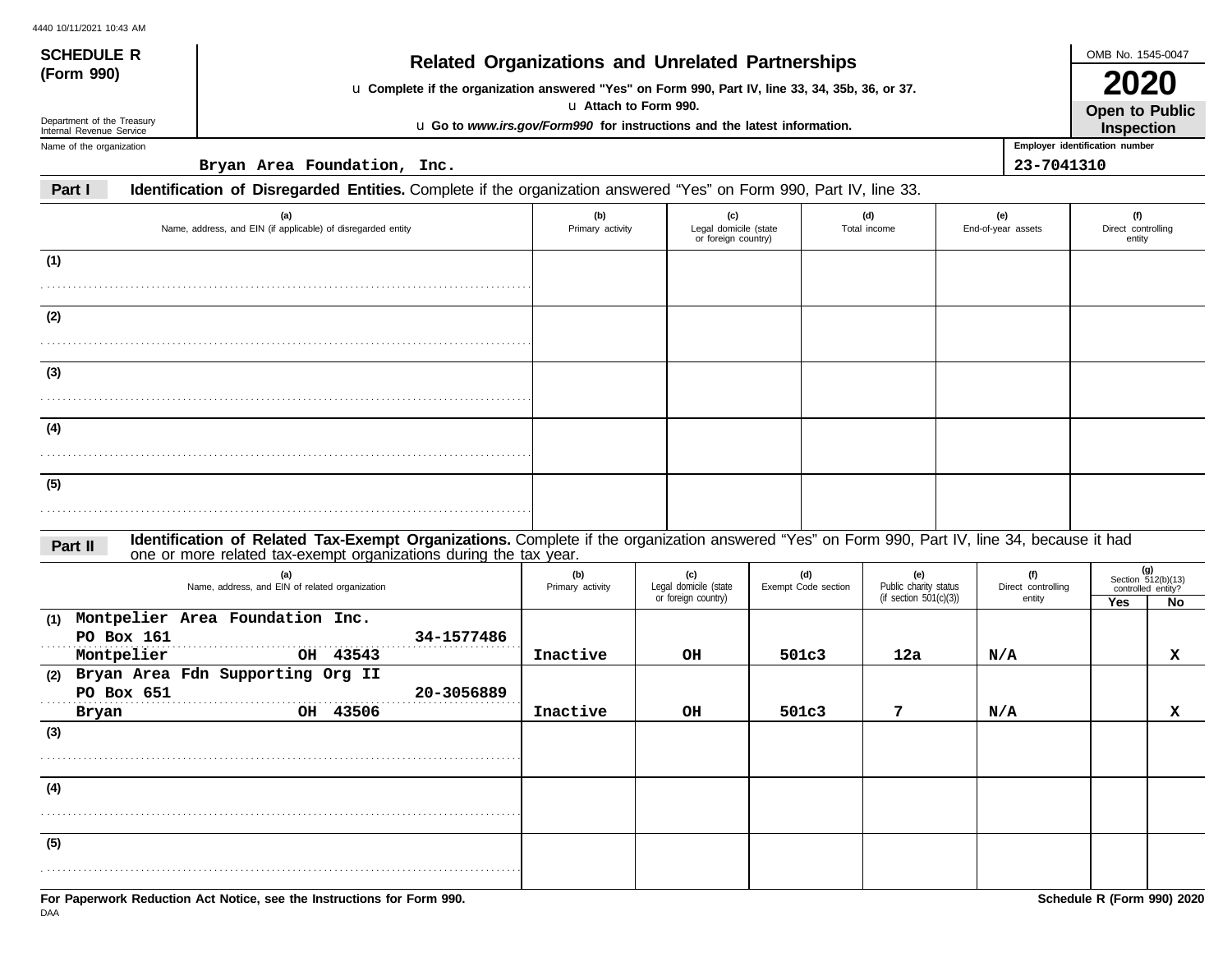### Schedule R (Form 990) 2020 Page **2 Bryan Area Foundation, Inc. 23-7041310 (a) (b) (c) (d) (e) (f)** . . . . . . . . . . . . . . . . . . . . . . . . . . . . . . . . . . . . . . . . . . . . . . . . . . . . . . . . . . . . . . . . . Name, address, and EIN of **Primary activity** Legal domicile (state o foreign country) Direct controlling entity Predominant income (related, unrelated, Share of total portionate alloc.? General or managing partner? **Yes No Yes No (g) (h)** . Share of end-ofyear assets Dispro-**Part III Identification of Related Organizations Taxable as a Partnership.** Complete if the organization answered "Yes" on Form 990, Part IV, line 34, **(i)** of Schedule K-1 Code V—UBI **(j)** . . . . . . . . . . . . . . . . . . . . . . . . . . . . . . . . . . . . . . . . . . . . . . . . . . . . . . . . . . . . . . . . . . . . . . . . . . . . . . . . . . . . . . . . . . . . . . . . . . . . . . . . . . . . . . . . . . . . . . . . . . . . . . . . . . . . . . . . . . . . . . . . . . . . . . . . . . . . . . . . . . . . . . . . . . . . . . . . . . . . . . . . . . . . . . . . . . . . . . . . . . . . . . . . . . . . . . . . . . . . . . . . . . . . . . . . . . . . . . . . . . . . . . . . . . . . . . . . . . . . . . . . . . . . . . . . . . . . . . . . . . . . . . . . . . . . . . . . . . . . . . . . . . . . . . . . . . . . . . . . . . . . . . . . . . . . . . . . . . . . . . . . . . . . . . . . . . . . . . . . . . . . . . . . . . . . . . . . . . . . . . . . . . . . . . . . . **Identification of Related Organizations Taxable as a Corporation or Trust.** Complete if the organization answered "Yes" on Form 990, Part IV, Part IV, **(a) (b) (c) (d) (e) (f) (g) (h)** Name, address, and EIN of related organization **Primary activity** Legal domicile (state or foreign country) Direct controlling entity Type of entity (C corp, S corp, or trust) Share of total Share of end-of-year assets Percentage ownership amount in box 20 (Form 1065) because it had one or more related organizations treated as a partnership during the tax year. excluded from tax under sections 512-514) line 34, because it had one or more related organizations treated as a corporation or trust during the tax year. **(4) (3) (2) (1) (1) (2) (3)** ownership Percentage **(k)** income income related organization 512(b)(13) Section **(i)** entity? **Yes No** controlled

**(4)**

. . . . . . . . . . . . . . . . . . . . . . . . . . . . . . . . . . . . . . . . . . . . . . . . . . . . . . . . . . . . . . . . . .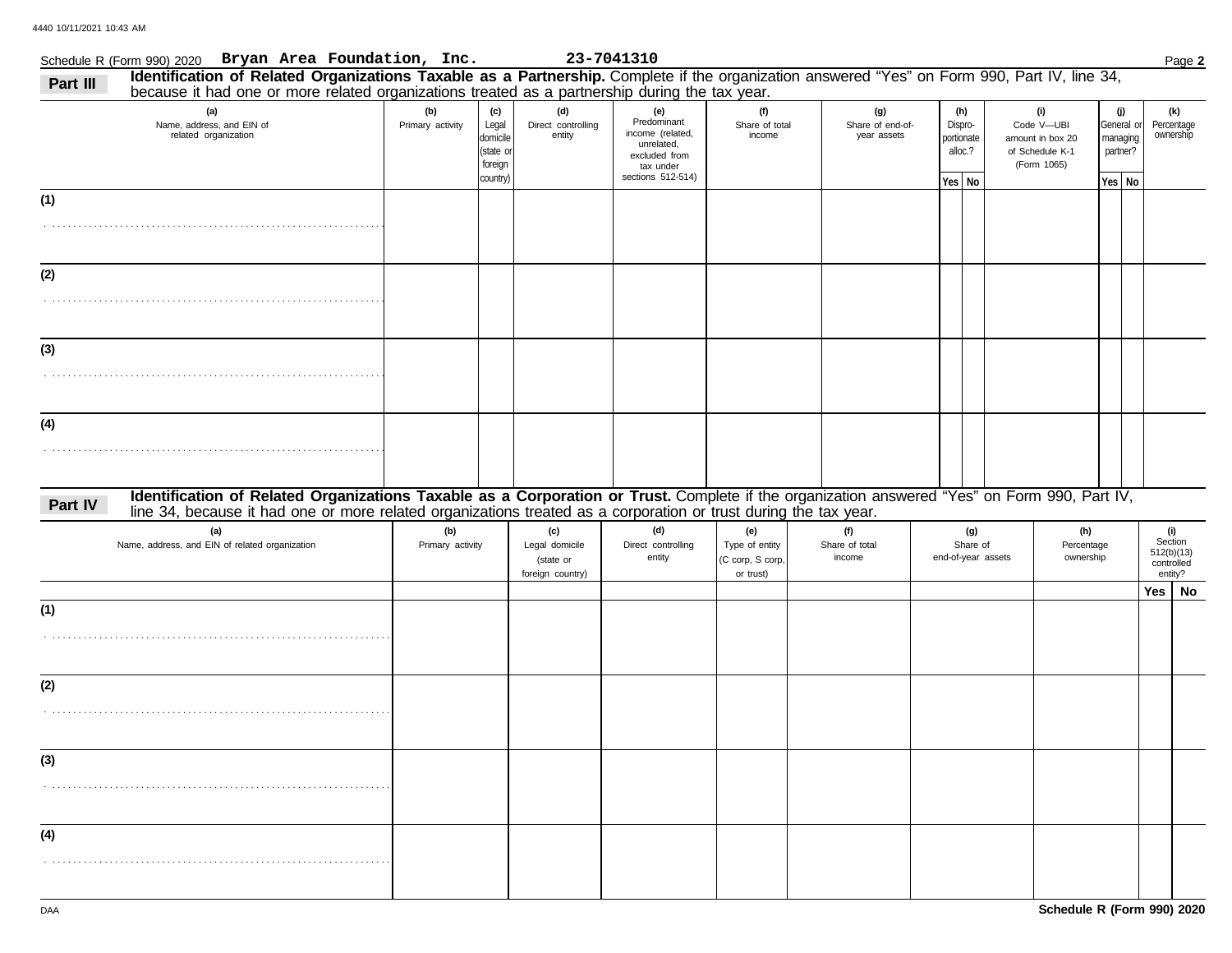### Schedule R (Form 990) 2020 Page **3 Bryan Area Foundation, Inc. 23-7041310**

## **Part V Transactions With Related Organizations.** Complete if the organization answered "Yes" on Form 990, Part IV, line 34, 35b, or 36.

| Note: Complete line 1 if any entity is listed in Parts II, III, or IV of this schedule.                                                                                                                                              |                             |                 |                                       |                | <b>Yes</b> | No           |
|--------------------------------------------------------------------------------------------------------------------------------------------------------------------------------------------------------------------------------------|-----------------------------|-----------------|---------------------------------------|----------------|------------|--------------|
| During the tax year, did the organization engage in any of the following transactions with one or more related organizations listed in Parts II-IV?                                                                                  |                             |                 |                                       |                |            |              |
|                                                                                                                                                                                                                                      |                             |                 |                                       | 1a             |            | $\mathbf{x}$ |
|                                                                                                                                                                                                                                      |                             |                 |                                       |                |            | $\mathbf{x}$ |
|                                                                                                                                                                                                                                      |                             |                 |                                       | 1с.            |            | $\mathbf x$  |
| d Loans or loan guarantees to or for related organization(s) encourance contained and contained and contained and contained and contained and contained and contained and contained and contained and contained and contained        |                             |                 |                                       | 1 <sub>d</sub> |            | $\mathbf x$  |
|                                                                                                                                                                                                                                      |                             |                 |                                       | 1е             |            | $\mathbf x$  |
|                                                                                                                                                                                                                                      |                             |                 |                                       |                |            |              |
|                                                                                                                                                                                                                                      |                             |                 |                                       | 1f             |            | x            |
|                                                                                                                                                                                                                                      |                             |                 |                                       | 1g             |            | $\mathbf x$  |
| h Purchase of assets from related organization(s) encourance contains and contains a container and container and container and container and container and container and container and container and container and container a<br>1h |                             |                 |                                       |                |            |              |
|                                                                                                                                                                                                                                      |                             |                 |                                       | 1i             |            | $\mathbf{x}$ |
|                                                                                                                                                                                                                                      |                             |                 |                                       | 1j             |            | $\mathbf{x}$ |
|                                                                                                                                                                                                                                      |                             |                 |                                       |                |            |              |
|                                                                                                                                                                                                                                      |                             |                 |                                       | 1k             |            | x            |
|                                                                                                                                                                                                                                      |                             |                 |                                       | 11             |            | $\mathbf{x}$ |
|                                                                                                                                                                                                                                      |                             |                 |                                       | 1m             |            | $\mathbf{x}$ |
|                                                                                                                                                                                                                                      |                             |                 |                                       | 1n             |            | $\mathbf x$  |
| o Sharing of paid employees with related organization(s) encourance contains an accommodal contained and starting of paid employees with related organization(s) encourance and contained and contained and starting of Dania        |                             |                 |                                       | 10             |            | $\mathbf{x}$ |
|                                                                                                                                                                                                                                      |                             |                 |                                       |                |            |              |
|                                                                                                                                                                                                                                      |                             |                 |                                       | 1p             |            | x            |
|                                                                                                                                                                                                                                      |                             |                 |                                       | 1a             |            | $\mathbf x$  |
|                                                                                                                                                                                                                                      |                             |                 |                                       |                |            |              |
|                                                                                                                                                                                                                                      |                             |                 |                                       | 1r             |            | x            |
|                                                                                                                                                                                                                                      |                             |                 |                                       |                |            | $\mathbf{x}$ |
| 2 If the answer to any of the above is "Yes," see the instructions for information on who must complete this line, including covered relationships and transaction thresholds.                                                       |                             |                 |                                       |                |            |              |
| (a)                                                                                                                                                                                                                                  | (b)                         | (c)             | (d)                                   |                |            |              |
| Name of related organization                                                                                                                                                                                                         | Transaction<br>type $(a-s)$ | Amount involved | Method of determining amount involved |                |            |              |
|                                                                                                                                                                                                                                      |                             |                 |                                       |                |            |              |
|                                                                                                                                                                                                                                      |                             |                 |                                       |                |            |              |
| (1)                                                                                                                                                                                                                                  |                             |                 |                                       |                |            |              |

**(2)**

**(3)**

**(4)**

**(5)**

**(6)**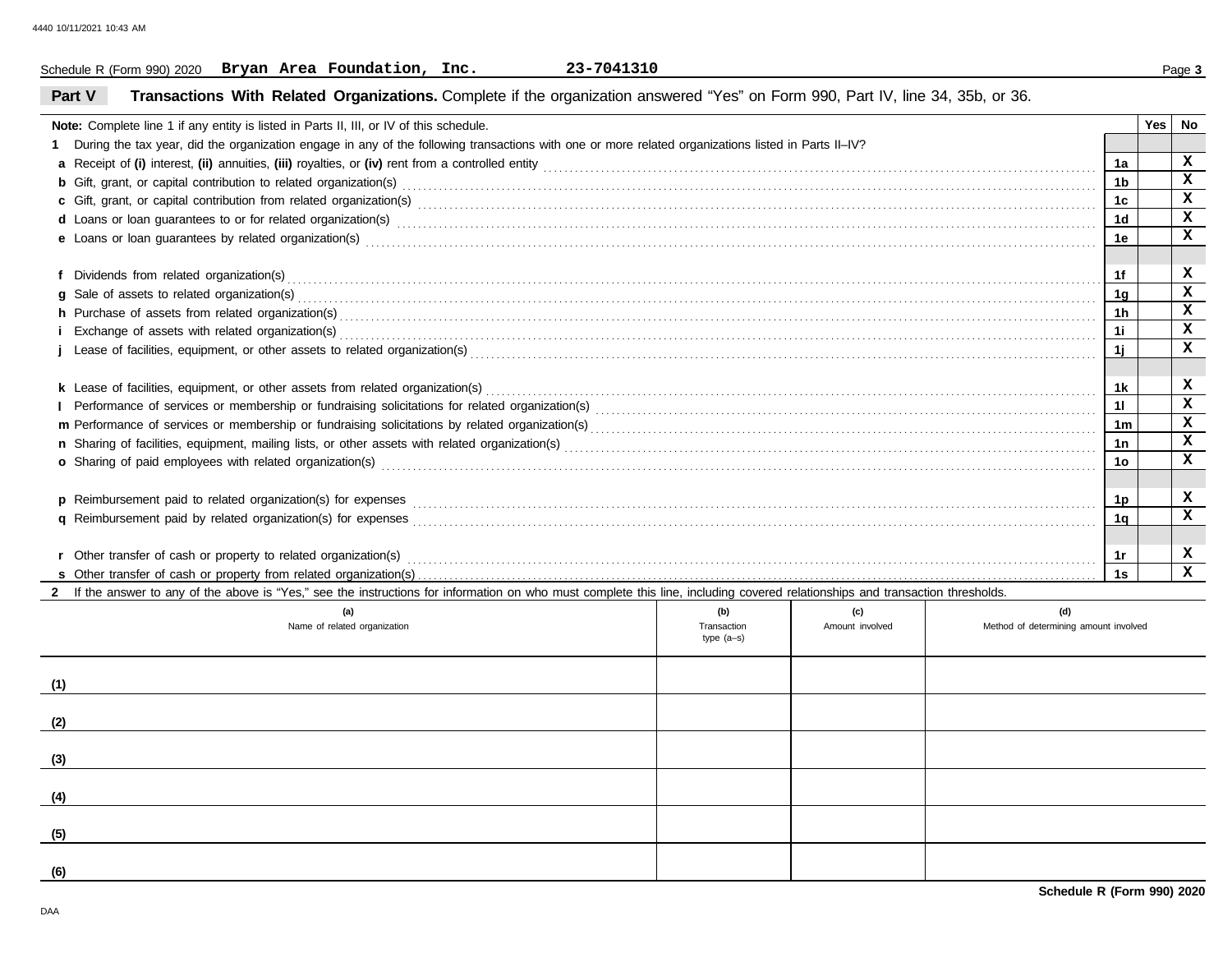### Schedule R (Form 990) 2020 Page **4 Bryan Area Foundation, Inc. 23-7041310**

### Part VI Unrelated Organizations Taxable as a Partnership. Complete if the organization answered "Yes" on Form 990, Part IV, line 37.

Provide the following information for each entity taxed as a partnership through which the organization conducted more than five percent of its activities (measured by total assets or gross revenue) that was not a related organization. See instructions regarding exclusion for certain investment partnerships.

| $5 - 1 - 1 - 1 - 1 = 1 - 1 - 1 = 1 - 1$<br>(a)<br>Name, address, and EIN of entity | (b)<br>Primary activity | (c)<br>Legal<br>domicile<br>(state or<br>foreign | (d)<br>Predominant<br>income (related,<br>unrelated, excluded<br>from tax under | Are all partners<br>section<br>501(c)(3)<br>organizations? | <u></u> .<br>(e) | (f)<br>Share of<br>total income | (g)<br>Share of<br>end-of-year<br>assets | (h)<br>Disproportionate<br>allocations? |    | (i)<br>Code V-UBI<br>amount in box 20<br>of Schedule K-1<br>(Form 1065) | (j)<br>General or<br>managing<br>partner? |    | (k)<br>Percentage<br>ownership |
|------------------------------------------------------------------------------------|-------------------------|--------------------------------------------------|---------------------------------------------------------------------------------|------------------------------------------------------------|------------------|---------------------------------|------------------------------------------|-----------------------------------------|----|-------------------------------------------------------------------------|-------------------------------------------|----|--------------------------------|
|                                                                                    |                         | country)                                         | sections 512-514)                                                               | Yes   No                                                   |                  |                                 |                                          | Yes                                     | No |                                                                         | Yes                                       | No |                                |
| (1)                                                                                |                         |                                                  |                                                                                 |                                                            |                  |                                 |                                          |                                         |    |                                                                         |                                           |    |                                |
|                                                                                    |                         |                                                  |                                                                                 |                                                            |                  |                                 |                                          |                                         |    |                                                                         |                                           |    |                                |
| (2)                                                                                |                         |                                                  |                                                                                 |                                                            |                  |                                 |                                          |                                         |    |                                                                         |                                           |    |                                |
|                                                                                    |                         |                                                  |                                                                                 |                                                            |                  |                                 |                                          |                                         |    |                                                                         |                                           |    |                                |
| (3)                                                                                |                         |                                                  |                                                                                 |                                                            |                  |                                 |                                          |                                         |    |                                                                         |                                           |    |                                |
|                                                                                    |                         |                                                  |                                                                                 |                                                            |                  |                                 |                                          |                                         |    |                                                                         |                                           |    |                                |
| (4)                                                                                |                         |                                                  |                                                                                 |                                                            |                  |                                 |                                          |                                         |    |                                                                         |                                           |    |                                |
|                                                                                    |                         |                                                  |                                                                                 |                                                            |                  |                                 |                                          |                                         |    |                                                                         |                                           |    |                                |
| (5)                                                                                |                         |                                                  |                                                                                 |                                                            |                  |                                 |                                          |                                         |    |                                                                         |                                           |    |                                |
|                                                                                    |                         |                                                  |                                                                                 |                                                            |                  |                                 |                                          |                                         |    |                                                                         |                                           |    |                                |
| (6)                                                                                |                         |                                                  |                                                                                 |                                                            |                  |                                 |                                          |                                         |    |                                                                         |                                           |    |                                |
|                                                                                    |                         |                                                  |                                                                                 |                                                            |                  |                                 |                                          |                                         |    |                                                                         |                                           |    |                                |
| (7)                                                                                |                         |                                                  |                                                                                 |                                                            |                  |                                 |                                          |                                         |    |                                                                         |                                           |    |                                |
|                                                                                    |                         |                                                  |                                                                                 |                                                            |                  |                                 |                                          |                                         |    |                                                                         |                                           |    |                                |
| (8)                                                                                |                         |                                                  |                                                                                 |                                                            |                  |                                 |                                          |                                         |    |                                                                         |                                           |    |                                |
|                                                                                    |                         |                                                  |                                                                                 |                                                            |                  |                                 |                                          |                                         |    |                                                                         |                                           |    |                                |
| (9)                                                                                |                         |                                                  |                                                                                 |                                                            |                  |                                 |                                          |                                         |    |                                                                         |                                           |    |                                |
|                                                                                    |                         |                                                  |                                                                                 |                                                            |                  |                                 |                                          |                                         |    |                                                                         |                                           |    |                                |
| (10)                                                                               |                         |                                                  |                                                                                 |                                                            |                  |                                 |                                          |                                         |    |                                                                         |                                           |    |                                |
|                                                                                    |                         |                                                  |                                                                                 |                                                            |                  |                                 |                                          |                                         |    |                                                                         |                                           |    |                                |
| (11)                                                                               |                         |                                                  |                                                                                 |                                                            |                  |                                 |                                          |                                         |    |                                                                         |                                           |    |                                |
|                                                                                    |                         |                                                  |                                                                                 |                                                            |                  |                                 |                                          |                                         |    |                                                                         |                                           |    |                                |

**Schedule R (Form 990) 2020**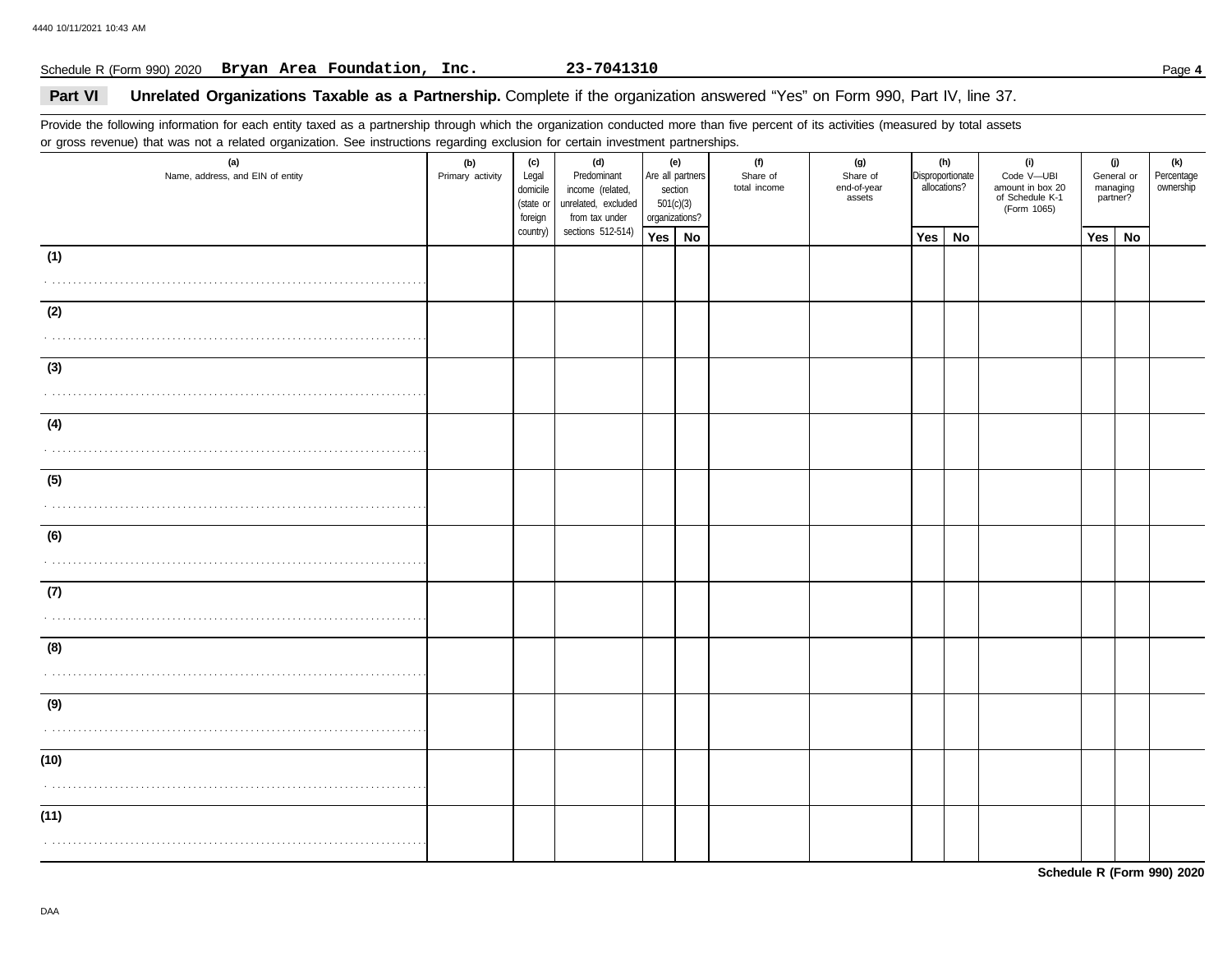|          |                           | Schedule R (Form 990) 2020 Bryan Area Foundation, Inc. | 23-7041310                                                                                 | Page 5 |
|----------|---------------------------|--------------------------------------------------------|--------------------------------------------------------------------------------------------|--------|
| Part VII | Supplemental Information. |                                                        | Provide additional information for responses to questions on Schedule R. See instructions. |        |
|          |                           |                                                        |                                                                                            |        |
|          |                           |                                                        |                                                                                            |        |
|          |                           |                                                        |                                                                                            |        |
|          |                           |                                                        |                                                                                            |        |
|          |                           |                                                        |                                                                                            |        |
|          |                           |                                                        |                                                                                            |        |
|          |                           |                                                        |                                                                                            |        |
|          |                           |                                                        |                                                                                            |        |
|          |                           |                                                        |                                                                                            |        |
|          |                           |                                                        |                                                                                            |        |
|          |                           |                                                        |                                                                                            |        |
|          |                           |                                                        |                                                                                            |        |
|          |                           |                                                        |                                                                                            |        |
|          |                           |                                                        |                                                                                            |        |
|          |                           |                                                        |                                                                                            |        |
|          |                           |                                                        |                                                                                            |        |
|          |                           |                                                        |                                                                                            |        |
|          |                           |                                                        |                                                                                            |        |
|          |                           |                                                        |                                                                                            |        |
|          |                           |                                                        |                                                                                            |        |
|          |                           |                                                        |                                                                                            |        |
|          |                           |                                                        |                                                                                            |        |
|          |                           |                                                        |                                                                                            |        |
|          |                           |                                                        |                                                                                            |        |
|          |                           |                                                        |                                                                                            |        |
|          |                           |                                                        |                                                                                            |        |
|          |                           |                                                        |                                                                                            |        |
|          |                           |                                                        |                                                                                            |        |
|          |                           |                                                        |                                                                                            |        |
|          |                           |                                                        |                                                                                            |        |
|          |                           |                                                        |                                                                                            |        |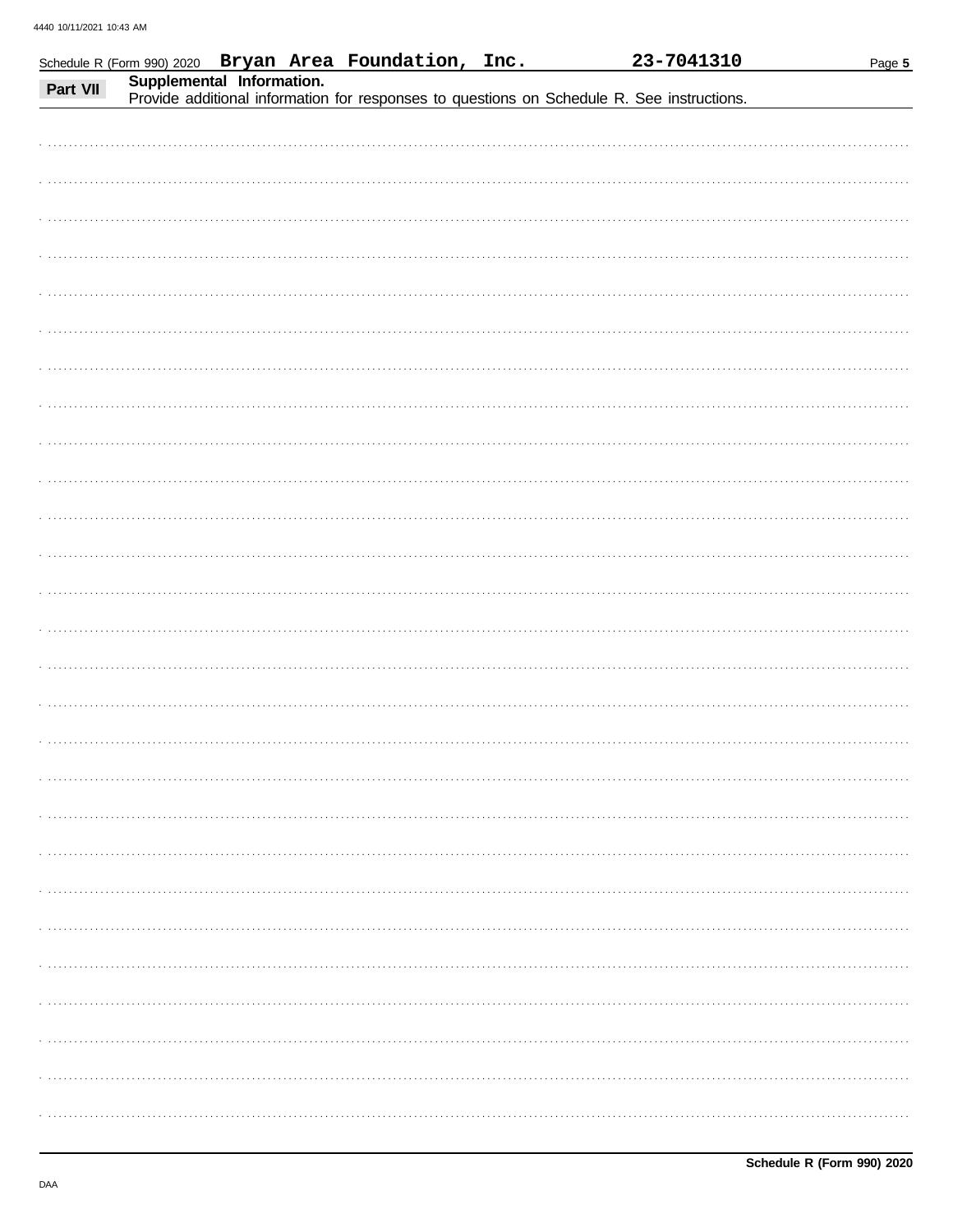|          | 4562                                                                                                                                                                   |                                                                                                          | Depreciation and Amortization                                                          |                              |                |                  |                                | OMB No. 1545-0172                 |
|----------|------------------------------------------------------------------------------------------------------------------------------------------------------------------------|----------------------------------------------------------------------------------------------------------|----------------------------------------------------------------------------------------|------------------------------|----------------|------------------|--------------------------------|-----------------------------------|
|          |                                                                                                                                                                        |                                                                                                          | (Including Information on Listed Property)<br>u Attach to your tax return.             |                              |                |                  |                                | 2020                              |
|          | Department of the Treasury<br>(99)<br>Internal Revenue Service                                                                                                         |                                                                                                          | u Go to www.irs.gov/Form4562 for instructions and the latest information.              |                              |                |                  |                                | Attachment<br>179<br>Sequence No. |
|          | Name(s) shown on return                                                                                                                                                |                                                                                                          |                                                                                        |                              |                |                  | Identifying number             |                                   |
|          |                                                                                                                                                                        | Bryan Area Foundation, Inc.                                                                              |                                                                                        |                              |                |                  | 23-7041310                     |                                   |
|          | Business or activity to which this form relates                                                                                                                        |                                                                                                          |                                                                                        |                              |                |                  |                                |                                   |
|          | Indirect Depreciation                                                                                                                                                  |                                                                                                          |                                                                                        |                              |                |                  |                                |                                   |
|          | Part I                                                                                                                                                                 | Election To Expense Certain Property Under Section 179                                                   |                                                                                        |                              |                |                  |                                |                                   |
|          |                                                                                                                                                                        | Note: If you have any listed property, complete Part V before you complete Part I.                       |                                                                                        |                              |                |                  |                                |                                   |
| 1        | Maximum amount (see instructions)                                                                                                                                      |                                                                                                          |                                                                                        |                              |                |                  | $\mathbf{1}$                   | 1,040,000                         |
| 2<br>3   |                                                                                                                                                                        |                                                                                                          |                                                                                        |                              |                |                  | $\mathbf{2}$<br>$\overline{3}$ | 2,590,000                         |
| 4        |                                                                                                                                                                        |                                                                                                          |                                                                                        |                              |                |                  | $\overline{\mathbf{4}}$        |                                   |
| 5        | Dollar limitation for tax year. Subtract line 4 from line 1. If zero or less, enter -0-. If married filing separately, see instructions                                |                                                                                                          |                                                                                        |                              |                |                  | 5                              |                                   |
| 6        |                                                                                                                                                                        | (a) Description of property                                                                              |                                                                                        | (b) Cost (business use only) |                | (c) Elected cost |                                |                                   |
|          |                                                                                                                                                                        |                                                                                                          |                                                                                        |                              |                |                  |                                |                                   |
|          |                                                                                                                                                                        |                                                                                                          |                                                                                        |                              |                |                  |                                |                                   |
| 7        |                                                                                                                                                                        |                                                                                                          |                                                                                        |                              | $\overline{7}$ |                  |                                |                                   |
| 8        |                                                                                                                                                                        |                                                                                                          |                                                                                        |                              |                |                  | 8                              |                                   |
| 9        | Tentative deduction. Enter the smaller of line 5 or line 8 [11] match content to the smaller of line 5 or line 8                                                       |                                                                                                          |                                                                                        |                              |                |                  | 9                              |                                   |
| 10       |                                                                                                                                                                        |                                                                                                          |                                                                                        |                              |                |                  | 10                             |                                   |
| 11       | Business income limitation. Enter the smaller of business income (not less than zero) or line 5. See instructions                                                      |                                                                                                          |                                                                                        |                              |                |                  | 11<br>12                       |                                   |
| 12<br>13 | Section 179 expense deduction. Add lines 9 and 10, but don't enter more than line 11<br>Carryover of disallowed deduction to 2021. Add lines 9 and 10, less line 12  ▶ |                                                                                                          |                                                                                        |                              | 13             |                  |                                |                                   |
|          | Note: Don't use Part II or Part III below for listed property. Instead, use Part V.                                                                                    |                                                                                                          |                                                                                        |                              |                |                  |                                |                                   |
|          | Part II                                                                                                                                                                | Special Depreciation Allowance and Other Depreciation (Don't include listed property. See instructions.) |                                                                                        |                              |                |                  |                                |                                   |
| 14       | Special depreciation allowance for qualified property (other than listed property) placed in service                                                                   |                                                                                                          |                                                                                        |                              |                |                  |                                |                                   |
|          | during the tax year. See instructions                                                                                                                                  |                                                                                                          |                                                                                        |                              |                |                  | 14                             |                                   |
| 15       | Property subject to section 168(f)(1) election <i>manufacture content content and a section</i> 168(f)(1) election                                                     |                                                                                                          |                                                                                        |                              |                |                  | 15                             |                                   |
| 16       |                                                                                                                                                                        |                                                                                                          |                                                                                        |                              |                |                  | 16                             |                                   |
|          | Part III                                                                                                                                                               | MACRS Depreciation (Don't include listed property. See instructions.)                                    |                                                                                        |                              |                |                  |                                |                                   |
|          |                                                                                                                                                                        |                                                                                                          | <b>Section A</b>                                                                       |                              |                |                  |                                |                                   |
| 17       |                                                                                                                                                                        |                                                                                                          |                                                                                        |                              |                |                  | 17                             | 164                               |
| 18       | If you are electing to group any assets placed in service during the tax year into one or more general asset accounts, check here                                      |                                                                                                          |                                                                                        |                              |                | $\mathbf{u}$     |                                |                                   |
|          |                                                                                                                                                                        | Section B-Assets Placed in Service During 2020 Tax Year Using the General Depreciation System            | (b) Month and year $\begin{vmatrix} \textbf{(c)} \\ \textbf{d} \end{vmatrix}$ Recovery |                              |                |                  |                                |                                   |
|          | (a) Classification of property                                                                                                                                         | placed in                                                                                                | (business/investment use                                                               | (d) Recovery<br>period       | (e) Convention | (f) Method       |                                | (g) Depreciation deduction        |
|          | 3-year property                                                                                                                                                        | service                                                                                                  |                                                                                        |                              |                |                  |                                |                                   |
|          |                                                                                                                                                                        |                                                                                                          | only-see instructions)                                                                 |                              |                |                  |                                |                                   |
| 19a<br>b |                                                                                                                                                                        |                                                                                                          |                                                                                        |                              |                |                  |                                |                                   |
| c        | 5-year property                                                                                                                                                        |                                                                                                          |                                                                                        |                              |                |                  |                                |                                   |
| d        | 7-year property<br>10-year property                                                                                                                                    |                                                                                                          |                                                                                        |                              |                |                  |                                |                                   |
| е        | 15-year property                                                                                                                                                       |                                                                                                          |                                                                                        |                              |                |                  |                                |                                   |
| f        | 20-year property                                                                                                                                                       |                                                                                                          |                                                                                        |                              |                |                  |                                |                                   |
| g        | 25-year property                                                                                                                                                       |                                                                                                          |                                                                                        | 25 yrs.                      |                | S/L              |                                |                                   |
|          | <b>h</b> Residential rental                                                                                                                                            |                                                                                                          |                                                                                        | 27.5 yrs.                    | ΜМ             | S/L              |                                |                                   |
|          | property                                                                                                                                                               |                                                                                                          |                                                                                        | 27.5 yrs.                    | MМ             | S/L              |                                |                                   |
|          | <i>i</i> Nonresidential real                                                                                                                                           |                                                                                                          |                                                                                        | 39 yrs.                      | MМ             | S/L              |                                |                                   |
|          | property                                                                                                                                                               |                                                                                                          |                                                                                        |                              | MМ             | S/L              |                                |                                   |
|          |                                                                                                                                                                        | Section C-Assets Placed in Service During 2020 Tax Year Using the Alternative Depreciation System        |                                                                                        |                              |                |                  |                                |                                   |
| 20a      | Class life                                                                                                                                                             |                                                                                                          |                                                                                        |                              |                | S/L              |                                |                                   |
| b        | 12-year                                                                                                                                                                |                                                                                                          |                                                                                        | 12 yrs.                      |                | S/L              |                                |                                   |
| c        | 30-year                                                                                                                                                                |                                                                                                          |                                                                                        | 30 yrs.                      | MМ             | S/L              |                                |                                   |
| d        | 40-year                                                                                                                                                                |                                                                                                          |                                                                                        | 40 yrs.                      | ΜМ             | S/L              |                                |                                   |
| 21       | Part IV<br>Summary                                                                                                                                                     | (See instructions.)                                                                                      |                                                                                        |                              |                |                  | 21                             |                                   |
| 22       | Listed property. Enter amount from line 28<br>Total. Add amounts from line 12, lines 14 through 17, lines 19 and 20 in column (g), and line 21. Enter                  |                                                                                                          |                                                                                        |                              |                |                  |                                |                                   |
|          |                                                                                                                                                                        |                                                                                                          |                                                                                        |                              |                |                  | 22                             |                                   |
| 23       | For assets shown above and placed in service during the current year, enter the                                                                                        |                                                                                                          |                                                                                        |                              | 23             |                  |                                | 164                               |

**There are no amounts for Page 2**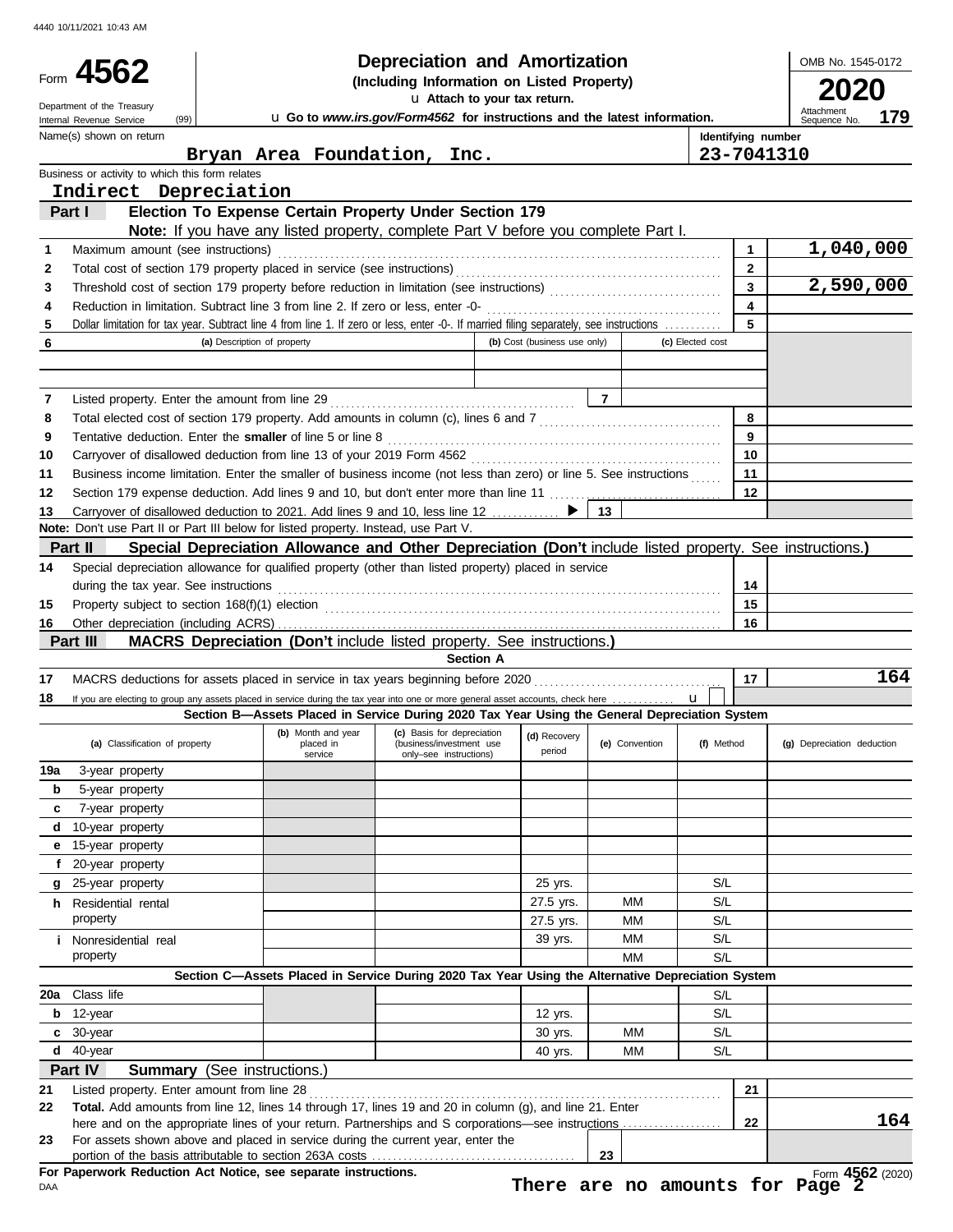# 23-7041310<br>Federal Asset Report<br>FYE: 6/30/2021 Qtr: 6/30/2021 **Form 990, Page 1**

FYE: 6/30/2021 Qtr: 6/30/2021

| Asset                                                                                                                                    | Description                                                                                                                                                                          | Date<br>In Service                                              | Cost                                         | <b>Bus</b><br>% | Sec<br>179 Bonus | <b>Basis</b><br>for Depr                                                      | PerConv Meth                                                                       | Prior                        | Current                                                      |
|------------------------------------------------------------------------------------------------------------------------------------------|--------------------------------------------------------------------------------------------------------------------------------------------------------------------------------------|-----------------------------------------------------------------|----------------------------------------------|-----------------|------------------|-------------------------------------------------------------------------------|------------------------------------------------------------------------------------|------------------------------|--------------------------------------------------------------|
| 12<br>13<br>14                                                                                                                           | <b>Prior MACRS:</b><br>File Cabinets<br>Chairs<br>Laptop Computer Sonit Systems                                                                                                      | 12/15/14<br>3/09/15<br>10/17/16                                 | 707<br>500<br>1,497<br>2,704                 |                 | X<br>X<br>X      | 353<br>250<br>749<br>1,352                                                    | <b>HY 200DB</b><br><b>HY 200DB</b><br><b>HY 200DB</b><br>5.                        | 660<br>433<br>1,367<br>2,460 | 32<br>45<br>87<br>164                                        |
| 9<br>10<br>11                                                                                                                            | <b>Other Depreciation:</b><br>File Cabinets<br>File Cabinets<br>Software<br>Server - HP Proliant ML 150 G6<br>Vertical SBX Telephone<br>Computers<br><b>Total Other Depreciation</b> | 7/02/99<br>9/20/99<br>7/01/06<br>10/04/12<br>6/25/13<br>8/15/12 | 0<br>5,089<br>$\mathbf{0}$<br>2,884<br>7,973 |                 |                  | $\Omega$<br>$\Omega$<br>$\Omega$<br>5,089<br>$\overline{0}$<br>2,884<br>7,973 | HY<br>0<br>HY<br>0<br>HY<br>$\Omega$<br>MO S/L<br>5.<br>HY<br>$\Omega$<br>5 MO S/L | 5,089<br>2,884<br>7,973      | $\theta$<br>$\Omega$<br>$\theta$<br>$\Omega$<br>$\mathbf{0}$ |
| <b>Total ACRS and Other Depreciation</b><br><b>Grand Totals</b><br><b>Less: Dispositions and Transfers</b><br>Less: Start-up/Org Expense |                                                                                                                                                                                      |                                                                 | 7,973<br>10,677                              |                 |                  | 7,973<br>9,325<br>$\theta$                                                    |                                                                                    | 7,973<br>10,433              | $\left($<br>164<br>$\theta$<br>$\Omega$                      |
|                                                                                                                                          | <b>Net Grand Totals</b>                                                                                                                                                              |                                                                 | 10,677                                       |                 |                  | 9,325                                                                         |                                                                                    | 10,433                       | 164                                                          |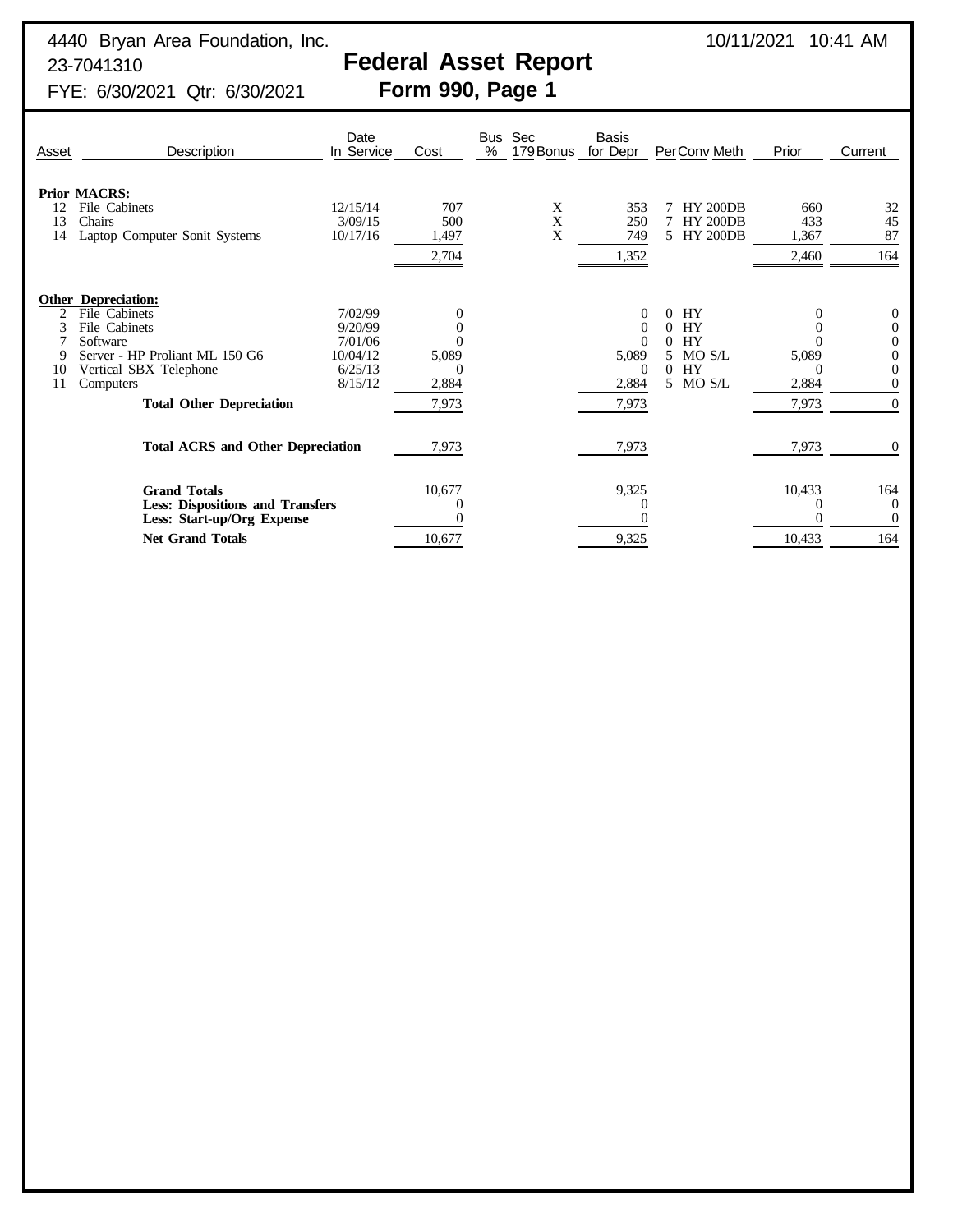4440 Bryan Area Foundation, Inc. 10/11/2021 10:41 AM

# 23-7041310<br>
FYE: 6/30/2021 Qtr: 6/30/2021<br>
Form 990, Page 1

FYE: 6/30/2021 Qtr: 6/30/2021

| Asset    | Description                                             | Date<br>In Service  | Cost         | <b>Basis</b><br>for Depr | OH<br>Prior  | OH<br>Current | Federal<br>Current | Difference<br>Fed - OH |
|----------|---------------------------------------------------------|---------------------|--------------|--------------------------|--------------|---------------|--------------------|------------------------|
| 12       | <b>Prior MACRS:</b><br>File Cabinets                    | 12/15/14            | 707          | 353                      | 660          | 32            | 32                 | 0                      |
| 13<br>14 | Chairs<br>Laptop Computer Sonit Systems                 | 3/09/15<br>10/17/16 | 500<br>1,497 | 250<br>749               | 433<br>1,367 | 45<br>87      | 45<br>87           |                        |
|          |                                                         |                     | 2,704        | 1,352                    | 2,460        | 164           | 164                | $\Omega$               |
|          | <b>Other Depreciation:</b>                              |                     |              |                          |              |               |                    |                        |
| 2        | File Cabinets                                           | 7/02/99             | 0            | 0                        | 0            | 0             | $\Omega$           | 0                      |
| 3        | File Cabinets                                           | 9/20/99             |              |                          |              | 0             |                    | 0                      |
|          | Software                                                | 7/01/06             |              |                          |              |               |                    | 0                      |
| 9        | Server - HP Proliant ML 150 G6                          | 10/04/12            |              |                          |              |               |                    |                        |
| 10       | Vertical SBX Telephone                                  | 6/25/13             |              |                          |              |               |                    | $\theta$               |
| 11       | Computers                                               | 8/15/12             |              |                          |              | $\Omega$      |                    |                        |
|          | <b>Total Other Depreciation</b>                         |                     | $\Omega$     | $\Omega$                 | $\Omega$     | $\theta$      | $\Omega$           | $\Omega$               |
|          | <b>Total ACRS and Other Depreciation</b>                |                     | 0            |                          | 0            | $\Omega$      | ∩                  |                        |
|          |                                                         |                     |              |                          |              |               |                    |                        |
|          | <b>Grand Totals</b>                                     |                     | 2,704        | 1,352                    | 2,460        | 164           | 164                | $\theta$               |
|          | <b>Less: Dispositions</b><br>Less: Start-up/Org Expense |                     |              | $\Omega$<br>$\Omega$     |              | 0<br>0        | $\theta$<br>0      |                        |
|          | <b>Net Grand Totals</b>                                 |                     | 2,704        | 1,352                    | 2,460        | 164           | 164                | $\Omega$               |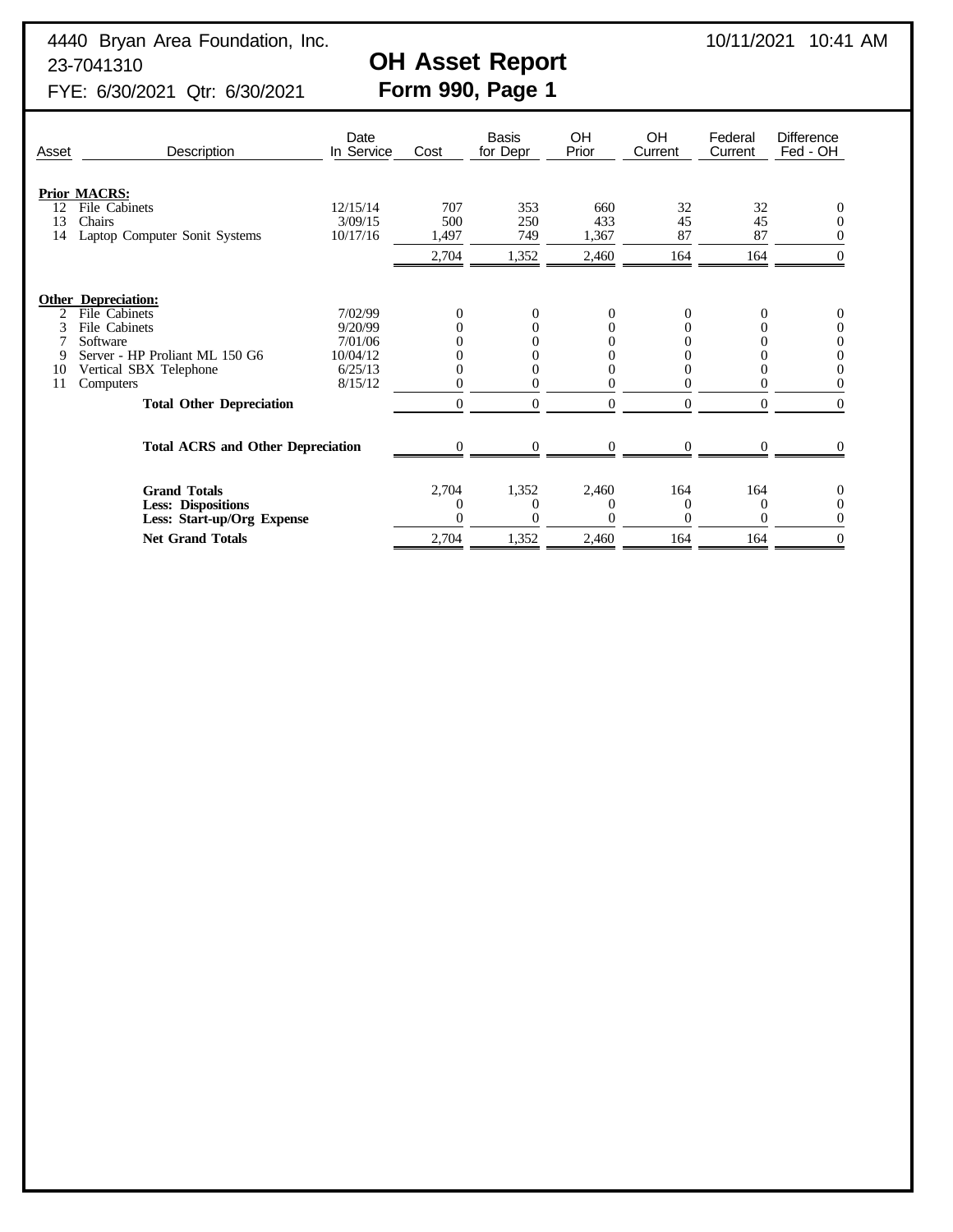| 4440 Bryan Area Foundation, Inc.<br>23-7041310<br>FYE: 6/30/2021 Qtr: 6/30/2021   |                                 | 10/11/2021          | $10:41$ AM        |                    |                         |                       |                         |
|-----------------------------------------------------------------------------------|---------------------------------|---------------------|-------------------|--------------------|-------------------------|-----------------------|-------------------------|
| Property Description<br>Asset                                                     | Date In<br>Service              | Tax<br>Cost         | <b>Bus</b><br>Pct | Tax Sec<br>179 Exp | Current<br><b>Bonus</b> | Prior<br><b>Bonus</b> | Tax - Basis<br>for Depr |
| File Cabinets<br>12 <sub>1</sub><br>Chairs<br>13<br>Laptop Computer Sonit Systems | 12/15/14<br>3/09/15<br>10/17/16 | 707<br>500<br>1,497 |                   | $\theta$           | $\Omega$                | 354<br>250<br>748     | 353<br>250<br>749       |
|                                                                                   | <b>Grand Total</b>              | 2,704               |                   |                    |                         | 1.352                 | 1,352                   |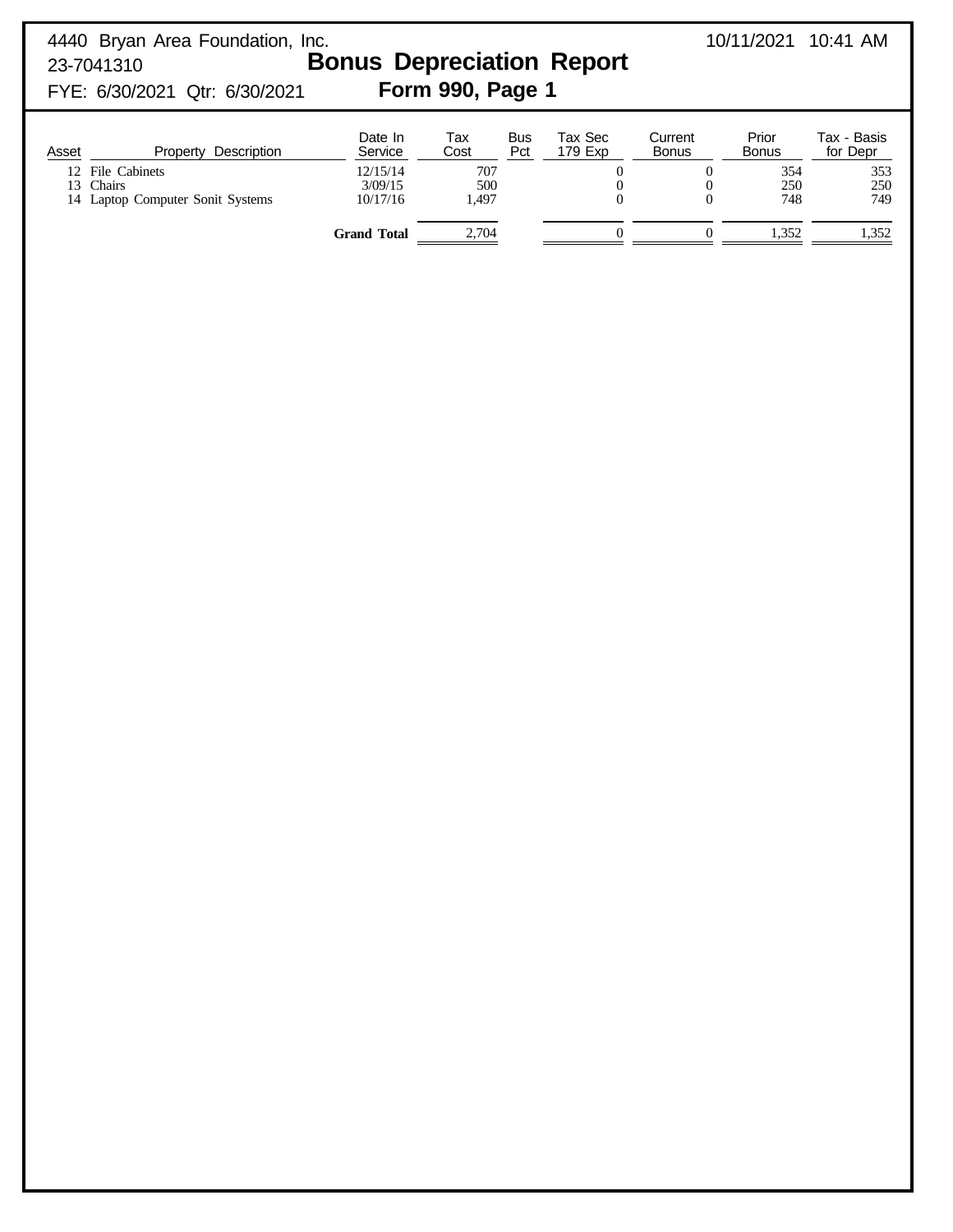| 4440 Bryan Area Foundation, Inc.<br><b>Depreciation Adjustment Report</b><br>23-7041310<br><b>All Business Activities</b><br>FYE: 6/30/2021 Qtr: 6/30/2021 | 10/11/2021 10:41 AM |                                    |
|------------------------------------------------------------------------------------------------------------------------------------------------------------|---------------------|------------------------------------|
| AMT<br>Description<br>Tax<br>Unit Asset<br>Form<br>There are no assets that meet the criteria of this report                                               |                     | AMT<br>Adjustments/<br>Preferences |
|                                                                                                                                                            |                     |                                    |
|                                                                                                                                                            |                     |                                    |
|                                                                                                                                                            |                     |                                    |
|                                                                                                                                                            |                     |                                    |
|                                                                                                                                                            |                     |                                    |
|                                                                                                                                                            |                     |                                    |
|                                                                                                                                                            |                     |                                    |
|                                                                                                                                                            |                     |                                    |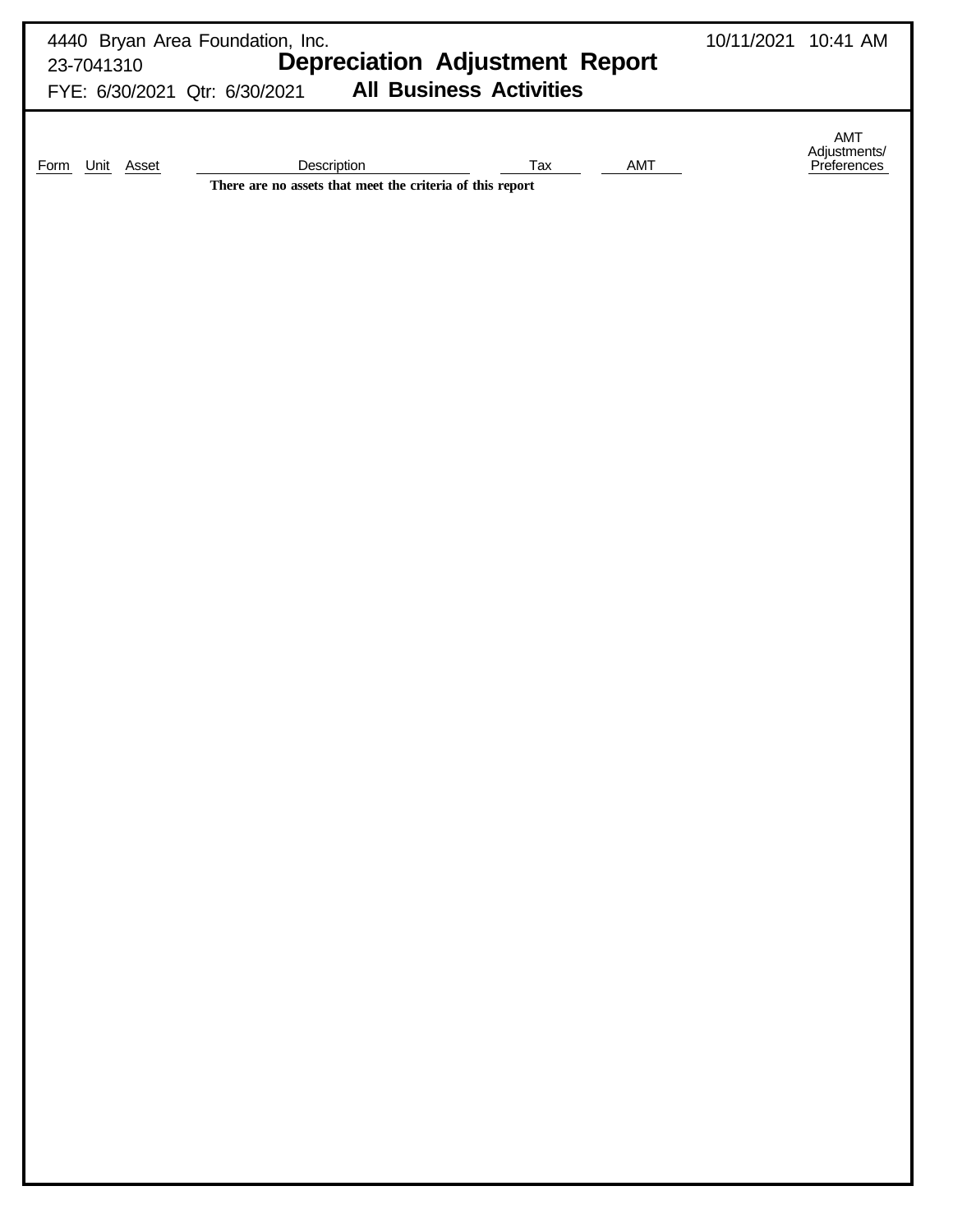FYE: 6/30/2021 Qtr: 6/30/2021 **Form 990, Page 1**

| Asset                        | Description                                                                                                                                                                                        | Date In<br>Service                                              | Cost                                            | Tax                                           | <b>AMT</b>                             |
|------------------------------|----------------------------------------------------------------------------------------------------------------------------------------------------------------------------------------------------|-----------------------------------------------------------------|-------------------------------------------------|-----------------------------------------------|----------------------------------------|
|                              | <b>Prior MACRS:</b>                                                                                                                                                                                |                                                                 |                                                 |                                               |                                        |
| 12<br>13<br>14               | File Cabinets<br>Chairs<br>Laptop Computer Sonit Systems                                                                                                                                           | 12/15/14<br>3/09/15<br>10/17/16                                 | 707<br>500<br>1,497<br>2,704                    | 15<br>22<br>43<br>80                          | 0<br>0                                 |
|                              | <b>Other Depreciation:</b>                                                                                                                                                                         |                                                                 |                                                 |                                               |                                        |
| 2<br>3<br>7<br>9<br>10<br>11 | File Cabinets<br>File Cabinets<br>Software<br>Server - HP Proliant ML 150 G6<br>Vertical SBX Telephone<br>Computers<br><b>Total Other Depreciation</b><br><b>Total ACRS and Other Depreciation</b> | 7/02/99<br>9/20/99<br>7/01/06<br>10/04/12<br>6/25/13<br>8/15/12 | 0<br>0<br>5,089<br>0<br>2,884<br>7,973<br>7,973 | 0<br>0<br>0<br>0<br>0<br>$\Omega$<br>$\Omega$ | 0<br>0<br>0<br>0<br>0<br>0<br>$\Omega$ |
|                              | <b>Grand Totals</b>                                                                                                                                                                                |                                                                 | 10,677                                          | 80                                            | 0                                      |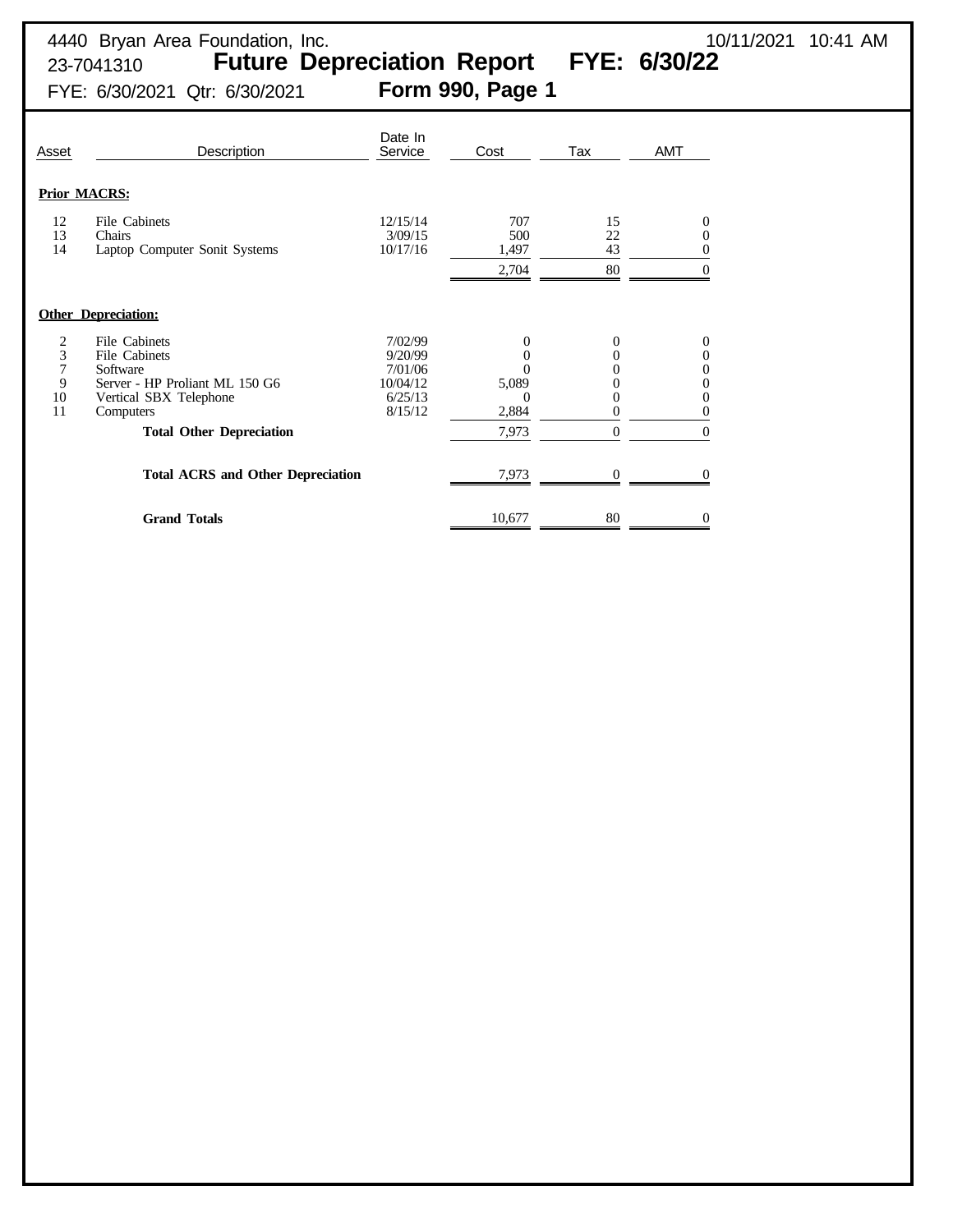23-7041310 **OH Future Depreciation Report FYE: 6/30/22**

4440 Bryan Area Foundation, Inc. 10/11/2021 10:41 AM

FYE: 6/30/2021 Qtr: 6/30/2021 **Form 990, Page 1**

| Asset                        | Description                                                                                                                                            | Date In<br>Service                                              | Cost                                               | OH                                     |
|------------------------------|--------------------------------------------------------------------------------------------------------------------------------------------------------|-----------------------------------------------------------------|----------------------------------------------------|----------------------------------------|
|                              | <b>Prior MACRS:</b>                                                                                                                                    |                                                                 |                                                    |                                        |
| 12<br>13<br>14               | File Cabinets<br>Chairs<br>Laptop Computer Sonit Systems                                                                                               | 12/15/14<br>3/09/15<br>10/17/16                                 | 707<br>500<br>1,497<br>2,704                       | 15<br>22<br>43<br>80                   |
|                              | <b>Other Depreciation:</b>                                                                                                                             |                                                                 |                                                    |                                        |
| 2<br>3<br>7<br>9<br>10<br>11 | File Cabinets<br>File Cabinets<br>Software<br>Server - HP Proliant ML 150 G6<br>Vertical SBX Telephone<br>Computers<br><b>Total Other Depreciation</b> | 7/02/99<br>9/20/99<br>7/01/06<br>10/04/12<br>6/25/13<br>8/15/12 | 0<br>0<br>0<br>$_{0}$<br>0<br>$\Omega$<br>$\Omega$ | 0<br>0<br>0<br>0<br>0<br>0<br>$\Omega$ |
|                              | <b>Total ACRS and Other Depreciation</b>                                                                                                               |                                                                 |                                                    |                                        |
|                              | <b>Grand Totals</b>                                                                                                                                    |                                                                 | 2,704                                              | 80                                     |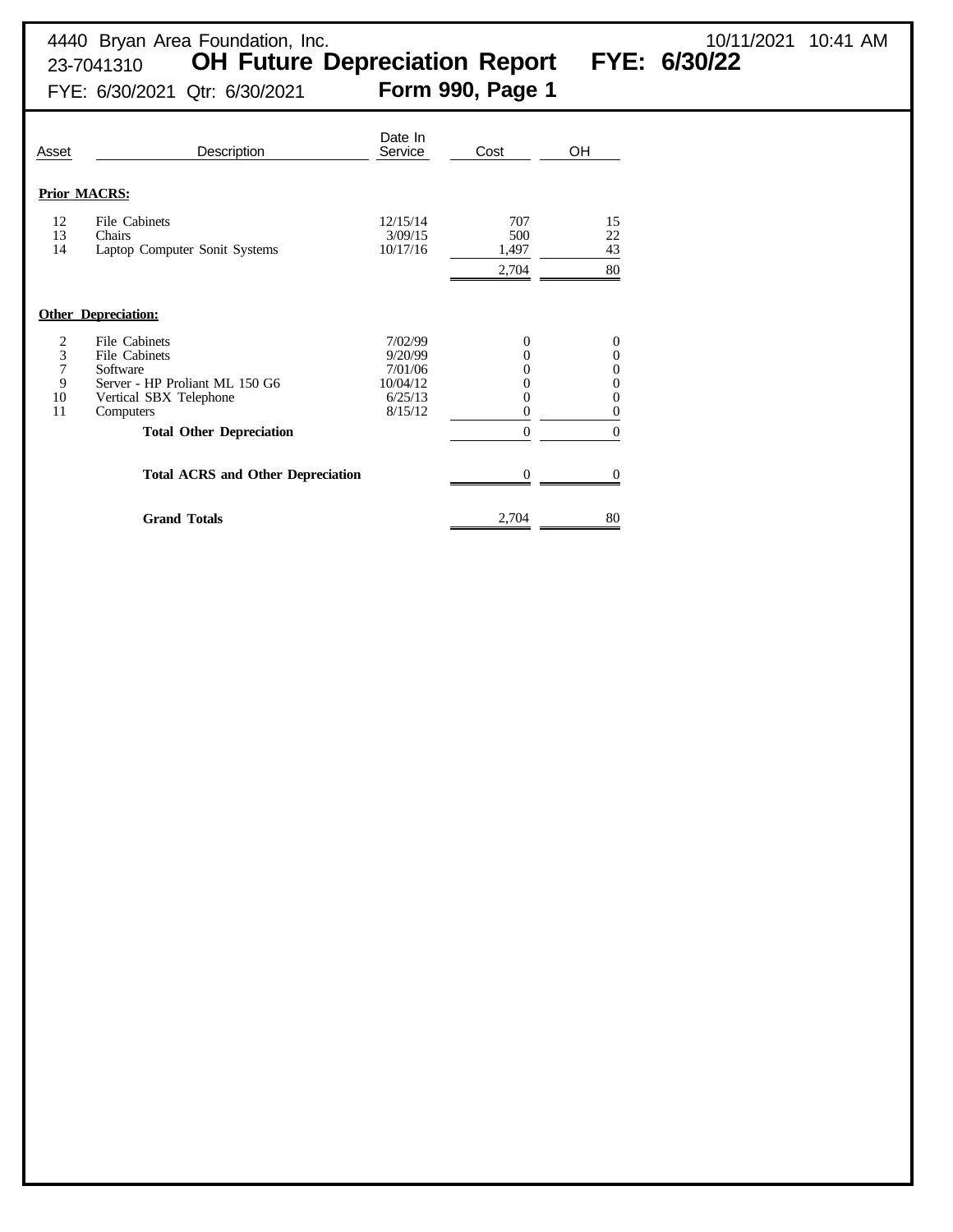|               |                          |                                                                                                                                                                                                                                      |                  | <b>Two Year Comparison Report</b> |                        |         |                                |
|---------------|--------------------------|--------------------------------------------------------------------------------------------------------------------------------------------------------------------------------------------------------------------------------------|------------------|-----------------------------------|------------------------|---------|--------------------------------|
|               | Form 990                 |                                                                                                                                                                                                                                      |                  |                                   |                        |         | 2019 & 2020                    |
|               |                          | For calendar year 2020, or tax year beginning                                                                                                                                                                                        |                  | 07/01/20                          | 06/30/21<br>ending     |         |                                |
| Name          |                          |                                                                                                                                                                                                                                      |                  |                                   |                        |         | Taxpayer Identification Number |
|               |                          | Bryan Area Foundation, Inc.                                                                                                                                                                                                          |                  |                                   |                        |         | 23-7041310                     |
|               |                          |                                                                                                                                                                                                                                      |                  | 2019                              | 2020                   |         | <b>Differences</b>             |
|               |                          |                                                                                                                                                                                                                                      | 1.               | 2,588,161                         | 2,072,310              |         | $-515,851$                     |
|               |                          |                                                                                                                                                                                                                                      | 2.               |                                   |                        |         |                                |
|               |                          | 3. Government contributions and grants                                                                                                                                                                                               | 3.               |                                   |                        |         |                                |
| $\Rightarrow$ |                          |                                                                                                                                                                                                                                      | $\overline{4}$ . |                                   |                        |         |                                |
| c             |                          |                                                                                                                                                                                                                                      | 5.               | 644,759                           |                        | 462,199 | $-182,560$                     |
| Φ<br>>        |                          |                                                                                                                                                                                                                                      | 6.               |                                   |                        |         |                                |
| $\alpha$      |                          | 7. Net gain or (loss) from sale of assets other than inventory                                                                                                                                                                       | 7.               | 412,920                           |                        | 263,559 | $-149,361$                     |
|               |                          | 8. Net income or (loss) from fundraising events <i>minimizing</i> .                                                                                                                                                                  | 8.               |                                   |                        |         |                                |
|               |                          |                                                                                                                                                                                                                                      | 9.               |                                   |                        |         |                                |
|               |                          | 10. Net gain or (loss) on sales of inventory                                                                                                                                                                                         | 10.              |                                   |                        |         |                                |
|               |                          |                                                                                                                                                                                                                                      | 11.              |                                   |                        |         |                                |
|               |                          | 12. Total revenue. Add lines 1 through 11                                                                                                                                                                                            | 12.              | 3,645,840                         | 2,798,068              |         | $-847,772$                     |
|               |                          |                                                                                                                                                                                                                                      | 13.              | 928,177                           |                        | 785,876 | $-142,301$                     |
|               |                          | 14. Benefits paid to or for members                                                                                                                                                                                                  | 14.              |                                   |                        |         |                                |
|               |                          | 15. Compensation of officers, directors, trustees, etc.                                                                                                                                                                              | 15.              | 122,596                           |                        | 103,256 | $-19,340$                      |
|               |                          | 16. Salaries, other compensation, and employee benefits                                                                                                                                                                              | 16.              | 128,972                           |                        | 136,023 | 7,051                          |
|               |                          | 17. Professional fundraising fees                                                                                                                                                                                                    | 17.              |                                   |                        |         |                                |
|               |                          |                                                                                                                                                                                                                                      | 18.              | 134,687                           |                        | 131,083 | $-3,604$                       |
| ш             |                          |                                                                                                                                                                                                                                      | 19.              | 18,152                            |                        | 17,687  | -465                           |
|               |                          |                                                                                                                                                                                                                                      | 20.              | 732                               |                        | 732     |                                |
|               | 21. Other expenses       |                                                                                                                                                                                                                                      | 21.              | 58,436                            |                        | 68,457  | 10,021                         |
|               |                          | 22. Total expenses. Add lines 13 through 21                                                                                                                                                                                          | 22.              | 1,391,752                         | $\overline{1,243,114}$ |         | $-148,638$                     |
|               |                          | 23. Excess or (Deficit). Subtract line 22 from line 12                                                                                                                                                                               | 23.              | 2,254,088                         | 1,554,954              |         | $-699, 134$                    |
|               |                          |                                                                                                                                                                                                                                      | 24.              | 3,645,840                         | 2,798,068              |         | $-847,772$                     |
|               |                          |                                                                                                                                                                                                                                      | 25.              |                                   |                        |         |                                |
|               |                          |                                                                                                                                                                                                                                      | 26.              | 1,057,679                         |                        | 725,758 | $-331,921$                     |
|               |                          |                                                                                                                                                                                                                                      | 27.              | 29,126,657                        | 38,628,031             |         | 9,501,374                      |
| Information   |                          | 28. Total liabilities <b>constant in the set of the set of the set of the set of the set of the set of the set of the set of the set of the set of the set of the set of the set of the set of the set of the set of the set of </b> | 28.              | 592,867                           |                        | 645,686 | 52,819                         |
|               |                          | 29. Retained earnings <b>construction</b> and all and an american construction of the set of the set of the set of the                                                                                                               | 29.              | 28,533,790                        | 37,982,345             |         | 9,448,555                      |
| Other         |                          | 30. Number of voting members of governing body                                                                                                                                                                                       | 30.              | 14                                | 14                     |         |                                |
|               |                          | 31. Number of independent voting members of governing body                                                                                                                                                                           | 31.              | 14                                | 14                     |         |                                |
|               | 32. Number of employees  |                                                                                                                                                                                                                                      | 32.              | $\overline{\mathbf{4}}$           | $\overline{5}$         |         |                                |
|               | 33. Number of volunteers |                                                                                                                                                                                                                                      | 33.              | 53                                | 55                     |         |                                |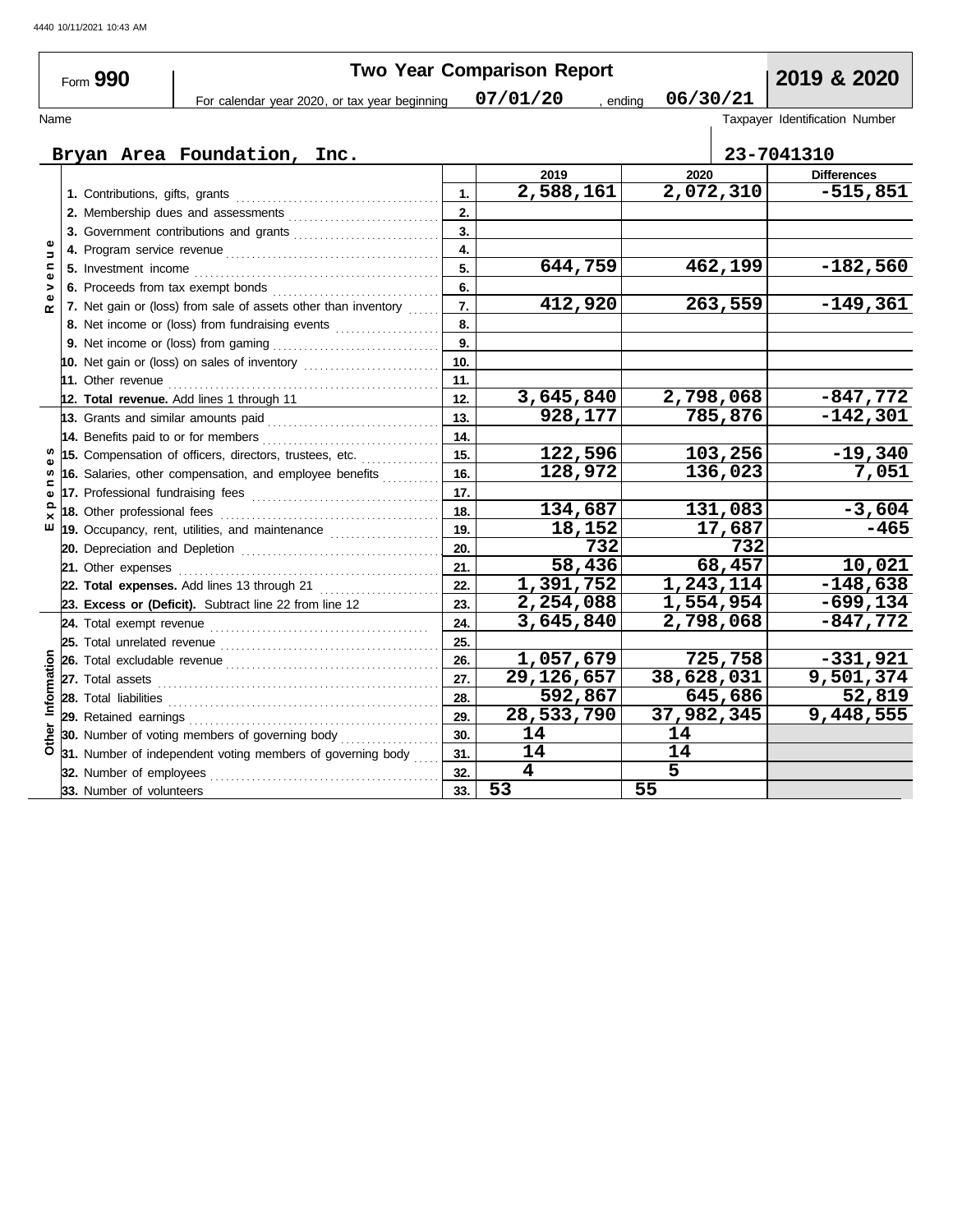Form **990**

# **Tax Projection Worksheet 2020 & 2021**

| Name                      |                                                                                                                        |     |            |                        | Taxpayer Identification Number |
|---------------------------|------------------------------------------------------------------------------------------------------------------------|-----|------------|------------------------|--------------------------------|
|                           |                                                                                                                        |     |            |                        |                                |
|                           | Bryan Area Foundation, Inc.                                                                                            |     |            |                        | 23-7041310                     |
|                           |                                                                                                                        |     | 2020       | 2021                   | <b>Differences</b>             |
|                           | 1. Contributions, gifts, grants                                                                                        | 1.  | 2,072,310  | 2,072,310              |                                |
|                           |                                                                                                                        | 2.  |            |                        |                                |
|                           |                                                                                                                        | 3.  |            |                        |                                |
| $\Rightarrow$             | 4. Program service revenue <b>contract and the service of the service and service</b> and a property of the service of | 4.  |            |                        |                                |
| $\mathbf{C}$<br>$\bullet$ | 5. Investment income                                                                                                   | 5.  | 462,199    | 462,199                |                                |
| >                         | 6. Proceeds from tax exempt bonds                                                                                      | 6.  |            |                        |                                |
| Φ<br>œ                    | 7. Net gain or (loss) from sale of assets other than inventory                                                         | 7.  | 263,559    | 263,559                |                                |
|                           | 8. Net income or (loss) from fundraising events                                                                        | 8.  |            |                        |                                |
|                           |                                                                                                                        | 9.  |            |                        |                                |
|                           | 10. Net gain or (loss) on sales of inventory                                                                           | 10. |            |                        |                                |
|                           | 11. Other revenue                                                                                                      | 11. |            |                        |                                |
|                           | 12. Total revenue. Add lines 1 through 11                                                                              | 12. | 2,798,068  | 2,798,068              |                                |
|                           | 13. Grants and similar amounts paid                                                                                    | 13. | 785,876    | 785,876                |                                |
|                           | 14. Benefits paid to or for members                                                                                    | 14. |            |                        |                                |
|                           | 15. Compensation of officers, directors, trustees, etc.                                                                | 15. | 103,256    | 103,256                |                                |
| ഗ                         | 16. Salaries, other compensation, and employee benefits                                                                | 16. | 136,023    | 136,023                |                                |
| ⊆<br>Ф                    |                                                                                                                        | 17. |            |                        |                                |
| ௨<br>×                    | 18. Other professional fees                                                                                            | 18. | 131,083    | 131,083                |                                |
| ш                         | 19. Occupancy, rent, utilities, and maintenance <i>[19. Occupancy, rent</i> , and                                      | 19. | 17,687     | 17,687                 |                                |
|                           |                                                                                                                        | 20. | 732        | 732                    |                                |
|                           | 21. Other expenses                                                                                                     | 21. | 68,457     | 68,457                 |                                |
|                           | 22. Total expenses. Add lines 13 through 21                                                                            | 22. | 1,243,114  | 1,243,114              |                                |
|                           | 23. Excess or (Deficit). Subtract line 22 from line 12                                                                 | 23. | 1,554,954  | $\overline{1,554,954}$ |                                |
|                           |                                                                                                                        | 24. | 2,798,068  | 2,798,068              |                                |
|                           |                                                                                                                        | 25. |            |                        |                                |
| Other                     |                                                                                                                        | 26. | 725,758    | 725,758                |                                |
|                           |                                                                                                                        | 27. | 38,628,031 | 38,628,031             |                                |
|                           |                                                                                                                        | 28. | 645,686    | 645,686                |                                |
|                           | 29. Retained earnings                                                                                                  | 29. | 37,982,345 | 37,982,345             |                                |
|                           | 30. Number of voting members of governing body                                                                         | 30. | 14         | 14                     |                                |
|                           | 31. Number of independent voting members of governing body                                                             | 31. | 14         | 14                     |                                |
|                           | 32. Number of employees                                                                                                | 32. | 5          | 5                      |                                |
|                           | 33. Number of volunteers                                                                                               | 33. | 55         | 55                     |                                |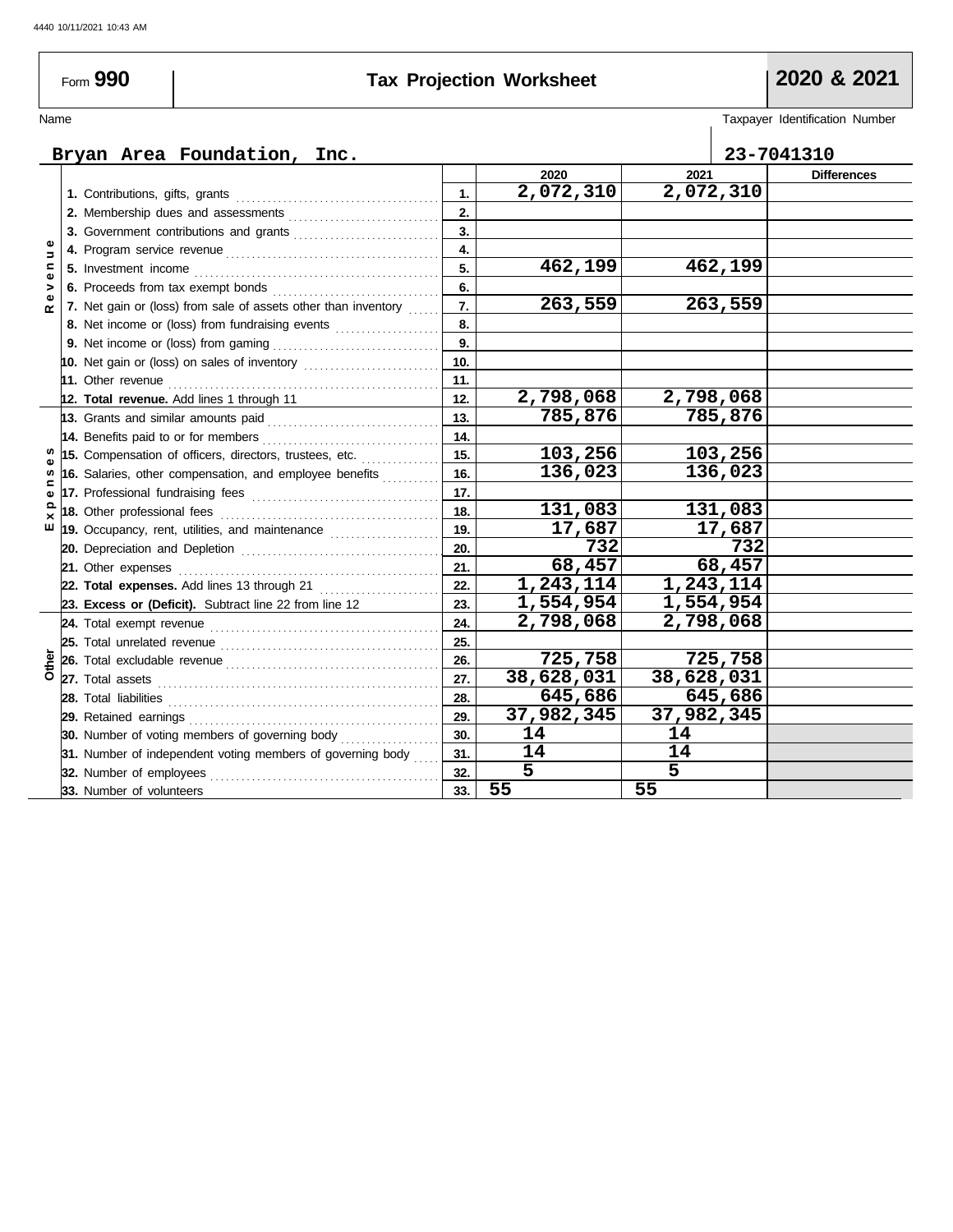| Form 990                                                                                                                                                                                                                       | <b>Tax Return History</b>   |           |           |           |           |                                              |  |  |
|--------------------------------------------------------------------------------------------------------------------------------------------------------------------------------------------------------------------------------|-----------------------------|-----------|-----------|-----------|-----------|----------------------------------------------|--|--|
| Name                                                                                                                                                                                                                           | Bryan Area Foundation, Inc. |           |           |           |           | Employer Identification Number<br>23-7041310 |  |  |
|                                                                                                                                                                                                                                |                             |           |           |           |           |                                              |  |  |
|                                                                                                                                                                                                                                | 2016                        | 2017      | 2018      | 2019      | 2020      | 2021                                         |  |  |
| Contributions, gifts, grants [1] [1] Contributions, and an arts [1] [1] [1] and arts [1] [1] and arts [1] [1] and arts [1] [1] and arts [1] and arts [1] [1] and arts [1] [1] and arts [1] [1] and arts [1] [1] and arts [1] [ | 551,282                     | 673,424   | 501,816   | 2,588,161 | 2,072,310 | 2,072,310                                    |  |  |
|                                                                                                                                                                                                                                |                             |           |           |           |           |                                              |  |  |
| Program service revenue                                                                                                                                                                                                        |                             |           |           |           |           |                                              |  |  |
|                                                                                                                                                                                                                                | 37,907                      | 145,263   | 442,925   | 412,920   | 263,559   | 263,559                                      |  |  |
|                                                                                                                                                                                                                                | 480,409                     | 498,674   | 653,955   | 644,759   | 462,199   | 462,199                                      |  |  |
| Fundraising revenue (income/loss) [11]                                                                                                                                                                                         |                             |           |           |           |           |                                              |  |  |
|                                                                                                                                                                                                                                |                             |           |           |           |           |                                              |  |  |
|                                                                                                                                                                                                                                |                             |           |           |           |           |                                              |  |  |
|                                                                                                                                                                                                                                | 1,069,598                   | 1,317,361 | 1,598,696 | 3,645,840 | 2,798,068 | 2,798,068                                    |  |  |
| Grants and similar amounts paid                                                                                                                                                                                                | 511,587                     | 692,045   | 884,609   | 928,177   | 785,876   | 785,876                                      |  |  |
|                                                                                                                                                                                                                                |                             |           |           |           |           |                                              |  |  |
| Compensation of officers, etc.                                                                                                                                                                                                 | 108,911                     | 111,636   | 114,984   | 122,596   | 103,256   | 103,256                                      |  |  |
|                                                                                                                                                                                                                                | 91,626                      | 106,112   | 123,231   | 128,972   | 136,023   | 136,023                                      |  |  |
|                                                                                                                                                                                                                                | 125, 314                    | 135,695   | 142,077   | 134,687   | 131,083   | 131,083                                      |  |  |
| Occupancy costs                                                                                                                                                                                                                | 17,402                      | 17,659    | 17,821    | 18,152    | 17,687    | 17,687                                       |  |  |
| Depreciation and depletion                                                                                                                                                                                                     | 2,227                       | 1,035     | 732       | 732       | 732       | 732                                          |  |  |

**75,984 1,359,438 239,258**

**58,436 1,391,752 2,254,088**

**68,457 1,243,114 1,554,954**

**68,457 1,243,114 1,554,954**

**2,798,068**

**725,758 38,628,031 645,686 37,982,345**

**2,798,068**

**725,758 38,628,031 645,686 37,982,345**

**3,645,840**

**1,057,679 29,126,657 592,867 28,533,790**

**1,598,696**

**1,096,880 27,501,673 353,885 27,147,788**

**48,959 1,113,141 204,220**

**1,317,361**

**643,937 27,286,198 324,291 26,961,907**

Total excludable revenue Total unrelated revenue Total exempt revenue

Total Assets ..............

Total Liabilities

Net Fund Balances . . . . . . . . . . . . . .

**Total expenses** 

**Excess or (Deficit)** ...................

Other expenses . . . . . . . . . . . . . . . . . . . . . . .

**43,177 900,244 169,354**

**1,069,598**

**518,316 25,876,856 284,281 25,592,575**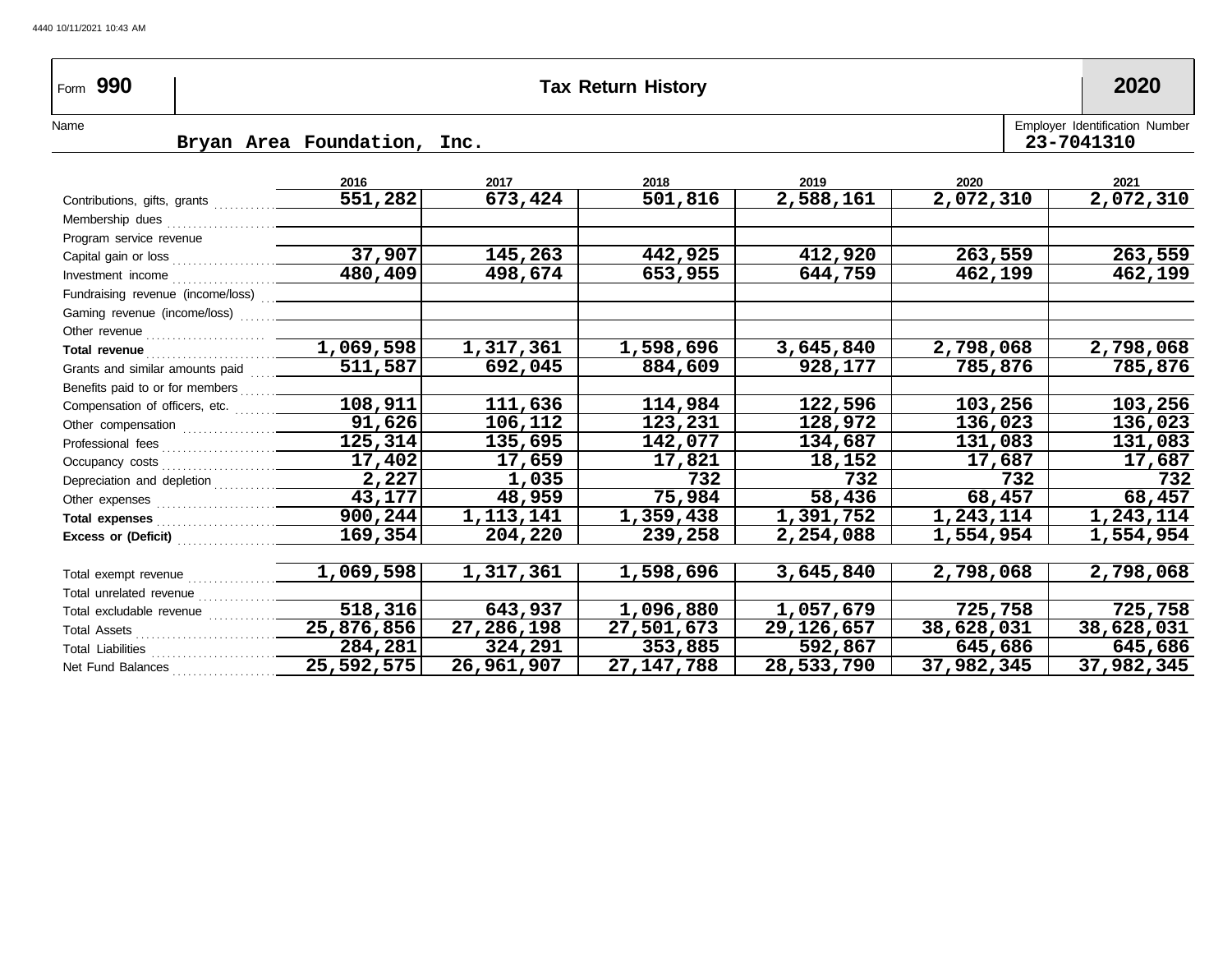FYE: 6/30/2021

# **Taxable Dividends from Securities**

| <b>Description</b>     |         |                 |      |       |                                                      |                        |
|------------------------|---------|-----------------|------|-------|------------------------------------------------------|------------------------|
|                        | Amount  | <b>Business</b> | Code | Code  | Unrelated Exclusion Postal Acquired after<br>6/30/75 | US<br>Obs $(\$$ or $%$ |
| Interest and Dividends |         |                 |      |       |                                                      |                        |
|                        | 462,199 |                 |      | 14 OH |                                                      |                        |
| Total                  | 462,199 |                 |      |       |                                                      |                        |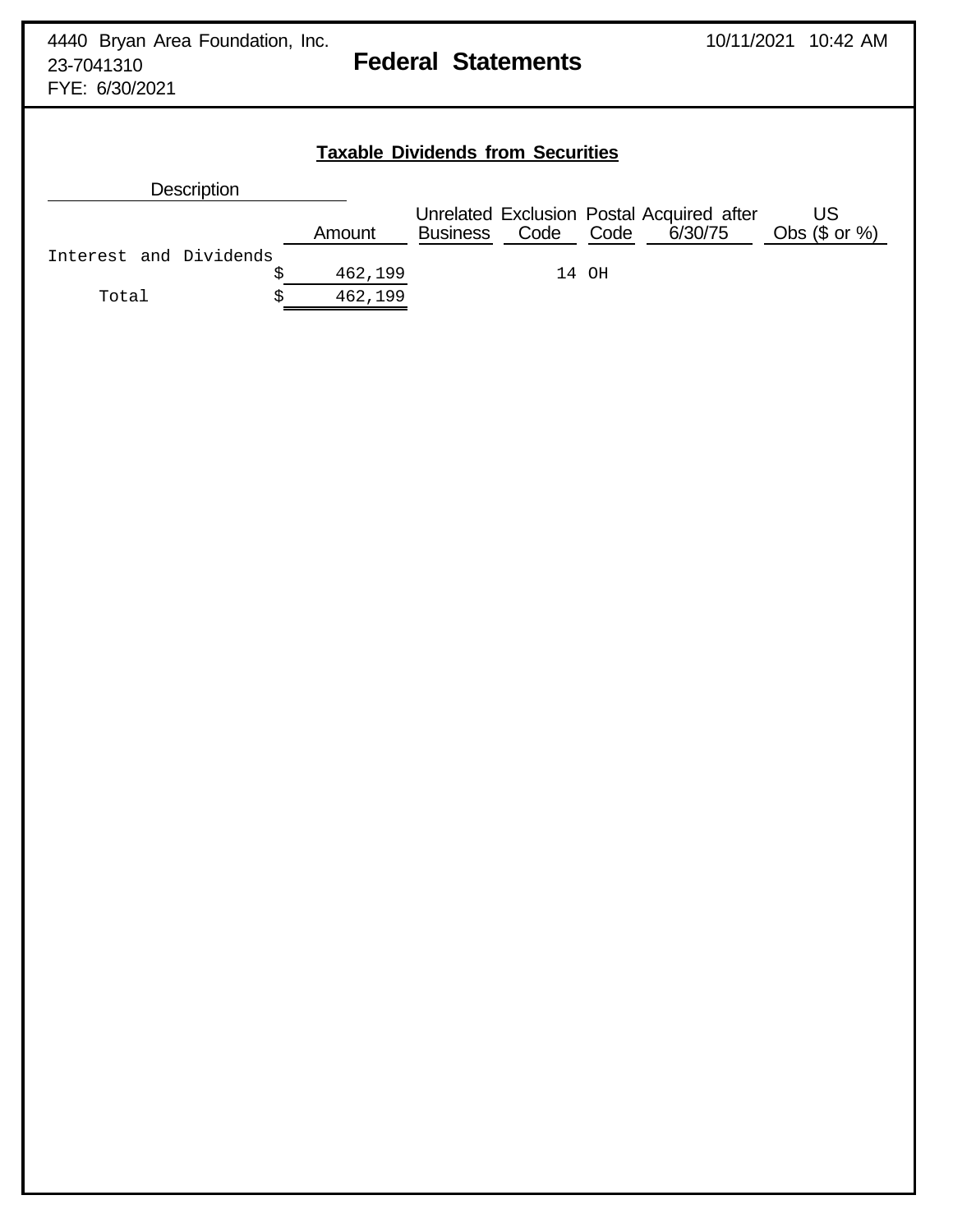| <b>Description</b>                           | Total<br><b>Expenses</b>                         |    | Program<br>Service |   | Management &<br>General |    | Fund<br>Raising |  |
|----------------------------------------------|--------------------------------------------------|----|--------------------|---|-------------------------|----|-----------------|--|
| Consulting                                   | 10,260                                           |    | 2,565              |   | 7,695                   | S  |                 |  |
| Total                                        | 10,260                                           |    | 2,565              |   | 7,695                   |    |                 |  |
|                                              | Form 990, Part IX, Line 24e - All Other Expenses |    |                    |   |                         |    |                 |  |
| <b>Description</b>                           | Total<br><b>Expenses</b>                         |    | Program<br>Service |   | Management &<br>General |    | Fund<br>Raising |  |
| Taxes                                        | \$<br>461                                        | \$ |                    | 5 | 461                     | \$ |                 |  |
| Miscellaneous<br>Expenses<br>Fund Admin Fees | 312<br>$-267$                                    |    | 157                |   | 155<br>$-267$           |    |                 |  |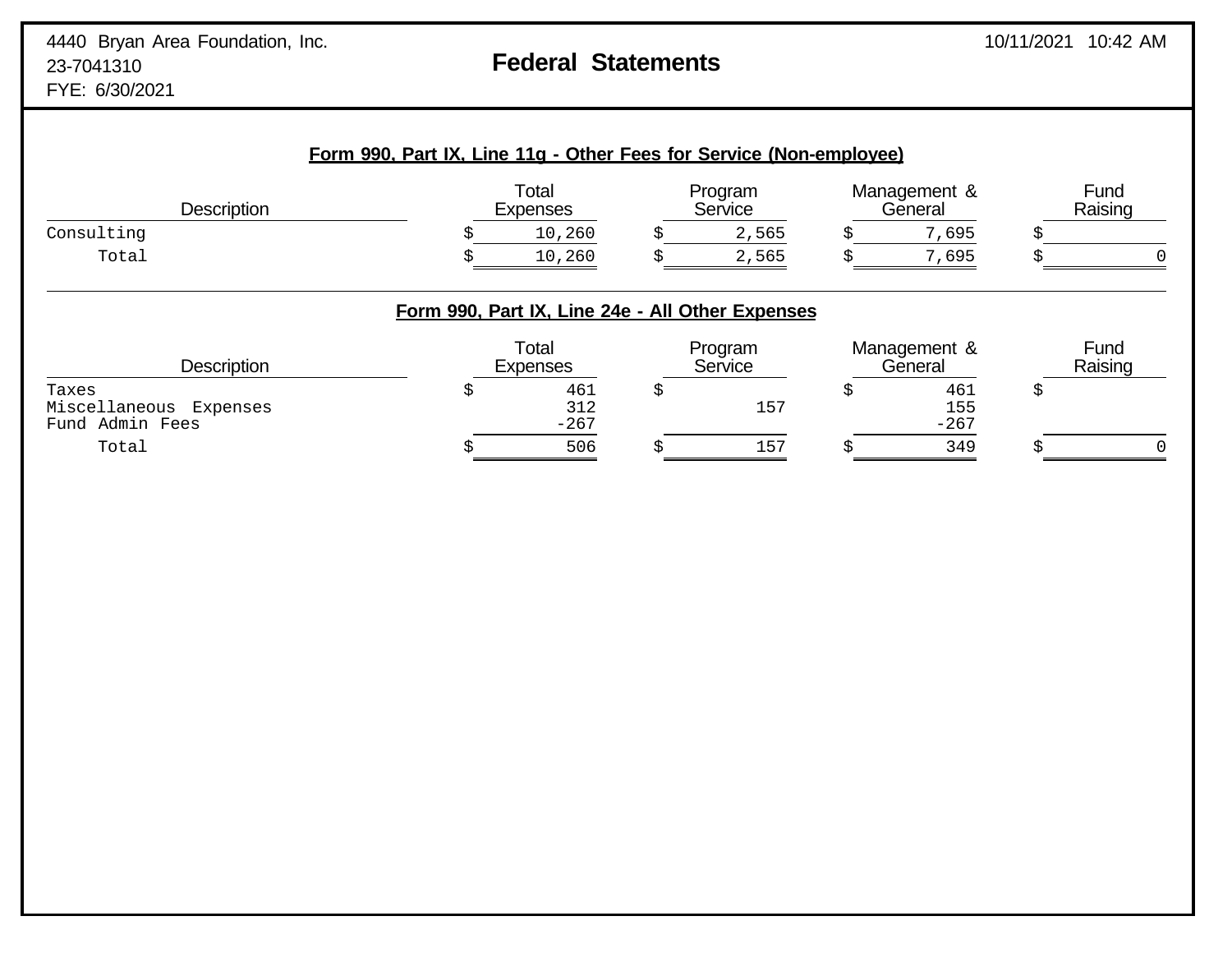| Schedule A, Part II, Line 1(e)                                                              |                       |
|---------------------------------------------------------------------------------------------|-----------------------|
| <b>Description</b>                                                                          | Amount                |
| M and Dr Julie A. Brown<br>6000 Sh. Steel Dynamics (STLD)                                   | 524,276<br>S<br>3,520 |
| Estate of Denver & Mildred Taylor<br>Cash Contribution<br>Estate of Donald & Martha Jillard | 1,306,430             |
| Cash Contribution                                                                           | 238,084               |
| Total                                                                                       | 2,072,310             |
| Schedule A, Part II, Line 8(e)                                                              |                       |
| <b>Description</b>                                                                          | Amount                |
| Interest and Dividends                                                                      | 462,199               |
| Total                                                                                       | 462,199               |